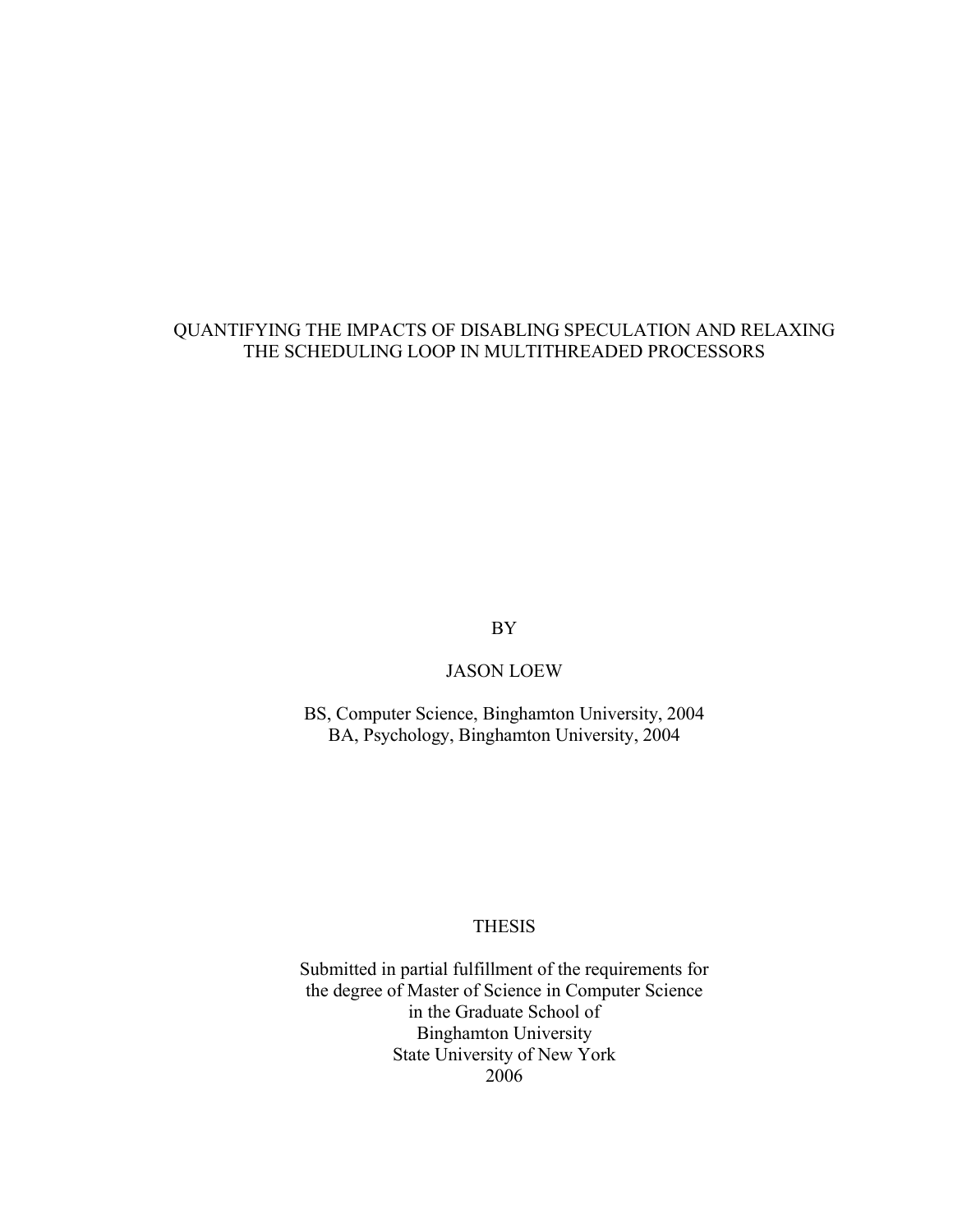© Copyright by Jason Loew 2006

All Rights Reserved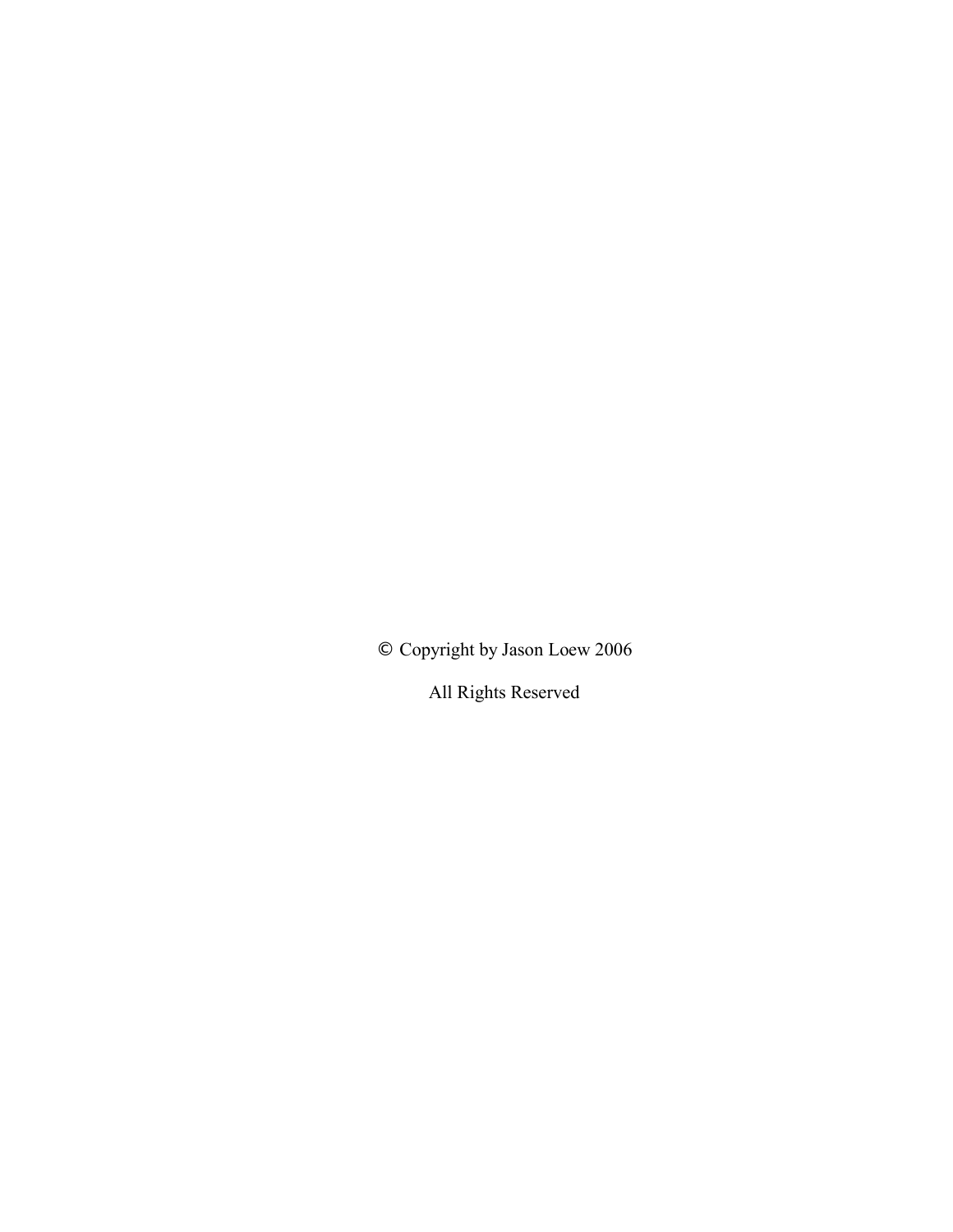Accepted in partial fulfillment of the requirements for the degree of Master of Science in Computer Science in the Graduate School of Binghamton University State University of New York 2006

| <b>Dmitry Ponomarev</b>                               | August $2nd$ , 2006 |
|-------------------------------------------------------|---------------------|
| Department of Computer Science, Binghamton University |                     |
| Kanad Ghose                                           | August $2nd$ , 2006 |
| Department of Computer Science, Binghamton University |                     |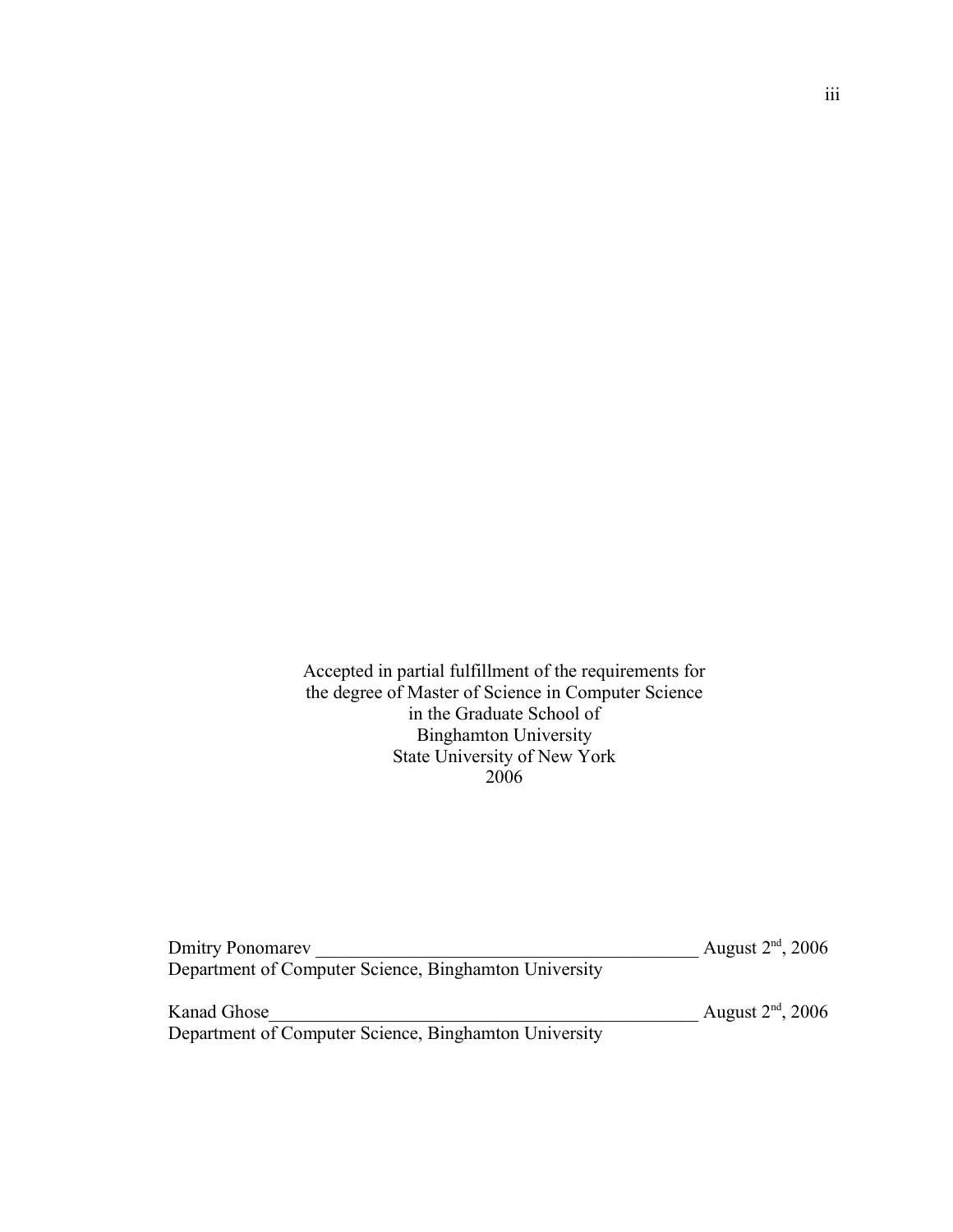### **Abstract**

Traditional architectural approaches for increasing microprocessor performance rely on the use of large, complex, highly-speculative out-of-order cores to extract Instruction-Level Parallelism (ILP) from single-threaded applications. In order to realize high performance, these designs employ a myriad of speculative techniques, ranging from branch prediction to load-latency prediction and memory-dependence prediction. While these techniques are absolutely essential for realizing high performance in single-threaded machines, it is conceivable that they could be less important in processors that exploit Thread-Level Parallelism.

The goal of this thesis is to investigate the impact of disabling or limiting the branch and load-hit speculation, as well as the impact of pipelining the scheduling logic on the performance of SMT processors. We begin by examining the synergy of speculative execution with multithreading. If sufficient TLP exists, then disabling the speculative execution on SMT can, at least in theory, result in the allocation of resources to only nonspeculative instructions thus possibly even increasing the performance. We quantify the impact of completely disallowing speculative execution as well as only resorting to speculative execution when no non-speculative instruction from any thread is available for fetching.

We then study and quantify the impact of disabling load-hit speculation on SMT machines. The motivation is that the bubbles created as a result of such restriction are likely to be filled by the load-independent instructions from other threads on SMT, thus possibly mitigating the performance impact.

Lastly, the impact of pipelining the instruction scheduling logic into separate wakeup and selection stages is quantified. Just as with load-hit speculation, if the pipeline bubbles are filled with the instructions from other threads, then the impact on the performance can be negligible. Various instruction selection schemes specifically targeted towards this goal are proposed and analyzed.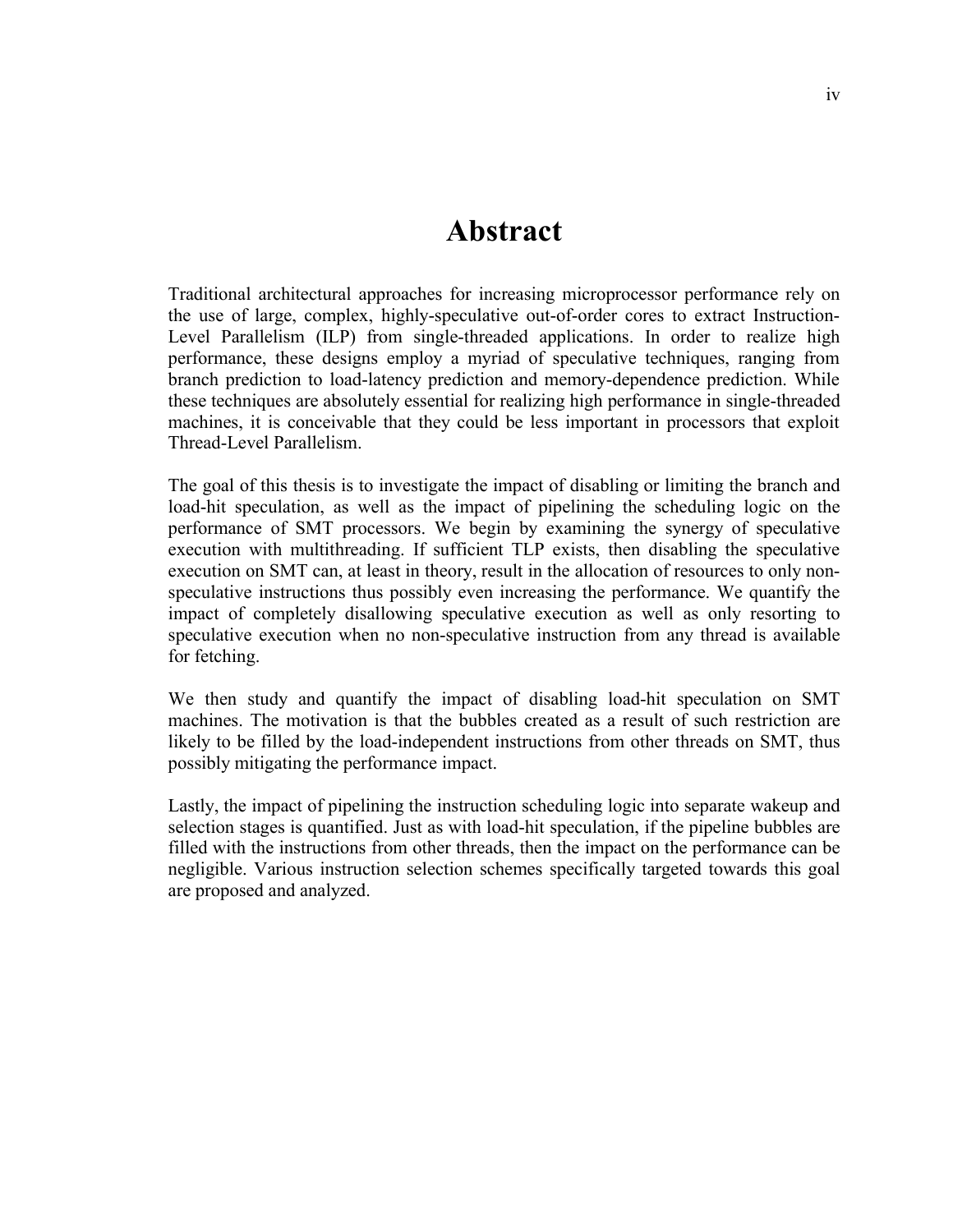## **Acknowledgments**

I would like to thank my advisor, Dmitry Ponomarev. His support and encouragement has been a tremendous influence towards the completion of this work and has allowed me to continue my studies. I appreciate his efforts in helping me to complete this work. I also want to thank Joseph Sharkey for being a constant source of insight; both with the simulator I worked with and his own experience within the field.

I am thankful for the experience that my masters work has given me; the opportunity to take advanced courses and the professors who guided me along the way. All of them have made my experience one that will benefit me for the rest of my life.

Finally, I want to thank my wife Maura, for being supportive when my work presented difficulties and helping me to keep my mind focused when it needed to be.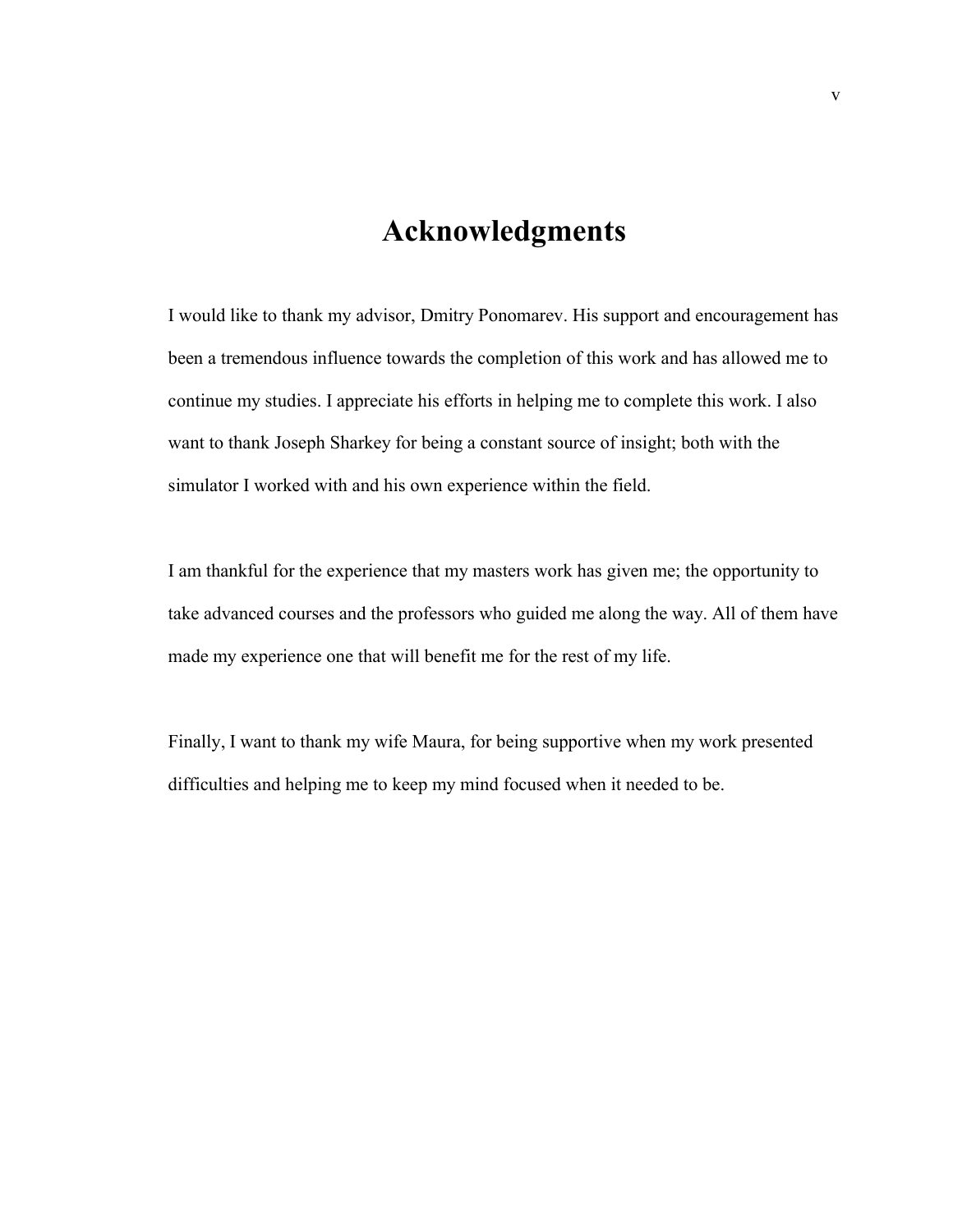# **Table of Contents**

| 2. DATAPATH ORGANIZATION OF SIMULTANEOUSLY MULTITHREADED                                                                                                                                                                                                               |  |
|------------------------------------------------------------------------------------------------------------------------------------------------------------------------------------------------------------------------------------------------------------------------|--|
|                                                                                                                                                                                                                                                                        |  |
|                                                                                                                                                                                                                                                                        |  |
|                                                                                                                                                                                                                                                                        |  |
|                                                                                                                                                                                                                                                                        |  |
| 3.2.1 Managing Load-Related Scheduling Issues on SMT 24<br>3.2.3 Additional Resources to Combat Load Latency Misprediction Costs27<br>5. EVALUATING THE IMPACT OF DISABLING SPECULATIVE EXECUTION                                                                      |  |
|                                                                                                                                                                                                                                                                        |  |
| 5.1 DIsabling SPeculative EXecution (DISPEX): The Implementation 40<br>5.3 DISPEX+SF with MICOUNT and ADEBRL (Aggressive DISPEX+SF)43<br>5.5 DYnamically COntrolled SPeculative EXecution (DYCOSPEX)53<br>5.7 COnfidence COntrolled SPeculative EXecution (COCOSPEX)59 |  |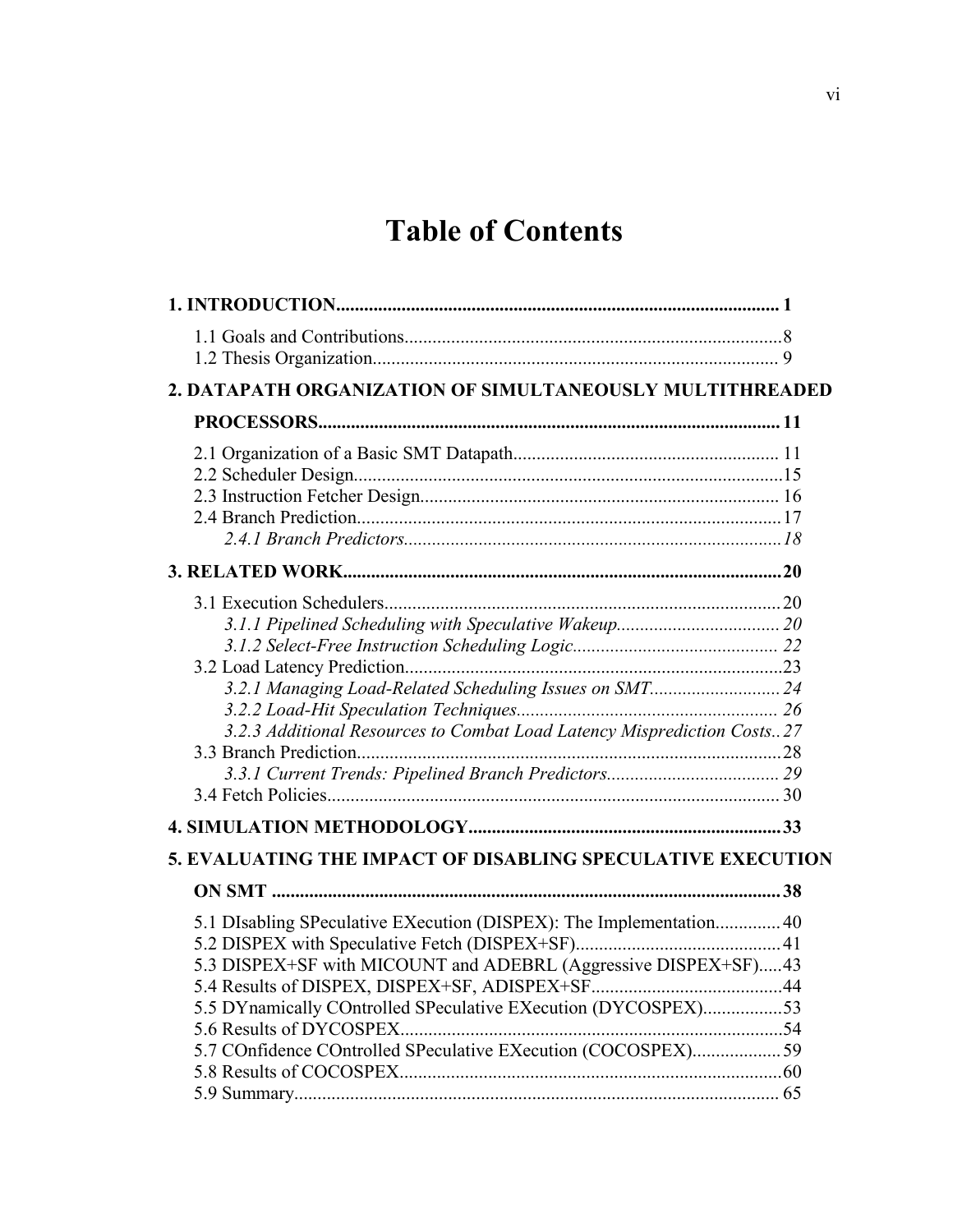| <b>7. RELAXING SCHEDULING LOOPS ON SMT PIPELINED SELECTION</b>           |  |
|--------------------------------------------------------------------------|--|
|                                                                          |  |
| 7.1 Pipelining the Scheduling Logic Over 2 Cycles: The Implementation 80 |  |
|                                                                          |  |
|                                                                          |  |
| 7.4 Selection Methods.                                                   |  |
|                                                                          |  |
|                                                                          |  |
|                                                                          |  |
|                                                                          |  |
|                                                                          |  |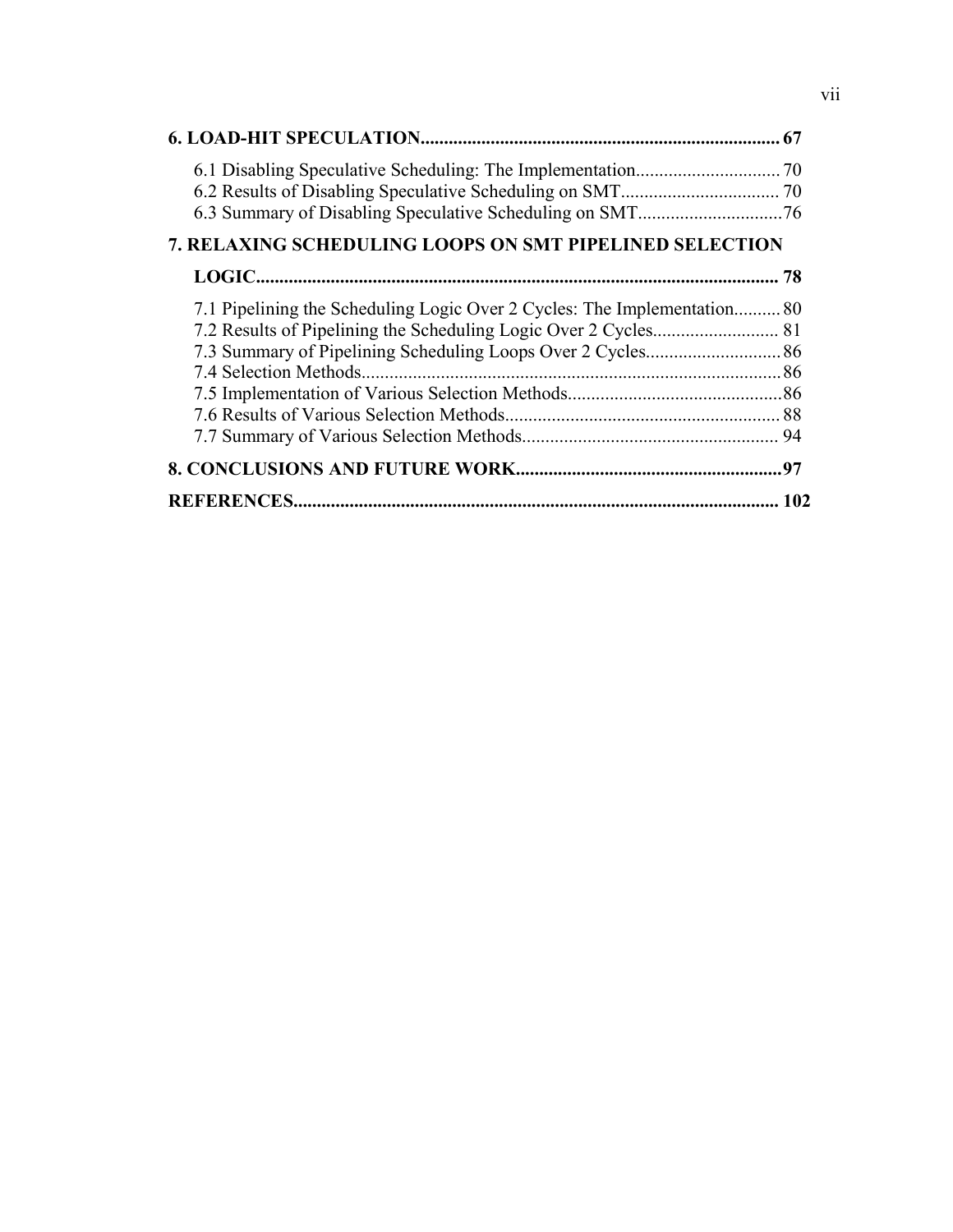# **List of Figures**

| FIGURE 1.1:         |                                                                    | $\overline{2}$ |
|---------------------|--------------------------------------------------------------------|----------------|
| <b>FIGURE 1.2:</b>  | Execution Schedule Without Load-Hit Speculation                    | $\overline{2}$ |
| FIGURE 1.3:         |                                                                    | $\overline{4}$ |
| FIGURE 1.4:         | Pipeline Diagram for Figure 1.3 with Atomic Scheduling             | 5              |
| FIGURE 1.5:         | Pipeline Diagram for Figure 1.3 with Pipelined Scheduling          | 5              |
| FIGURE 1.6:         |                                                                    | $\overline{7}$ |
| <b>FIGURE 2.1:</b>  |                                                                    | 11             |
| <b>FIGURE 2.2:</b>  | Code Example to Examine Write-after-Write Data Hazard              | 12             |
| FIGURE 2.3:         | Code Example to Examine Write-after-Read Data Hazard               | 13             |
| FIGURE 2.4:         | Application of Register Rename to Data Hazards                     | 13             |
| FIGURE 3.1:         |                                                                    | 21             |
| <b>FIGURE 3.2:</b>  | Execution Core of a Processor with Select-Free Scheduling [BSP 01] | 23             |
| FIGURE 3.3:         |                                                                    | 28             |
| FIGURE 3.4:         |                                                                    | 30             |
| FIGURE 4.1:         | Cycle-Accurate Model of an SMT Processor (Modified from [ON+       | 33             |
|                     |                                                                    |                |
| FIGURE 4.2:         |                                                                    | 35             |
| FIGURE 5.1:         | Impact of Disabling Speculative Execution for Superscalar          | 39             |
|                     |                                                                    |                |
| <b>FIGURE 5.2:</b>  | Throughput IPC for 2-threaded Workloads with DISPEX,               | 45             |
|                     |                                                                    |                |
| FIGURE 5.3:         | Throughput IPC for 3-threaded Workloads with DISPEX,               | 46             |
|                     |                                                                    |                |
| FIGURE 5.4:         | Throughput IPC for 4-threaded Workloads with DISPEX,               | 46             |
|                     |                                                                    |                |
| FIGURE 5.5:         | Fairness for 2-threaded Workloads with DISPEX, DISPEX+SF, and      | 48             |
|                     |                                                                    |                |
| FIGURE 5.6:         | Fairness for 3-threaded Workloads with DISPEX, DISPEX+SF, and      | 48             |
|                     |                                                                    |                |
| FIGURE 5.7:         | Fairness for 4-threaded Workloads with DISPEX, DISPEX+SF, and      | 49             |
|                     |                                                                    |                |
| FIGURE 5.8:         | Performance of 8-threaded Workloads with DISPEX                    | 52             |
| FIGURE 5.9:         | Throughput IPC for 2-threaded Workloads with DYCOSPEX              | 56             |
| <b>FIGURE 5.10:</b> | Throughput IPC for 3-threaded Workloads with DYCOSPEX              | 57             |
|                     | FIGURE 5.11: Throughput IPC for 4-threaded Workloads with DYCOSPEX | 57             |
|                     |                                                                    | 58             |
|                     |                                                                    | 59             |
|                     |                                                                    | 59             |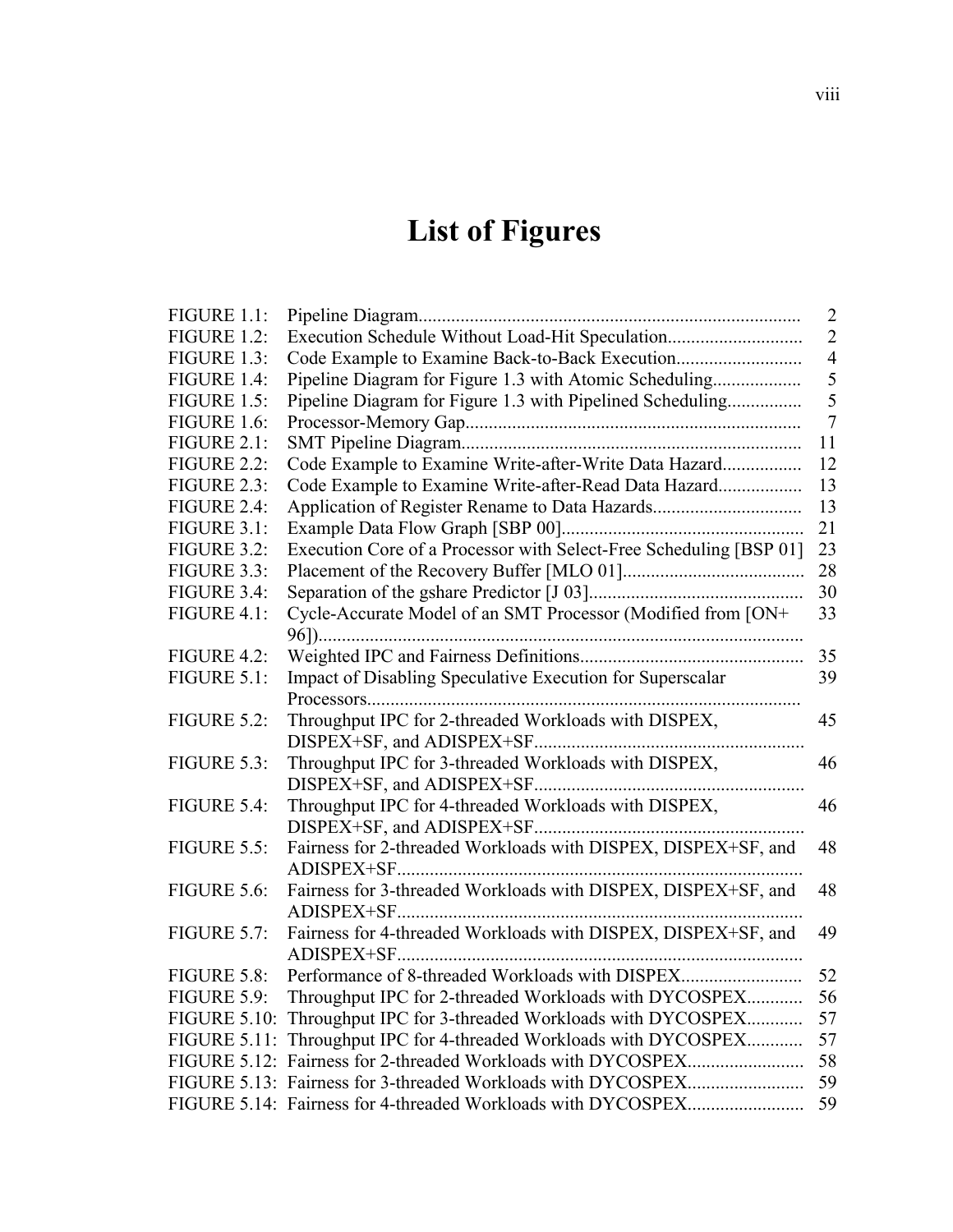|                     | FIGURE 5.15: Throughput IPC for 2-threaded Workloads with COCOSPEX         | 61 |
|---------------------|----------------------------------------------------------------------------|----|
|                     | FIGURE 5.16: Throughput IPC for 3-threaded Workloads with COCOSPEX         | 62 |
|                     | FIGURE 5.17: Throughput IPC for 4-threaded Workloads with COCOSPEX         | 62 |
|                     |                                                                            | 63 |
|                     |                                                                            | 64 |
|                     |                                                                            | 64 |
| FIGURE 6.1:         | Single Thread Results for Disabled Speculative Scheduling                  | 68 |
| FIGURE 6.2:         | Pipeline Diagram for Load-Hit Speculation with Correct Hit                 | 69 |
|                     |                                                                            |    |
| FIGURE 6.3:         | Pipeline Diagram for Load-Hit Speculation with Incorrect Hit               | 69 |
|                     |                                                                            |    |
| FIGURE 6.4:         | Execution Schedule Without Load-Hit Speculation                            | 69 |
| FIGURE 6.5:         | Throughput IPC for 2-threaded Workloads of Disabled Speculative            | 71 |
|                     |                                                                            |    |
| FIGURE 6.6:         | Throughput IPC for 3-threaded Workloads of Disabled Speculative            | 72 |
|                     |                                                                            |    |
| FIGURE 6.7:         | Throughput IPC for 4-threaded Workloads of Disabled Speculative            | 73 |
|                     | Scheduling with Various Issue-to-Execute Delays                            |    |
| FIGURE 6.8:         | Fairness for 2-threaded Workloads of Disabled Speculative                  | 74 |
|                     |                                                                            |    |
| FIGURE 6.9:         | Fairness for 3-threaded Workloads of Disabled Speculative                  | 75 |
|                     | Scheduling with Various Issue-to-Execute Delays                            |    |
| <b>FIGURE 6.10:</b> | Fairness for 4-threaded Workloads of Disabled Speculative                  | 76 |
|                     | Scheduling with Various Issue-to-Execute Delays                            |    |
| <b>FIGURE 7.1:</b>  |                                                                            | 78 |
| <b>FIGURE 7.2:</b>  |                                                                            | 79 |
| FIGURE 7.3:         | Pipeline Diagram (2-way SMT) with No Back-to-Back Execution                | 79 |
| FIGURE 7.4:         | Disabling Back-to-Back Execution on a Single Threaded Processor            | 80 |
| FIGURE 7.5:         | Throughput IPC for 2-threaded Workloads with Disabled Back-to-             | 82 |
|                     |                                                                            |    |
| FIGURE 7.6:         | Throughput IPC for 3-threaded Workloads with Disabled Back-to-             | 83 |
|                     | Back Execution.                                                            |    |
| <b>FIGURE 7.7:</b>  | Throughput IPC for 4-threaded Workloads with Disabled Back-to-             | 83 |
|                     |                                                                            |    |
| FIGURE $7.8$ :      | Fairness for 2-threaded Workloads with Disabled Back-to-Back               | 84 |
|                     |                                                                            |    |
|                     | FIGURE 7.9: Fairness for 3-threaded Workloads with Disabled Back-to-Back   | 85 |
|                     |                                                                            |    |
|                     | FIGURE 7.10: Fairness for 4-threaded Workloads with Disabled Back-to-Back  | 85 |
|                     |                                                                            |    |
|                     | FIGURE 7.11: Throughput IPC for 2-threaded Workloads for Various Selection | 89 |
|                     |                                                                            |    |
|                     | FIGURE 7.12: Throughput IPC for 3-threaded Workloads for Various Selection | 90 |
|                     |                                                                            |    |
|                     | FIGURE 7.13: Throughput IPC for 4-threaded Workloads for Various Selection | 91 |
|                     |                                                                            |    |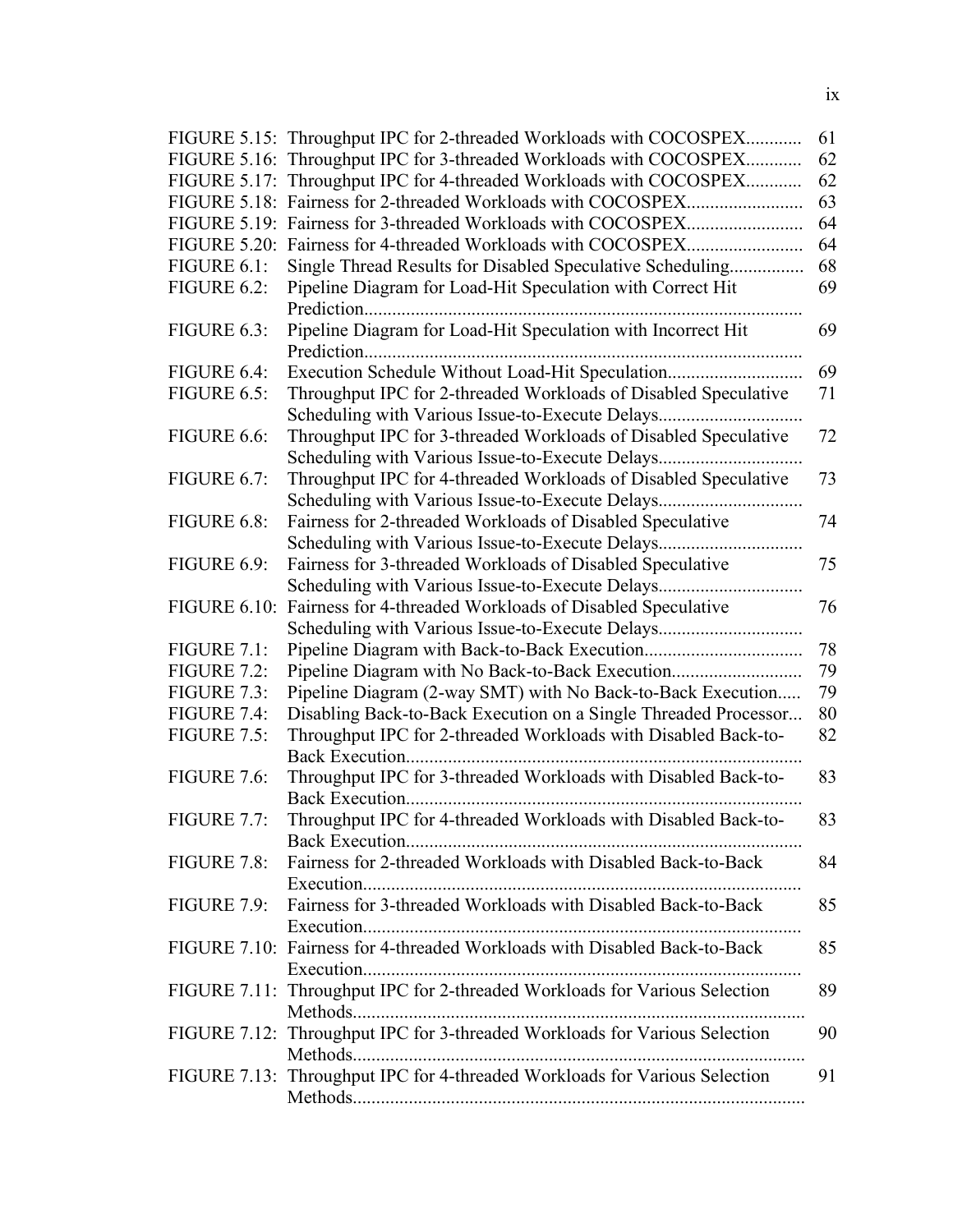| FIGURE 7.14: Fairness for 2-threaded Workloads for Various Selection Methods 92 |  |
|---------------------------------------------------------------------------------|--|
| FIGURE 7.15: Fairness for 3-threaded Workloads for Various Selection Methods 93 |  |
| FIGURE 7.16: Fairness for 4-threaded Workloads for Various Selection Methods 94 |  |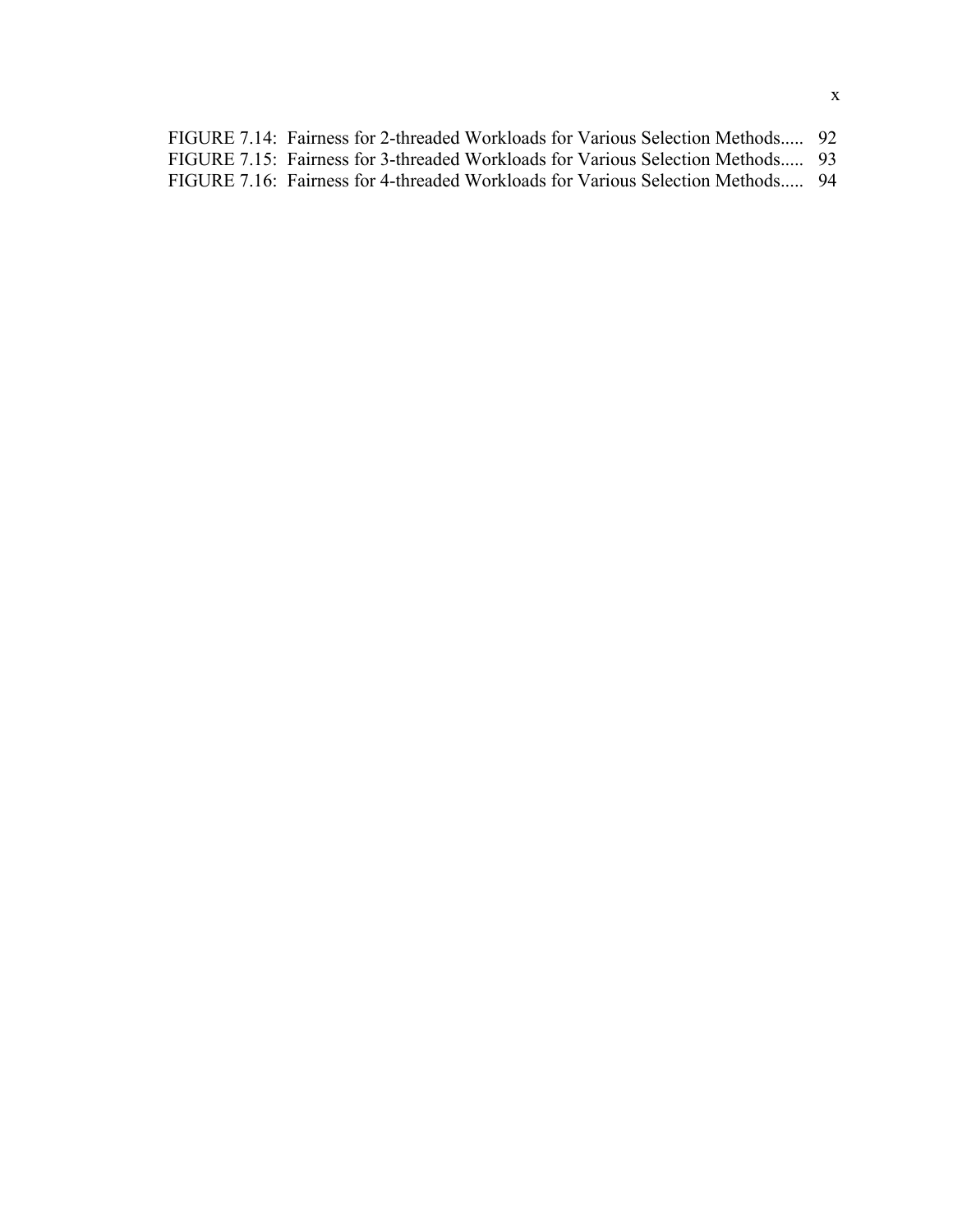# **List of Tables**

| <b>TABLE 4.1:</b> |                                                             | 36 |
|-------------------|-------------------------------------------------------------|----|
| <b>TABLE 4.2:</b> |                                                             | 36 |
| <b>TABLE 4.3:</b> |                                                             | 37 |
| TABLE 4.4:        |                                                             | 37 |
| <b>TABLE 5.1:</b> |                                                             | 53 |
| <b>TABLE 5.2:</b> |                                                             | 65 |
| <b>TABLE 6.1:</b> | Summary of Disabled Speculative Scheduling on Superscalar   | 69 |
| <b>TABLE 6.2:</b> | Summary of Disabled Speculative Scheduling on SMT           | 76 |
| <b>TABLE 7.1:</b> | Summary of Pipelining Scheduling Loops Over 2 Cycles on SMT | 86 |
| <b>TABLE 7.2:</b> |                                                             | 95 |
| <b>TABLE 8.1:</b> |                                                             | 98 |
| <b>TABLE 8.2:</b> |                                                             | 99 |
| <b>TABLE 8.3:</b> |                                                             |    |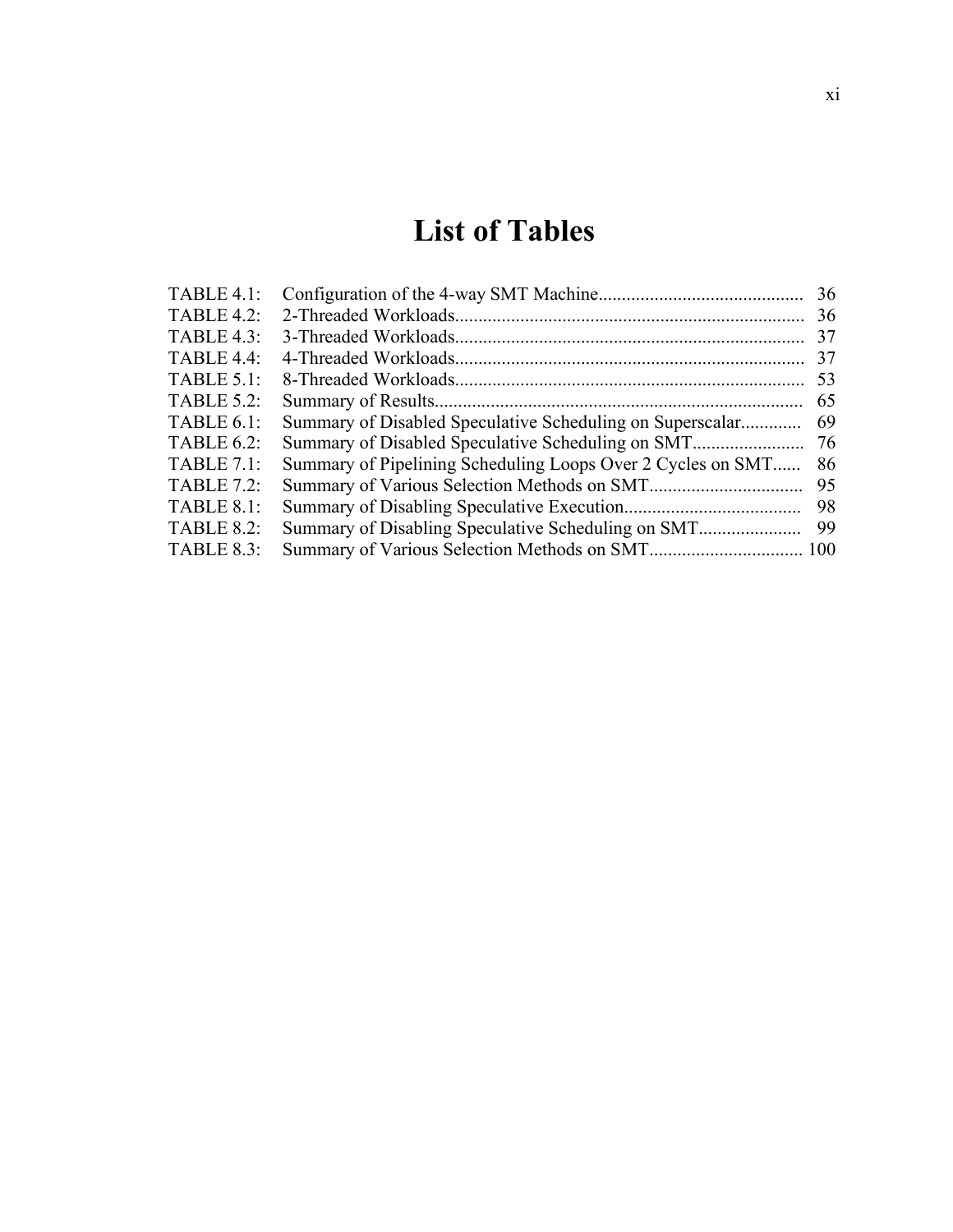## **Chapter 1**

### **Introduction**

Traditional architectural approaches for increasing microprocessor performance rely on the use of large, complex, highly-speculative out-of-order cores to extract Instruction-Level Parallelism (ILP) from single-threaded applications. In order to realize high performance, these designs employ a myriad of speculative techniques, ranging from branch prediction [S 81, PSR 92, M 93] to load-latency prediction [MB 02] and memorydependence prediction [CE 98].

Branch prediction is used to predict the outcomes of conditional branches and speculatively execute the instructions along the predicted path without waiting for the actual branch outcome to be resolved. While it is essential for high performance in singlethreaded execution environments, branch prediction incurs the overhead of having to deal with branch mispredictions, as the prediction accuracy is never perfect. In order to support branch mispredictions a complex logic needs to be incorporated to reconstruct the precise processor state and flush all instructions from the mispredicted path. Furthermore, instructions executed on the wrong-path simply waste the processor's resources, introducing overheads from both performance and power standpoints. In addition, the logic needed to implement the branch predictors themselves is often quite complicated, especially when very high prediction accuracy is important [J 03].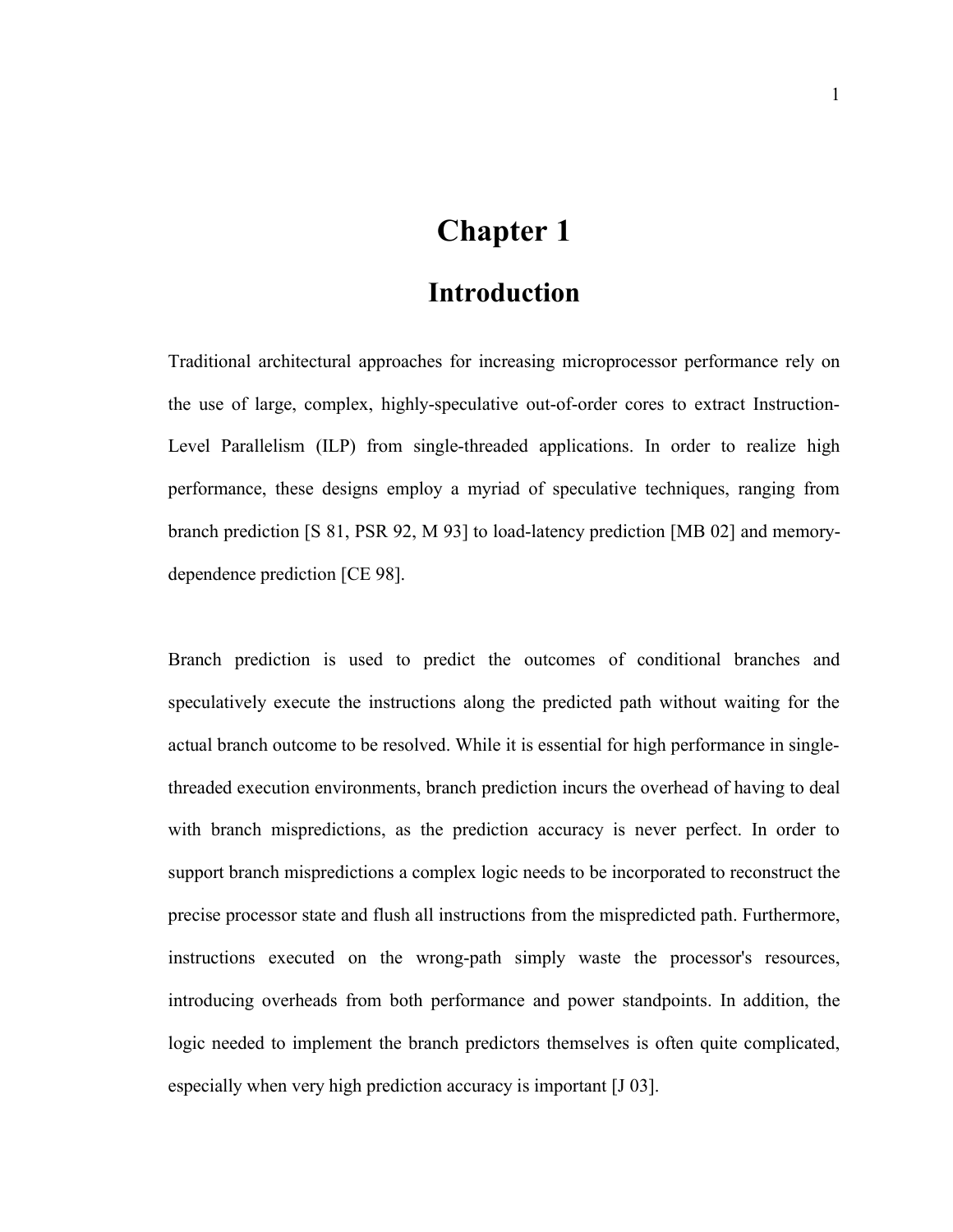Another type of speculation used in recent superscalar designs is load-latency prediction [YE+ 99]. In order to avoid pipeline bubbles between the load and load-dependent instructions (i.e. reduce the load-to-use delay), the instructions dependent on the load are scheduled speculatively, without waiting for the cache hit/miss indication to be generated and instead assuming that the load hits into the L1 D-cache or using more sophisticated load hit/miss predictors [CR 00]. If the prediction is a miss, then the dependents of the load are not scheduled until the value is returned from the memory hierarchy. Otherwise, the instructions are scheduled just-in-time to pick up the value produced by the load from the bypass network. To illustrate the performance advantages that can be gained by using the load-hit speculation, consider the example shown in Figure 1.2. Corresponding pipeline diagram is depicted in Figure 1.1.



#### **Figure 1.1: Pipeline Diagram**

The importance of load-hit speculation is best described by the following examples. Figure 1.2 shows the execution schedule for a load and its dependent instructions without load-hit speculation, assuming the instruction hits into the L1 cache; if it misses delays occur with or without load-hit speculation.

| Load Inst.         | W/S | RF    | ЕX    | WB    |         |         |
|--------------------|-----|-------|-------|-------|---------|---------|
| Dependent<br>Inst. |     |       |       | W/S   | RF      | EХ      |
| Cycle:             |     | $t+1$ | $t+2$ | $t+3$ | $t + 4$ | $t + 5$ |

| <b>Figure 1.2: Execution Schedule Without Load-Hit Speculation</b> |  |  |  |  |  |  |  |
|--------------------------------------------------------------------|--|--|--|--|--|--|--|
|--------------------------------------------------------------------|--|--|--|--|--|--|--|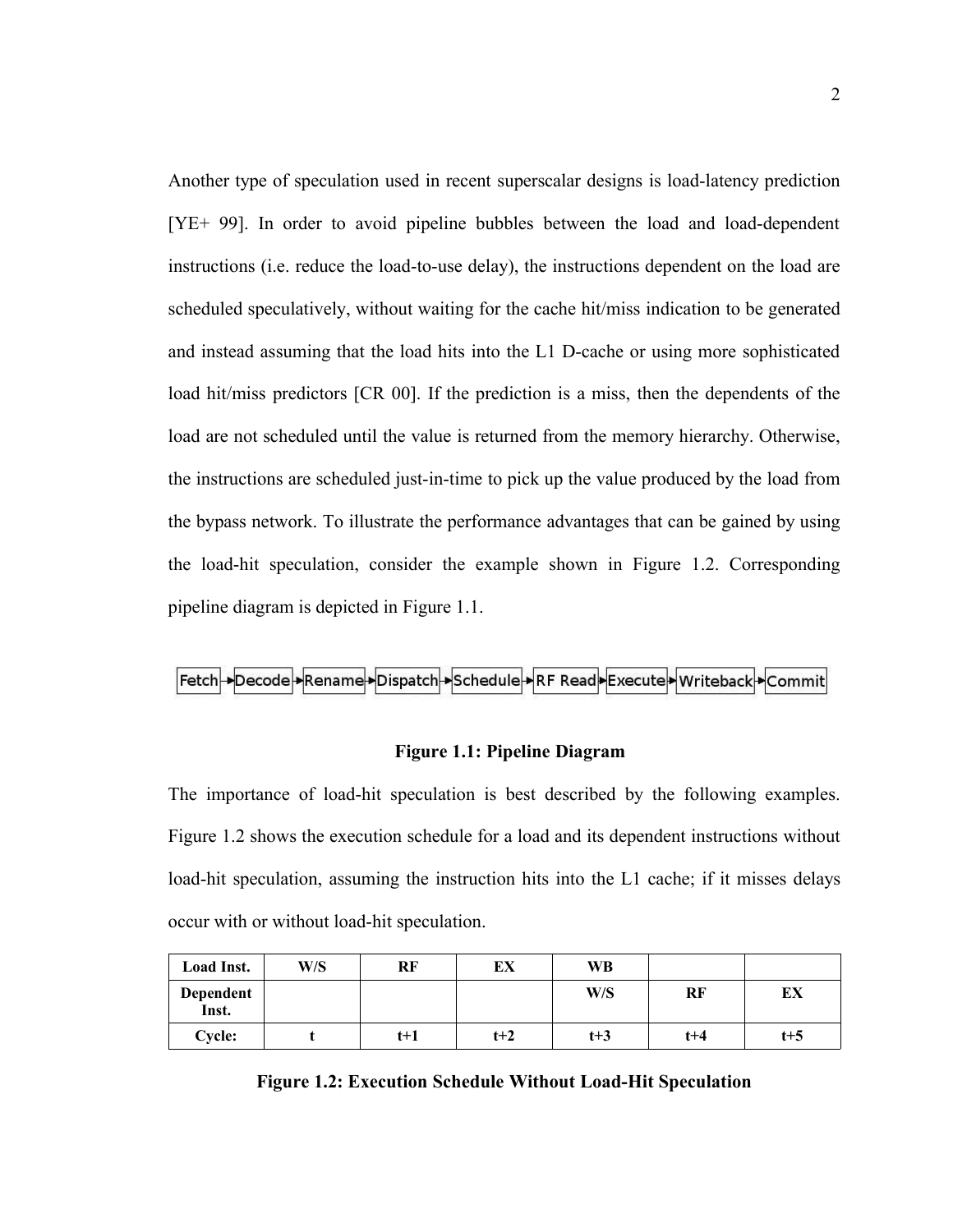As shown in Figure 1.2, a multi-cycle bubble results if the dependent instruction is forced to wait until it is determined if the load hits or misses into the L1 cache. Since most load instructions hit into the L1 cache [YE+ 99] it is worthwhile to speculatively schedule the dependent instruction to pick up the load's result just-in-time. When dependent instructions are scheduled in this manner, additional hardware is needed to handle the situation where the load is unable to execute due to a cache miss and the dependent instructions are unable to obtain the correct value, resulting in a replay. This means that resources were used to issue an instruction that cannot execute and could have been used for an executable instruction. These instructions fail execution and return to the issue queue to be selected again. For long load latencies these replayed instructions may be replayed multiple times while waiting for the load to be serviced. An intelligent replay scheme will only cause dependent instructions to replay, however a simple replay scheme will replay all instructions that follow the load in program order.

Instead of wasting resources replaying instructions a load-hit predictor can be implemented to make a prediction about the success of a load instruction hitting into the L1 cache instead of assuming that they all will. A basic predictor implementation can maintain hit/miss information about the most recent executions of a given load instruction in order to provide a basis for speculating on the same load instruction.

Adding a predictor can further reduce the replays that occur by scheduling the dependent instructions when the load misses into the L1 cache. Figure 1.2 also represents the pipeline diagram when the load instruction is not predicted to hit into the L1 cache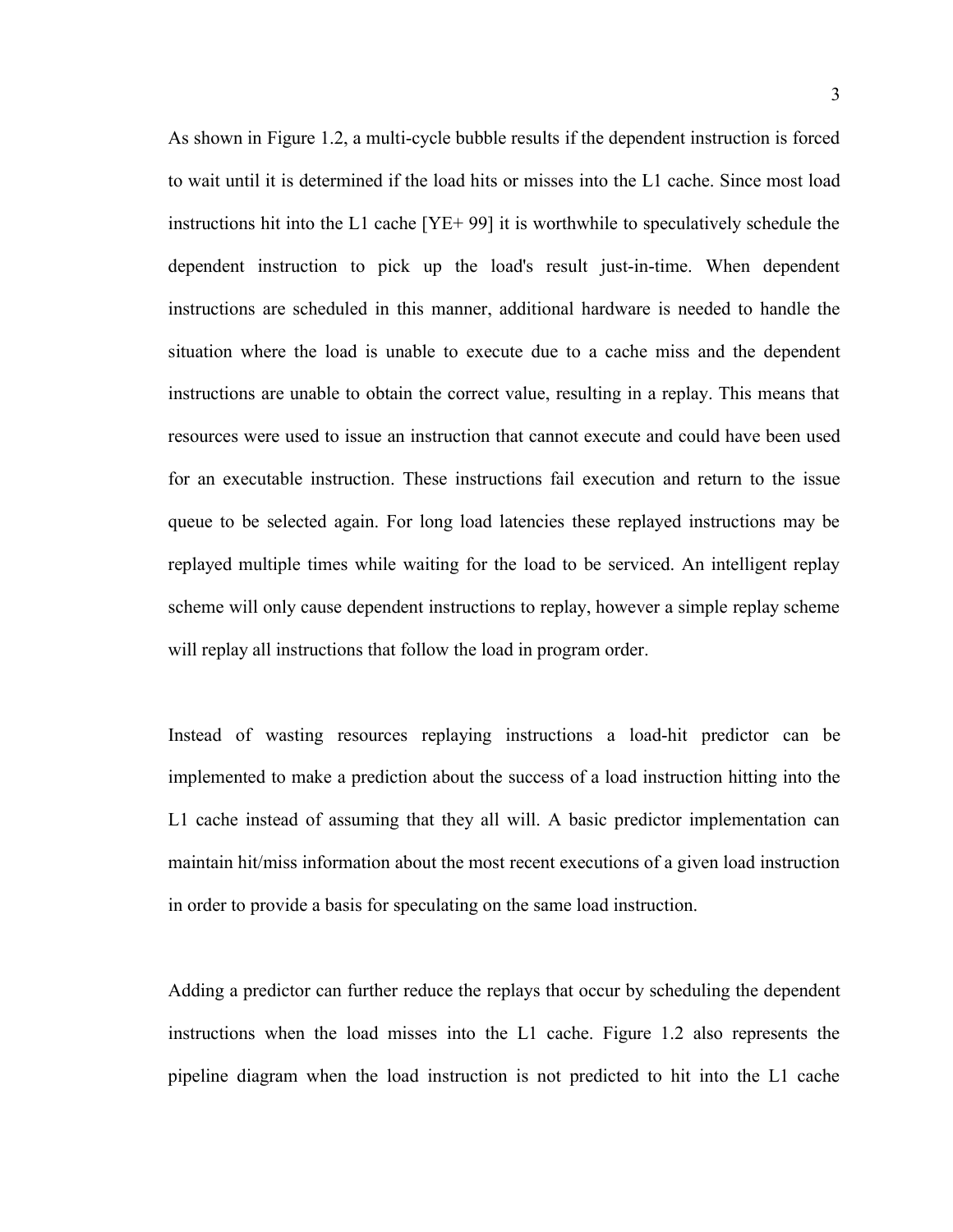(although, larger bubbles are also possible). A correct prediction to hit into the L1 cache allows the execution of the load-dependent instructions to occur back-to-back without having to generate a replay. When the prediction is incorrect the load instruction and all of its dependent instructions need to be replayed once the load resolves generating a pipeline bubble of a non-deterministic latency.

Another important factor in sustaining high throughput of single-threaded workloads is to guarantee that the dependent instructions can be executed in the back-to-back cycles. This requirement often implies that the operations associated with the scheduling logic (namely, instruction wakeup and selection) must be implemented as an atomic operation. If these activities are pipelined, then either the ability to execute dependent instructions back-to-back is lost (hindering performance) or significant additional complexities have to be added throughout the pipeline to support such back-to-back execution.

The importance of back-to-back execution and the atomicity of the scheduling logic are best described by considering a code fragment. The following code fragment (Figure 1.3) will be evaluated with an atomic scheduler and a pipelined, two cycle, scheduler.

|  |                        | <b>Figure 1.3: Code Example to Examine Back-to-Back Execution</b> |                       |  |  |  |
|--|------------------------|-------------------------------------------------------------------|-----------------------|--|--|--|
|  | I3. ADD r6,r1,r4       |                                                                   | $/*$ r6 = r1 + r4 */  |  |  |  |
|  | $12.$ ADD $r4, r1, r5$ |                                                                   | $/* r4 = r1 + r5 */$  |  |  |  |
|  | I1. ADD $r1, r2, r3$   |                                                                   | $/* r1 = r2 + r3 * /$ |  |  |  |

This example encompasses the select-to-writeback portion of the pipeline. All of the instructions are assumed to be in the issue queue at cycle *t* with instruction I1 flagged as ready and selected. For simplicity, each of the stages is assumed to be one cycle (except pipelined wakeup/select), each of the instructions has an execution latency of one cycle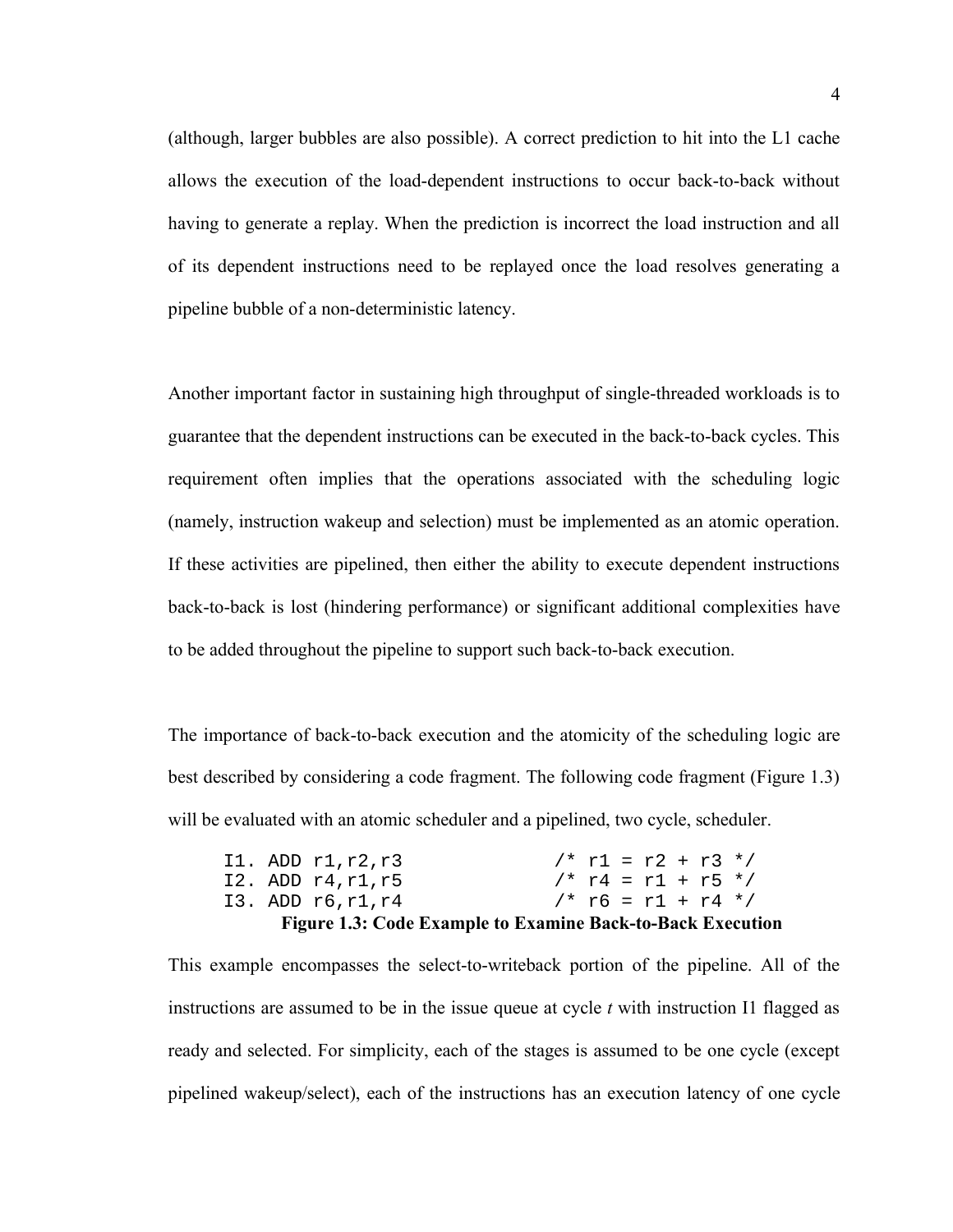|                | W/S | RF    | ЕX    | WB    |           |         |
|----------------|-----|-------|-------|-------|-----------|---------|
| I <sub>2</sub> |     | W/S   | RF    | EX    | <b>WB</b> |         |
| 13             |     |       | W/S   | RF    | EX        | WB      |
| <b>Cycle:</b>  |     | $t+1$ | $t+2$ | $t+3$ | $t + 4$   | $t + 5$ |

and the instructions access the register file after being selected.

#### **Figure 1.4: Pipeline Diagram for Figure 1.3 with Atomic Scheduling**

The ideal situation is when wakeup/select activities are atomic and it is represented by the pipeline diagram of Figure 1.4. The pipeline stages are described with the following notation: W/S is for the atomic wakeup/select, W is for wakeup, S is for select, RF is for accessing the register file, EX is for execution, WB is for writeback. As Figure 1.4 shows, I1 is selected at cycle  $t$  and can then access the register file at cycle  $t+1$ , execute at cycle *t+2*, and writeback at cycle *t+3*. I2 can be scheduled just-in-time to pick up the result from the execution of I1. Therefore, I2 is woken up and selected during cycle *t+1*. In this example, as I1 is selected it broadcasts that its result will be ready at cycle *t+2* allowing I2 to be woken-up during cycle  $t+1$ . After I2 is selected it will then broadcast that it will be done at cycle  $t+3$  and reads the register file during cycle  $t+2$  (obtaining the result from I1 via the bypass network) and executes during cycle  $t+3$ . I3 is selected during cycle  $t+2$ , and writes back at cycle  $t+5$ , thus completing the example code.

|                | W | Ø     | RF    | EX    | <b>WB</b> |         |           |       |           |
|----------------|---|-------|-------|-------|-----------|---------|-----------|-------|-----------|
| I <sub>2</sub> |   |       | W     | Ø     | RF        | EX      | <b>WB</b> |       |           |
| 13             |   |       |       |       | W         | D.      | RF        | EX    | <b>WB</b> |
| Cycle:         |   | $t+1$ | $t+2$ | $t+3$ | $t + 4$   | $t + 5$ | $t+6$     | $t+7$ | $t+8$     |

#### **Figure 1.5: Pipeline Diagram for Figure 1.3 with Pipelined Scheduling**

The tight scheduling loop can be relaxed by pipelining wakeup and select over two cycles. Figure 1.5 shows the timing diagram for this case where I1 is woken up at cycle *t*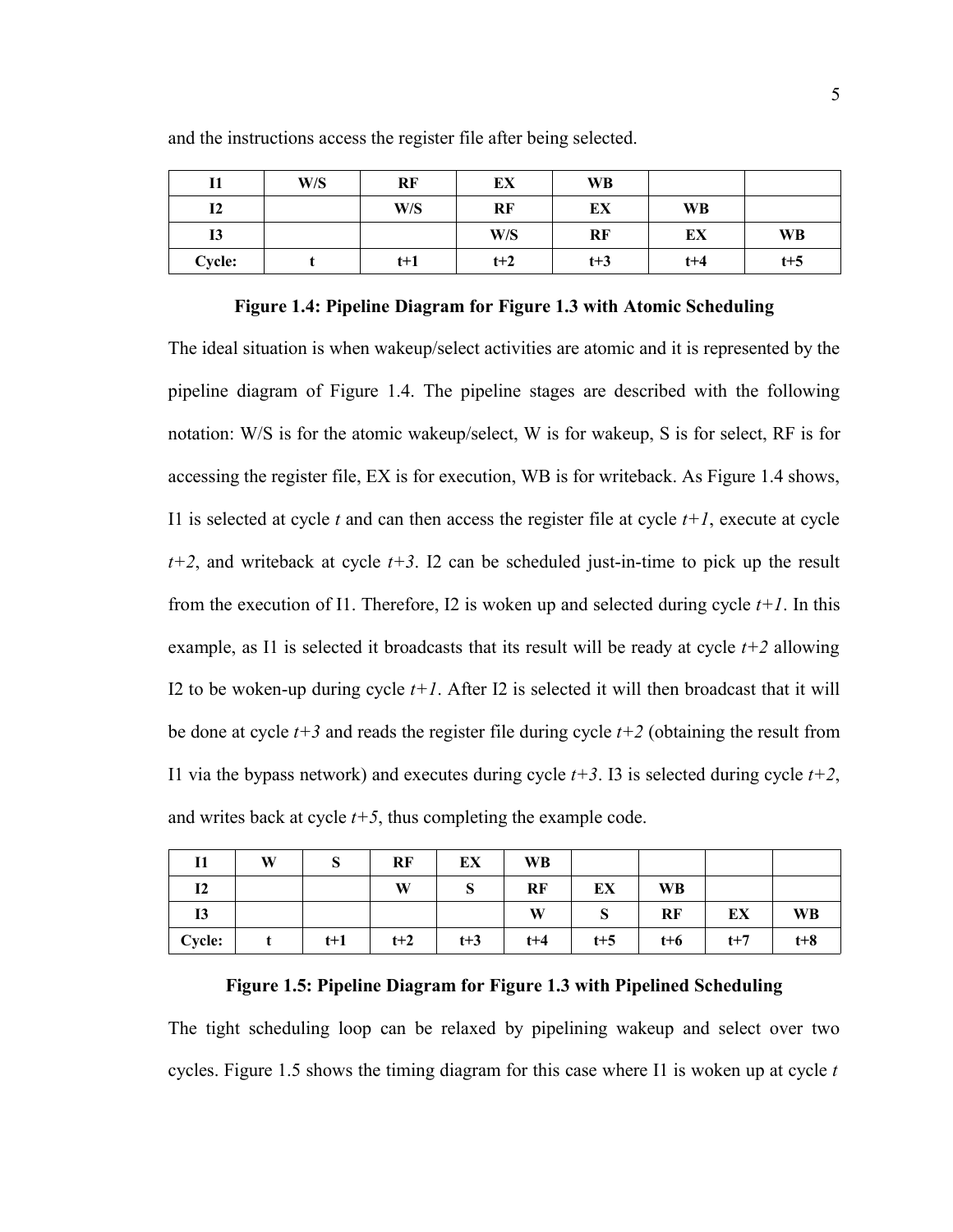and selected at cycle  $t+1$ . When I1 is selected it broadcasts that its result will be ready during cycle  $t+3$ . I1 accesses the register file at cycle  $t+2$ , executes during cycle  $t+3$ , and writes back at cycle  $t+4$ . Il's broadcast during cycle  $t+1$ , allows I2 to be woken up next cycle and be selected during cycle *t+3*. During cycle *t+3* I2 broadcasts that its results will be ready for cycle  $t+5$ . I2 will access the register file during cycle  $t+4$ , execute during *t+5*, and write back during *t+6*. I3 will be able to wake up during cycle *t+4*, select and broadcast during cycle  $t+5$ , read the register file at cycle  $t+6$ , execute at cycle  $t+7$ , and write back at cycle  $t+8$ . This example demonstrates that there is a pipeline bubble that occurs between the execution of each of these instructions. No longer are these instruction able to execute back-to-back but are now separated by a one cycle pipeline bubble. Compared to atomic wakeup/select this takes three additional cycles to complete. This one cycle bubble will affect all instructions that execute within a single cycle. Since this is a majority of the instruction set it is obvious that non-atomic wakeup and select can cost additional cycles per instruction.

Despite these significant complexities, embodied in highly-speculative techniques and tight pipeline loops, the ILP-extracting techniques have reached the point of diminishing returns, where the design complexities and additional power consumption simply outweigh the small performance advantages. This is mainly due to the growing processormemory gap [HP 97], where the processor waits a very large number of cycles for every memory access (i.e. a miss into the L2 cache). Figure 1.6 shows these trends.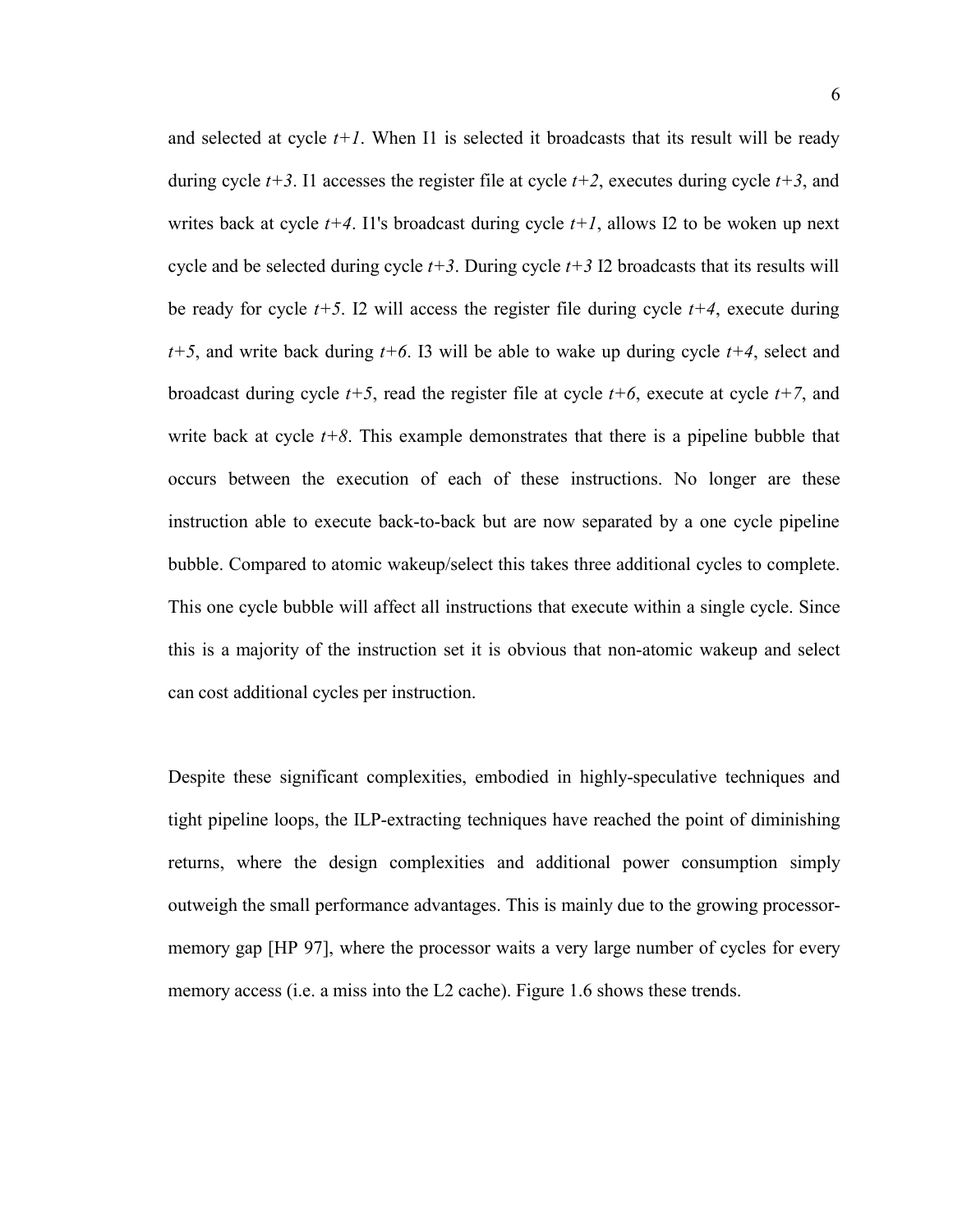

**Figure 1.6: Processor-Memory Gap [HP 97]**

Currently, memory latencies are exceeding 300 cycles [TT 03] and stalling the processor activities for such a long time limits the performance to a point where further advanced in speculation are simply very difficult to justify. Unless some exotic and complicated techniques such as Run ahead execution [MKP 06], value prediction [LWS 96] or checkpoint-based processing [FR+ 02] are used, the reorder buffer quickly fills up impeding further exploitation of the ILP. Therefore, the focus of the research community has recently shifted to exploiting Thread-Level Parallelism (TLP) in addition to, or instead of, the ILP.

The TLP can generally be harvested through two design philosophies: Chip Multiprocessing (CMP) and Simultaneous Multithreading (SMT). In a CMP design, several processors are placed on the same die, so that multiple programs can execute concurrently, each having one processor in its full disposal. The processors in a CMP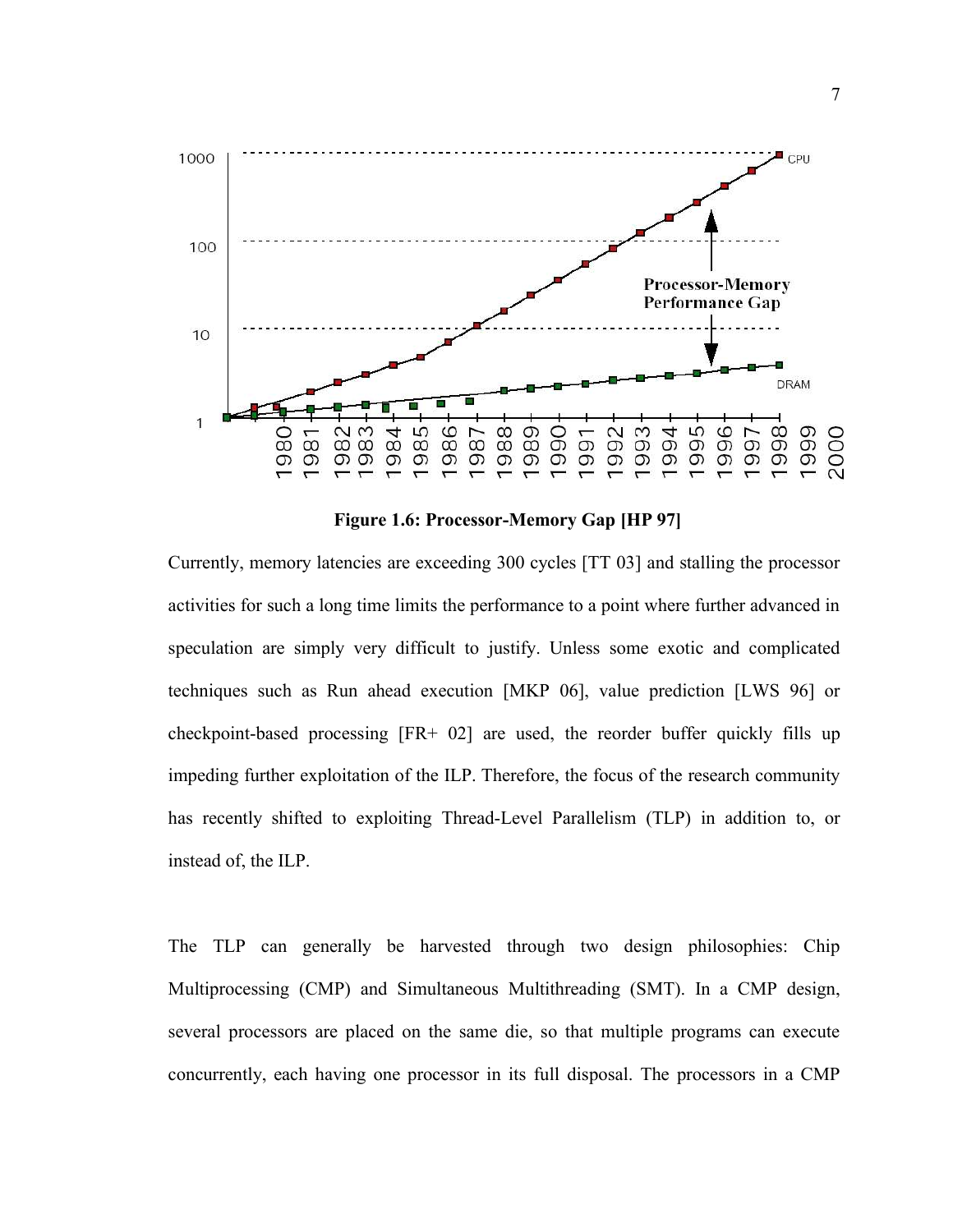usually share some lower levels of the memory hierarchy (such as the L2 cache and below). In SMT designs, in contrast, multiple programs execute simultaneously on the *same* processor, and they *dynamically share* the processor resources. Compared to a traditional superscalar machine, SMT processor better utilizes the available processor's resources and therefore can support higher overall instruction throughout, as instructions are selected for the execution from multiple streams [TEL 95].

In this thesis, we investigate multithreaded (SMT) processors and perform a comprehensive quantification of the impact that branch speculation, load-hit prediction, and scheduler design has on the performance of a multithreaded machine compared to a traditional superscalar.

#### **1.1 Goals and Contributions**

While in general, an SMT processor can use all existing features of the underlying superscalar, the presence of inherent TLP may provide some opportunities to simplify the logic, avoid some forms of speculation or relax some tight pipeline loops.

The goal of this thesis is to investigate the impact of disabling or limiting the branch and load-hit speculation, as well as the impact of pipelining the scheduling logic on the performance of SMT processors.

To begin it is required to examine the synergy of speculative execution with multithreading. If sufficient TLP exists, then disabling the speculative execution on SMT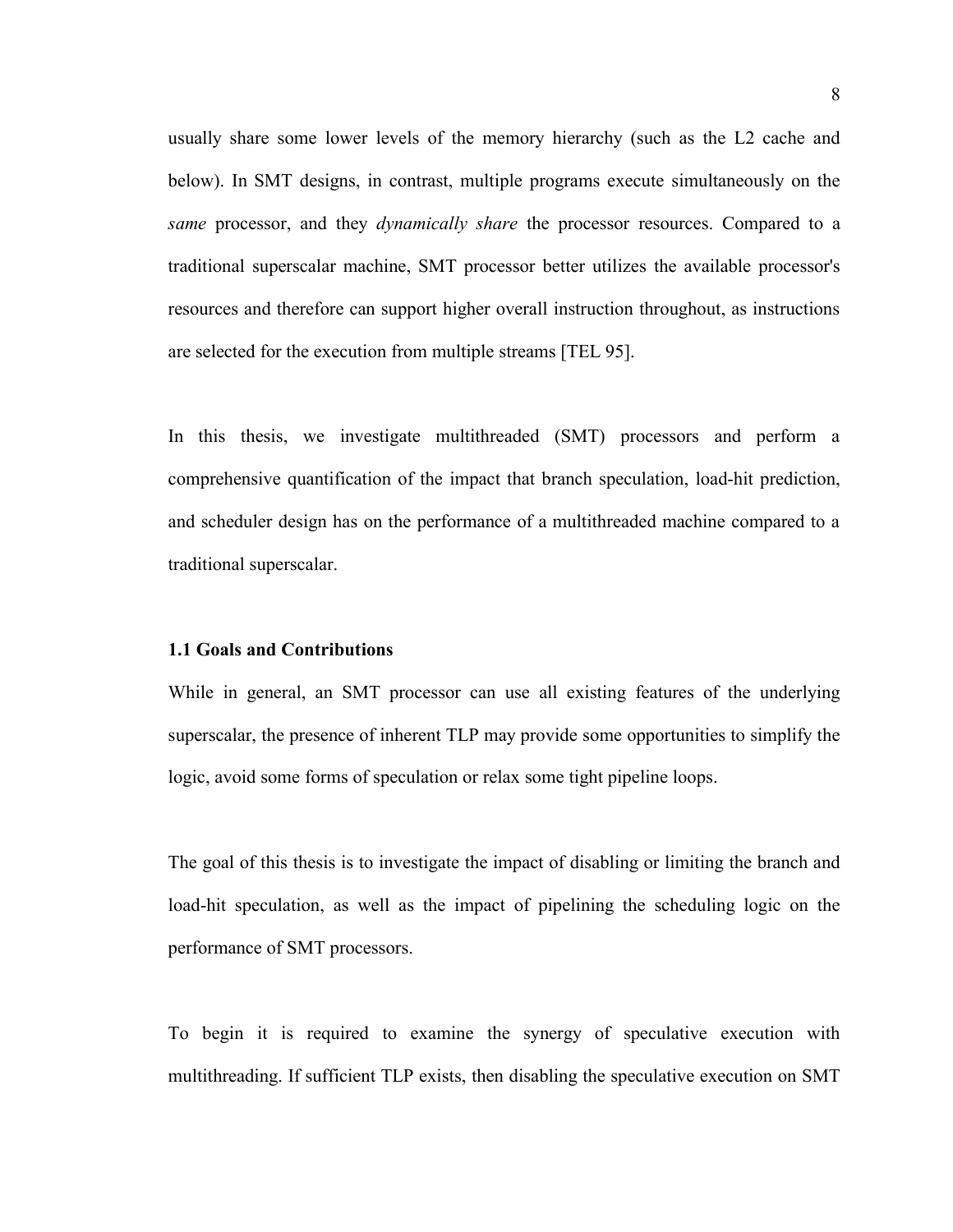can, at least in theory, result in the allocation of resources to only non-speculative instructions thus possibly even increasing the performance. Using 2, 3 and 4-threaded mixes of SPEC 2000 benchmarks, quantification can be made of the impact of completely disallowing speculative execution as well as only resorting to the speculative execution when no non-speculative instruction from any thread is available for fetching.

Then the impact of disabling load-hit speculation on SMT is examined. The motivation is that the bubbles created as a result of such restriction are likely to be filled by the loadindependent instructions from other threads on SMT [TEL 95], thus possibly mitigating the performance impact.

Lastly, the impact of pipelining the instruction scheduling logic into separate wakeup and selection stages is quantified. Just as with load-hit speculation, if the pipeline bubbles are filled with the instructions from other threads, then the impact on the performance can be negligible. Various instruction selection schemes specifically targeted towards this goal are proposed and analyzed.

#### **1.2 Thesis Organization**

The rest of this thesis is organized as follows: Chapter 2 presents a detailed description of the SMT architecture. Chapter 3 discusses related works concerning the exploitation of ILP in a single threaded machine and performance enhancing techniques that can be applied to SMT. Chapter 4 describes the simulation environment and the metrics used to evaluate all of the techniques described in this thesis. Chapter 5 quantifies the impact of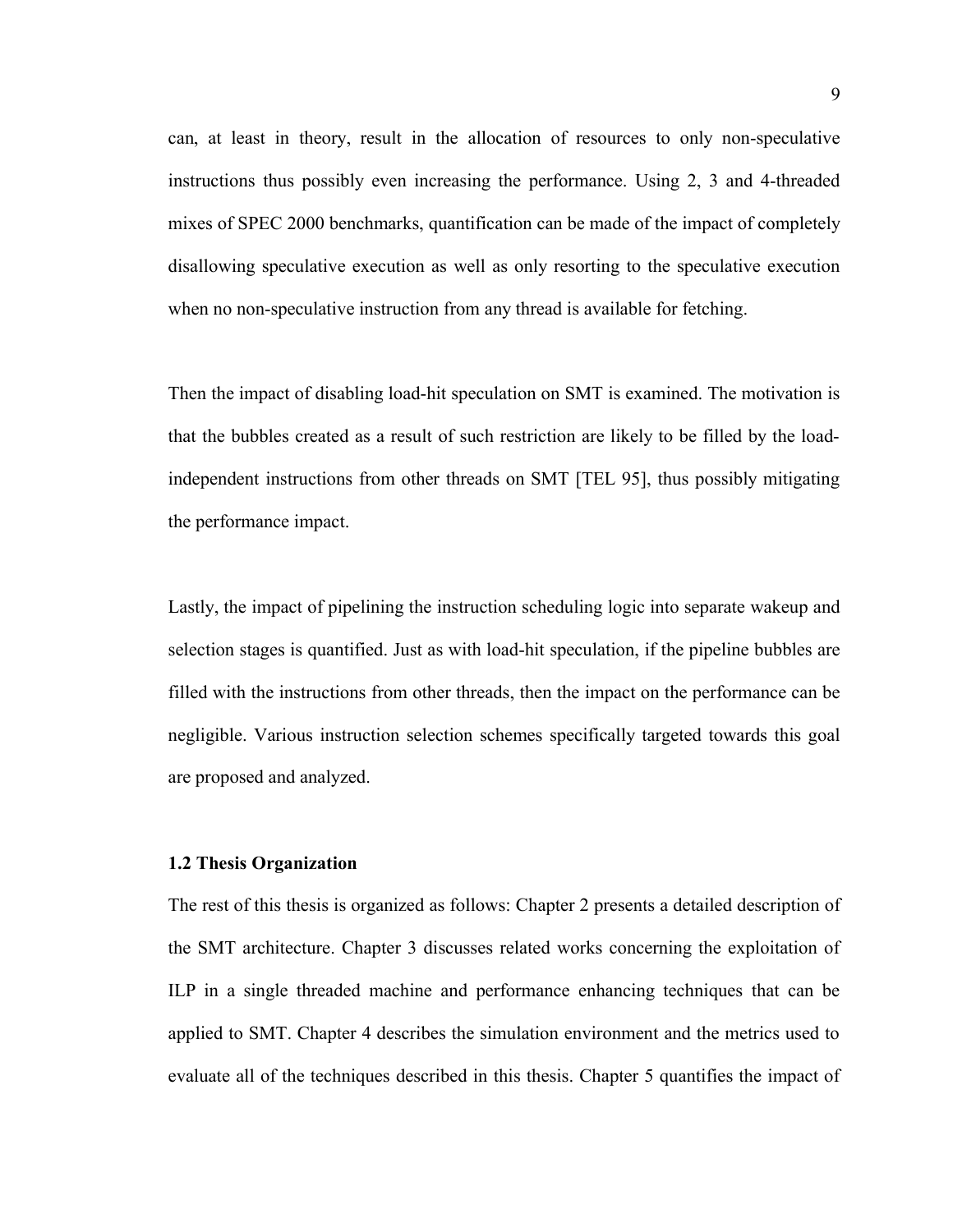disabling branch prediction on SMT machines and explores techniques to alleviate the resulting performance challenges. Chapter 6 evaluates the importance of load-hit prediction on SMT by disabling L1 cache speculation. Chapter 7 examines the penalty for removing back-to-back execution and considers how its removal can enable pipelining of the selection logic. Various selection policies are examined to mitigate the penalty resulting from the removal of back-to-back execution. Lastly, Chapter 8 formalizes our conclusions and outlines directions for future research.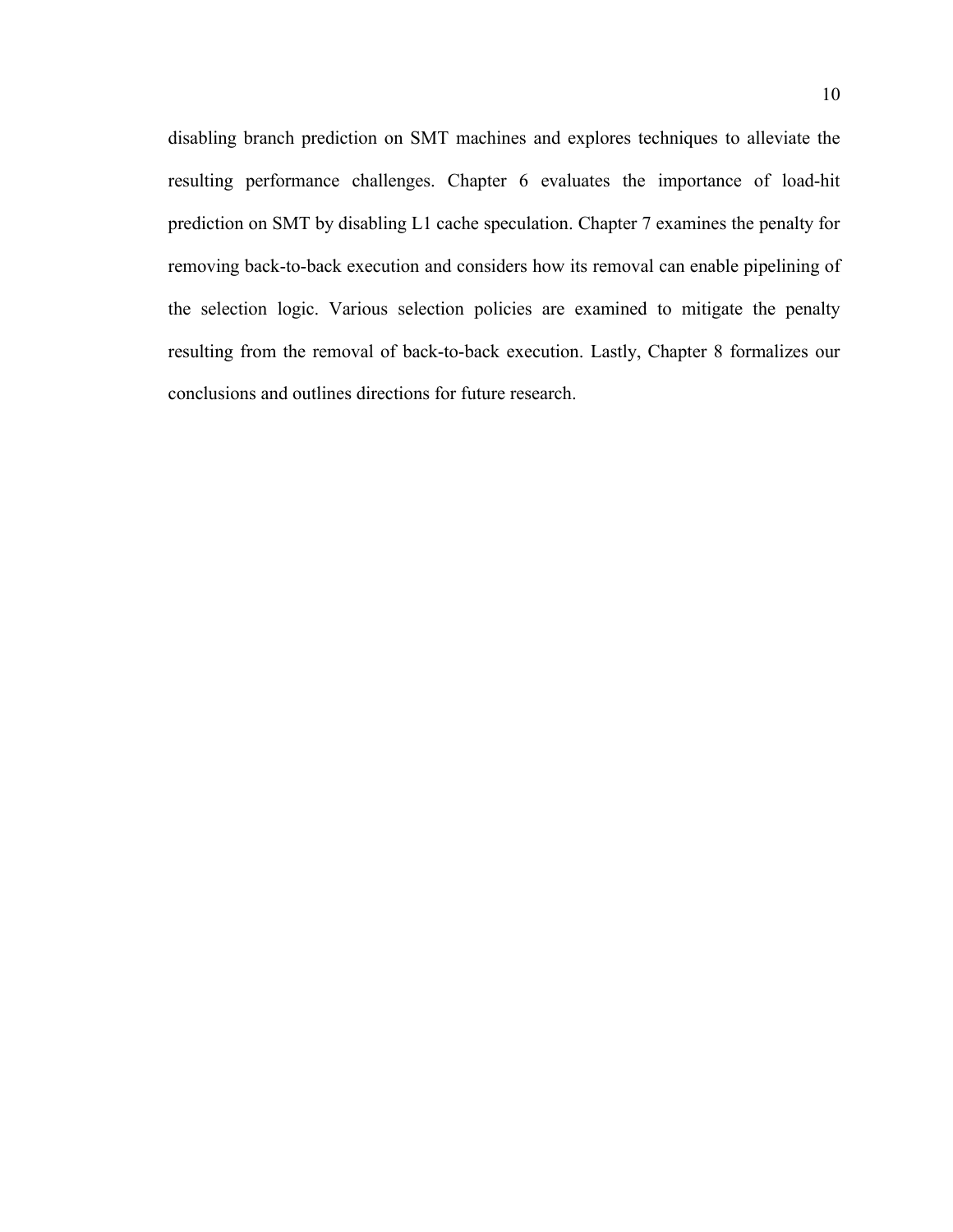## **Chapter 2**

### **Datapath Organization of Simultaneously Multithreaded Processors**

This chapter examines the datapath of a typical SMT machine as shown in Figure 2.1. Many aspects of the SMT machine are similar to that of a typical superscalar machine with variations that accommodate the handling of multiple threads. All of the pipeline stages will be presented with a focus on the additional features present in SMT compared to superscalar. Additional sections will discuss the instruction scheduling logic and branch predictor that are used by the default SMT machine.



**Figure 2.1: SMT Pipeline Diagram**

#### **2.1 Organization of a Basic SMT Datapath**

The basic SMT datapath is pipelined over several stages that act on in-flight instructions during each cycle. These instructions are obtained by the fetch stage from the instruction caches in program order. Instructions are fetched using the ICOUNT technique (see Section 2.3) and can be fetched from any of the available threads. To avoid waiting for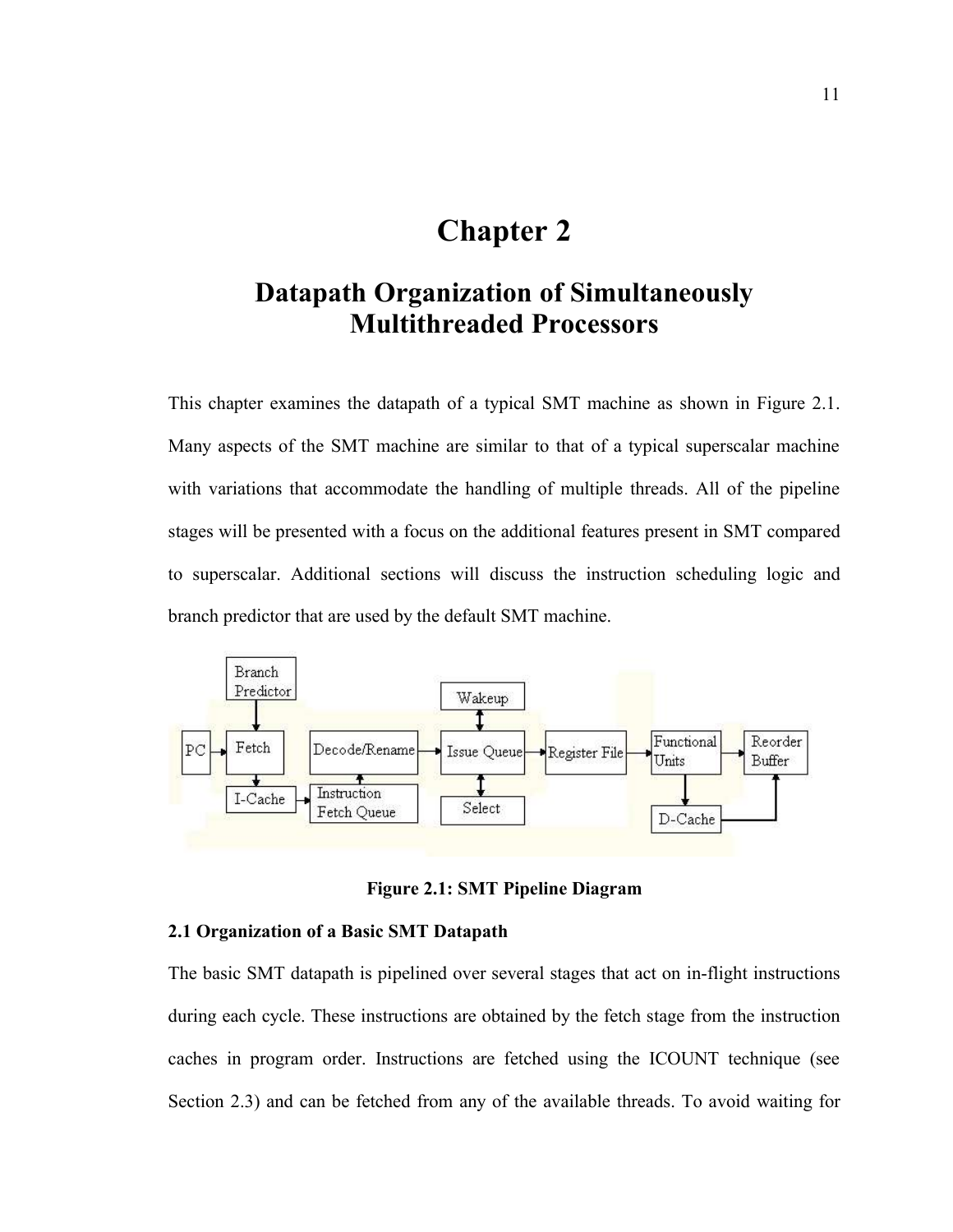branch instructions to resolve, and ensure a continuous flow of instructions, branch prediction is used to speculate the direction of the branch. When a branch instruction is fetched the branch predictor uses its prediction to change the program counter (PC) to the speculated address. When the prediction is incorrect the precise state of the thread must be recovered by flushing the pipeline of incorrectly fetched instructions and restoring the PC to the correct value.

Once instructions are fetched, they are placed into private instruction fetch queues while they wait to enter the decode/rename stages. The decode portion determines the source and destination registers and renames them from their private architectural register value to a physical register from a common pool.

Register renaming removes write-after-read and write-after-write data hazards. Writeafter-write data hazards occur when an earlier write overwrites a successive write to the same register causing the wrong results. Figure 2.2 provides a code snippet to demonstrate this. In an out-of-order processor it is possible that I2 completes first, writing its result into R1, then I1 completes and overwrites the value in R1. Clearly, the value in R1 is not the correct value to use for instruction I3.

|  | Il. ADD $r1, r2, r3$   |  |  | /* r1 = r2 + r3 */    |  |
|--|------------------------|--|--|-----------------------|--|
|  | $12.$ ADD $r1, r6, r5$ |  |  | $/* r1 = r6 + r5 * /$ |  |
|  | I3. MUL r9,r1,r1       |  |  | $/* r9 = r1 + r1 */$  |  |

#### **Figure 2.2: Code Example to Examine Write-after-Write Data Hazard**

Write-after-read data hazards are a result of a write occurring before the appropriate read to the same register (See Figure 2.3). If I2 completes before I1 reads R1 then the value in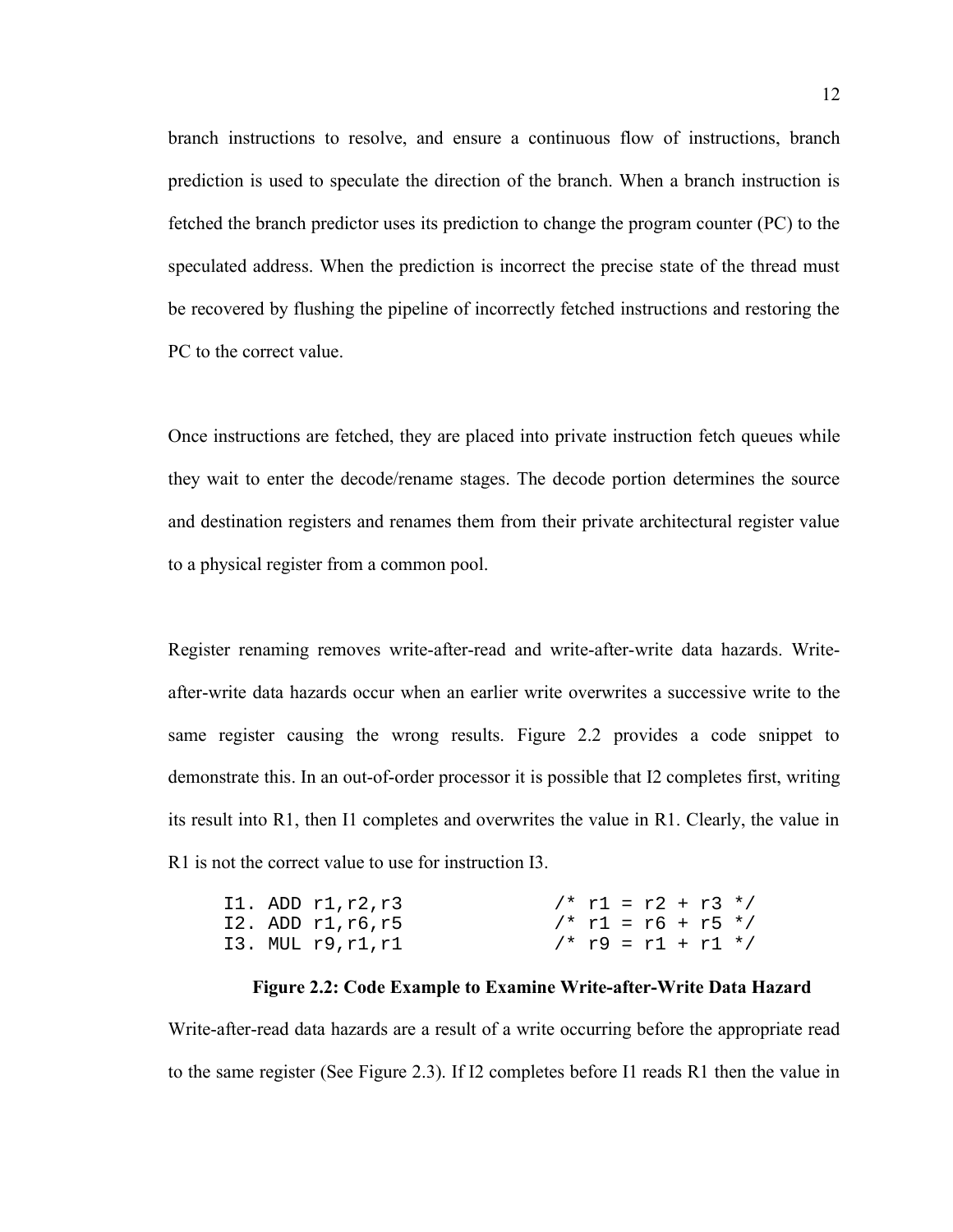R1 is overwritten and I1 will not be able to read the correct data.

|  | I1. ADD $r4, r2, r1$   |  |  | $/* r4 = r2 + r1 * /$ |  |
|--|------------------------|--|--|-----------------------|--|
|  | $I2.$ ADD $r1, r6, r5$ |  |  | $/* r1 = r6 + r5 */$  |  |

#### **Figure 2.3: Code Example to Examine Write-after-Read Data Hazard**

These hazards are removed by mapping the architectural registers used by each thread to the pool of physical registers shared among all of the threads. This can be observed by considering Figure 2.4 which shows the application of register renaming to both of the data hazards discussed previously.

|  | I1. ADD $r1, r2, r3$   | $\rightarrow$ | ADD $p1, p2, p3$ |
|--|------------------------|---------------|------------------|
|  | $12.$ ADD $r1, r6, r5$ | $\rightarrow$ | ADD $p4, p6, p5$ |
|  | I3. MUL r9,r1,r1       | $\rightarrow$ | $MUL$ p9, p4, p4 |

(a) Register Rename for Write-after-Write Data Hazard

|  | I1. ADD $r4, r2, r1$   | $\rightarrow$ | ADD $p4, p2, p1$ |
|--|------------------------|---------------|------------------|
|  | $12.$ ADD $r1, r6, r5$ | $\rightarrow$ | ADD $p3, p6, p5$ |

(b) Register Rename for Write-after-Read Data Hazard

#### **Figure 2.4: Application of Register Rename to Data Hazards**

For both Figure 2.4a and 2.4b out-of-order execution no longer generates a problem. Write-after-write hazards are avoided because I3 no longer has a false dependency on I1 and I1's result has no impact on the source operands of I3. Write-after-read hazards are also avoided, I2 can no longer overwrite the source operand of I1. This is all accomplished by maintaining a list of architectural registers for each thread and attaching a tag to a physical register for each of these architectural registers. These tags indicate where the value that reflects the architectural register exists within the physical register file. When an instruction is renamed the source operands are changed to the tag for the matching architectural register. Destination registers receive a new unallocated physical register and update the appropriate architectural register tag. This requires that the instructions are renamed in-order but does not restrict the execution of them, ensuring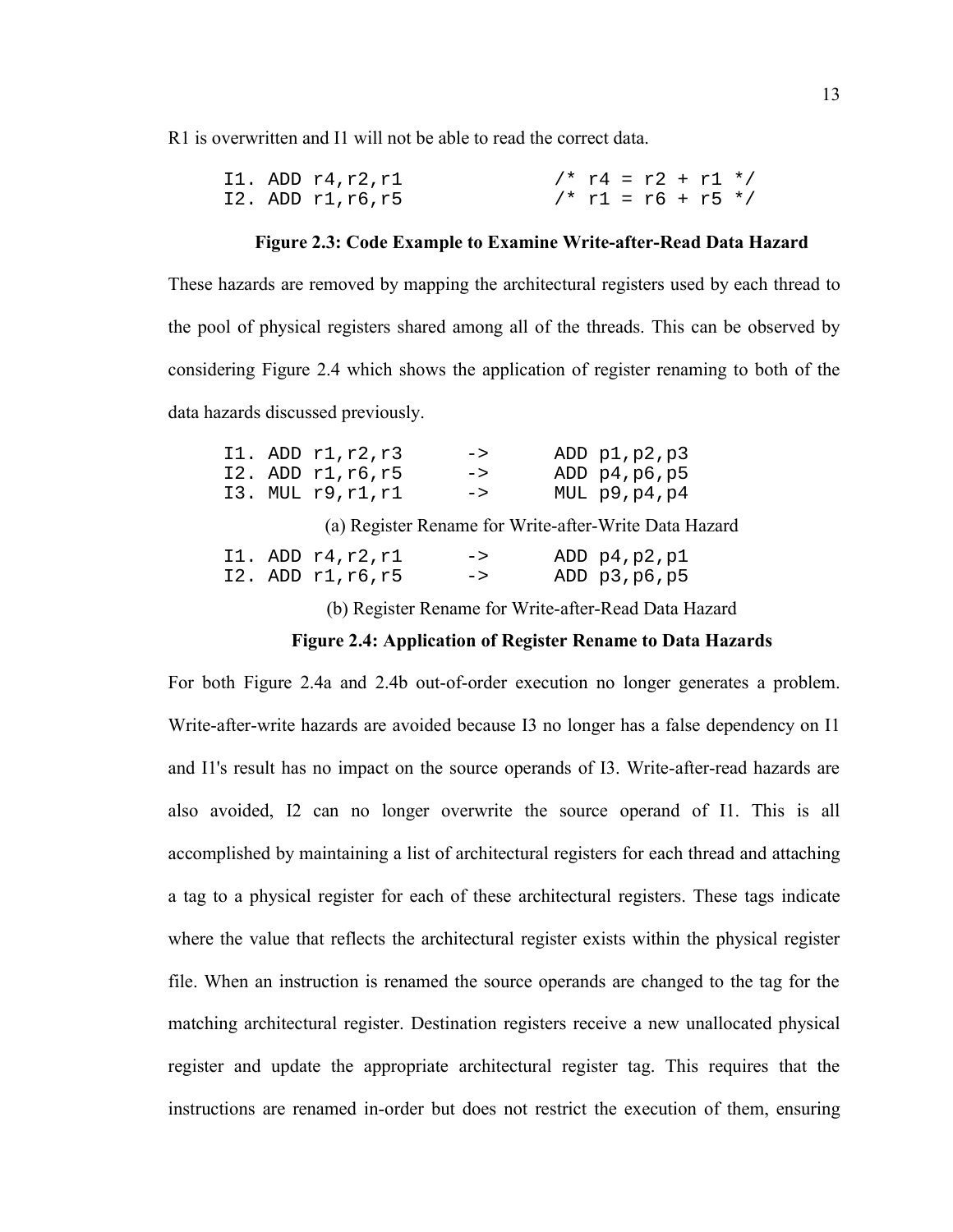correct execution.

After instructions are renamed they can be dispatched into the issue queue and reorder buffer (ROB) in program order. From the issue queue instructions can be issued out-oforder as long as all of their dependencies can be met before/at execution. Issued instructions access the physical register file to read their source operands and then activate the appropriate functional unit (FU) in order to begin execution.

Multiple FU types exist to perform various operations. These FUs are separated into two groups; one for integer operations and the other for floating point operations. FUs are used for mathematical, logical, shifting, load and store operations and have varying latencies that the scheduling logic is made aware of. With the exception of load instructions, these latencies are the basis for the scheduling logic to create an efficient flow of instructions; load latency is non-deterministic.

After the FUs complete execution the instructions enter writeback where their results, when applicable, are written back to the physical register file. Then, if the instruction is at the head of the ROB the instruction can be committed which updates the architectural register file and removes the ROB entry, allowing the next ROB to be considered for commitment. Instructions are allowed to be executed out-of-order but they can not update the architectural state out-of-order. The use of the ROB to ensure in-order updates to the architectural state permits precise state recovery in case of branch misprediction or exceptions.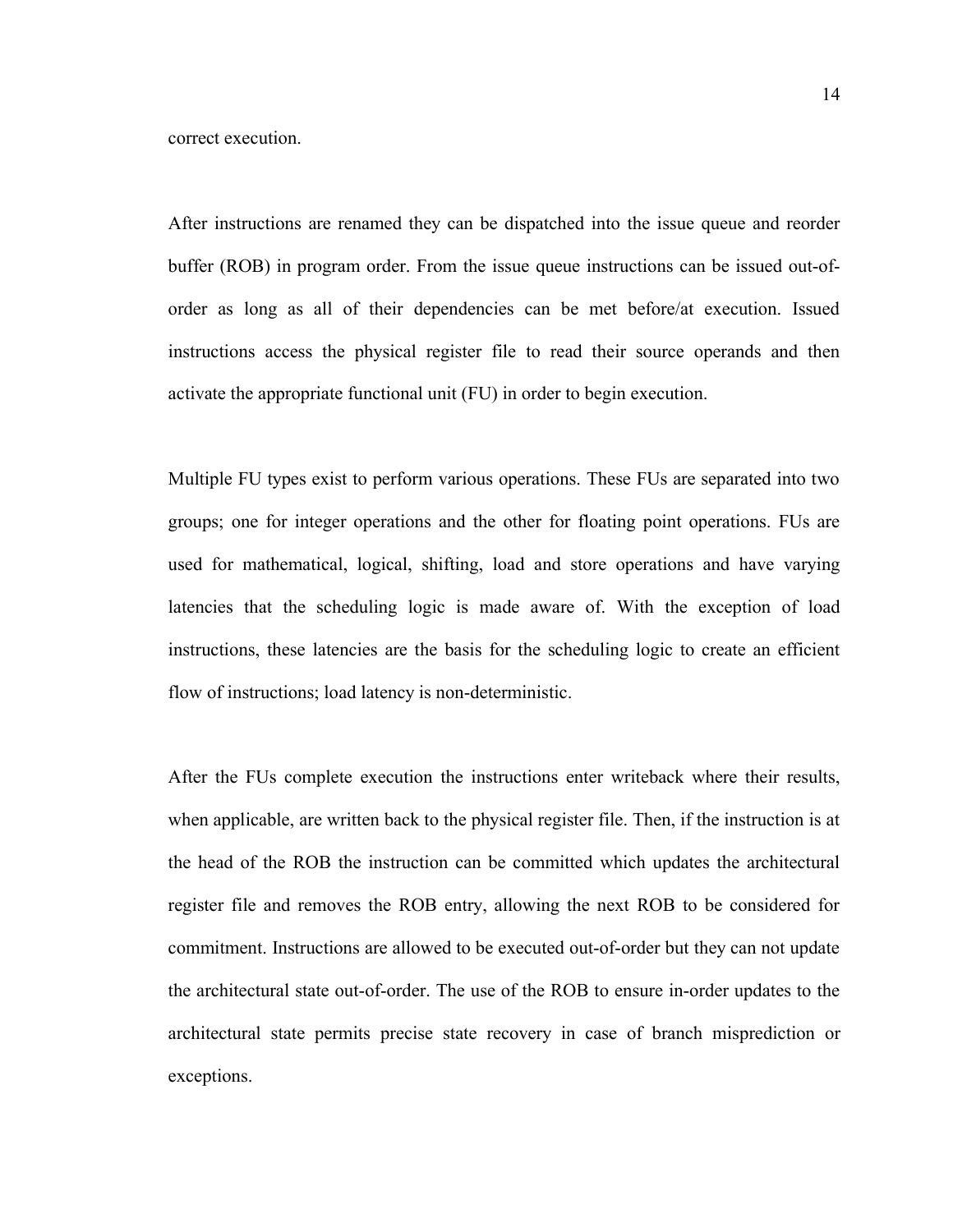#### **2.2 Scheduler Design**

Once an instruction is renamed and dispatched it is placed into the issue queue and can be scheduled for execution. The scheduler examines instructions that reside in the issue queue and select those with resolved dependencies. This is accomplished by checking the valid bit of the source physical registers which indicates that a result has been written to the register.

Only N instructions (from possibly multiple threads), determined by the issue-width of the processor, can be selected for execution each cycle which is also limited by the number of appropriate functional units that are available. In order to improve performance, instruction selection can occur when source operands are not yet ready but can be received just-in-time from the register bypass network allowing avoidance of pipeline bubbles that result from stalling until a source register has committed to the architectural state.

As a critical pipeline component, the scheduler is responsible for providing an optimal flow of instructions through the pipeline. However, current trends of increasing processor frequency place additional strain on the scheduler which can only be reduced by pipelining the scheduler or creating a more efficient scheduling method that can be expected to maintain single cycle completion while frequencies continue to increase. Pipelining the scheduler removes the atomicity that exists when the scheduler issues instructions each cycle, instead back-to-back execution would no longer be possible with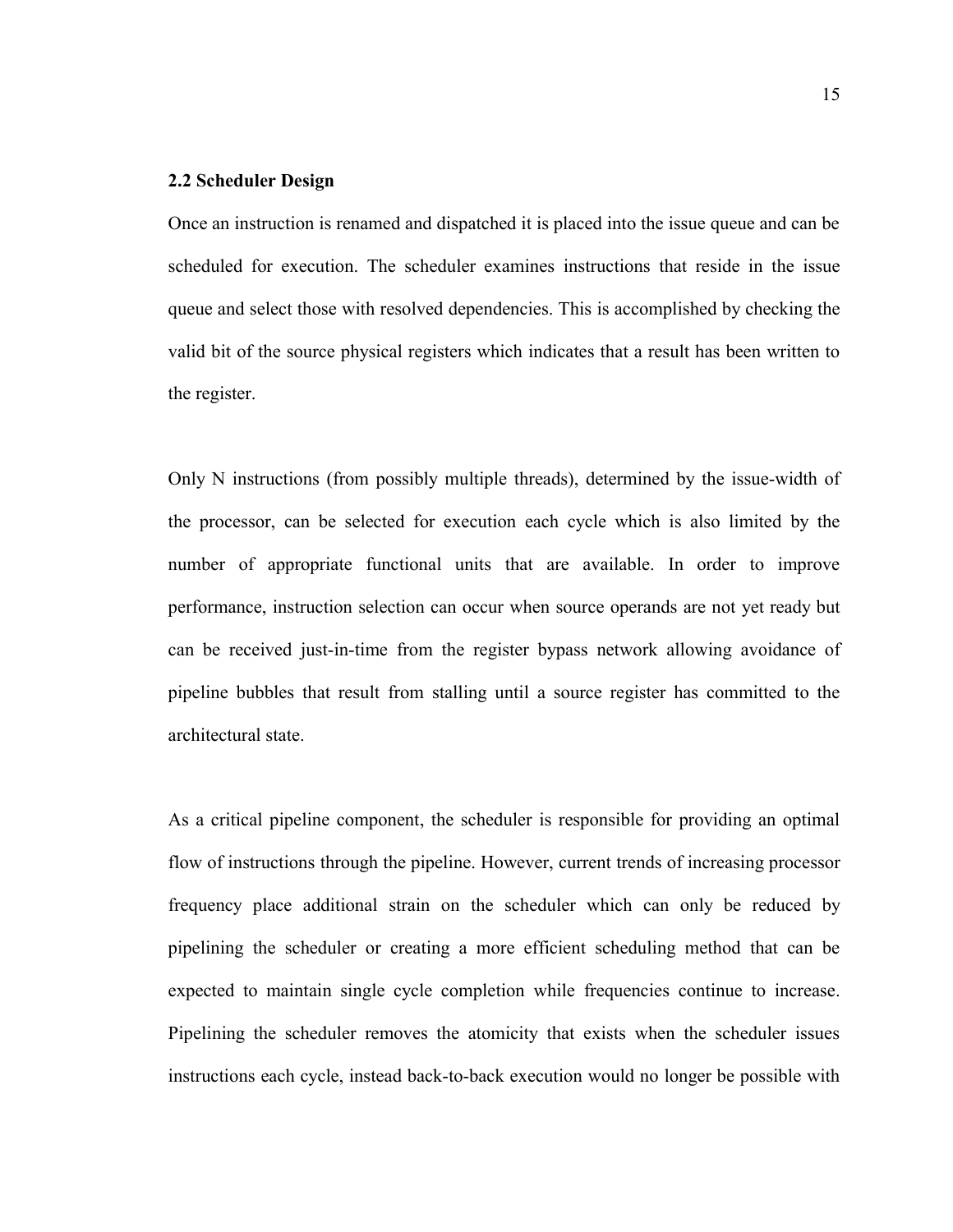the traditional scheduler which forces a pipeline bubble between all dependent instructions proportional to the number of cycles needed by the scheduler [PJS 97]. Without back-to-back execution instructional-level parallelism is reduced degrading performance on a single-threaded pipeline that an SMT machine can hide.

#### **2.3 Instruction Fetcher Design**

All correct-path fetched instructions ultimately become a part of the issue queue and require resources as they enter the pipeline. When instructions enter the pipeline and stall soon thereafter issue queue clog [EA 03] is created; wasting critical resources that other threads can use to make progress. In a single-threaded machine this is inevitable and outof-order execution is used to improve performance by exploiting instruction-level parallelism. A sufficiently long cache-miss can cause the entire pipeline to stall wasting hundreds to thousands of cycles. On an SMT machine the ability to exploit thread-level parallelism reduces the effect of cache-misses on the pipeline.

The traditional fetching logic used on SMT machines, ICOUNT, takes various queue usages into consideration when deciding which thread, or threads, to fetch from. ICOUNT maintains a counter for each thread that keeps track of the number of instructions in-flight and not-yet-issued. Threads with smaller values maintained in their counter are given priority compared to other threads. This works under the assumption that threads with a smaller amount of instructions in-flight or not-yet-issued are actively processing instructions and not wasting issue queue resources. ICOUNT also improves fairness by ensuring that no single thread dominates issue queue usage and ensures that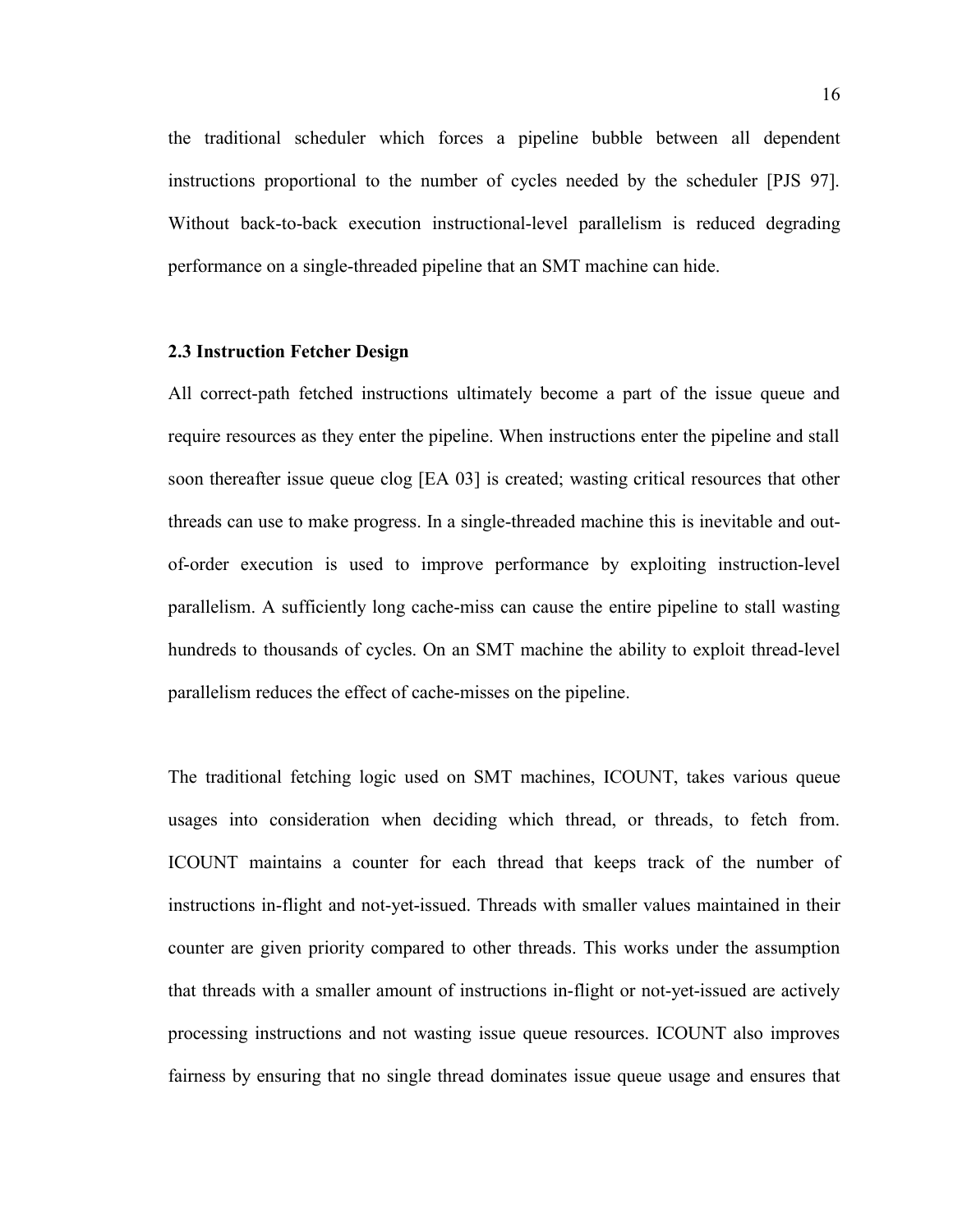the various queues are filled with instructions that maximize thread-level parallelism. This is by no means perfect; critical resources must be wasted in order to detect and act on stalls and instructions are always fetched even if all threads are stalled. ICOUNT does not take any other information into account being unable to benefit from knowledge of load-hit misprediction or branch misprediction. Techniques described in future chapters will explain some modifications that can be made to ICOUNT in order to exploit such information.

#### **2.4 Branch Prediction**

In order to ensure that the processor has a suitable amount of instructions to execute a continuous flow of instructions need to be fetched from all available sources. Due to conditional branch instructions the fetching logic cannot simply fetch sequential instructions at its own discretion due to the inability to know which instructions are on the correct path. One option (explored in chapter 5) is to wait until the conditional branch instruction resolves and continue fetching. In a simplescalar environment it has been shown that stalling is not effective and predicting the direction of the branch instruction leads to effective instruction-level parallelism. Therefore, dedicated branch prediction logic can predict the direction of branch instructions at fetch time and update the program counter to reflect the predicted control path [PSR 92, M 93, EP+ 98].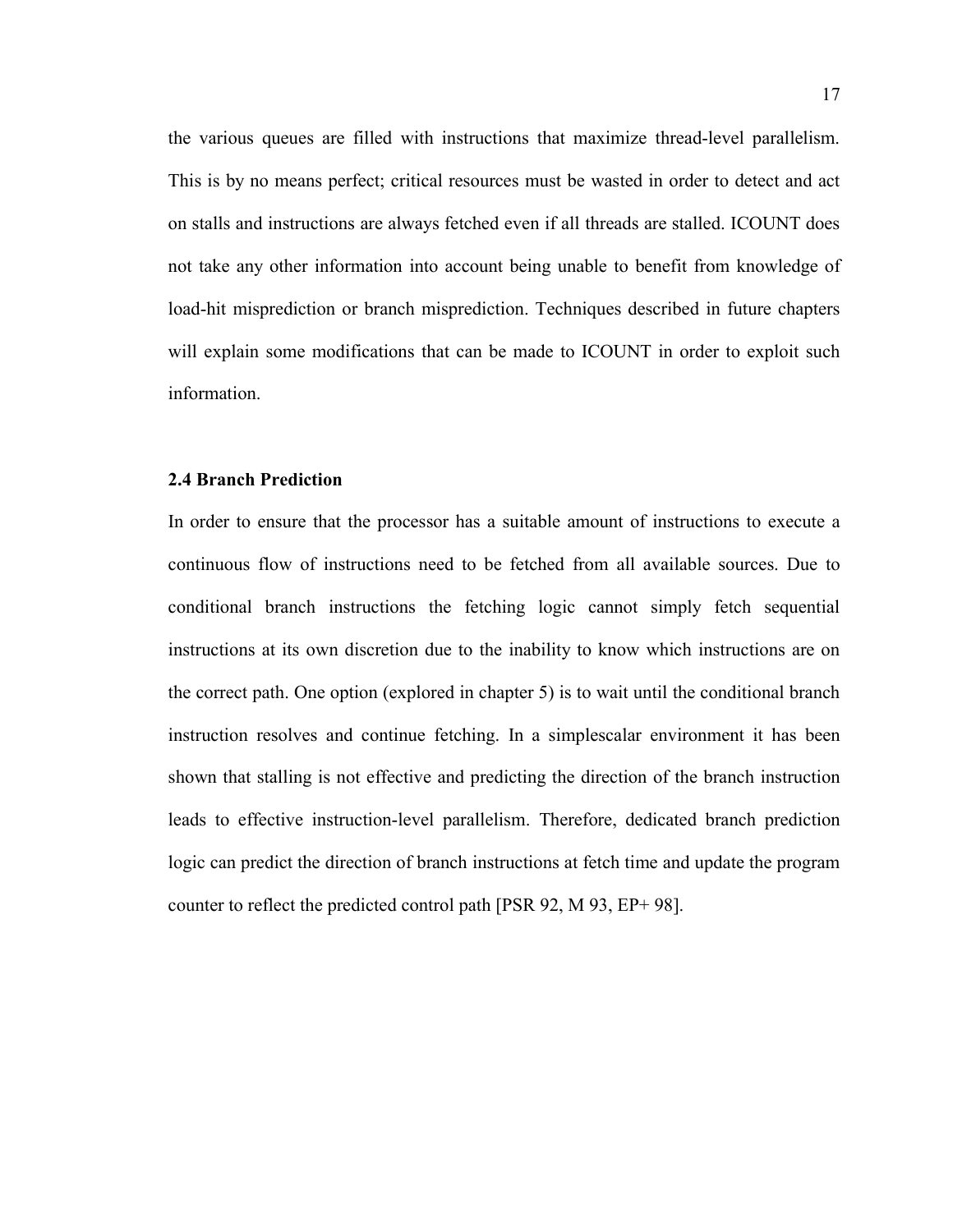The branch prediction logic relies on a feedback method based on comparing the prediction to the actual branch direction derived from execution to continually improve the accuracy of predictions. These updates are made when the conditional branch instruction is committed or can be done speculatively.

Branch prediction requires that precise state recovery can be supported in case of misprediction. Mispredictions result in fetching of wrong-path instructions that occupy critical processor resources that must be removed without having an effect on the architectural state. Misprediction is more expensive than stalling the processor to wait for a result but this penalty is considered to be worthwhile considering high accuracies achieved by modern branch predictors.

#### **2.4.1 Branch Predictors**

Branch prediction can be implemented using a variety of different techniques in order to speculate the result of a conditional branch instruction. A bimodal branch predictor uses a set of two-bit saturating counters to represent the branch direction history for a small group of instructions, indexed by their least significant bits. When a branch is taken the appropriate counter is incremented by 1 and when it is not taken it is decremented by 1. When the branch is fetched a prediction is made based on the value of the counter, if the most-significant bit of the counter is set then the branch is predicted to be taken.

The bimodal approach can be modified to take high-level coding constructs into consideration by using a global history for the set of most recent branches. This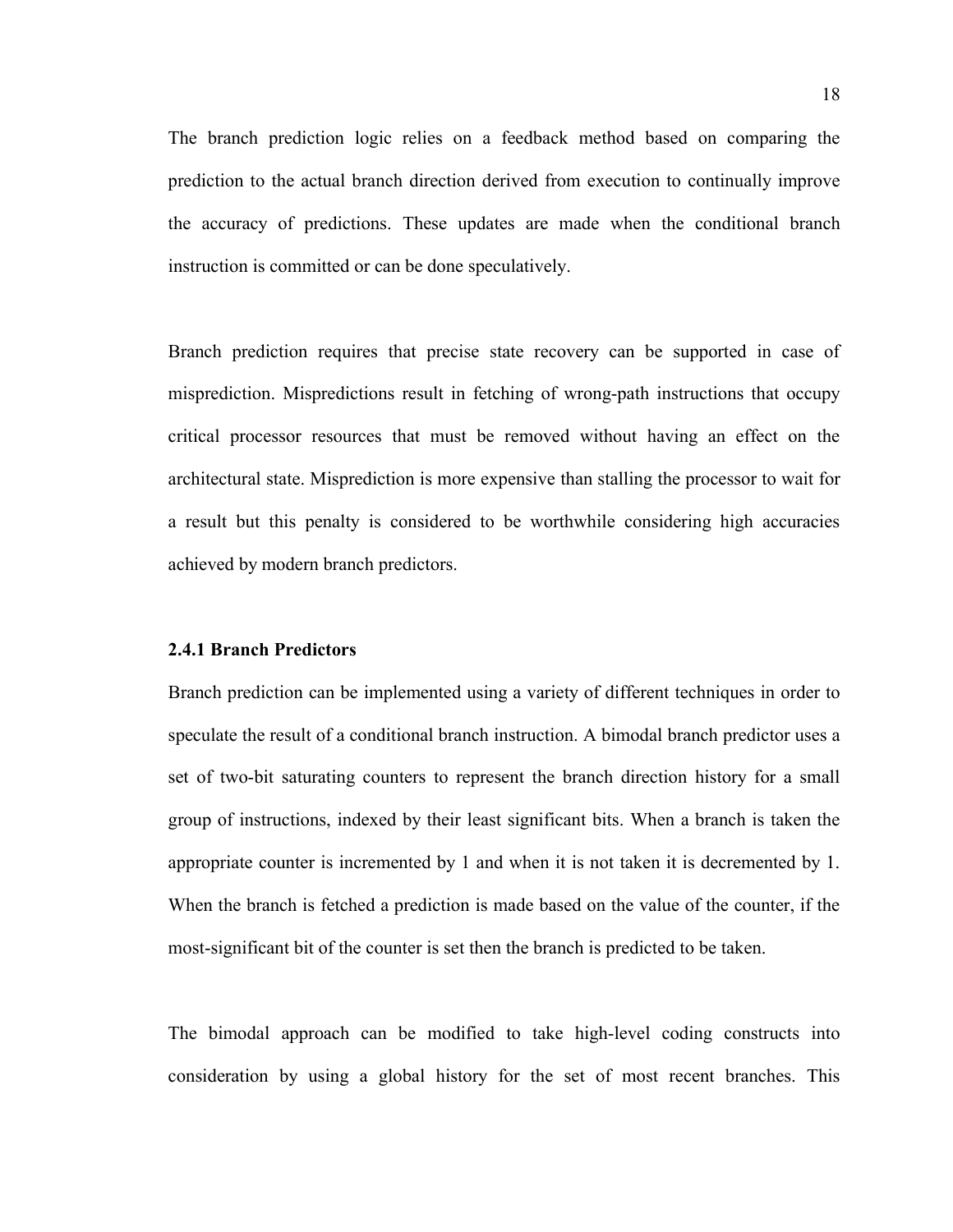technique, gselect, permits the usage of the bimodal predictor to scale with large table sizes. Further modifications address the the counters using XOR instead of taking the least significant bits; this is called gshare. Gshare reduces the need for large table sizes and is the default predictor used throughout this work.

Sometimes, it pays off to use multiple predictors and a method to select among them. A two-level predictor implements two standard predictors and uses a choice predictor (which is just a two-bit saturating counter) to choose between them. This is done to attempt to gain the benefits of multiple predictors since predictors may be optimal for different code phases.

Just like the selection stage, the branch predictor is subject to strain due to faster clock frequencies and shorter cycle time. Under these stresses a fast, and simpler, predictor can be used to make a quick prediction with a slower, more comprehensive, predictor used to verify the initial prediction. The slow predictor can override the initial prediction and restore the precise state with less waste of critical resources than a traditional misprediction.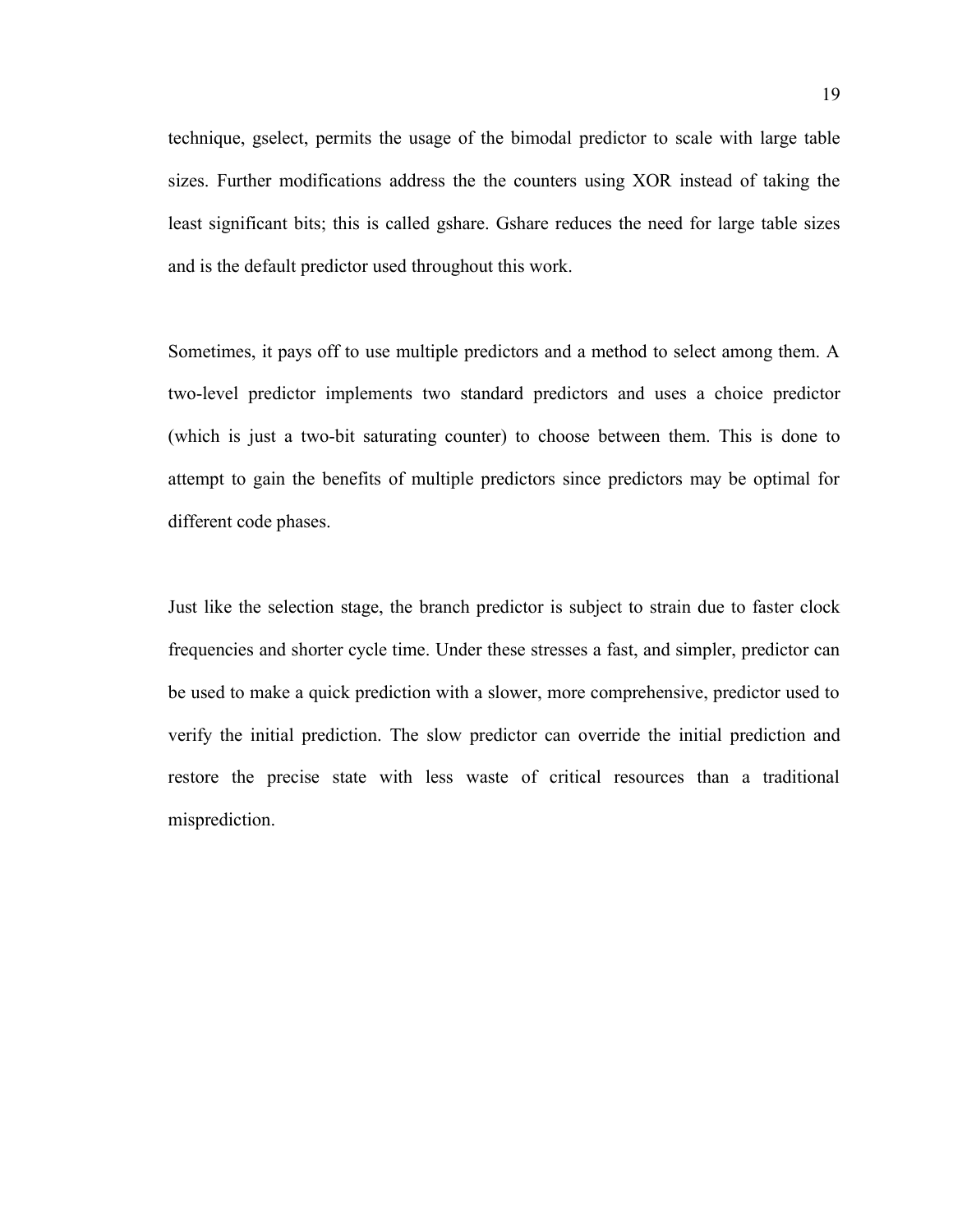# **Chapter 3**

### **Related Work**

This section will discuss the previous works that are related to the atomicity of the scheduler, load-hit speculation, branch prediction, and fetch policies of SMT. The prior work demonstrates that recent trends have been considering exotic methods to extract ILP from the single-threaded machine. TLP can increase performance in lieu of ILP and could allow much less aggressive forms of speculation to be used.

#### **3.1 Execution Schedulers**

Scheduling of instructions determines what instructions are eligible for execution and plays a critical role in the performance of the processor making the dynamic instruction scheduler a critical pipeline resource both in superscalar and SMT processors. In this section two approaches for building larger schedulers, without commensurately increasing the clock cycle time are considered: pipelined scheduling logic [SBP 00], and a selection-free implementation [BSP 01].

#### **3.1.1 Pipelined Scheduling with Speculative Wakeup**

If scheduler access is pipelined, instructions may still be able to wakeup for back-to-back execution. This can be done by speculatively determining when to wake up an instruction based on the information about their grandparents (Figure 3.1) [SBP 00].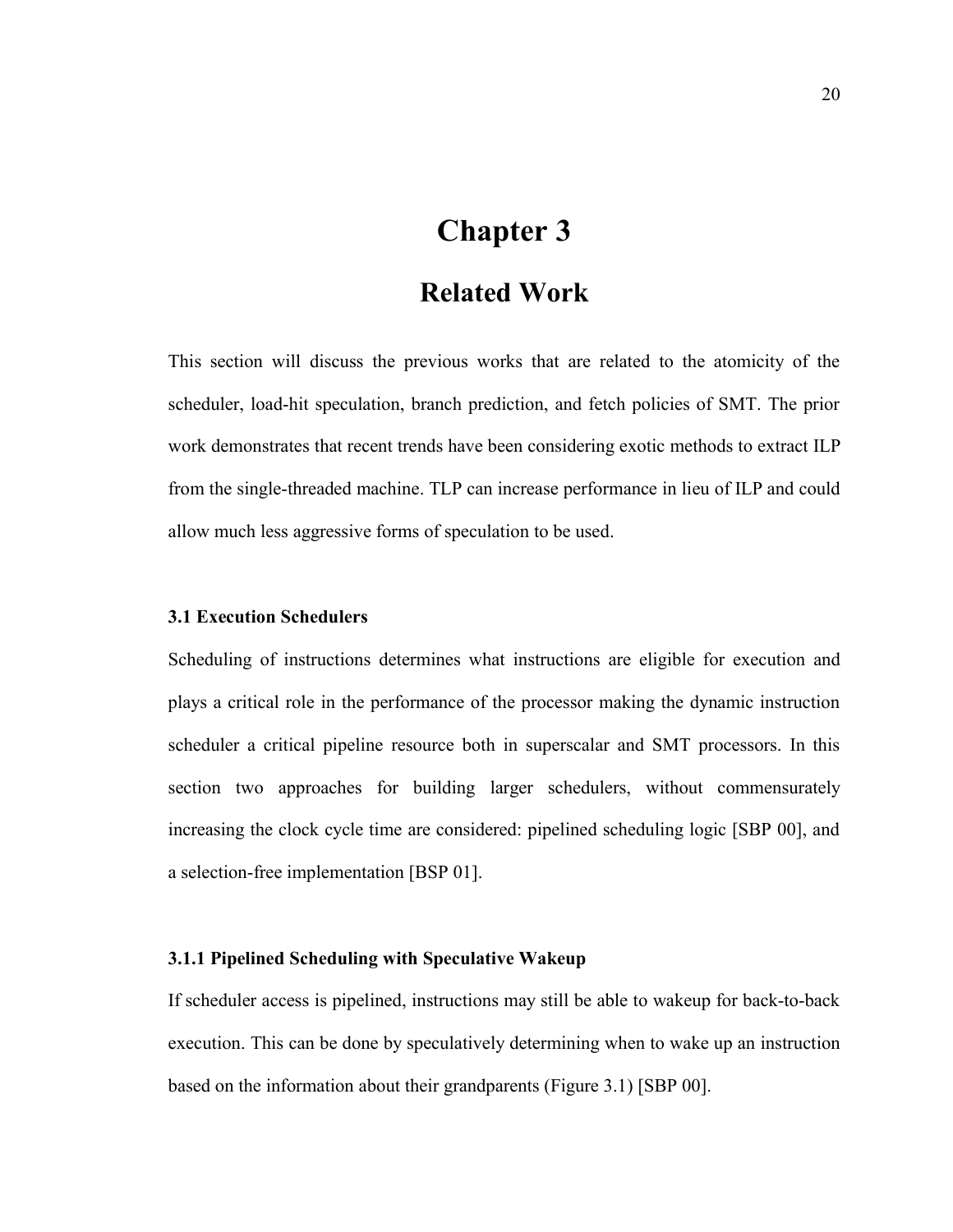

**Figure 3.1: Example Data Flow Graph [SBP 00]**

Figure 3.1 shows that ADD consumes the results of SUB and MUL, then SUB and MUL are the parents of ADD and ADD is the child of SUB and MUL.

When an instruction's grandparents are selected it is likely that the parents will be selected in the following cycle. For instructions of varying known latencies the speculation can be adjusted accordingly. In this manner scheduling can be based on the grandparents of an instruction; this allows scheduling two cycles in advance and therefore covers up the problem of pipelining the scheduling logic across two cycles. However, this is a speculative method. Even if the grandparents of an instruction complete in one cycle it does not guarantee that the parents are scheduled; requiring logic to replay instructions that were scheduled incorrectly.

The number of incorrectly scheduled instructions is influenced by the amount of contention for the functional units. In an SMT environment there are many instructions in-flight and contention for the functional units may be very high due to the availability of instructions. However, SMT may reduce the need for back-to-back execution by providing more instructions to work with (see Chapter 6).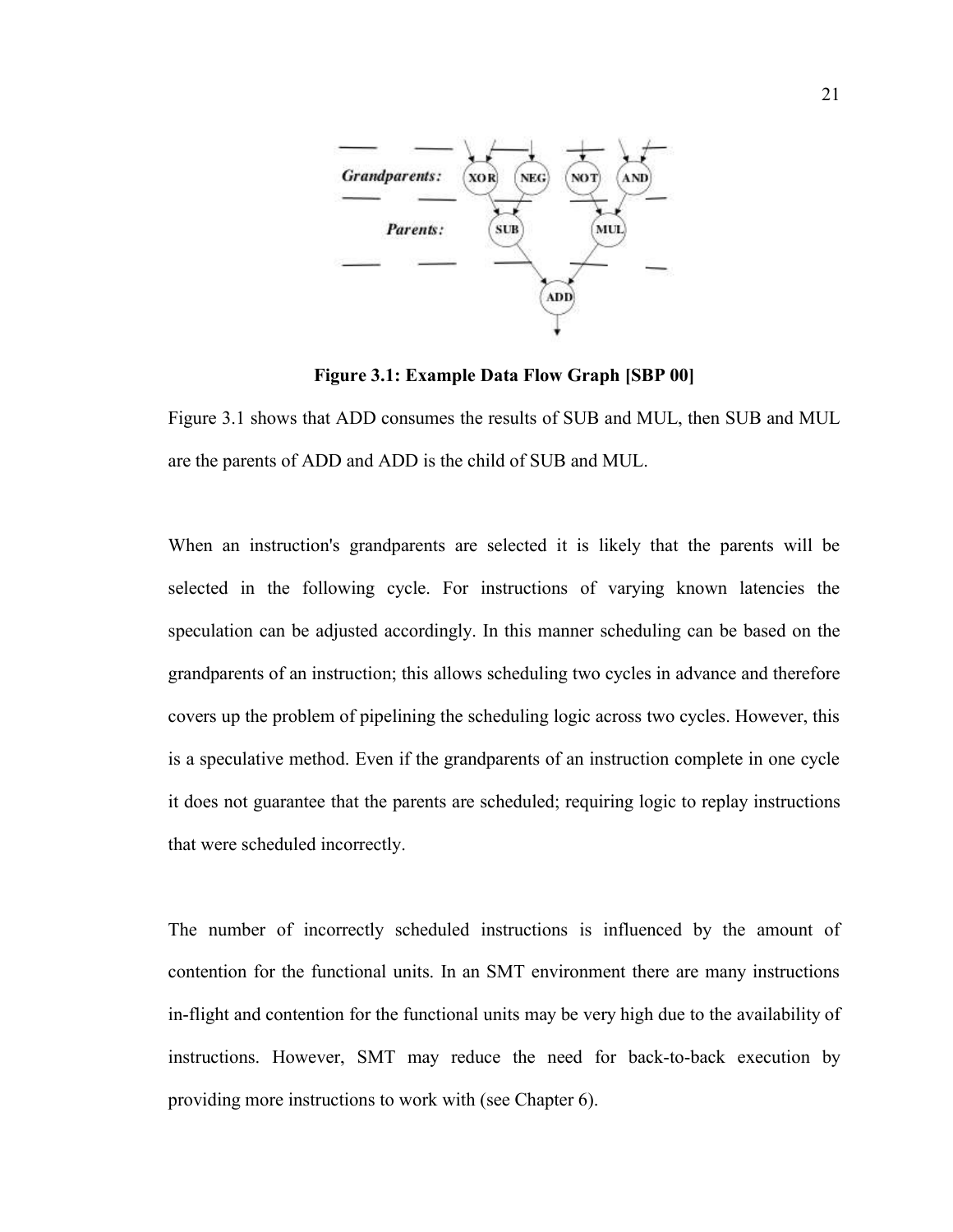#### **3.1.2 Select-Free Instruction Scheduling Logic**

The approach proposed by Brown, Stark and Patt [BSP 01] removes the selection logic from the critical path by assuming that instructions that are woken up can be selected immediately for execution, reducing the need for selection logic and eliminating existing stresses on the wakeup/select stage. This would allow more complex wakeup implementations to be pursued.

This method is justified by showing that 92% of instructions that are woken up are immediately selected in the baseline case. When applying this method, the remaining instructions are assumed to always be ready and a scoreboard is used to keep track of available functional units and detecting a data hazard called a *pileup*. When there are not enough functional units available the instruction is said to have had a *collision*. This leads to instructions dependent on the instruction that had a *collision* to *pileup* and not be executable. *Collision* and *pileup* lead to scheduling penalties that decrease performance. This requires the modification of the datapath as shown in Figure 3.2.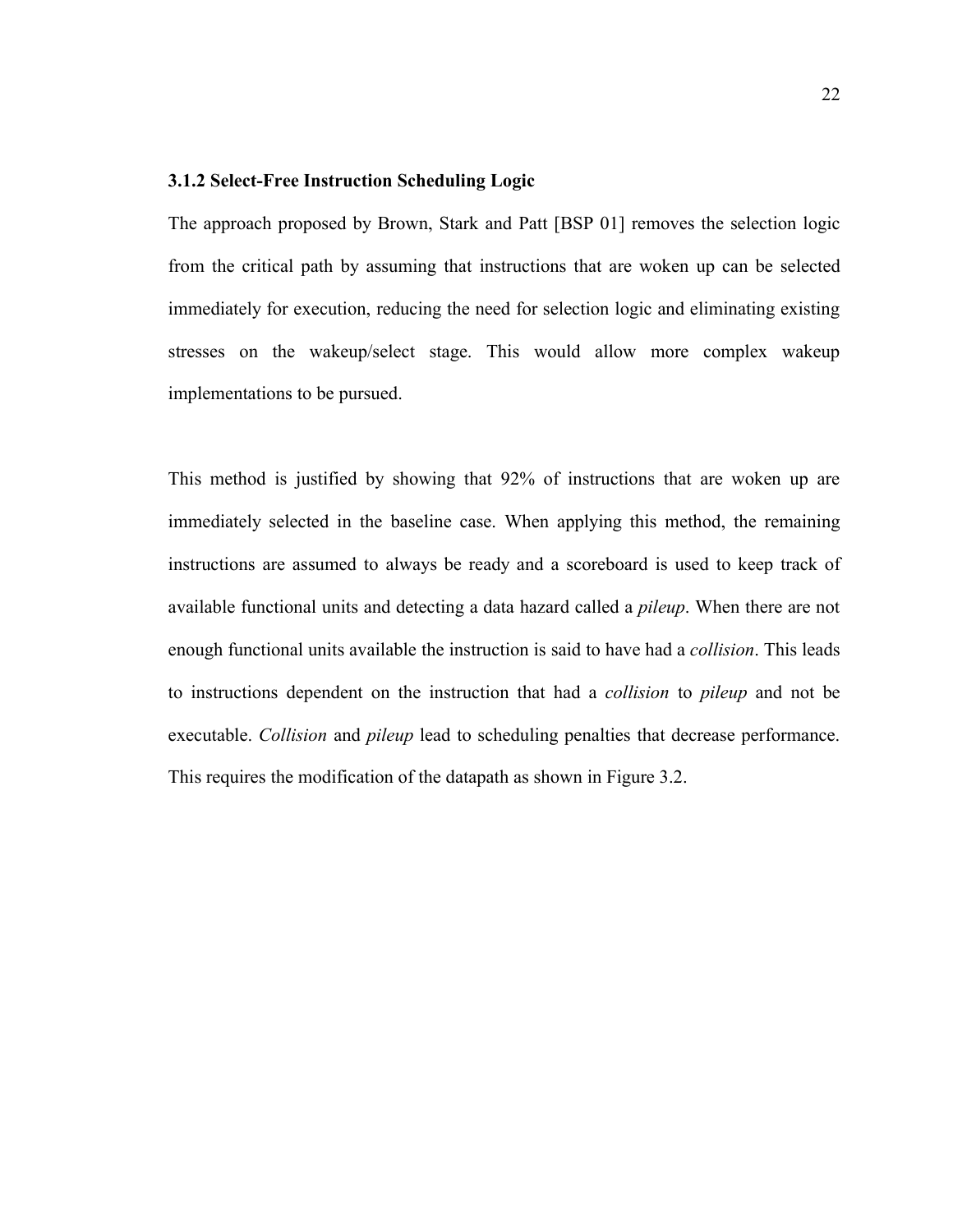

This solution does not take into consideration the problem of decreasing cycle times. Pipelining of the scoreboard logic will increase scheduling penalties by increasing the number of stages between wakeup and the scoreboard. **Figure 3.2: Execution Core of a Processor with Select-Free Scheduling [BSP 01]**

In an SMT environment there is an expectation to see a large number of *collisions* due to the excess of available instructions. *Pileup* is less likely to happen as long as the wakeup of instructions is relatively fair since wakeup occurs from multiple threads and are less likely to wake up an instruction that is dependent on a *collision* instruction. However, this would require changes to the scheduling method to avoid *collisions*. Perhaps a queue or stalling of prior stages can alleviate concerns over *collision* instructions.

#### **3.2 Load Latency Prediction**

In order to maximize the use of the processor resources there needs to be as many inflight instructions, that are moving through the pipeline at a sufficient rate, as possible. For most instructions the latency of the instruction can be evaluated and taken into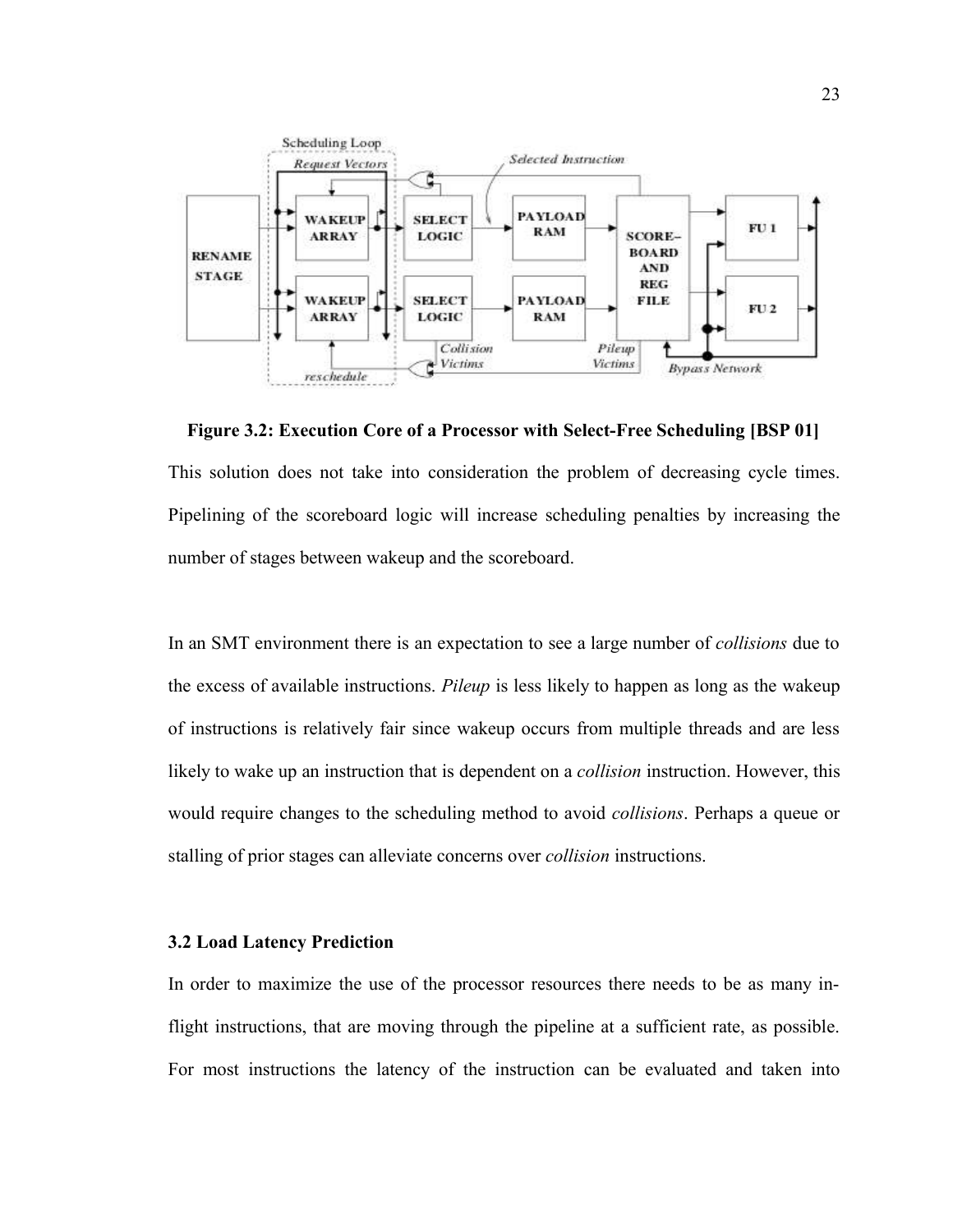consideration for dependent instructions. This is due to most instructions having a deterministic latency.

However, load instructions do not conform to this standard because they have a variable non-deterministic latency. Ideally, the desired value is in a nearby cache but when a load instruction misses into these caches, often referred to as a L1 or L2 cache miss, the load becomes a bottleneck in the pipeline. It cannot complete execution because it is waiting to be serviced by a later cache (or possibly the disk), and its dependents are waiting on the load itself. Without detection, instructions can continue to be fetched from the context containing the load and take up critical resources due to in-order commitment requirements.

The difficulty here is in the inability to know if a load will miss or hit into the L1 cache. If known, the scheduler could schedule around it (in-order commitment limits this in a single thread machine) by fetching instructions from other contexts or executing out-oforder. A number of speculative approaches will be discussed in this section that deal with this problem; these include prediction techniques and additional hardware to mitigate the in-order commit problem. In Chapter 6, a conservative method to deal with load latency speculation will be evaluated on SMT to determine how well additional thread context support can hide latency.

#### **3.2.1 Managing Load-Related Scheduling Issues on SMT**

Tullsen and Brown [TB 01] discuss various methods to handle load latency issues with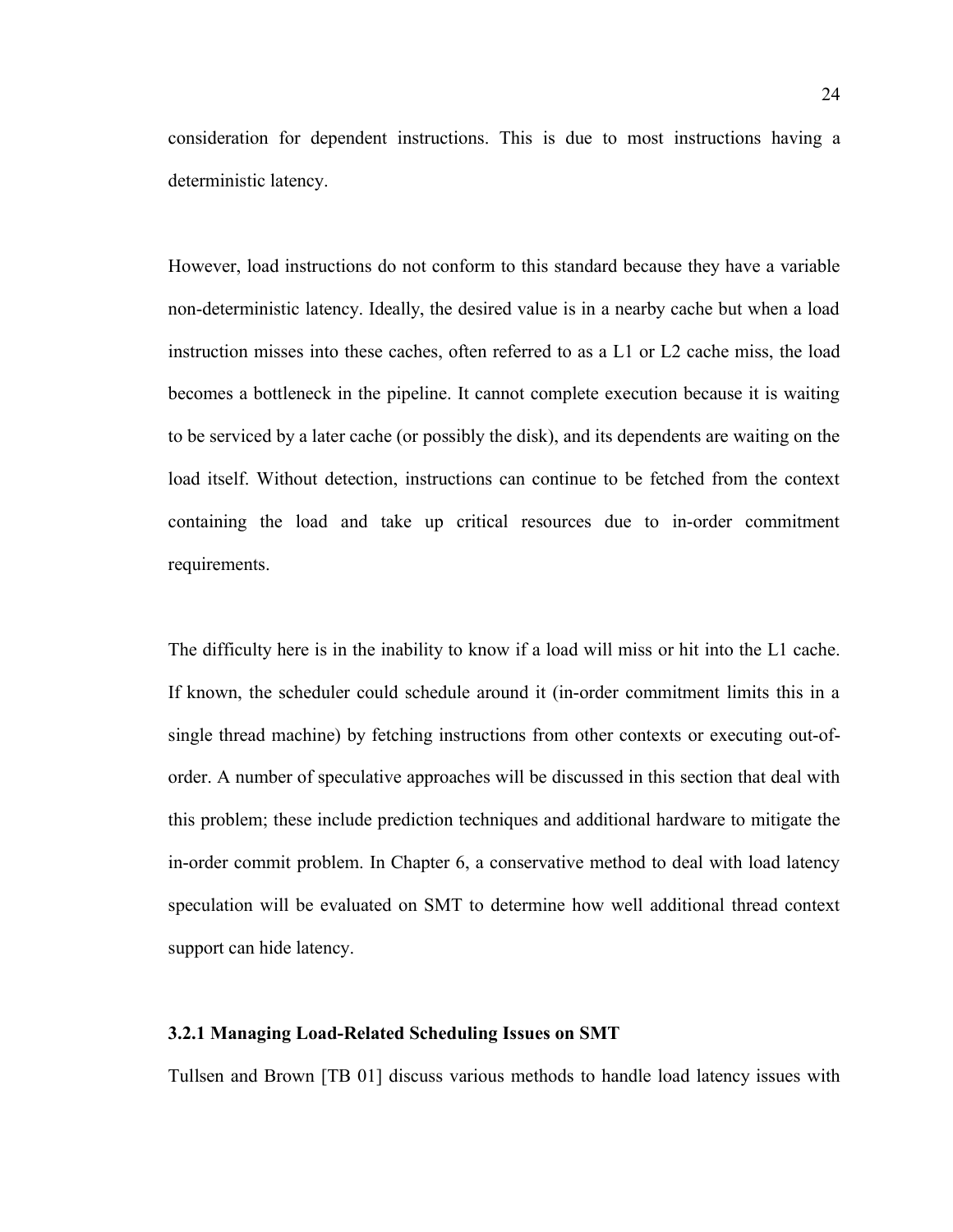regard to SMT and explain that when a context is stalled SMT continues to fetch instructions and maintain resources for that thread. This clogs up vital shared resources such as the issue queue. They demonstrate this by showing that the issue queue is only occupied 62% when no misses are present but that just one cache miss brings this to 97%. This demonstrates the disastrous effect of starving other threads that a cache miss can have on the shared issue queue.

The first step to solving this problem is to discover when long latencies have occurred. When a load misses the L1 cache, exploiting TLP can cover up the latency that is required to access the L2 cache. Missing the L2 cache causes a much greater delay that cannot be hidden with TLP therefore there is reliance on methods that detect an L2 cache miss and can suggest various ways to handle the latency.

One method described by Tullsen and Brown [TB 01] relies on evaluating how much latency a load has incurred such that at a particular threshold it is obvious that it missed the L2 cache. When determining this threshold contention between the contexts as well as the time to access the L2 cache must be taken into consideration. An easier method, but requiring more hardware, allows the L2 cache to signal that a miss has occurred.

Regardless of what method is used to determine if an L2 cache miss has occurred a method is needed to prevent clogging of the shared resources and, ideally, retrieve them. Some of the techniques described by Tullsen and Brown [TB 01] involve flushing the pipeline at various points after a load missing into the L2 cache is detected. They make an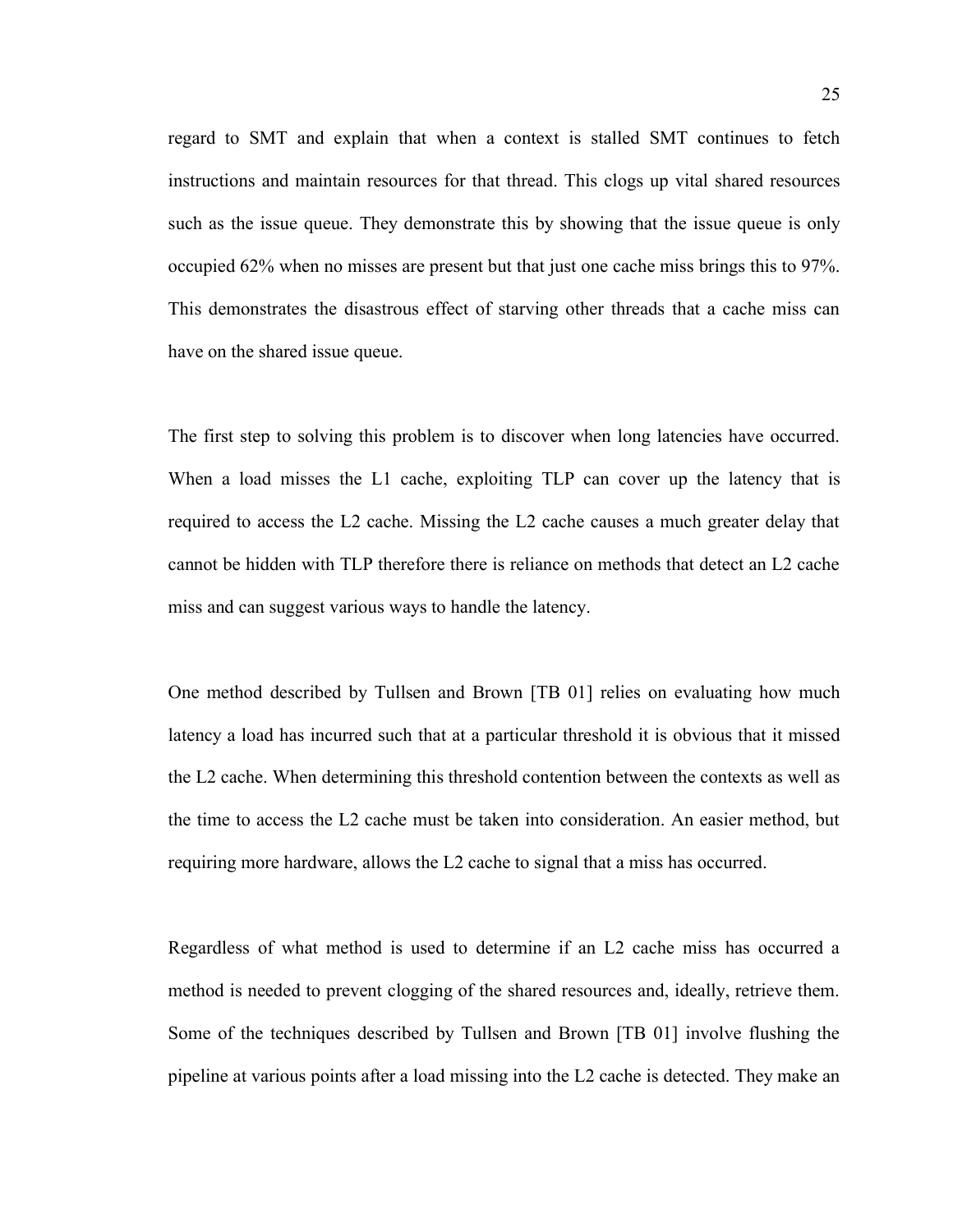important conclusion about when the flushing should occur based on the number of contexts that the SMT core can handle; less contexts equates to flushing closer to the load, in other cases flushing before the loaded data would be used was best.

The problem with flushing is that instructions may be removed from the pipeline unnecessarily. To handle this, Tullsen and Brown [TB 01] also present stalling as an option to handle L2 cache misses and use TLP to cover up performance losses; this prevents further clog of the critical resources. Their results indicate that stalling is not an effective solution since TLP cannot compensate for such long latencies.

### **3.2.2 Load-Hit Misspeculation Techniques**

Within the processor pipeline instructions are often scheduled several cycles before they can execute requiring logic to recover when a scheduled instruction cannot execute. When a load is scheduled speculatively it can wake up its dependent instructions so they execute just-in-time to pick up the results of the load from the bypass network. If the load misses into the L1 cache it, as well as its dependents, must be replayed in order to ensure proper pipeline function.

Various replay implementations are described by Kim and Lipasti [KL 04] that can be implemented with varying hardware complexities. Issue-Queue-Based Replay requires that all loads wait in the issue queue until they can be serviced. Dependent instructions enter the issue queue while the load is waiting to be serviced and create issue queue clog [EA 03]. Refetching Replay flushes all of the instructions for a misspeculated thread from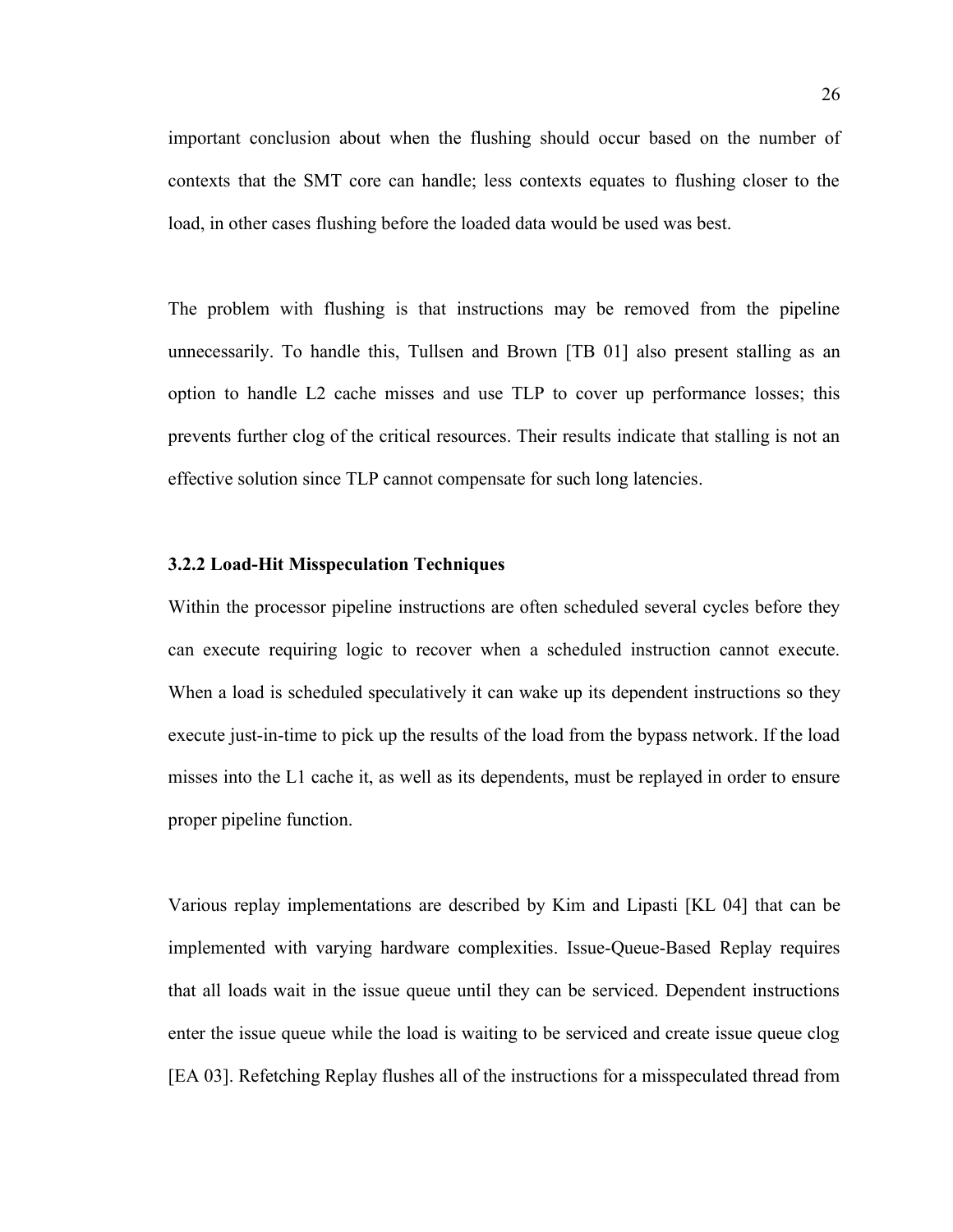the pipeline. This has the benefit of being simple to implement but harmful to performance due to flushing of non-dependent instructions that must be refetched. Non-Selective Replay invalidates all scheduled instructions for that thread and forces them to be rescheduled. This repeats until the load instruction can complete execution causing many non-dependent instructions to be replayed. Selective Replay increases complexity by determining which instructions are dependent on a violating load and rescheduling only those dependent instructions. One implementation can be accomplished by broadcasting kill tags to dependent instructions and having them propagate the broadcasts with their own dependents. Another method uses poison bits [GA+ 05] that are sent over the bypass network, and put into the register file, if a load misses into the L1 cache. When dependent instructions read from the register file, or receive a result from the bypass network, the poison bit causes the instruction to be replayed.

### **3.2.3 Additional Resources to Combat Load Latency Misprediction Costs**

The behavior of various pipeline structures can be changed in order to reduce the bottlenecks that are caused by cache misses. One method is to create a private issue queue that is used when a load experiences a cache miss to store the load and instructions dependent on the load. This relieves pressure on the issue queue while waiting for the load to be serviced.

A method examined by Morancho, Llabería and Olivé [MLO 01] uses a recovery buffer (Figure 3.3) that can be used along side the issue queue. This buffer takes appropriate loads, stores and dependents that are issued and places them into this buffer in program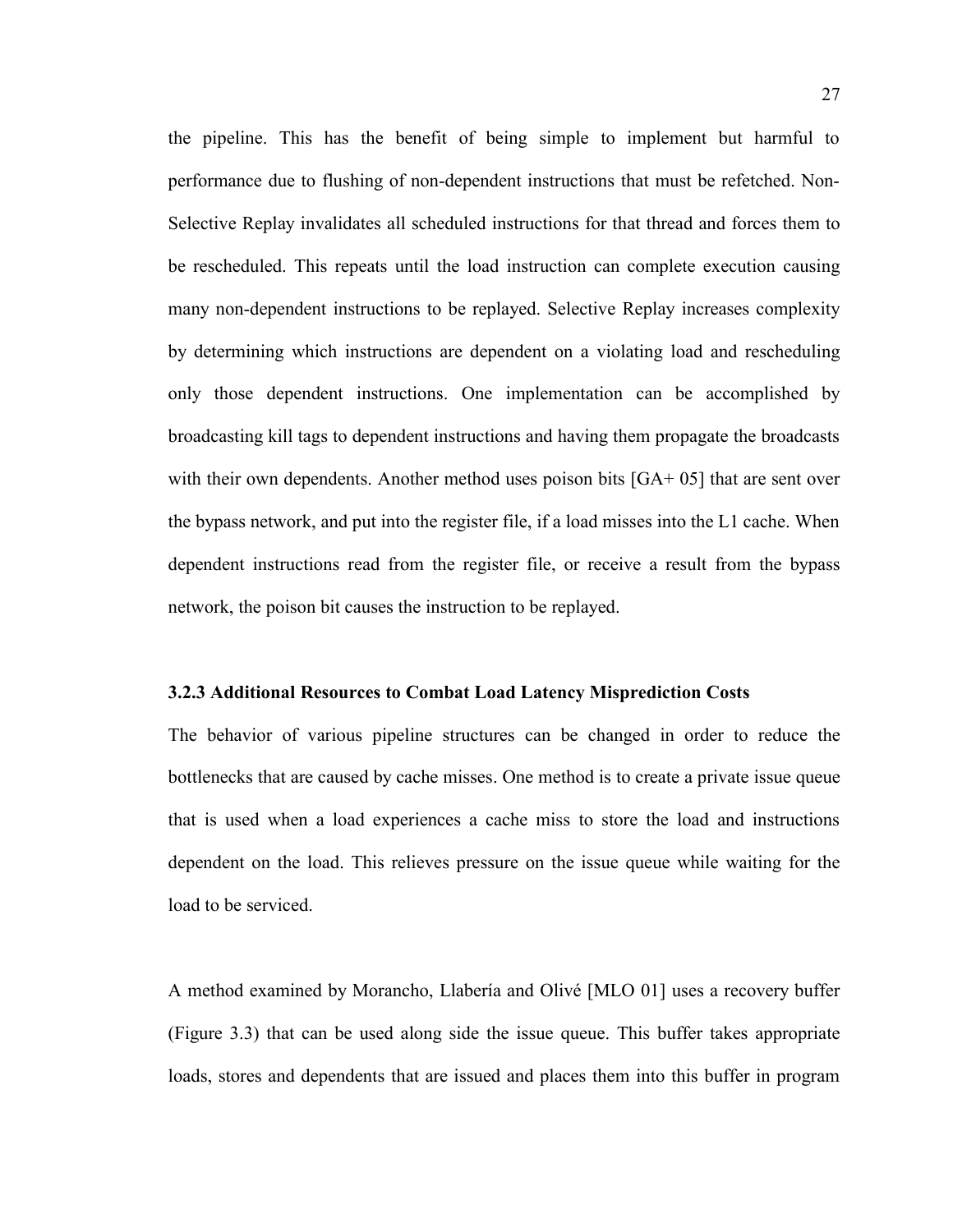order. This reduces the pressure on the issue queue by getting the potentially problematic instructions out of the issue queue.



**Figure 3.3: Placement of the Recovery Buffer [MLO 01]**

When a misprediction occurs instructions can be issued from the recovery buffer instead of the issue queue allowing a reduction of the complexity of the issue queue and supporting re-issuing via a more optimized structure. This reduces the problem of long latency instructions taking up many critical resources since the recovery buffer can absorb these instructions and allow non-dependent instructions into the issue queue.

### **3.3 Branch Prediction**

When applying a branch predictor designed for superscalar to SMT the hardware cost of the implementation needs to be taken into account. Full replication of the predictor for each context comes at a high cost and partial replication may not produce adequate results. Ramsay, Feucht and Lipasti [RFL 03] examined four methods of implementation the predictor configuration; Shared history shared predictor, separate history separate predictor, shared history separate predictor, and separate history shared predictor.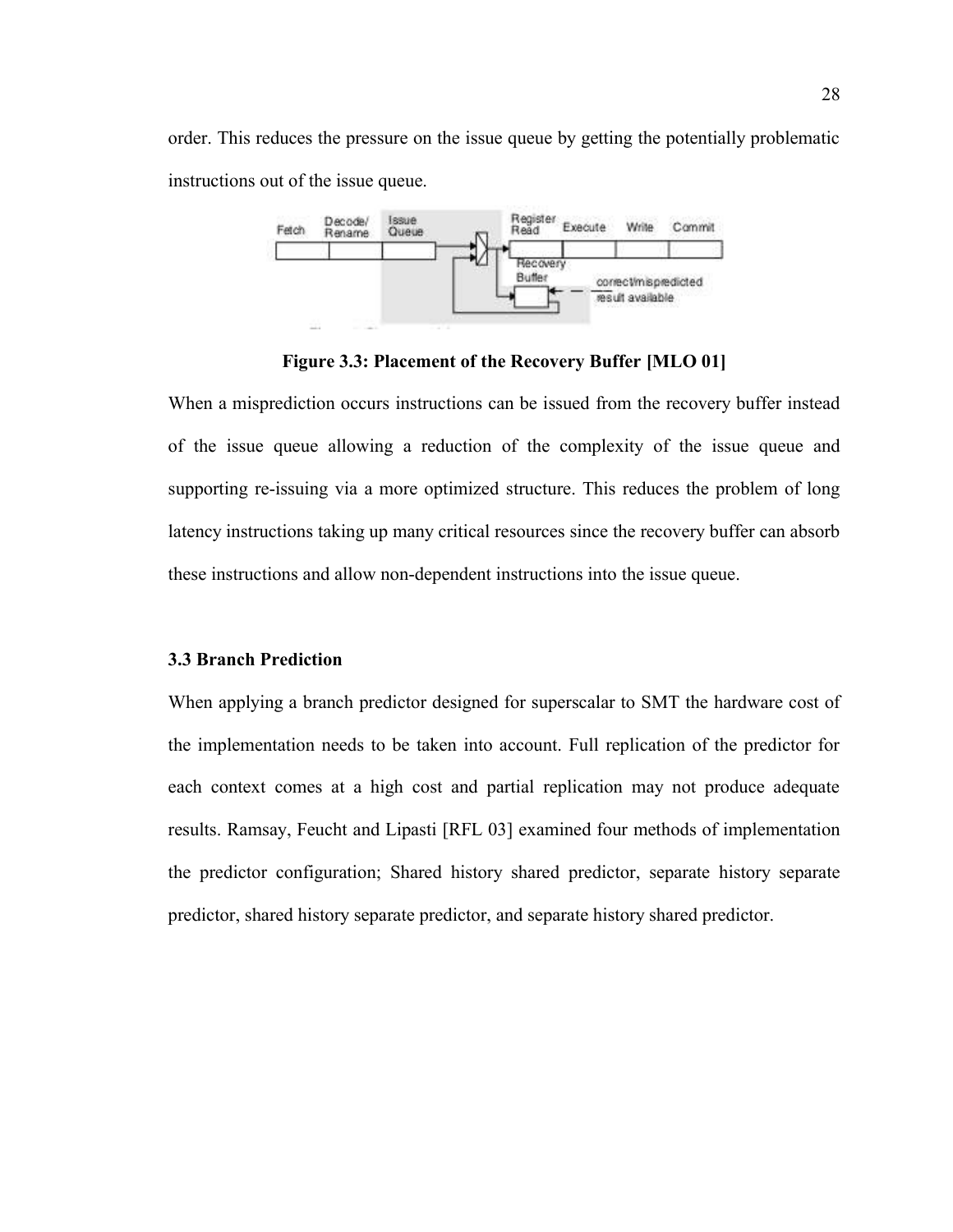Of the predictor configurations a separate history using a shared predictor was shown to achieve results almost identical to full replication at a greatly reduced hardware cost. This is because a separate history for each context provides enough protection from the contexts interfering with each other by overwriting branch behavior history.

These results were nearly the same regardless of the actual predictor used. This is an important observation as it indicates that various branch predictors do not appear to perform significantly better than each other on an SMT core.

### **3.3.1 Current Trends: Pipelined Branch Predictors**

In the previous subsection it is shown that various branch predictors have similar performance on an SMT core; leading to reduced motivation to find more efficient or better predictors. Current microprocessor trends are expected to force reevaluation of the complexity of existing branch predictors as reduced cycle times may require the pipelining of the branch predictor logic. This would result in a bottleneck for the fetcher since it would not be able to generate predictions without a pipeline bubble impacting performance.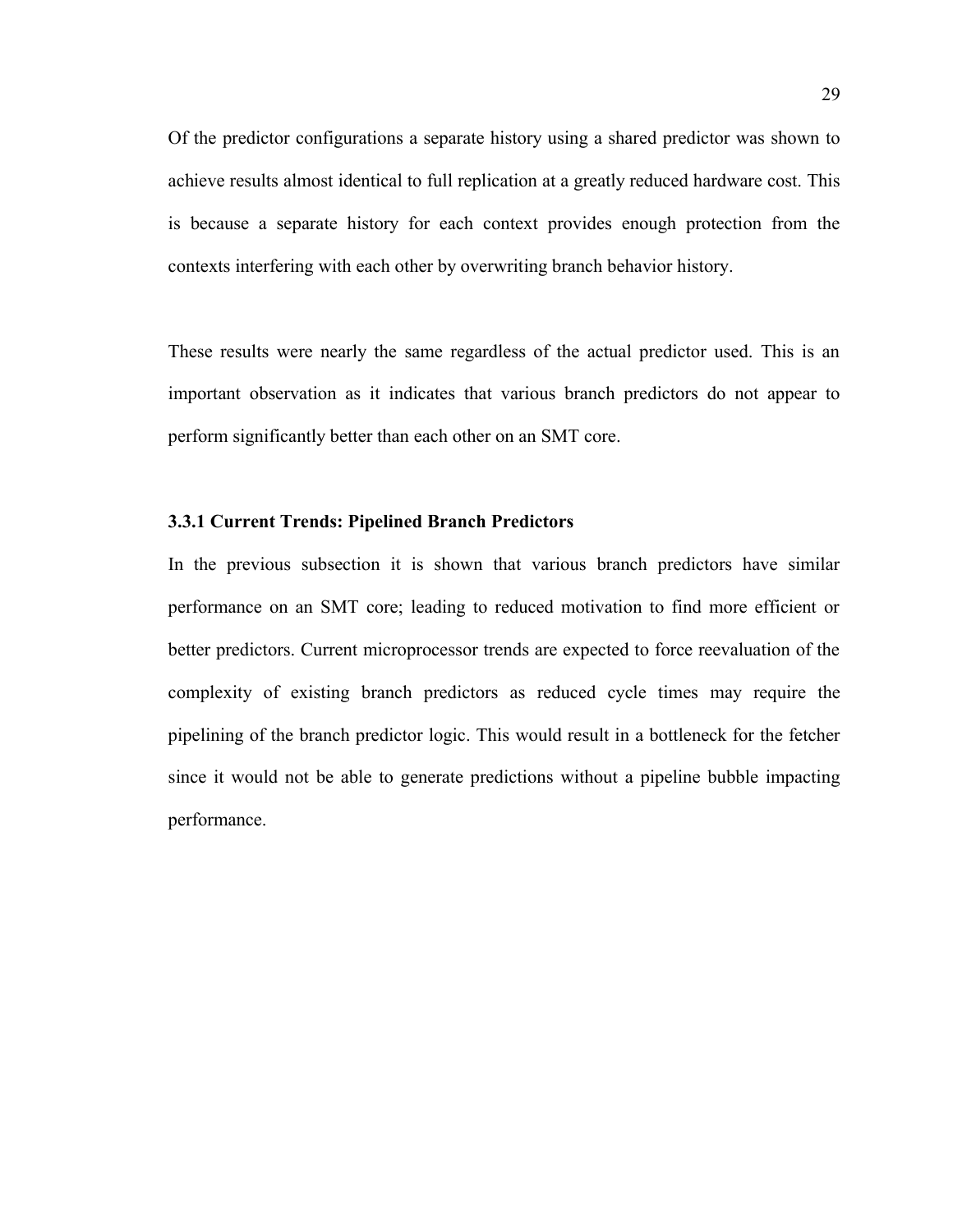There has been research in branch predictors that can be pipelined without impacting the fetcher's ability to use predictions immediately. A Hierarchical branch predictor uses a small, quick predictor that makes a prediction in one cycle and a complex predictor that verifies the prediction that takes multiple cycles. Jiménez [J 03] explains that if the complex predictor disagrees with the original prediction that the processor would have to rollback as if there was a branch misprediction, although less work was wasted.

Jiménez [J 03] proposes modifying the gshare predictor so that larger implementations of it can still have an effective prediction time of one cycle; called gshare.fast. This is accomplished by allowing gshare to become more complicated while providing a pattern history table (PHT) which is a small set of potential upcoming branches that can be quickly accessed (Figure 3.4). If future instructions can be brought just-in-time into the PHT then predictions can be made with one cycle latency while having access to a larger amount of branch history.



**Figure 3.4: Separation of the gshare Predictor [J 03]**

Considering the results from Ramsay, Feucht and Lipasti [RFL 03] it appears that gshare.fast can be effectively applied to an SMT core by adding additional PHTs as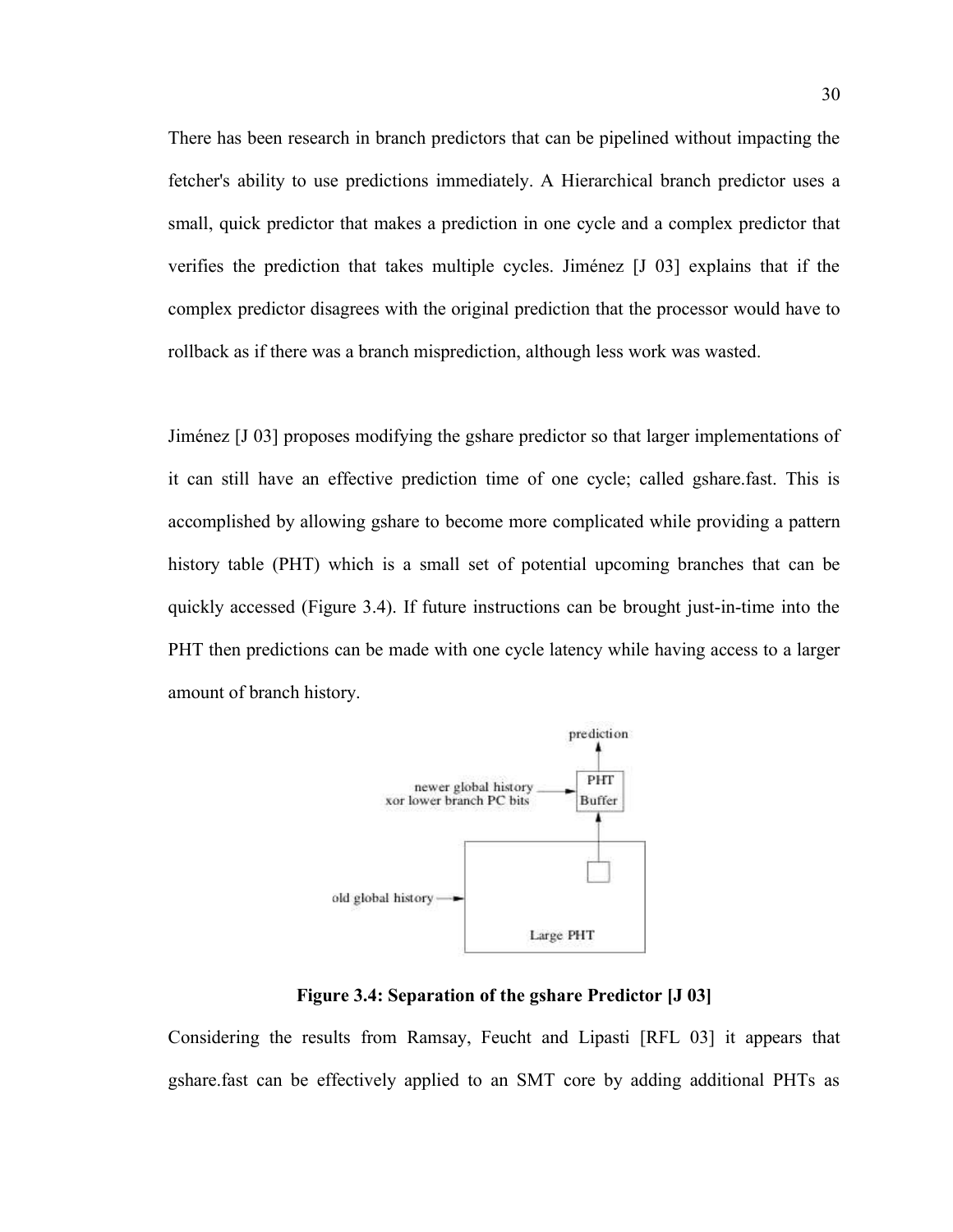separate histories for each context. Since these PHTs are small in size and the predictor can be pipelined effectively this method should be scalable as performance demands increase.

#### **3.4 Fetch Policies**

The mix of instructions that enter the pipeline is directly controlled by the fetching policy implemented. On a superscalar machine there is only one source for instructions so fetching is trivial unlike on an SMT machine where competing threads all vie for fetch bandwidth. The fetching logic for SMT needs to fetch from all threads in order to provide an optimal mix of instructions that are representative and traverse the pipeline efficiently. To accomplish this, Tullsen, et al, [TE+ 96] describe ICOUNT; a fetching policy that ensures a representative mix of instructions from all threads while preventing the clogging of critical resources by taking the occupancy of the decode, rename and issue queues into account.

ICOUNT lacks the ability to deal with excessive load-latency resulting in the reduction of issue queue resources. This has led to several optimizations being suggested to handle long-latency loads in an SMT. STALL [TB 01] disabled fetching from a thread if an L2 cache miss is detected. FLUSH [TB 01] not only disables fetching from a thread that experienced an L2 cache miss but also flushes all of that thread's instructions from the issue queue allowing other threads to use those IQ resources. FLUSH++ [CF+ 03] provides a balance between the STALL and FLUSH policies and uses a load-hit predictor to reduce the penalties due to flushing or useful instructions from the pipeline. The load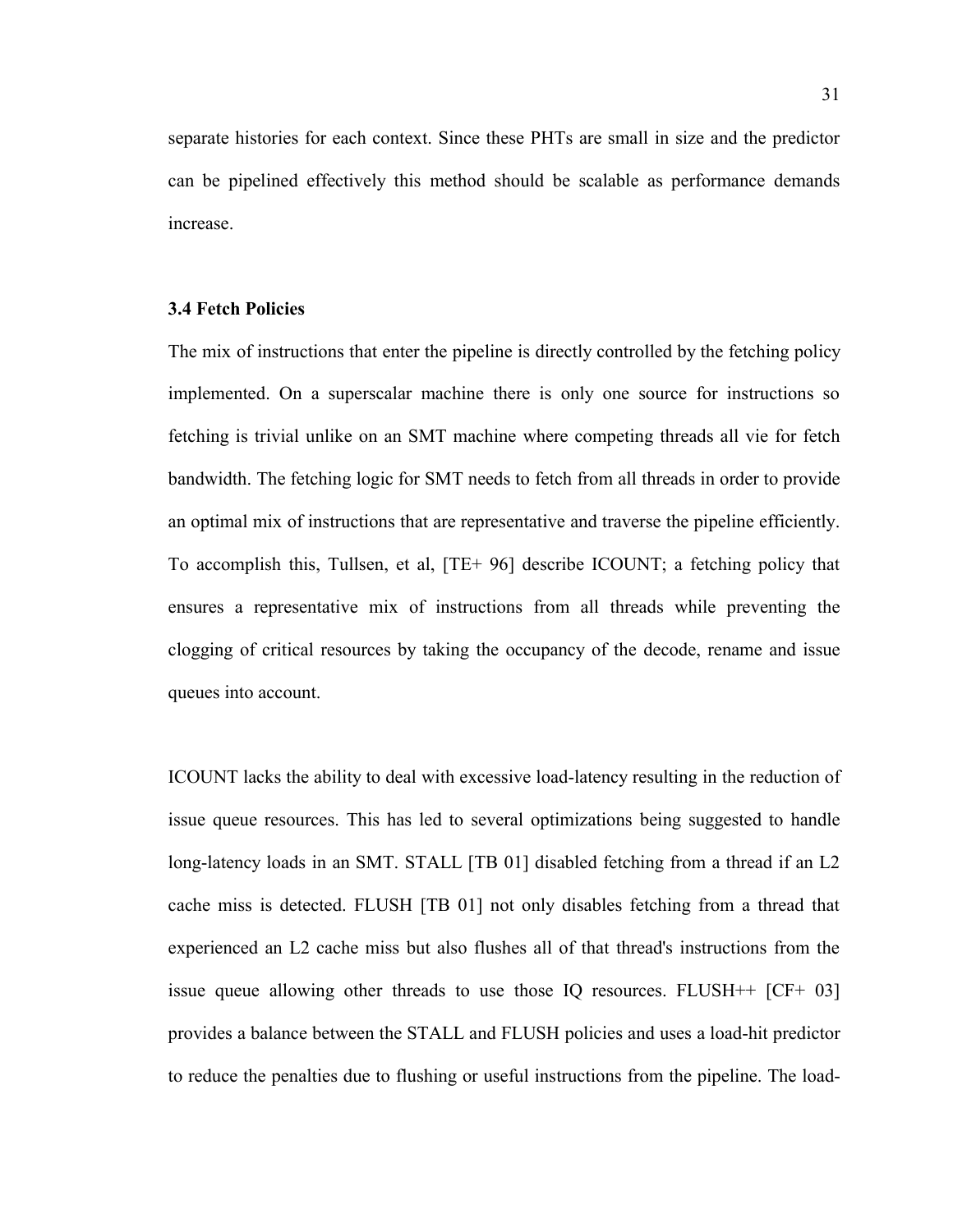hit predictor speculates if the thread will generate an L2 cache miss and will guide the fetching logic to select from threads that are expected to hit into either the L1 or L2 caches. Threads that are expected to generate an L2 cache miss can either be flushed, if IQ resources are needed, or stalled while the waiting for the load to resolve.

Instead of relying directly on L2 cache miss detection, the fetching policy can be guided by resource allocation techniques that dynamically adjust to the needs of the in-flight threads. DCRA [CR+ 04] permits fine grained control over all critical processor resources by classifying threads based on outstanding L1 cache misses and per thread demands on various resources. Threads without outstanding cache misses tend to move their instructions through the pipeline quickly using few resources and are given priority. Fine grained control of resources is achieved by monitoring resource needs of each thread. If a thread accessed a resource within a threshold of cycles it is given a share that resource, otherwise it forfeits its share to the other threads. This resource management technique allows threads that do not need resources to provide additional support to other threads.

Hill-Climbing [CY 06] takes IPC performance into consideration when determining how to distribute resources to the threads. Periodically, the IPC performance of the processor is evaluated and stored in a circular array called *perf* then a *Trial Thread* is selected, in a round robin fashion, to receive additional resources (*delta*) from the other threads. *Perf* is examined after every N performance evaluations in order to determine which thread is performing best giving that thread *delta* resources taken from the other threads.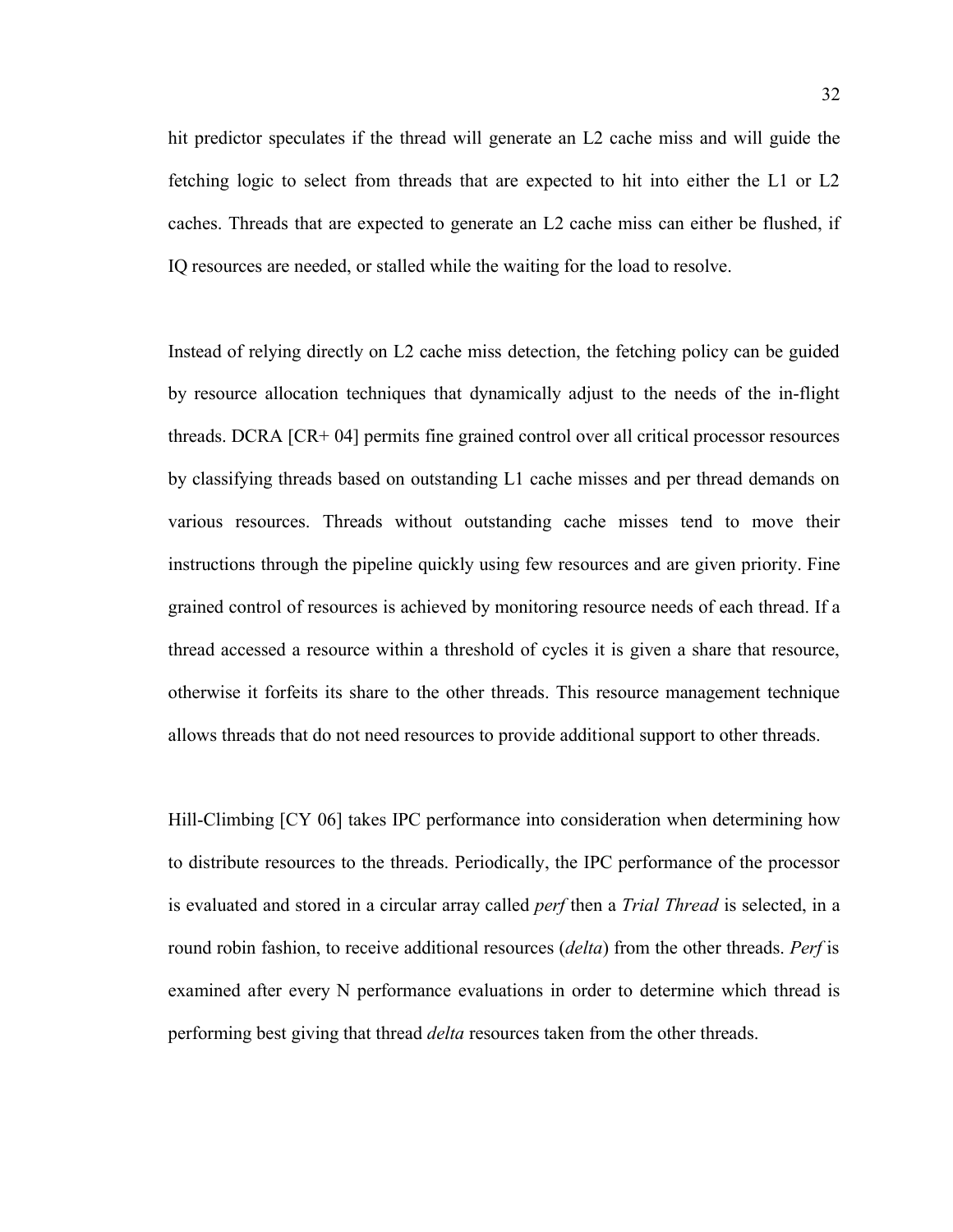# **Chapter 4**

### **Simulation Methodology**

To evaluate the ideas proposed in this thesis, M-Sim [SPG 06] - a cycle-accurate simulator of a multithreaded processor - is used. M-Sim is built on top of the SimpleScalar 3.0d simulator [BA 97] and significantly extends SimpleScalar even in a single-threaded execution environment in the following major ways: 1) It provides separate and accurate models for all key datapath components, including the issue queue, the reorder buffer, the register file and the register renaming table; 2) It explicitly models register renaming process; 3) It provides an accurate model of the schedule-to-execute part of the pipeline, support load-hit speculation and models various misprediction recovery schemes. The entire simulation framework is shown in Figure 4.1.



**Figure 4.1: Cycle-Accurate Model of an SMT Processor (Modified from [ON+ 96])**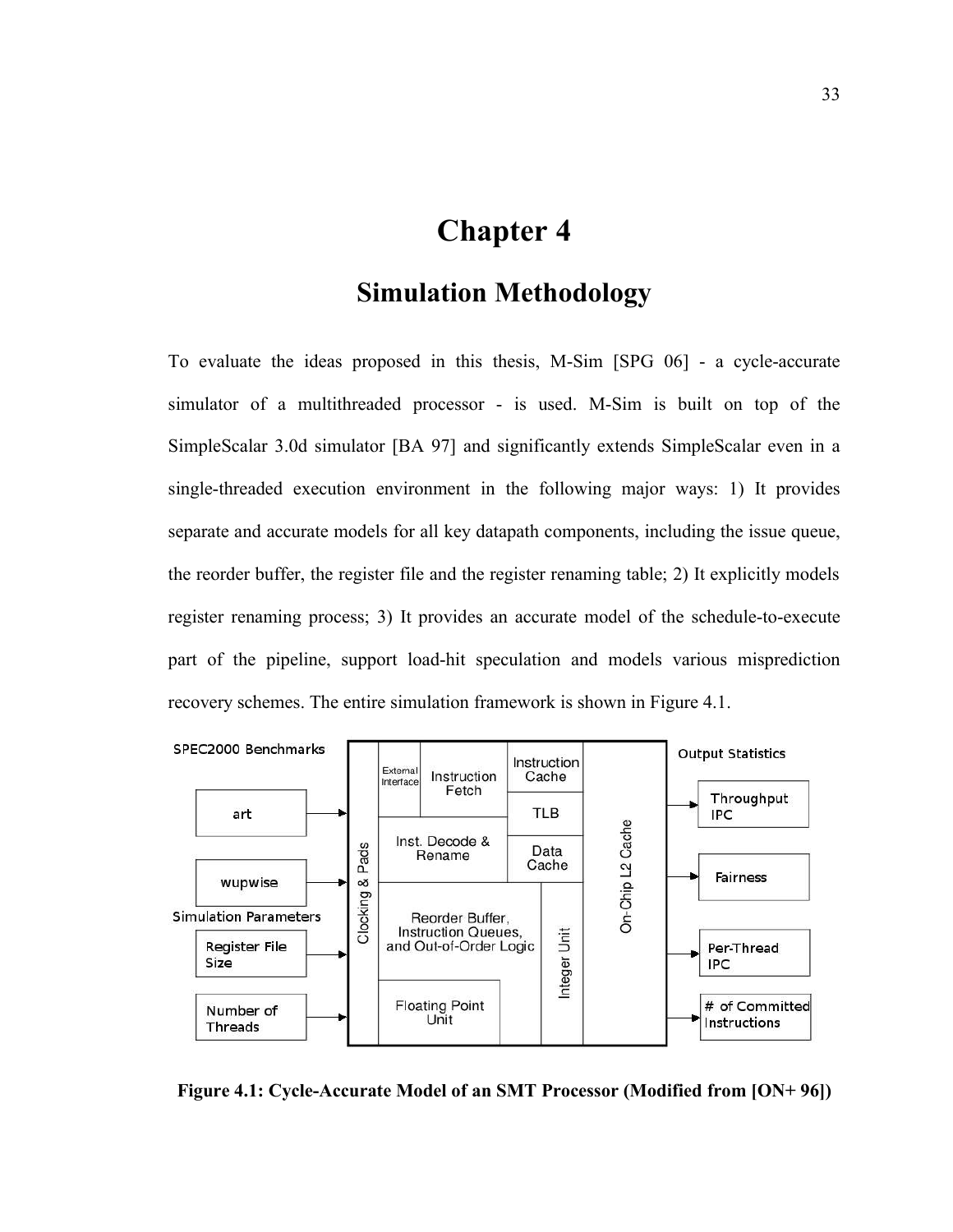These experiments used the full set of SPEC 2000 [H 00] benchmarks. The pre-compiled Alpha AXP binaries were obtained from the SimpleScalar website. (www.simplescalar.com). For each test, the first 100 million instructions are fast forwarded and simulation continues until the next 100 million instructions commit. In a multithreaded environment, simulations are stopped when 100 million instructions from at least one thread had committed.

To evaluate the performance of the multithreaded workloads, several metrics were used. The first metric is the throughput IPC, which is the cumulative IPC of all simultaneously executing threads. However, if a technique that is being evaluated favors the high-IPC threads, then the overall throughout can increase at the expense of hindering the progress of low-IPC threads. To address this issue, a different metric, called "fairness" (or harmonic mean of weighted IPCs) was proposed [LGF 01]. This takes into account the individual thread performance (basically, how much slower each thread is in a multithreading execution mode compared to its execution in the single-threaded environment). Fairness is computed by getting a weighted IPC value for each context in the multithreaded case; this is the per context IPC for a particular context divided by its IPC in a single threaded case. Then, take the harmonic mean of the weighted IPC values (Figure 4.2). The closer this value is to 1, the more balanced the execution scheduler is and less thread starvation is encountered. Realistically, a higher value is desired, but values close to 1 are not expected.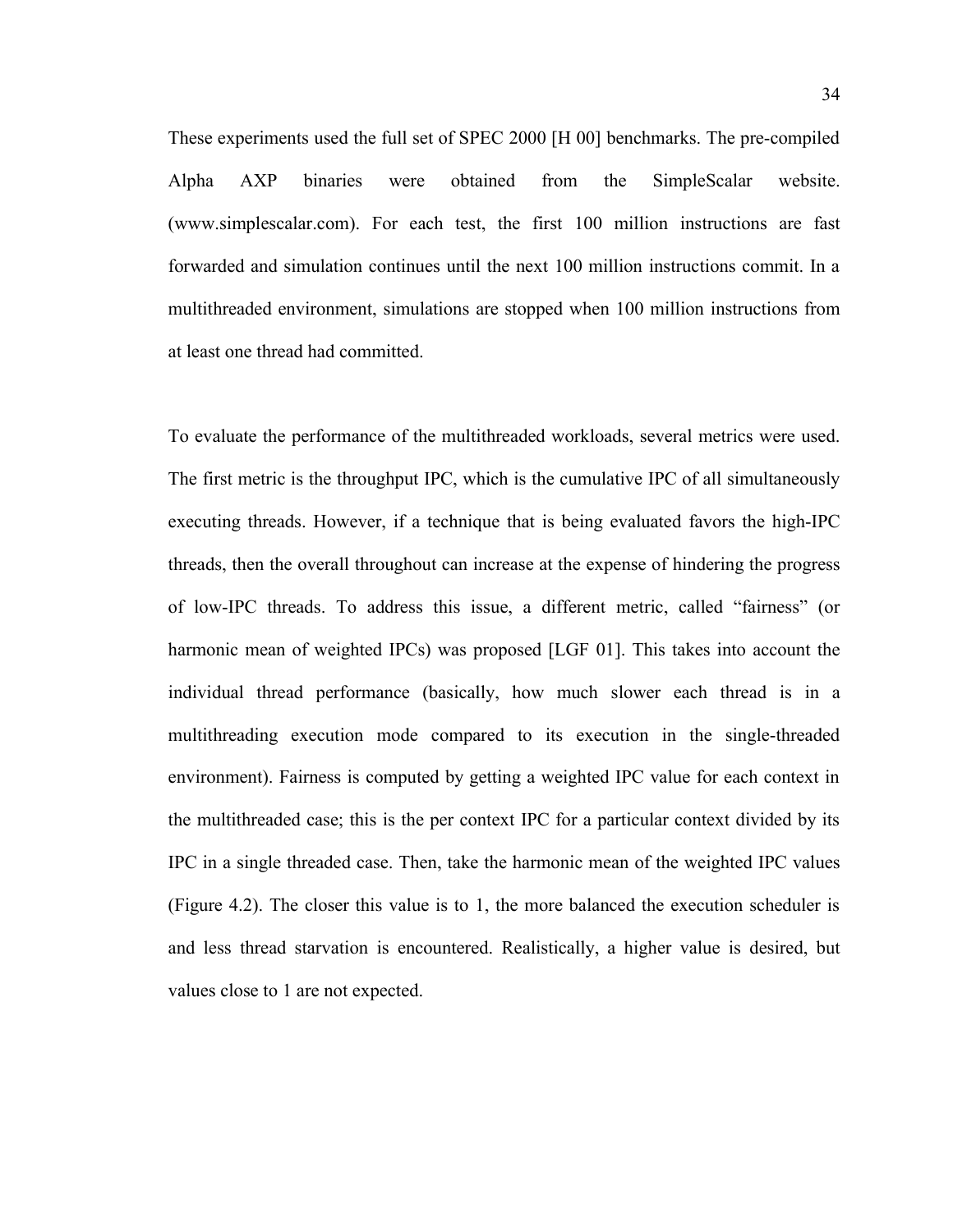| Weighted IPC   | Fairness                                                |                                                             |
|----------------|---------------------------------------------------------|-------------------------------------------------------------|
| Weighted IPC = | $\frac{Per\text{Thread IPC}}{\text{Single Thread IPC}}$ | $\text{Har}_{\text{mean}} \sum_{1}^{n} \text{Weighted IPC}$ |

### **Figure 4.2: Weighted IPC and Fairness Definitions**

All of the results are evaluated in terms of fairness and throughput IPC that are obtained by simulating a multithreaded machine with the proposed modification and comparing these metrics against those obtained by simulating the baseline SMT machine. The processor configuration used is shown in Table 4.1, it applies for all tests, regardless of the number of thread contexts used.

Each of the considered benchmarks is executed in single threaded mode and sorted according to their commit IPCs into three groups: high-IPC benchmarks (IPC greater than 3.5), low-IPC benchmarks (IPC less than 2.5), and medium-IPC benchmarks (IPC between 2.5 and 3.5). Then randomly generated mixes of 2-threaded, 3-threaded and 4 threaded (Tables 4.2, 4.3, 4.4 respectively) workloads are comprised of the benchmarks that represent different combinations of these groups. Floating point versus integer benchmarks are not taken into consideration within groupings. In total, 6 2-threaded workloads, 10 3-threaded workloads and 9 4-threaded workloads are used.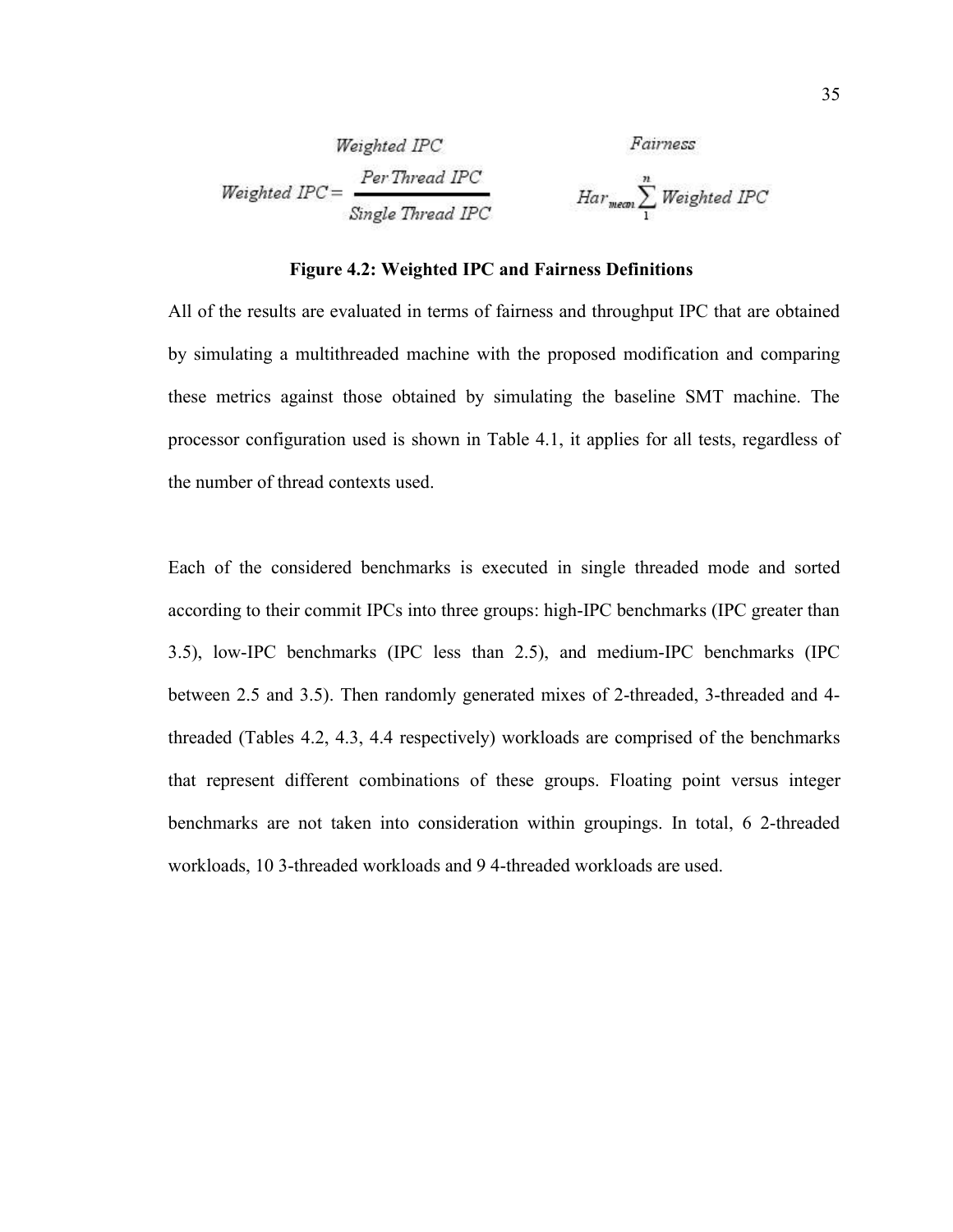| Parameter                                   | Configuration                                                                                                                     |
|---------------------------------------------|-----------------------------------------------------------------------------------------------------------------------------------|
| Machine Width                               | 8-wide fetch, 8-wide issue, 8-wide commit                                                                                         |
| Window Size                                 | 128 entry ROB, 64 entry IQ, 48 entry LSQ                                                                                          |
| Function Units and Latency<br>(total/issue) | 8 Int Add (1/1), 4 Int Mult/ (3/1) Div (20/19), 4 Load/Store (2/1),<br>8 FP Add (2/2), 4 FP Mult (4/1)/ Div (12/12)/ Sqrt (24/24) |
| <b>Physical Registers</b>                   | 512 integer, 512 floating point registers                                                                                         |
| L1 I-Cache                                  | 32KB, 2-way set-associative, 32 byte line, 1 cycle hit time                                                                       |
| L1 D-Cache                                  | 64KB, 4-way set-associative, 32 byte line, 2 cycle hit time                                                                       |
| L <sub>2</sub> Cache                        | Unified: 512KB, 8-way set-associative, 12 cycle hit time                                                                          |
| <b>BTB</b>                                  | 2048 sets, 2-way set associative                                                                                                  |
| <b>Branch Predictor</b>                     | gshare: 4k entries, 10-bit global history per thread                                                                              |
| Memory                                      | 64 bit wide, 300 cycle first chunk access, 2 cycle interchunk<br>access                                                           |
| Load-Hit Predictor                          | 2-bit bimodal: 1k entries, 8-bit global history per thread.                                                                       |
| <b>TLB</b>                                  | 128 entry (I), 64 entry (D), fully associative, 30 cycle miss latency                                                             |
| Fetch-Rename Delay                          | 4 cycles                                                                                                                          |
| Rename-Dispatch Delay                       | 1 cycle                                                                                                                           |

### **Table 4.1: Configuration of the 4-way SMT Machine**

| <b>Classification</b>    | <b>Mix</b> | <b>Benchmarks</b> |
|--------------------------|------------|-------------------|
| 2 Low IPC                | $Mix 2-1$  | perlbmk, eon      |
| 2 Mid IPC                | $Mix 2-2$  | fma3d, sixtrack   |
| 2 High IPC               | $Mix 2-3$  | bzip2, mcf        |
| 1 Low IPC $+$ 1 Mid IPC  | $Mix 2-4$  | gcc, sixtrack     |
| 1 Low IPC $+$ 1 High IPC | $Mix 2-5$  | eon, wupwise      |
| 1 Mid IPC + 1 High IPC   | $Mix 2-6$  | gzip, twolf       |

**Table 4.2: 2-Threaded Workloads**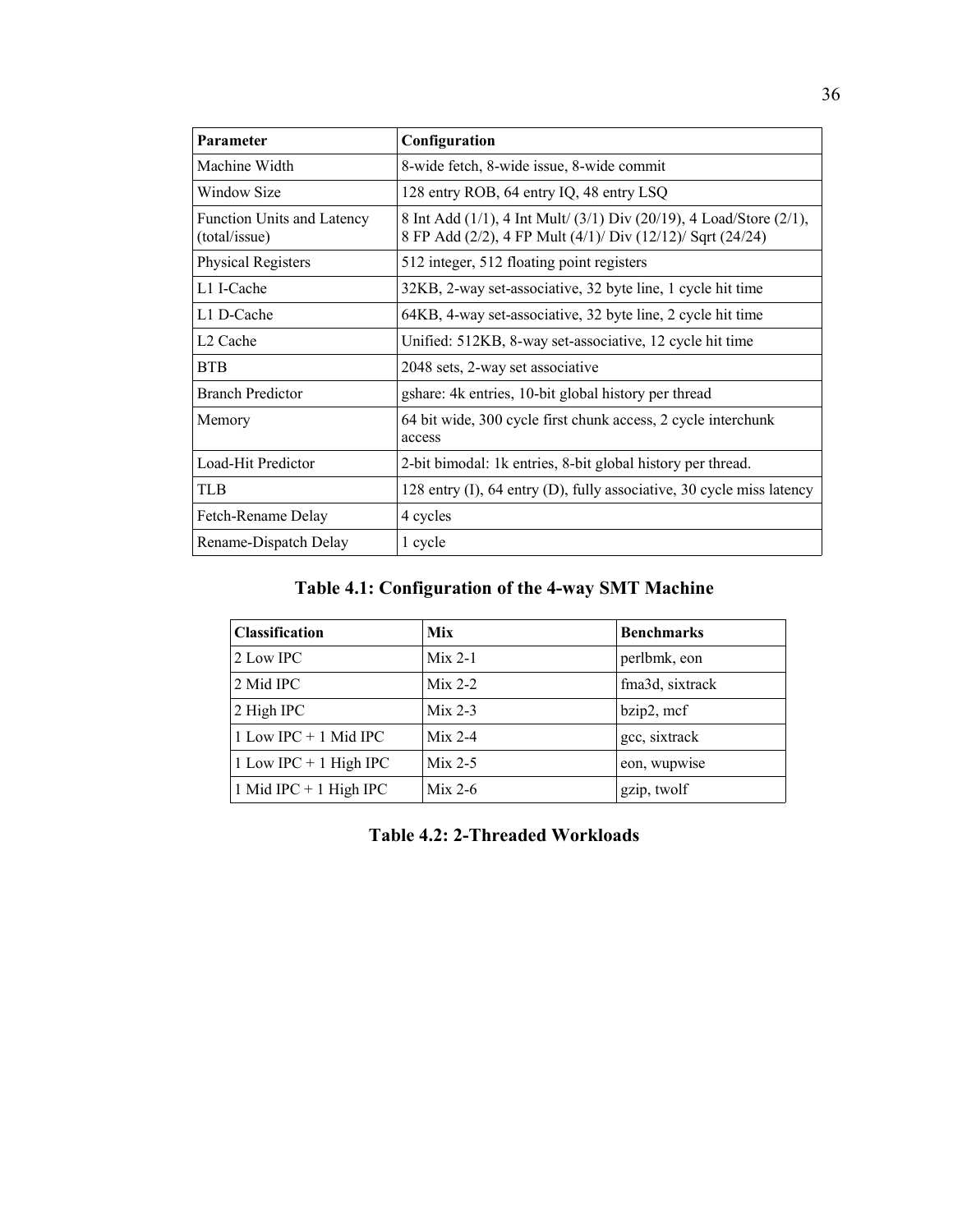| <b>Classification</b>              | <b>Mix</b> | <b>Benchmarks</b>   |
|------------------------------------|------------|---------------------|
| 3 Low IPC                          | $Mix 3-1$  | ammp, eon, vpr      |
| 3 Mid IPC                          | $Mix 3-2$  | equake, fma3d, gzip |
| 3 High IPC                         | $Mix 3-3$  | lucas, mesa, mcf    |
| 1 Low IPC + 1 Mid IPC + 1 High IPC | $Mix 3-4$  | parser, gzip, bzip2 |
| 1 Low IPC $+$ 2 Mid IPC            | $Mix 3-5$  | mgrid, fma3d, art   |
| 2 Mid IPC + 1 High IPC             | $Mix 3-6$  | apsi, vortex, twolf |
| $2$ Low IPC + 1 High IPC           | $Mix 3-7$  | ammp, gcc, mcf      |
| 1 Low IPC + 2 High IPC             | $Mix 3-8$  | vpr, bzip2, swim    |
| $2$ Low IPC + 1 Mid IPC            | $Mix 3-9$  | ammp, parser, fma3d |
| 1 Mid IPC $+$ 2 High IPC           | $Mix 3-10$ | apsi, swim, lucas   |

| <b>Classification</b>              | Mix       | <b>Benchmarks</b>              |
|------------------------------------|-----------|--------------------------------|
| 4 Low IPC                          | $Mix 4-1$ | perlbmk, mgrid, ammp, parser   |
| 4 Mid IPC                          | $Mix 4-2$ | sixtrack, art, apsi, applu     |
| 2 Low IPC $+$ 2 Mid IPC            | $Mix 4-3$ | gcc, mgrid, vortex, sixtrack   |
| 4 High IPC                         | $Mix 4-4$ | wupwise, galgel, bzip2, mcf    |
| 2 Mid IPC + 2 High IPC             | $Mix 4-5$ | sixtrack, fma3d, lucas, mesa   |
| 1 Low IPC + 1 Mid IPC + 2 High IPC | $Mix 4-6$ | vpr, applu, galgel, wupwise    |
| 2 Low IPC + 2 High IPC             | $Mix 4-7$ | ammp, vpr, mcf, twolf          |
| 2 Low IPC + 1 Mid IPC + 1 High IPC | $Mix 4-8$ | parser, perlbmk, equake, lucas |
| 1 Low IPC + 2 Mid IPC + 1 High IPC | $Mix 4-9$ | eon, apsi, facerec, swim       |

**Table 4.4: 4-Threaded Workloads**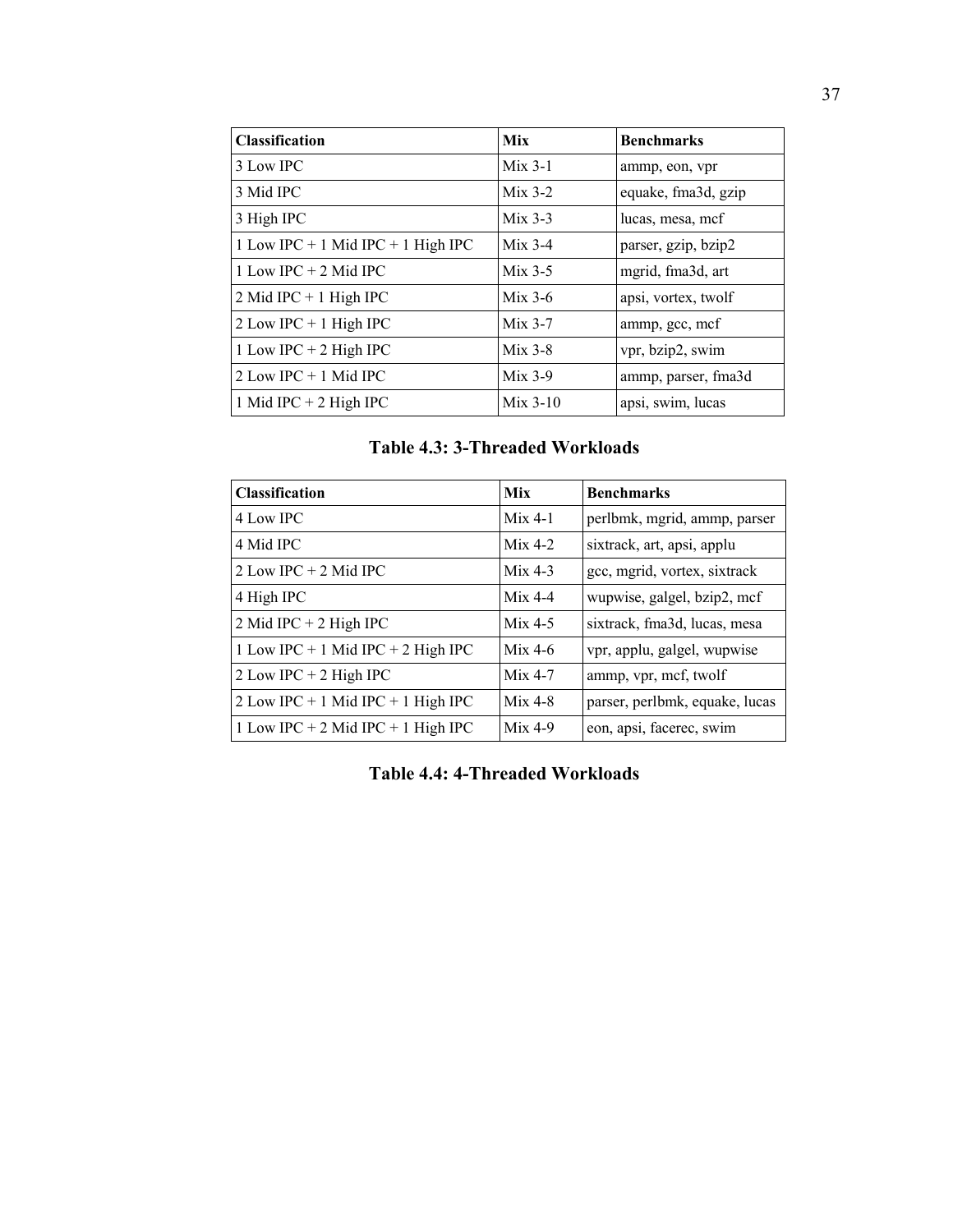## **Chapter 5**

### **Evaluating the Impact of Disabling Speculative Execution on SMT**

As discussed in the earlier chapters, branch prediction allows the processor to speculate the direction of a branch and speculatively execute instructions following the branch allowing the exploitation of instruction level parallelism and increasing performance. In a single-threaded superscalar processor, having a highly-accurate branch predictor and relying on aggressive speculation is one of the keys to obtaining high performance.

Figure 5.1 shows the impact of not using speculative execution (e.g., stalling and waiting till the branch is resolved) on the performance of a superscalar processor. On the average across the simulated benchmarks without prediction, the performance loss is 64.58%, ranging from 2.05% for the applu benchmark to 84.56% for the bzip2 benchmark.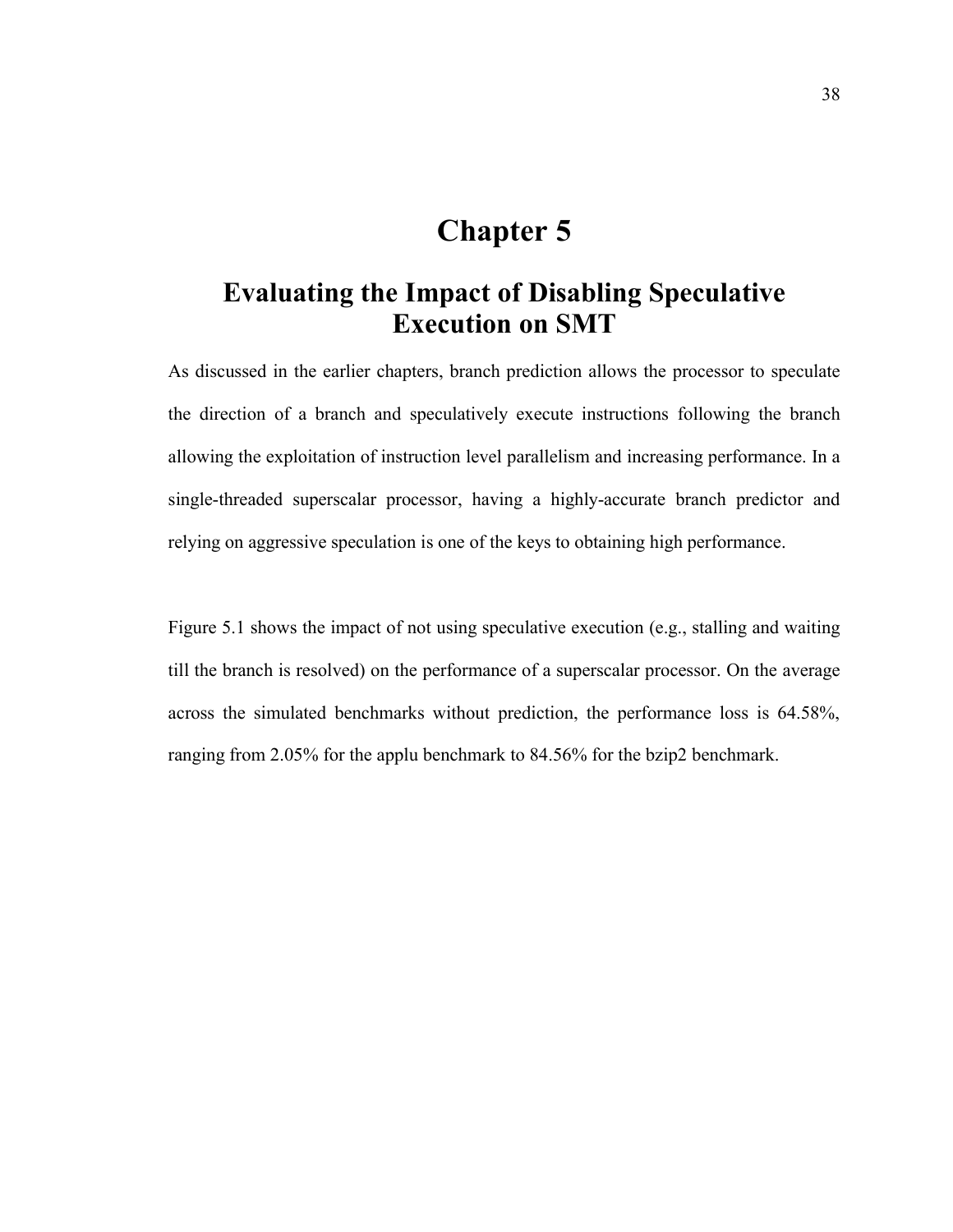

## Impact of Disabling Speculative Execution

**Figure 5.1: Impact of Disabling Speculative Execution for Superscalar Processors**

It is clear that in the single threaded case speculation provides a consistent benefit. This is because the highly-likely-to-be-useful work can be performed instead of simply stalling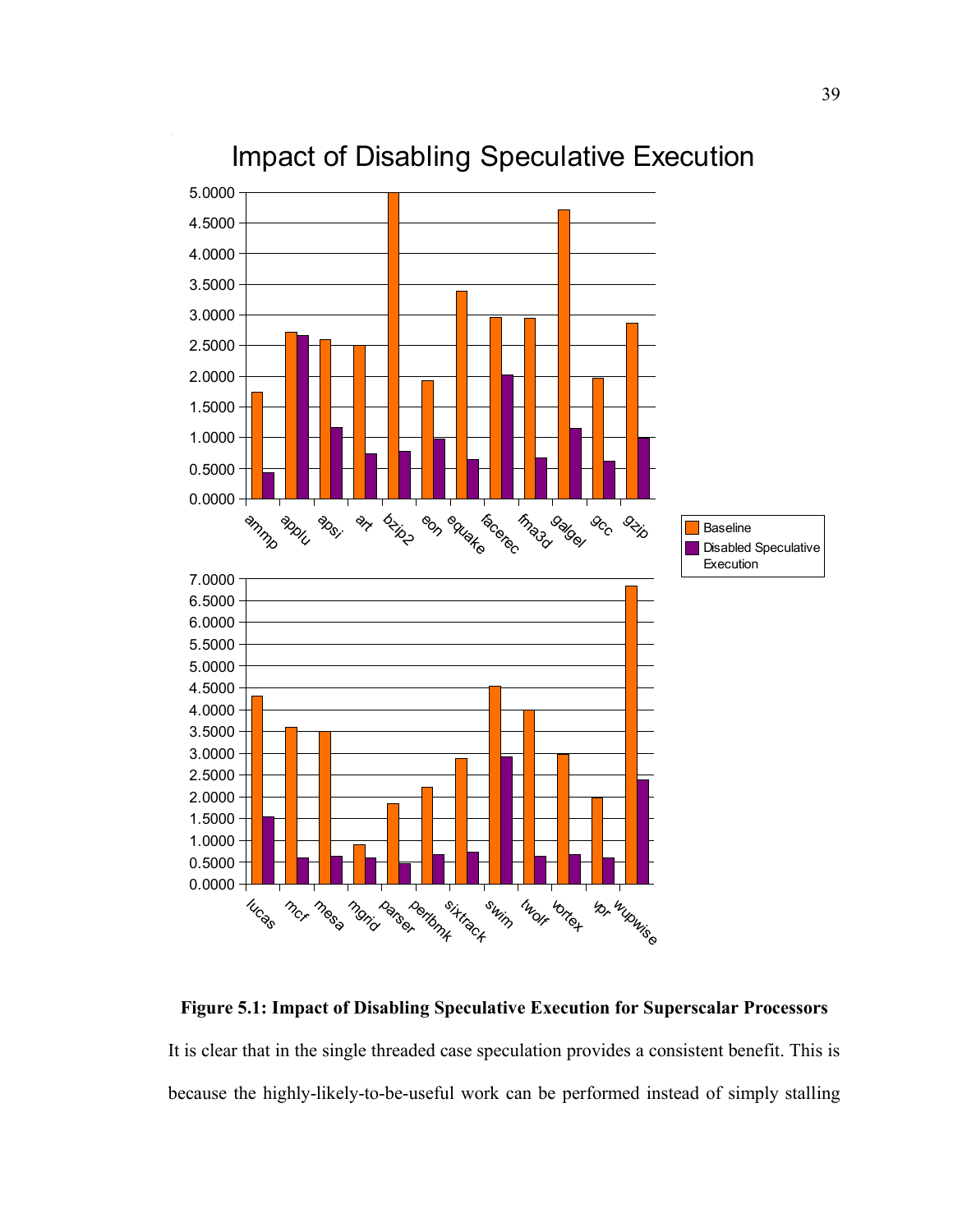the front-end and waiting for the branch to resolve. Speculation past the unresolved branches is thus necessary for extracting the ILP from single-threaded code – a wellknown fact just corroborated by these experiments.

However, when multiple thread contexts are available on SMT, the available TLP can potentially reduce the lost cycles spent waiting for the branch resolutions, and therefore stalling can be considered. Specifically, if a thread encounters a conditional branch and if this thread is stalled until the branch is resolved, then potentially non-speculative instructions from other threads can be executed in the meantime, if such instructions are available. In theory, aside from reducing the design complexity and eliminating the power consumption needed to support branch predictions, execution of the wrong-path instructions, and the activities needed to flush the pipeline and restore the precise state on mispredictions, this mechanism could also increase the performance of an SMT processor if the supply of threads is plentiful, as the processor resources will always be allocated to the correct-path instructions.

### **5.1 DIsabling SPeculative EXecution (DISPEX): The Implementation**

When a thread encounters a conditional branch instruction (determined by using the predecoded opcode bits available within the fetch stage), further fetches from this thread stop by setting the *Fetch\_Disable* bit (one such bit is needed for each thread). When this branch instruction is resolved, further fetches from the thread continue (the *Fetch Disable* bit is reset) from the instructions along the correct path. As only one unresolved branch instruction can be in-flight from each thread at the same time,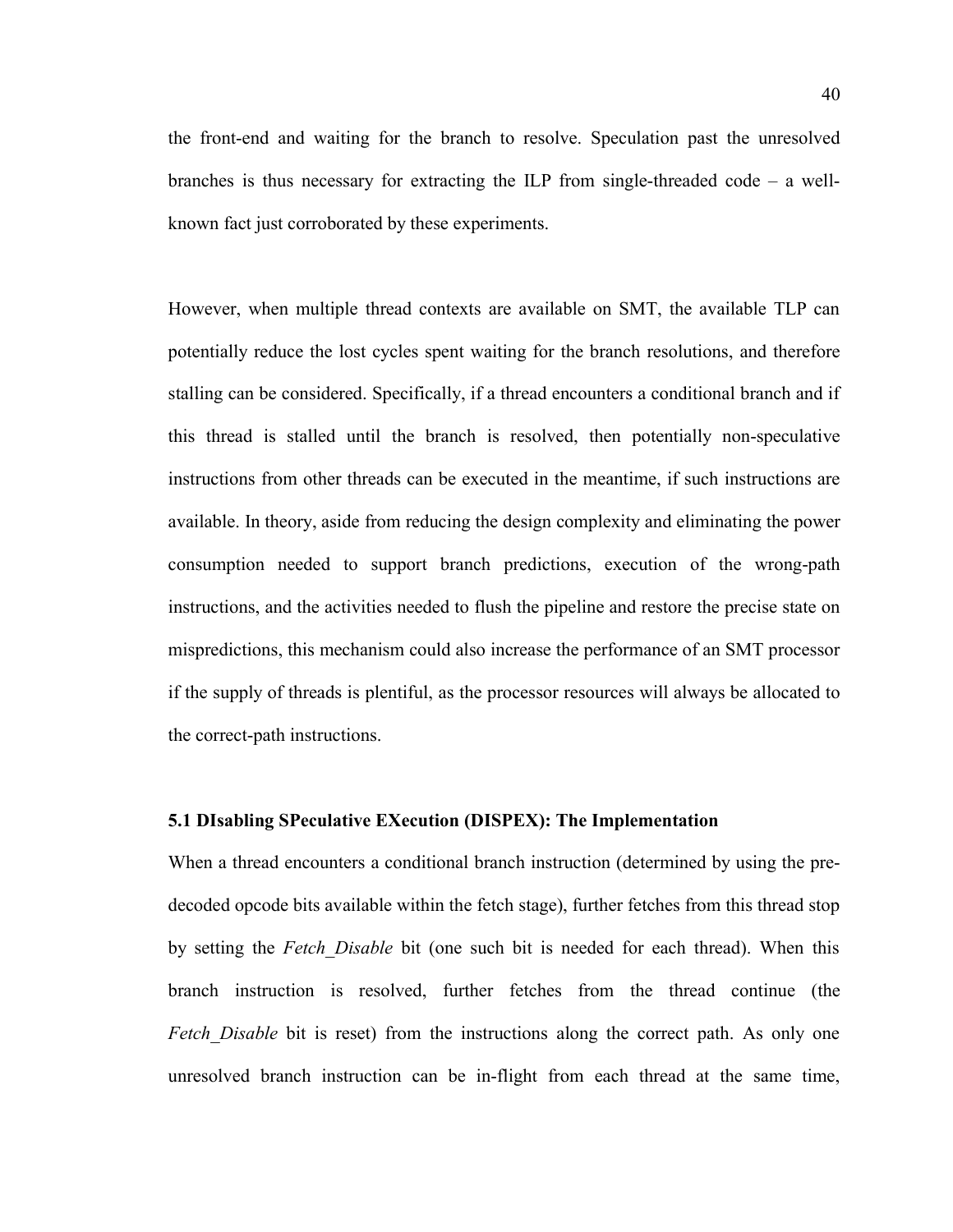determining when to re-enabling fetching is easy. When the branch instruction completes execution, its thread id (available from the issue queue entry) along with the computed address of the next instruction are sent to the fetch logic. The corresponding Fetch Disable bit is reset and the fetching resumes from the computed address. This eliminates the need for branch prediction and branch misprediction handling, as only the correct-path instructions are executed.

It is also possible to reduce the number of cycles for which the thread is stalled by using the dedicated logic to compute the branch outcome during the dispatch stage. After the branch undergoes register renaming, the source physical registers can be compared immediately (if they are ready), without inserting the branch into the issue queue and possibly experiencing long delays in the issue queue. In this fashion, the *Fetch\_Disable* bits can be reset potentially much earlier. A same cycle computation of the branch outcome is used for the results reviewed within this chapter. Of course, if the source physical registers are not ready at the time of dispatch, then the branch has to be inserted into the issue queue and must be processed in the regular manner by the dynamic scheduling engine. This DEdicated Branch Resolution Logic (DEBRL) is used with DISPEX and DISPEX+SF.

### **5.2 DISPEX with Speculative Fetch (DISPEX+SF)**

Simply disabling speculative execution demonstrates the need for branch prediction in order to improve instruction level parallelism. While a thread is waiting for a branch to resolve it can speculatively fetch, but not execute, instructions using a branch predictor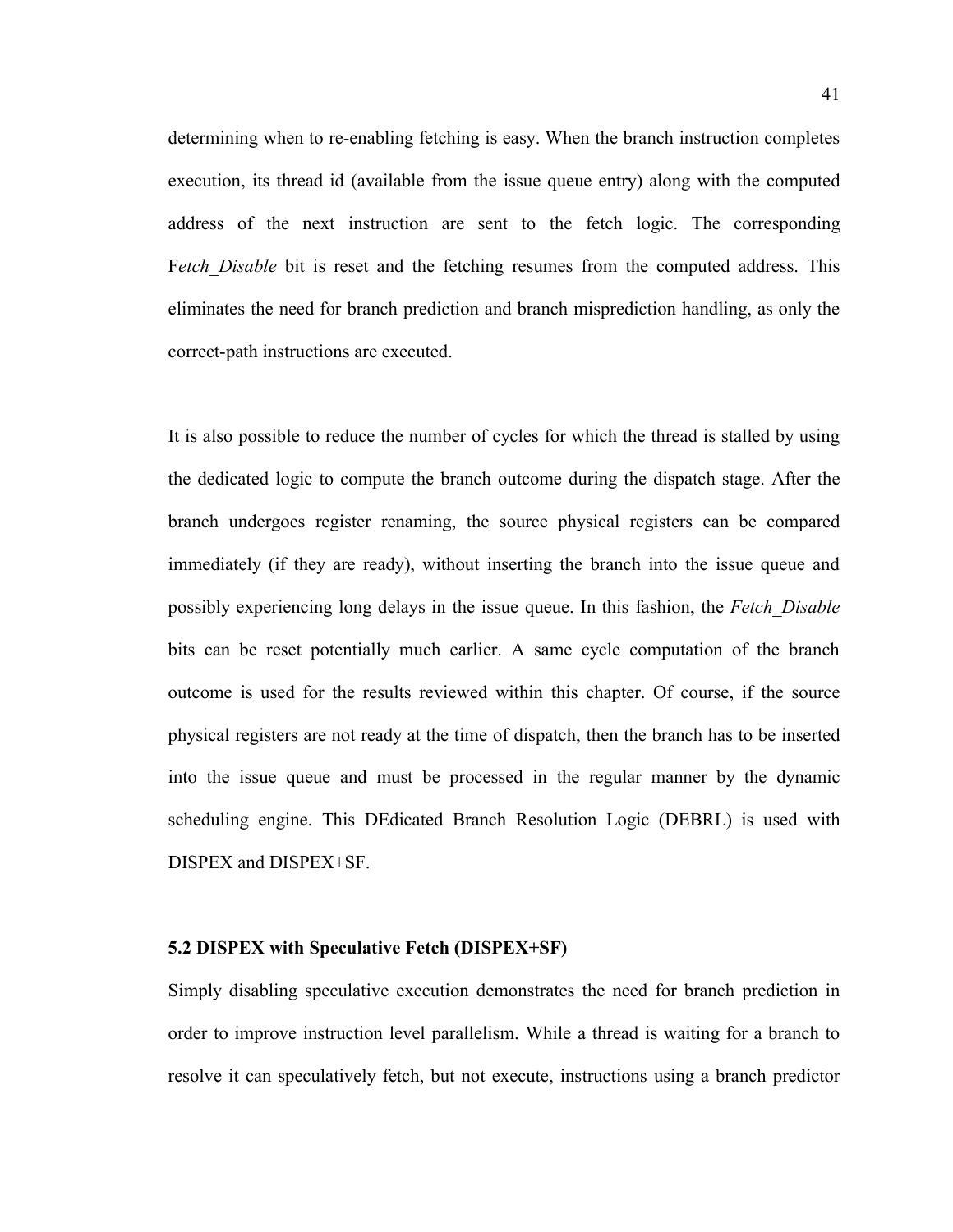(or a default prediction such as *always* taken or *never* taken). These instructions remain in the instruction fetch queue (IFQ) until it can be determined if they are correct path instructions or need to be flushed from the IFQ. If the prediction is correct the thread can resume execution and avoid fetch-to-rename delays for the instructions that were speculatively fetched. When incorrect the IFQ will need to be flushed to maintain precise state; this penalty is less significant than branch misprediction handling since none of these instructions had been issued. The same high prediction accuracies that make branch prediction desirable on simplescalar apply to this method as well. It is expected that the IFQ will usually be filled with correct path instructions providing ample opportunity for instruction level parallelism.

When a thread encounters and renames a conditional branch instruction (determined by using dedicated logic to decode each instruction's opcode bits during register rename), further dispatches (after the branch) from this thread stop by setting the *Dispatch\_Disable* bit (one such bit is needed for each thread) causing instructions to fill the IFQ. When this branch instruction is resolved, further dispatches from the thread continue (the *Dispatch Disable* bit is reset) from the instructions along the correct path. If the original prediction was incorrect (the predicted direction can be stored using one bit for each thread) then the IFQ must be flushed of wrong-path instructions before further instructions can be fetched otherwise instructions can be dispatched directly from the IFQ. This technique only permits one unresolved branch instruction to be in the issue queue from each thread at the same time; this makes it easy to determine when to reenable dispatching. When the branch instruction completes execution, its thread id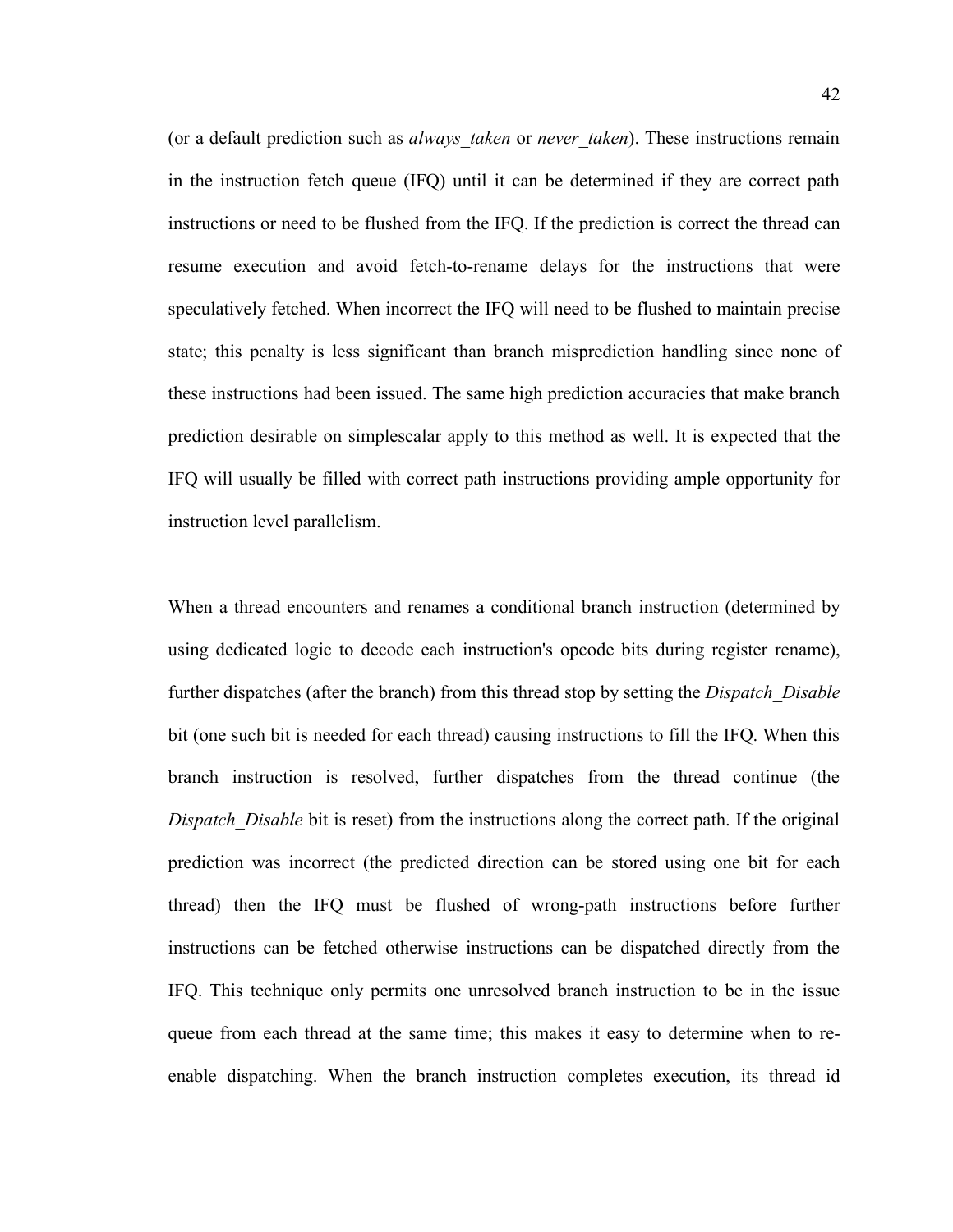(available from its issue queue entry) along with the computed address of the next instruction are compared to the stored prediction. If correct, the corresponding *Dispatch Disable* bit is reset and the dispatch and fetch stages continue normally. Otherwise, the IFQ must incur a penalty to flush wrong-path instructions and update the program counter using the computed address.

Unlike DISPEX alone, this solution uses a branch predictor to utilize the IFQ with the expectation of a successful prediction often enough to justify the penalty due to flushing the front-end and undoing incorrect register renaming (two cycles) when incorrect instructions are speculatively fetched. Traditional branch misprediction recovery schemes are not needed with this solution since only correct-path instructions are executed.

### **5.3 DISPEX+SF with MICOUNT and ADEBRL (Aggressive DISPEX+SF)**

Seeking further performance improvements DISPEX+SF will be made aggressive (ADISPEX+SF) by two additional modifications; aggressive DEBRL (ADERBL) and modified ICOUNT (MICOUNT).

ADEBRL is added to DISPEX+SF to quickly resolve a branch that generates a stall, thus reducing the requirement to wait until the branch executes. DEBRL responds to a stall by either resolving the branch or waiting it to execute and doing nothing. The aggressive implementation, ADEBRL, continues to attempt to resolve the branch while waiting for it to execute. In all cases this should improve performance since it can not extend the stall length and only reduce it.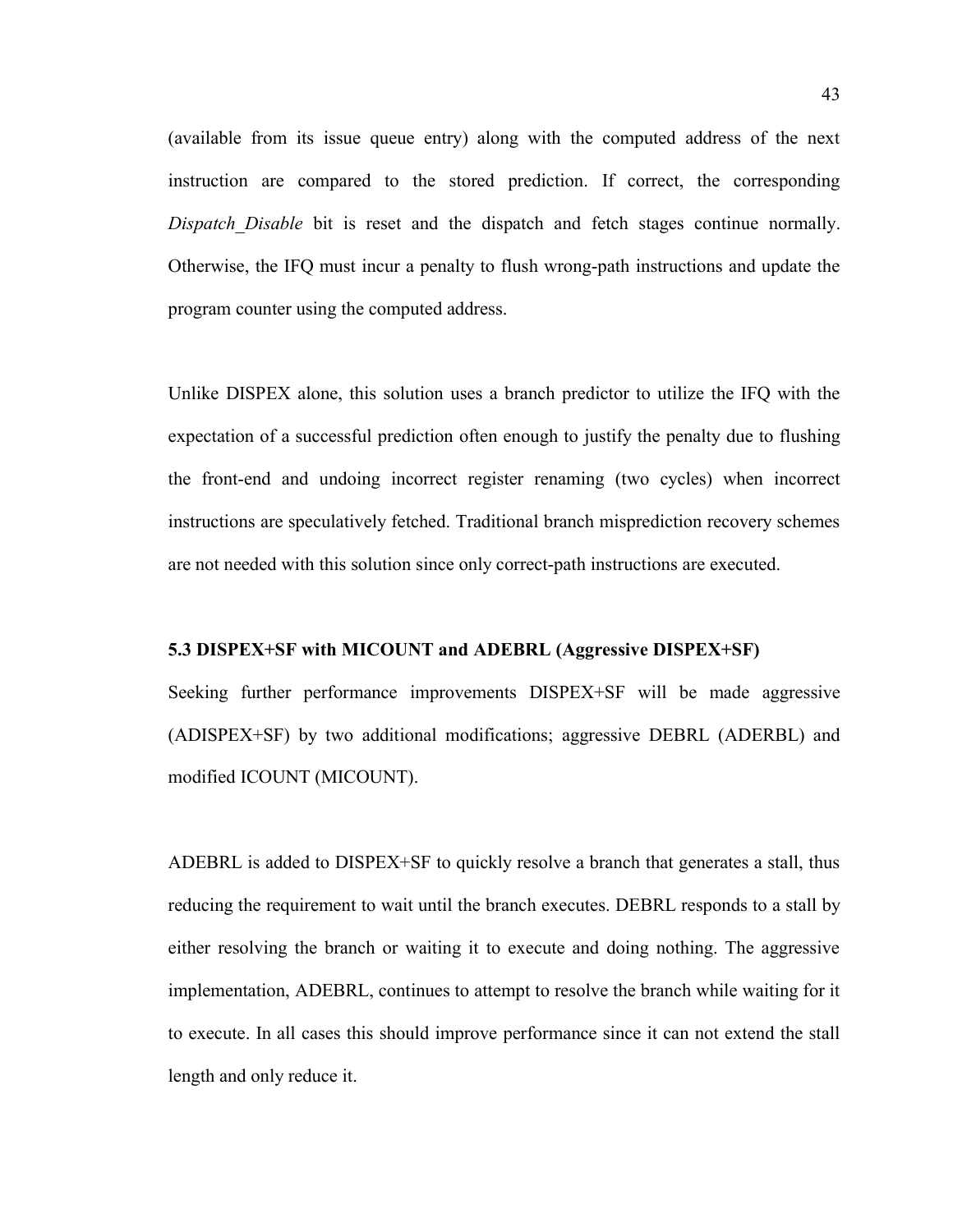When instructions are fetched from threads that are currently stalled a performance loss occurs. These fetched instructions are unable to execute and waste fetch bandwidth that could fetch instructions from other threads on an SMT machine. MICOUNT is a modification of ICOUNT that disregards any thread with a *Fetch\_Disable* or *Dispatch\_Disable* bit set. MICOUNT must select two threads, although they can be the same, if all threads have a *Fetch\_Disable* or *Dispatch\_Disable* bit set then MICOUNT selects two threads as if it were not modified.

#### **5.4 Results of DISPEX, DISPEX+SF and ADISPEX+SF**

Figures 5.2-5.4 present the performance of DISPEX (as described in section 5.1). The results are presented in terms of throughput IPC. For 2-threaded workloads (Figure 5.2) there is an average performance loss of 61.31% ranging from 37.5% for Mix 2-5 to 75.27% for Mix 2-3. For 3-threaded workloads (Figure 5.3) there is an average performance loss of 57.48% ranging from 30.13% for Mix 3-10 to 68.21% for Mix 3-4. For 4-threaded workloads (Figure 5.4) there is an average performance loss of 46.7% ranging from 23.44% for Mix 4-9 to 63.74% for Mix 4-7.

Figures 5.2-5.4 also present the performance of DISPEX+SF (as described in section 5.2). The results are presented in terms of throughput IPC. For 2-threaded workloads (Figure 5.2) there is an average performance loss of 45.38% ranging from 15.74% for Mix 2-5 to 63.14% for Mix 2-3. For 3-threaded workloads (Figure 5.3) there is an average performance loss of 35.41% ranging from 8.78% for Mix 3-10 to 51.66% for Mix 3-4.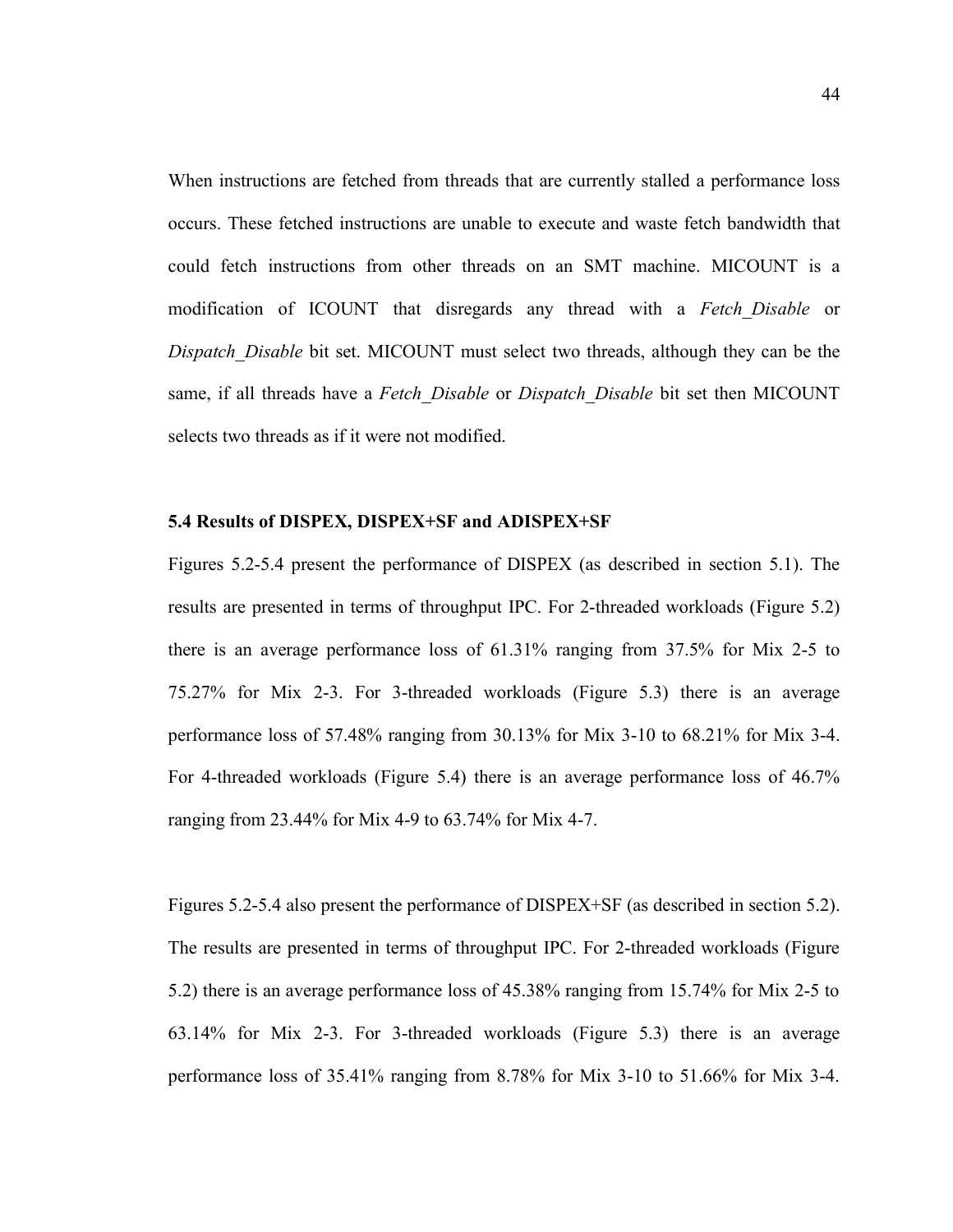For 4-threaded workloads (Figure 5.4) there is an average performance loss of 28.57% ranging from 12.76% for Mix 4-9 to 48.27% for Mix 4-9.

45

Figures 5.2-5.4 also present the performance ADISPEX+SF (as described in section 5.3). The results are presented in terms of throughput IPC. For 2-threaded workloads (Figure 5.2) there is an average performance loss of 43.13% ranging from 14.39% for Mix 2-5 to 62.78% for Mix 2-3. For 3-threaded workloads (Figure 5.3) there is an average performance loss of 33.91% ranging from 5.85% for Mix 3-10 to 50.8% for Mix 3-4. For 4-threaded workloads (Figure 5.4) there is an average performance loss of 24.61% ranging from 5.36% for Mix 4-9 to 49.32% for Mix 4-7.



### **DISPEX, DISPEX+SF and ADISPEX+SF**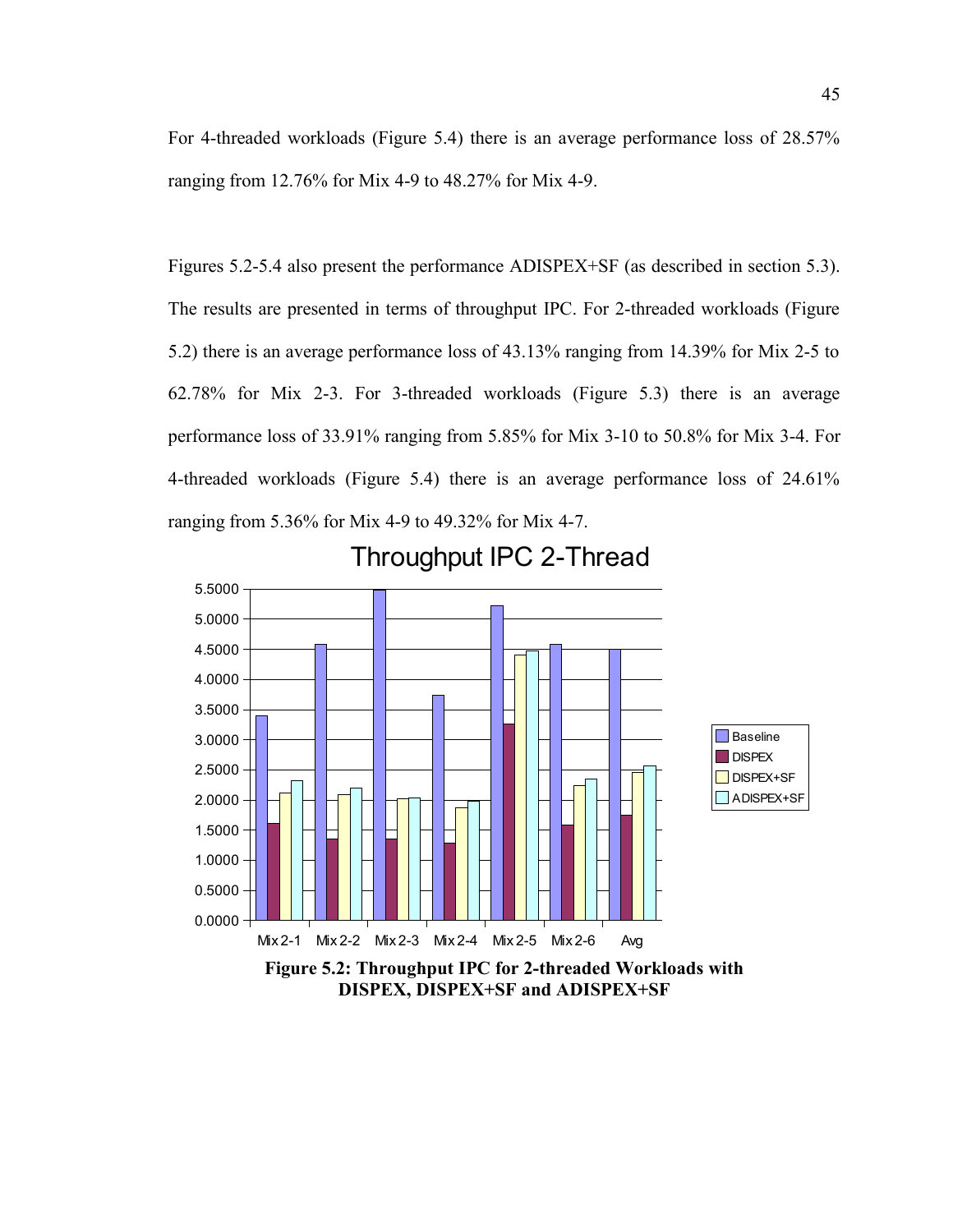

**Figure 5.4: Throughput IPC for 4-threaded Workloads with DISPEX, DISPEX+SF and ADISPEX+SF**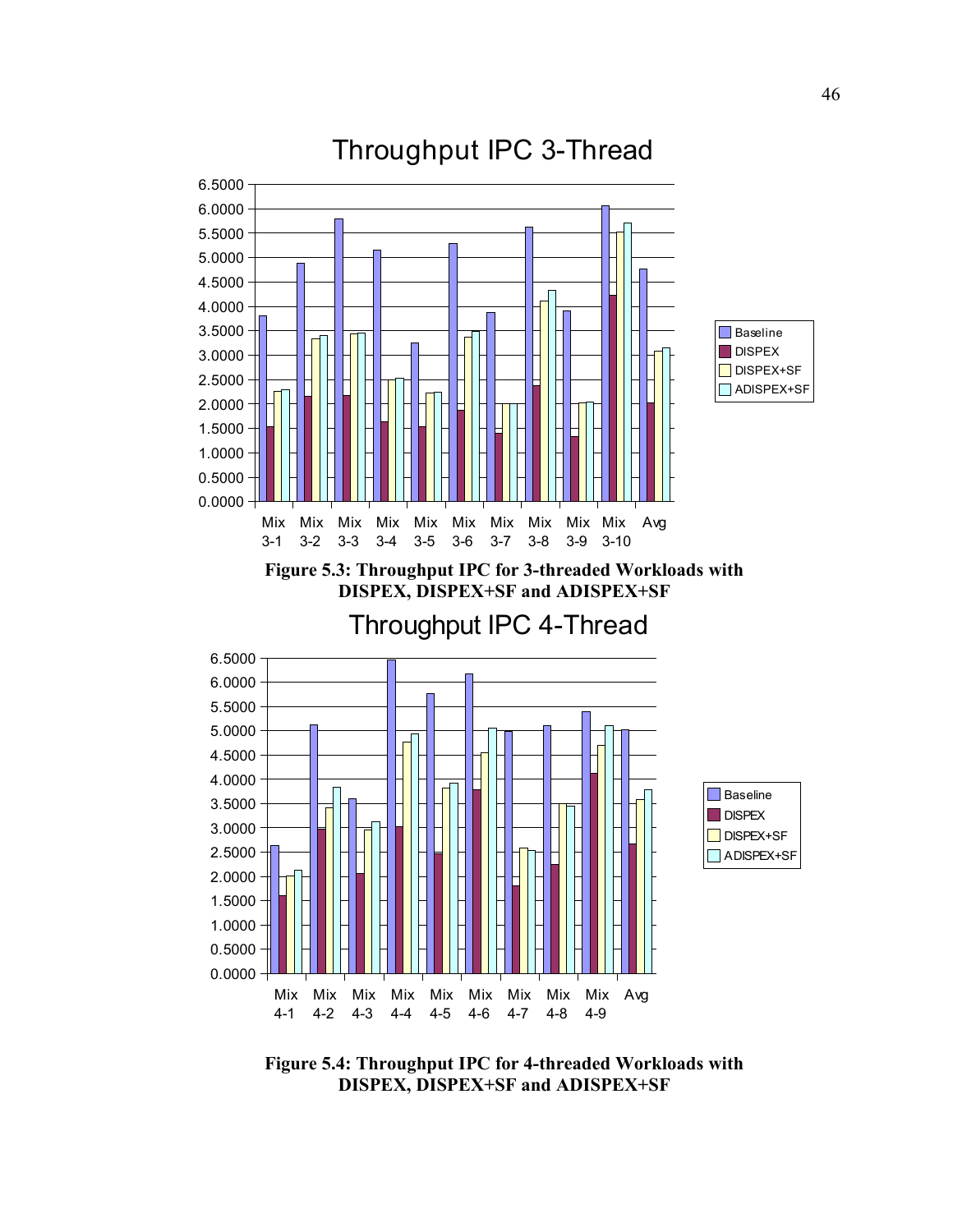Figures 5.5-5.7 present the performance of DISPEX (as described in section 5.1). The results are presented in terms of fairness. For 2-threaded workloads (Figure 5.5) there is an average fairness loss of 62.23% ranging from 38.05% for Mix 2-5 to 75.3% for Mix 2- 3. For 3-threaded workloads (Figure 5.6) there is an average fairness loss of 59.37% ranging from 31.22% for Mix 3-10 to 68.29% for Mix 3-4. For 4-threaded workloads (Figure 5.7) there is an average fairness loss of 46.02% ranging from 23.51% for Mix 4-9 to 64.15% for Mix 4-7.

Figures 5.5-5.7 also present the performance of DISPEX+SF (as described in section 5.2). The results are presented in terms of fairness. For 2-threaded workloads (Figure 5.5) there is an average fairness loss of 46.55% ranging from 17.19% for Mix 2-5 to 63.16% for Mix 2-3. For 3-threaded workloads (Figure 5.6) there is an average fairness loss of 40.89% ranging from 10.33% for Mix 3-10 to 51.59% for Mix 3-4. For 4-threaded workloads (Figure 5.7) there is an average fairness loss of 29.61% ranging from 13.61% for Mix 4-9 to 48.94% for Mix 4-7.

Figures 5.5-5.7 also present the performance of ADISPEX+SF (as described in section 5.3). The results are presented in terms of fairness. For 2-threaded workloads (Figure 5.5) there is an average fairness loss of 44% ranging from 15.16% for Mix 2-5 to 62.79% for Mix 2-3. For 3-threaded workloads (Figure 5.6) there is an average fairness loss of 40.48% ranging from 8.38% for Mix 3-10 to 50.78% for Mix 3-4. For 4-threaded workloads (Figure 5.7) there is an average fairness loss of 25.93% ranging from 5.96% for Mix 4-9 to 50.33% for Mix 4-7.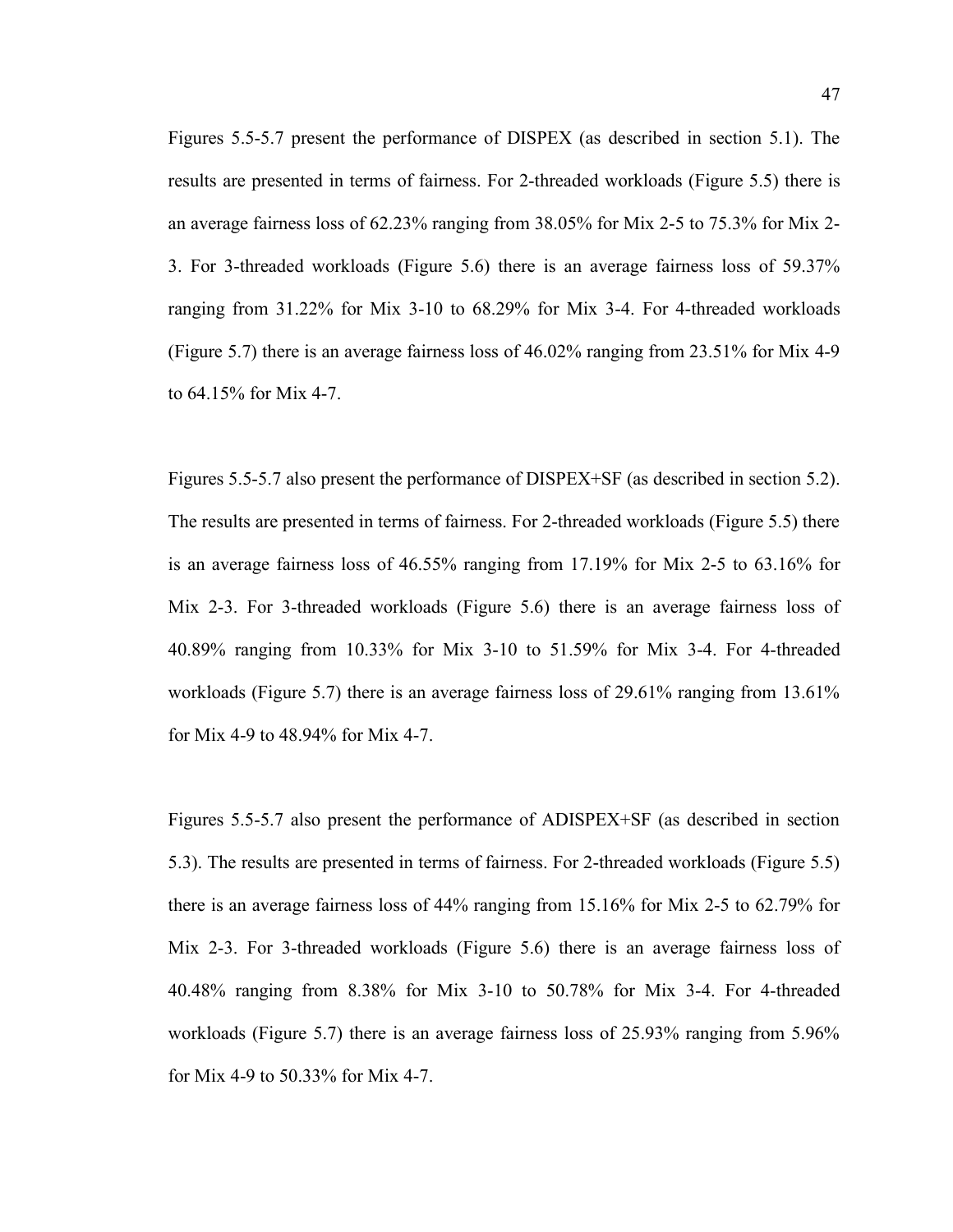

**Figure 5.5: Fairness for 2-threaded Workloads with DISPEX, DISPEX+SF and ADISPEX+SF**

Fairness 3-Thread



**Figure 5.6: Fairness for 3-threaded Workloads with DISPEX, DISPEX+SF and ADISPEX+SF**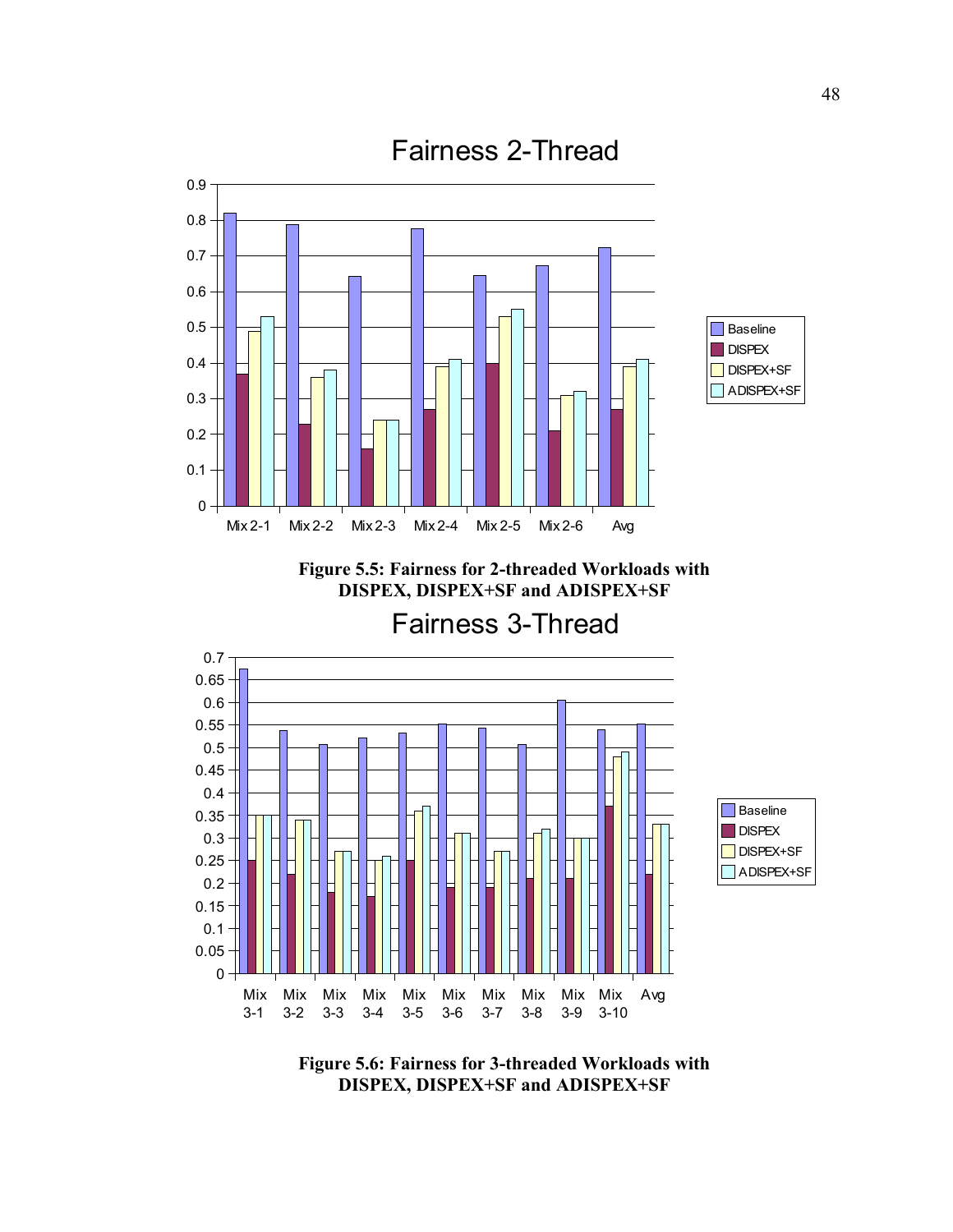

The results of DISPEX demonstrate that speculative execution significantly improves thread-level parallelism among the workloads. However, the TLP derived from the execution of multiple threads is not enough to hide the latency generated from stalling until branch direction resolution. DISPEX+SF still suffers from an inability to hide branch resolution latency but performs significantly better than stalling the fetcher in terms of both throughput IPC and fairness. Comparing DISPEX and DISPEX+SF clearly shows that DISPEX+SF, which requires a branch predictor but not traditional misprediction handling, performs better than DISPEX in all cases; Throughput IPC losses for two threads 61.31%/45.38% for three threads 54.78%/35.41% and for four threads 46.70%/26.57%.

As expected, making DISPEX+SF more aggressive (ADISPEX+SF) showed performance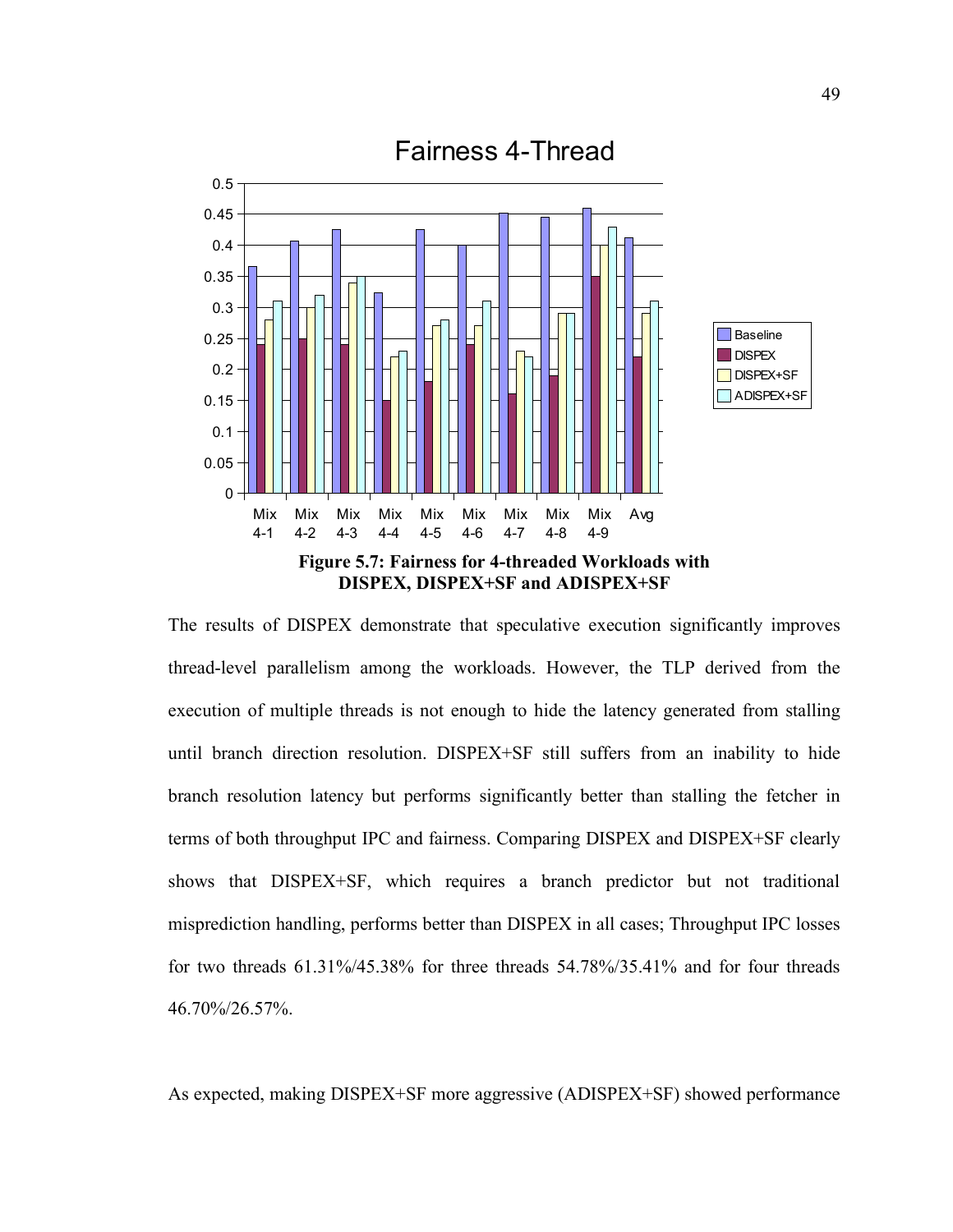gains in all cases; Throughput IPC gains for ADISPEX+SF compared to DISPEX+SF were 4.11% for two threads, 2.33% for three threads and 5.54% for four threads.

These results demonstrate that thread level parallelism can hide some latency, but not all of it. DISPEX shows that adding support for an additional thread context reduces the performance loss compared to the baseline scenario; 61.31% for two threads, 54.78% for three threads, 46.70% for four threads, and 34.55% for eight threads. Similar results can be shown for DISPEX+SF; 45.38% for two threads to 35.41% for three threads and 28.57% for four threads.

The inability of thread level parallelism to cover up branch resolution latency may come from various sources. The fetching policy, ICOUNT, is not adequate for use with these techniques. A stalled thread may be allocated fetch resources but be unable to use them resulting in a loss of use of these resources by other threads. This problem is due to how ICOUNT works; by selecting from threads with less in-flight and not-yet-issued instructions, stalling threads reduces the number of in-flight instructions for threads that can not be progressed. The DISPEX+SF is slightly less prone to this problem because speculative fetching into the IFQ is expected to improve performance for the thread and can reduce the possibility of the thread being selected while it is stalled. The problem still exists and performance may be further improved by modifying ICOUNT to better accommodate the stalling of threads.

In order to demonstrate that additional thread context support improves thread-level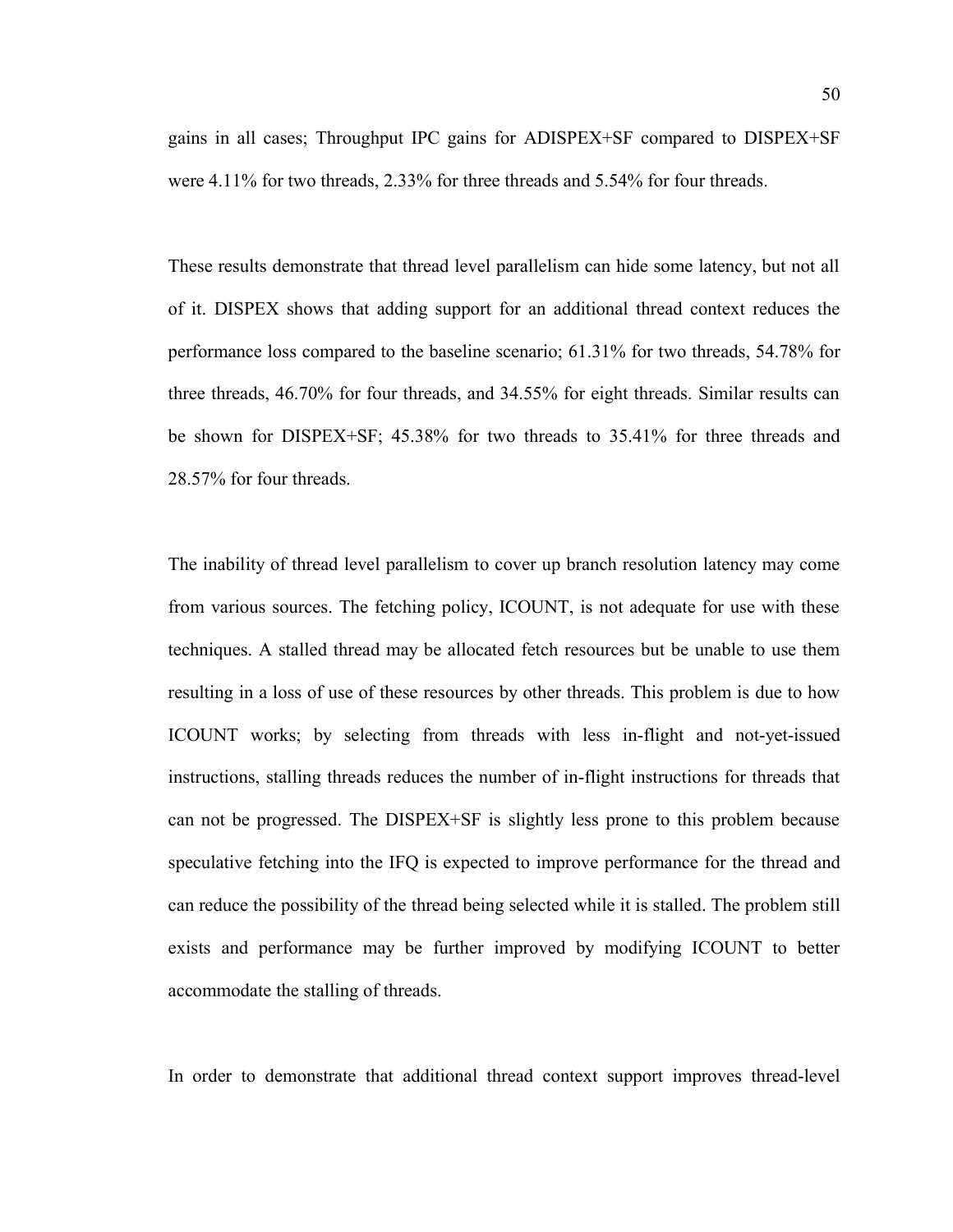parallelism DISPEX was applied to 8-threaded workloads using the same implementation; except allowing 8 threads. The results for 8-threaded workloads are shown in Figure 5.8 (with workload contents in Table 5.1) with an average throughput IPC loss of 34.55% ranging from 32.06% for Mix 8-2 to 38.39% for Mix 8-6. Fairness losses average performance loss of 36.05% ranging from 28.82% for Mix 8-1 to 43.18% for Mix 8-6. These results clearly demonstrate that even eight threads cannot hide this latency and even an aggressive design may not be able to overcome this performance penalty.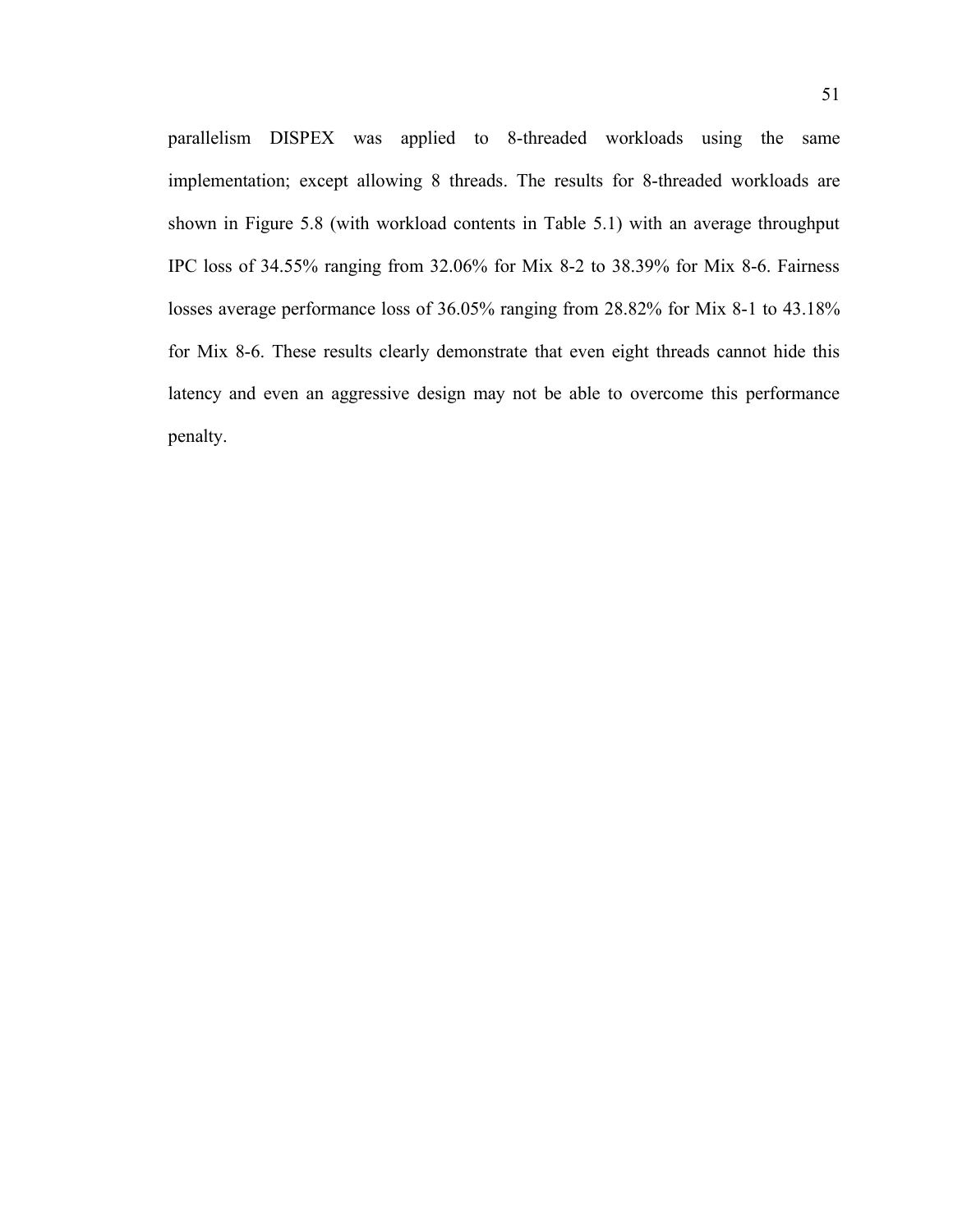

Throughput IPC 8-Thread

Exploitable TLP from an SMT machine is not enough to cover up the huge performance losses that are generated by DISPEX. Performance improves as thread context support increases but even with 8-thread support losses were as high as 38.39%. Speculative fetch reduced the performance loss but losses still remained excessive. The next section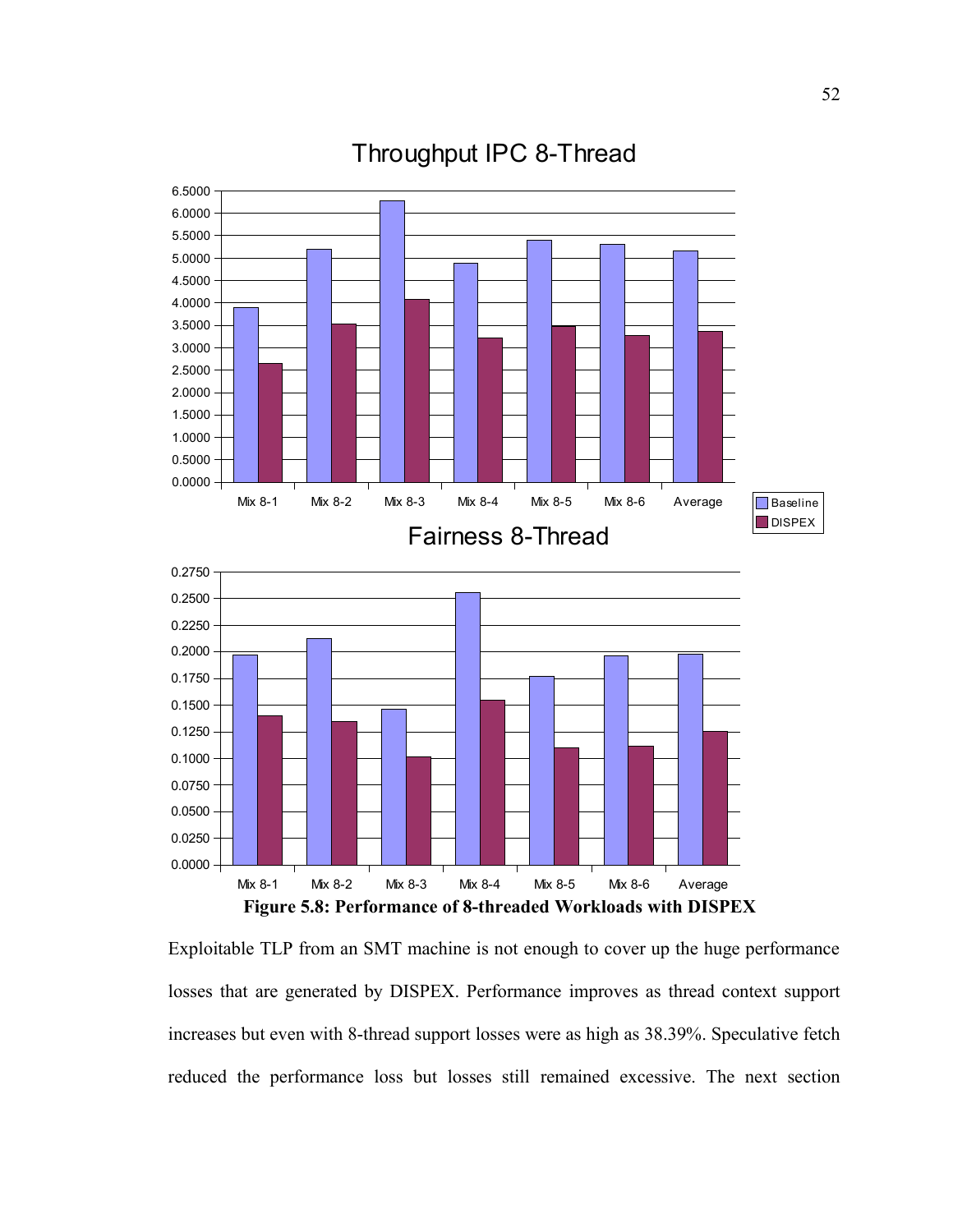describes modifications to DISPEX that attempt to reduce the performance losses described in this section.

| <b>Classification</b>    | Mix | <b>Benchmarks</b>                                                                                  |
|--------------------------|-----|----------------------------------------------------------------------------------------------------|
| $7$ Low IPC + 1 High IPC |     | Mix 8-1   mgrid, ammp, parser, eon, gcc, vpr, perlbmk, art                                         |
| 8 Mid IPC                |     | Mix 8-2   apsi, applu, gzip, sixtrack, fma3d, facerec, vortex, equake                              |
| 8 High IPC               |     | Mix 8-3 mesa, mcf, twolf, lucas, swim, galgel, bzip2, wupwise                                      |
|                          |     | 3 Low IPC + 4 Mid IPC + 1 High IPC   Mix 8-4   gcc, vpr, perlbmk, art, apsi, applu, gzip, sixtrack |
| 4 Mid IPC + 4 High IPC   |     | Mix 8-5   fma3d, facerec, vortex, equake, mesa, mcf, twolf, lucas                                  |
|                          |     | 3 Low IPC + 1 Mid IPC + 4 High IPC   Mix 8-6   gcc, vpr, perlbmk, art, mesa, mcf, twolf, lucas     |

**Table 5.1: 8-Threaded Workloads**

#### **5.5 DYnamically COntrolled SPeculative EXecution (DYCOSPEX)**

DISPEX and DISPEX+SF are hindered by the common occurrence of all threads being stalled waiting for the resolution of a branch instruction, even the more aggressive ADISPEX+SF does not perform well. This is demonstrated by observing the fetch behavior when DISPEX is implemented. For 2-threaded workloads 62.35% of all fetches are lost because all threads are stalled. As the number of thread contexts increases, TLP is able to hide these losses but they are still significant: 55.88% for 3-threaded workloads and 46.73% for 4-threaded workloads. In these cases the ability to bypass a stall, in order to avoid excessive performance loss, is permitted when all threads are stalled.

DYCOSPEX is the combination of DISPEX with MICOUNT and ADEBRL with the ability to dynamically control the activation and deactivation of speculative execution bypassing branch stalls. This is done to prevent situations where all threads stall and no work is completed. When a thread stalls on some conditional branch instruction it can be bypassed as long as it has not yet been renamed; otherwise more than one unresolved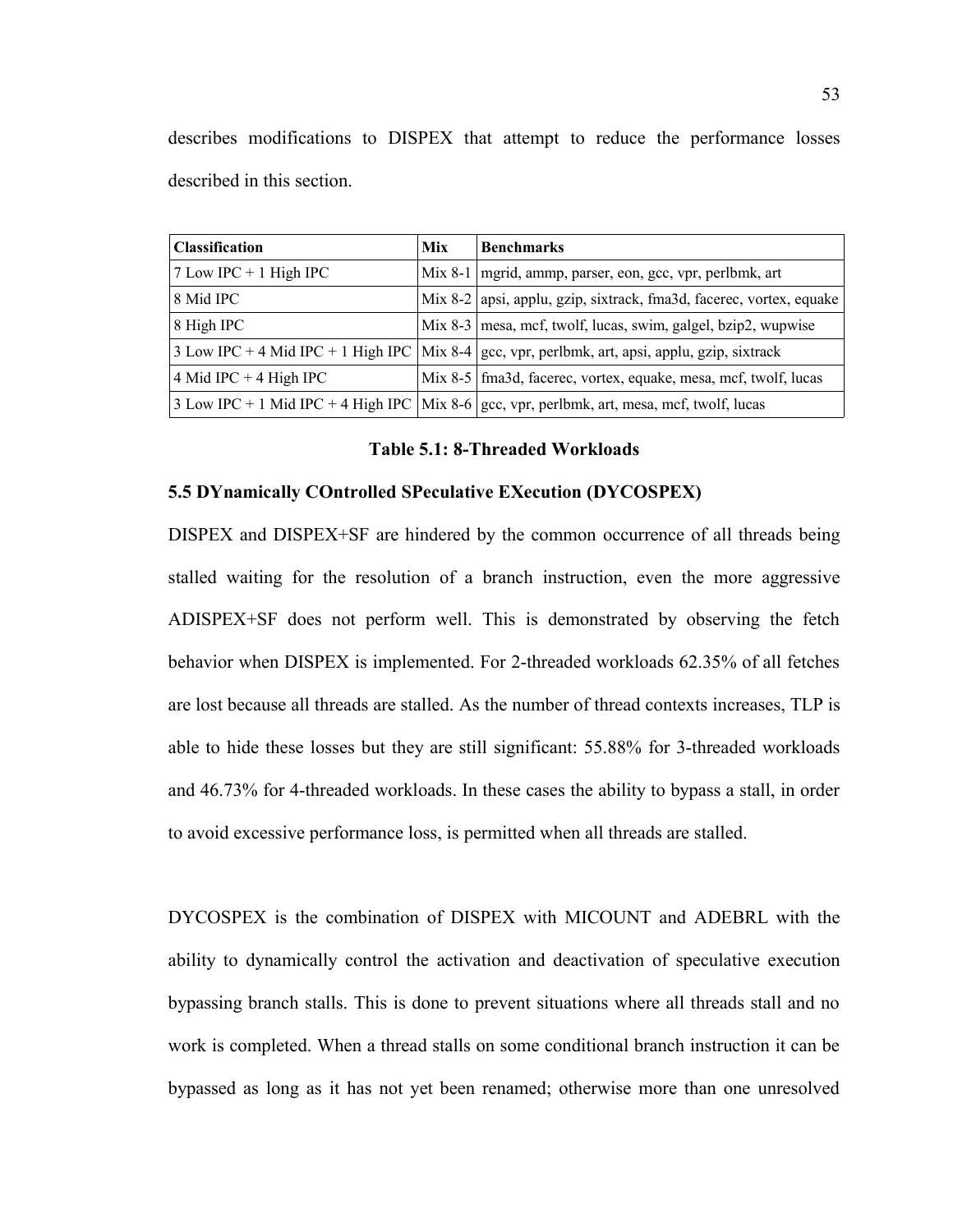branch instruction can be in-flight at the same time complicating mechanisms that restore the precise state in case of a misprediction as well as making it more difficult to determine when to re-enable fetching. Bypassing occurs when all threads are stalled (this is detected by checking the *Fetch\_Disable* bits of the threads selected by MICOUNT) and the threads selected by MICOUNT are eligible for bypassing (this is accomplished with a single bit for each thread, *Cannot\_Bypass* which is set when a conditional branch instruction is renamed and cleared when *Fetch\_Disable* is set for the same thread). Bypass causes the *Fetch\_Disable* bit for the appropriate thread to be cleared and fetching continues from the predicted program counter. This requires traditional branch misprediction hardware.

### **5.6 Results of DYCOPLEX**

Using DYCOPLEX demonstrated that thread-level parallelism is not effective enough to cover up latency generated by stalling for branch resolution even with the inclusion of MICOUNT, ADEBRL and bypassing logic. Bypassing stalls generates counter-intuitive results; appearing to degrade when thread-level parallelism is first increased. This occurs due to 2-threaded workloads behaving similarly to the baseline case. When there are only two threads, only three cases exist; both threads active, one thread stalled, both threads stalled. When both threads are active or stalled, behavior continues as normal (both being stalled results in both bypassing their stall, there is a performance loss because speculation was not attempted immediately). When only one thread is stalled the other receives all of the fetch bandwidth but often can not use all of it due to the frequency of branch instructions (and not allowing the other thread to fetch). Mix 2-5 is an outlier,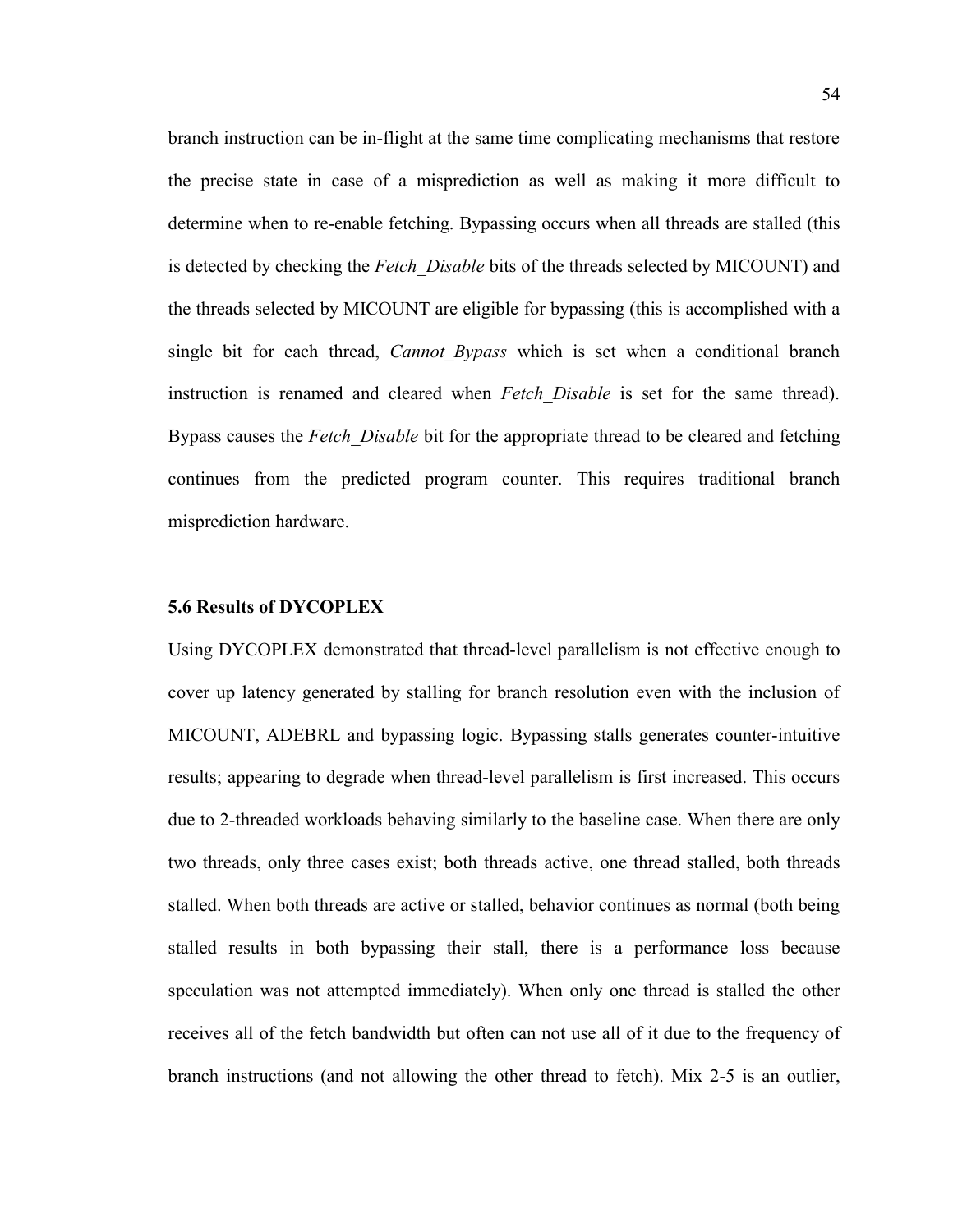showing a performance gain respective to the baseline case, with performance gains likely due to the inclusion of wupwise (single-threaded IPC of 6.8372) which may be able to utilize available fetch bandwidth forfeited by eon (while fairness increased (0.6444 -> 0.6884) the per-thread IPC of eon dropped  $(1.5636 \rightarrow 1.1461)$  while wupwise rose significantly  $(3.6609 \ge 5.2361)$ ).

Adding support for a third thread generates disappointing results as performance and fairness decrease significantly. With a third thread a different situation arises; when all three threads stall and two are selected using MICOUNT. Two of the stalled threads are bypassed by DYCOSPEX causing the third thread to become more likely to be selected. Statistically, the two bypassed threads are likely to stall again due to the frequency of branch instructions; therefore the third thread and one of the bypassed threads are both bypassed in a later cycle acting as a strict pipeline bubble and recreating the same situation. This creates a pipeline bubble for the "third thread" due to being stalled but ultimately bypassed before resolution resulting in a penalty over simply predicting and not stalling. Support for a fourth thread context improves performance but still worse than with 2-threaded workloads. Additional thread context support may provide additional TLP to reduce the throttling penalty.

Figures 5.9-5.11 present the performance of disabling speculative execution with a modified fetcher, bypass and aggressive branch resolution with same cycle computation of the branch target (as described in section 5.5). The results are presented in terms of throughput IPC. For 2-threaded workloads (Figure 5.9) there is an average performance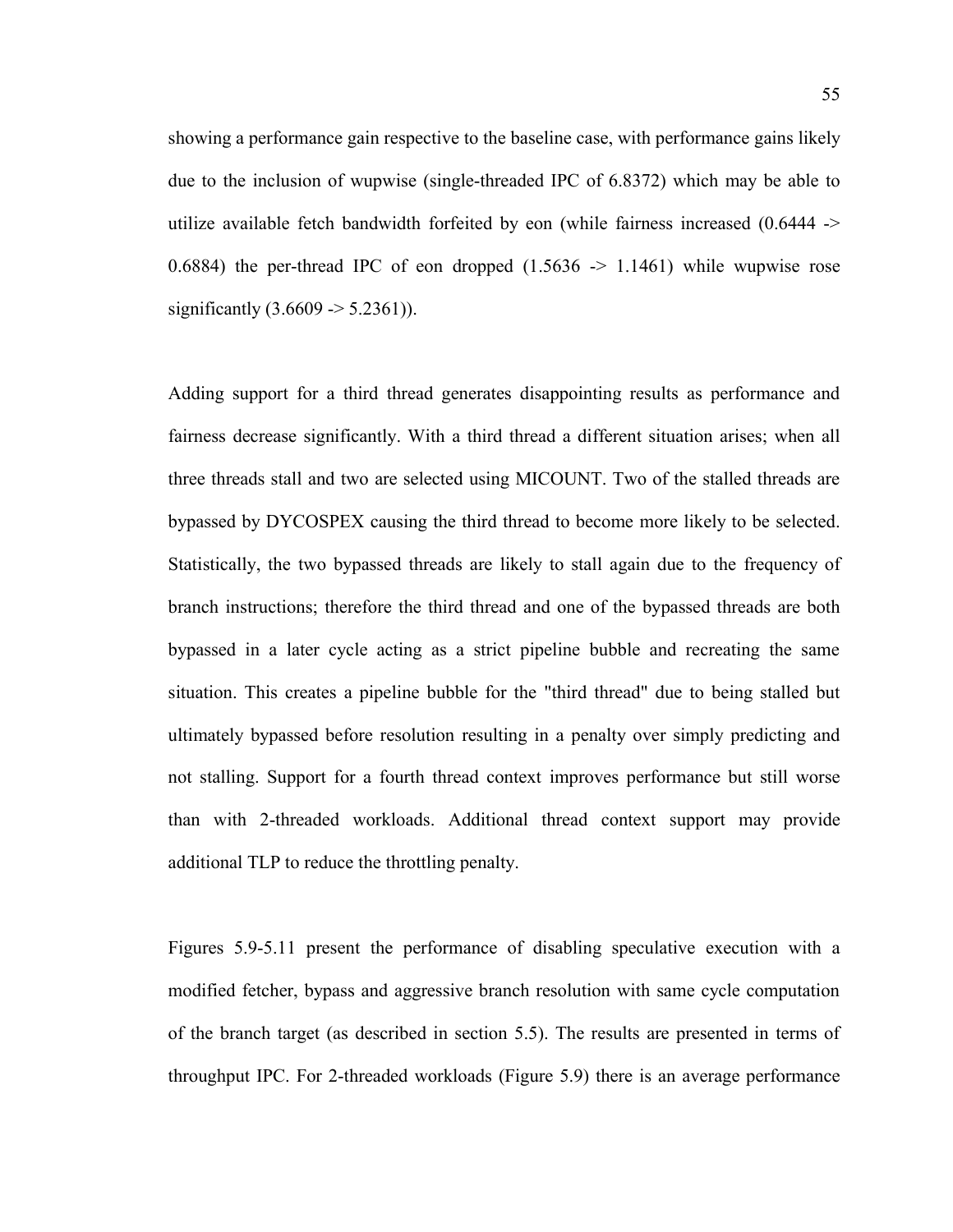loss of 7.64% ranging from -22.16% for Mix 2-5 to 24.82% for Mix 2-2. For 3-threaded workloads (Figure 5.10) there is an average performance loss of 21.12% ranging from 4.96% for Mix 3-10 to 28.97% for Mix 3-7. For 4-threaded workloads (Figure 5.11) there is an average performance loss of 17.19% ranging from 1.53% for Mix 4-9 to 39.72% for Mix 4-7.



Throughput IPC 2-Thread

**Figure 5.9: Throughput IPC for 2-threaded Workloads with DYCOSPEX**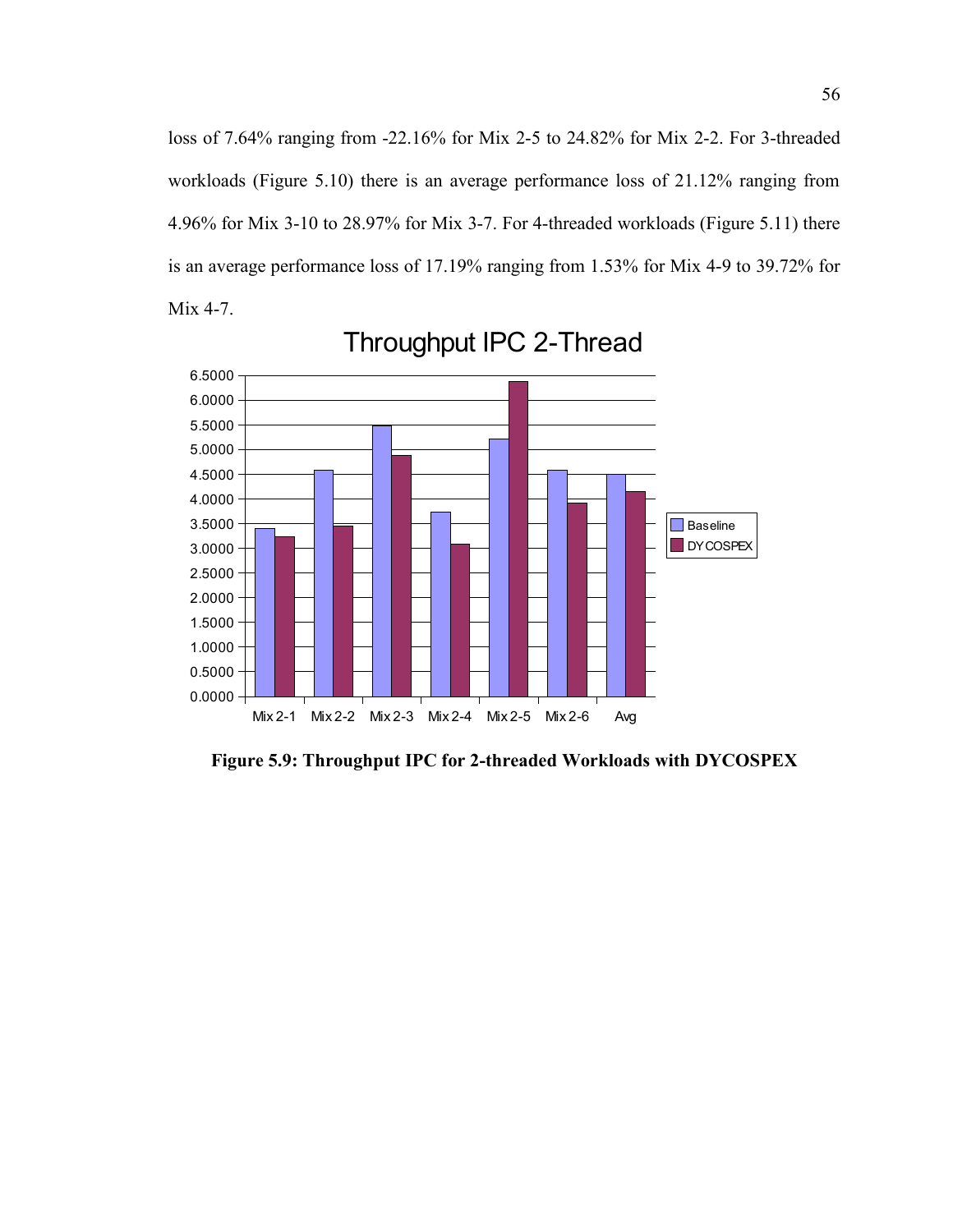

**Figure 5.10: Throughput IPC for 3-threaded Workloads with DYCOSPEX** Throughput IPC 4-Thread



**Figure 5.11: Throughput IPC for 4-threaded Workloads with DYCOSPEX**

Figures 5.12-5.14 present the performance of disabling speculative execution with a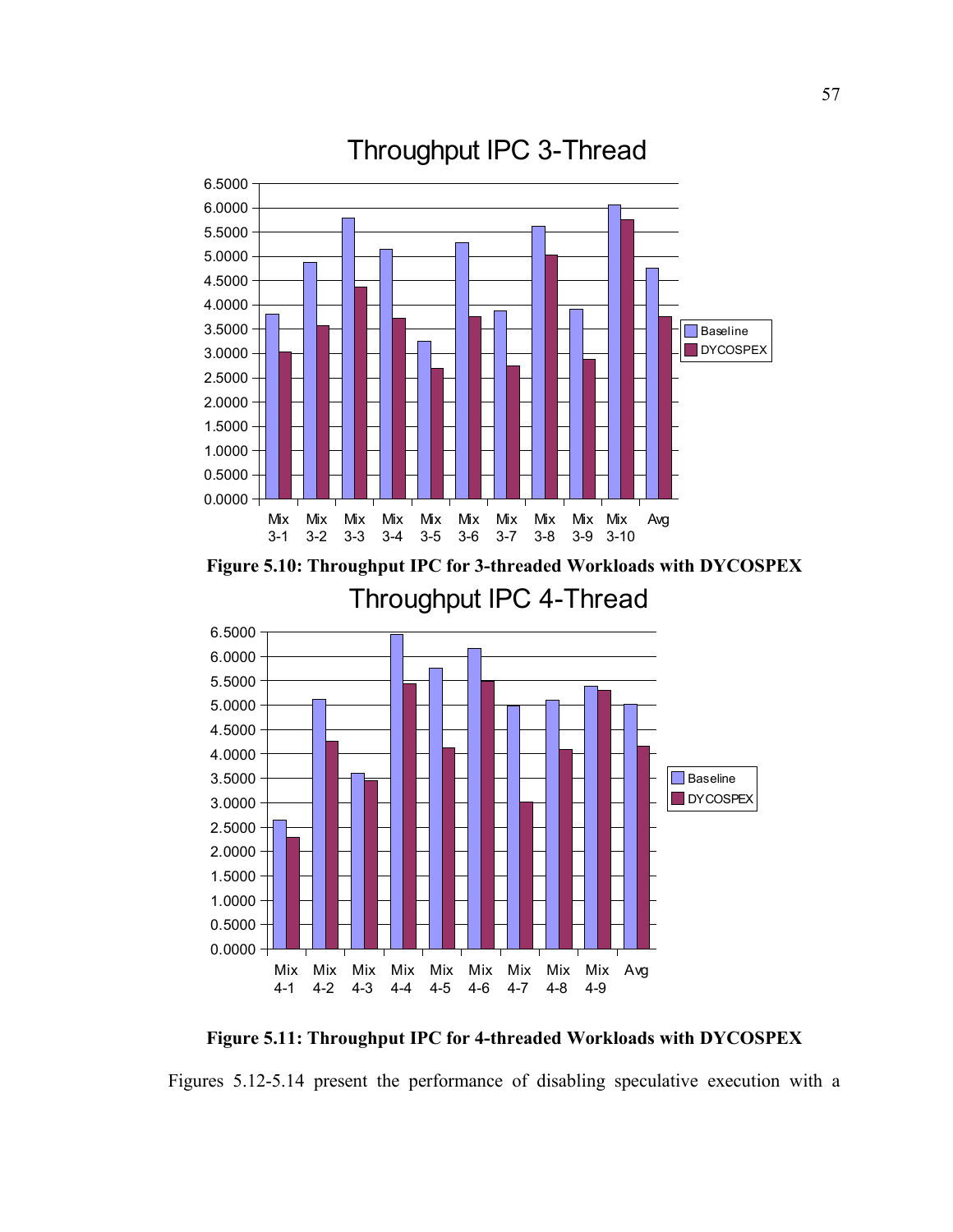modified fetcher, bypass and aggressive branch resolution with same cycle computation of the branch target (as described in section 5.5). The results are presented in terms of fairness. For 2-threaded workloads (Figure 5.12) there is an average fairness loss of 13.02% ranging from -3.73% for Mix 2-5 to 25.25% for Mix 2-2. For 3-threaded workloads (Figure 5.13) there is an average fairness loss of 26.04% ranging from 6.57% for Mix 3-10 to 50.27% for Mix 3-2. For 4-threaded workloads (Figure 5.14) there is an average fairness loss of 23.15% ranging from 4.12% for Mix 4-9 to 39.62% for Mix 4-7.



Fairness 2-Thread

**Figure 5.12: Fairness for 2-threaded Workloads with DYCOSPEX**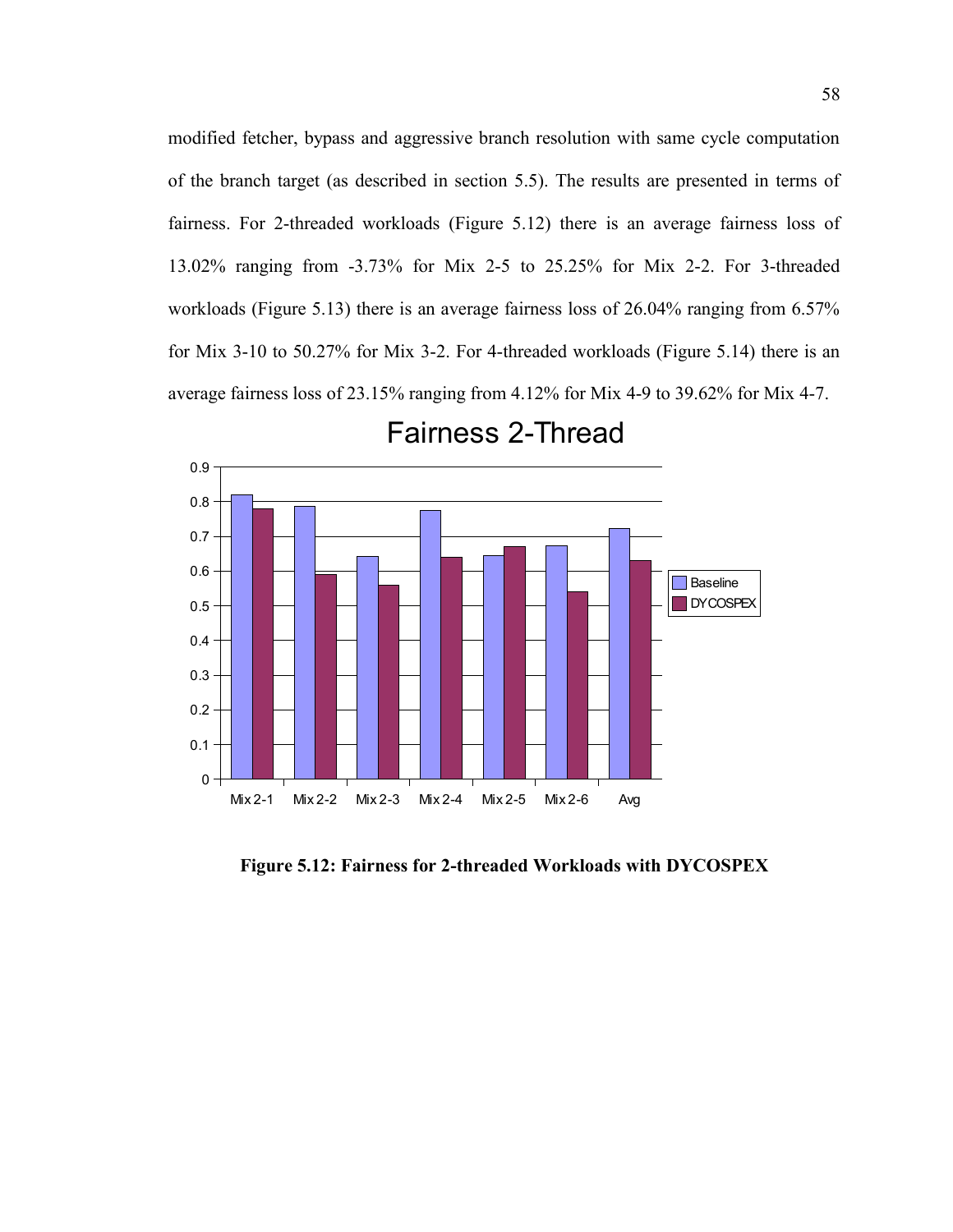

**Figure 5.14: Fairness for 4-threaded Workloads with DYCOSPEX**

**5.7 COnfidence COntrolled SPeculative EXecution (COCOSPEX): Implementation**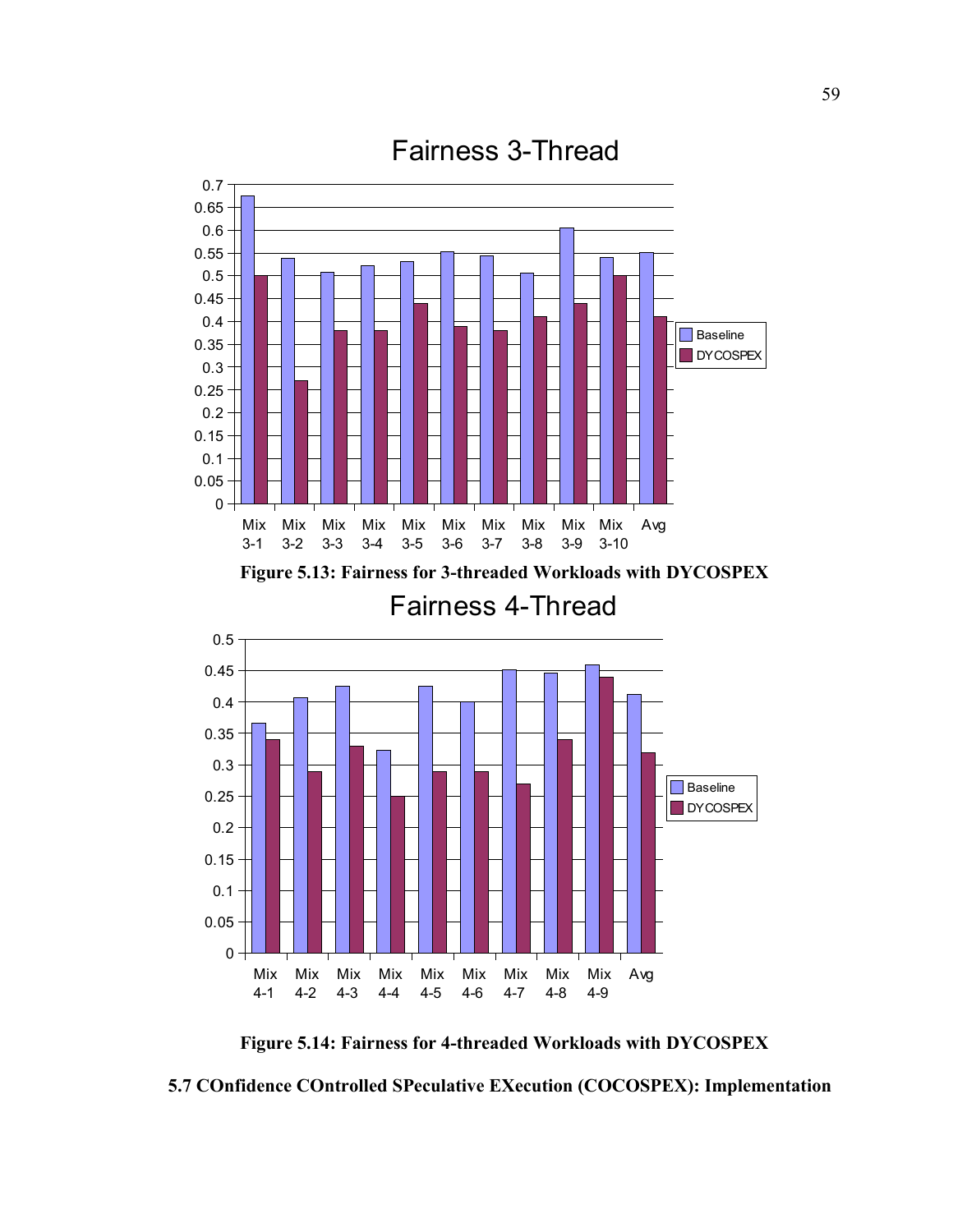Prior techniques in this chapter take different approaches to determine when to disable speculative execution. The methods described in sections 5.1-5.3 disable speculative execution continuously. This contrasts with the method described in section 5.5 where speculative execution can be re-enabled to prevent complete pipeline stalling. In this section, a confidence based technique is used to determine when speculative execution is disabled (COCOSPEX).

Whenever a branch prediction is made a confidence value (*Branch\_Confidence*) is returned in addition to the prediction. If the instruction fetch logic receives a *Branch\_Confidence* value below the established threshold (*Confidence\_Threshold*) further fetches from this thread stop by setting the *Fetch\_Disable* bit (one bit is needed for each thread), otherwise the instruction proceeds normally. Once the branch instruction is resolved the *Fetch\_Disable* bit can be reset for that thread (available from the issue queue entry) and further fetches can continue from the computed address.

Updates to the branch predictor tables are modified to alter the confidence value associated with the corresponding branch instruction. If the prediction was incorrect the confidence is set to 0, otherwise it is increased by 1 to a maximum value equal to *Confidence\_Threshold*.

#### **5.8 Results of COCOSPEX**

Figures 5.15-5.17 present the performance of COCOSPEX (as described in section 5.7) with a *Confidence Threshold* of 3. The results are presented in terms of throughput IPC.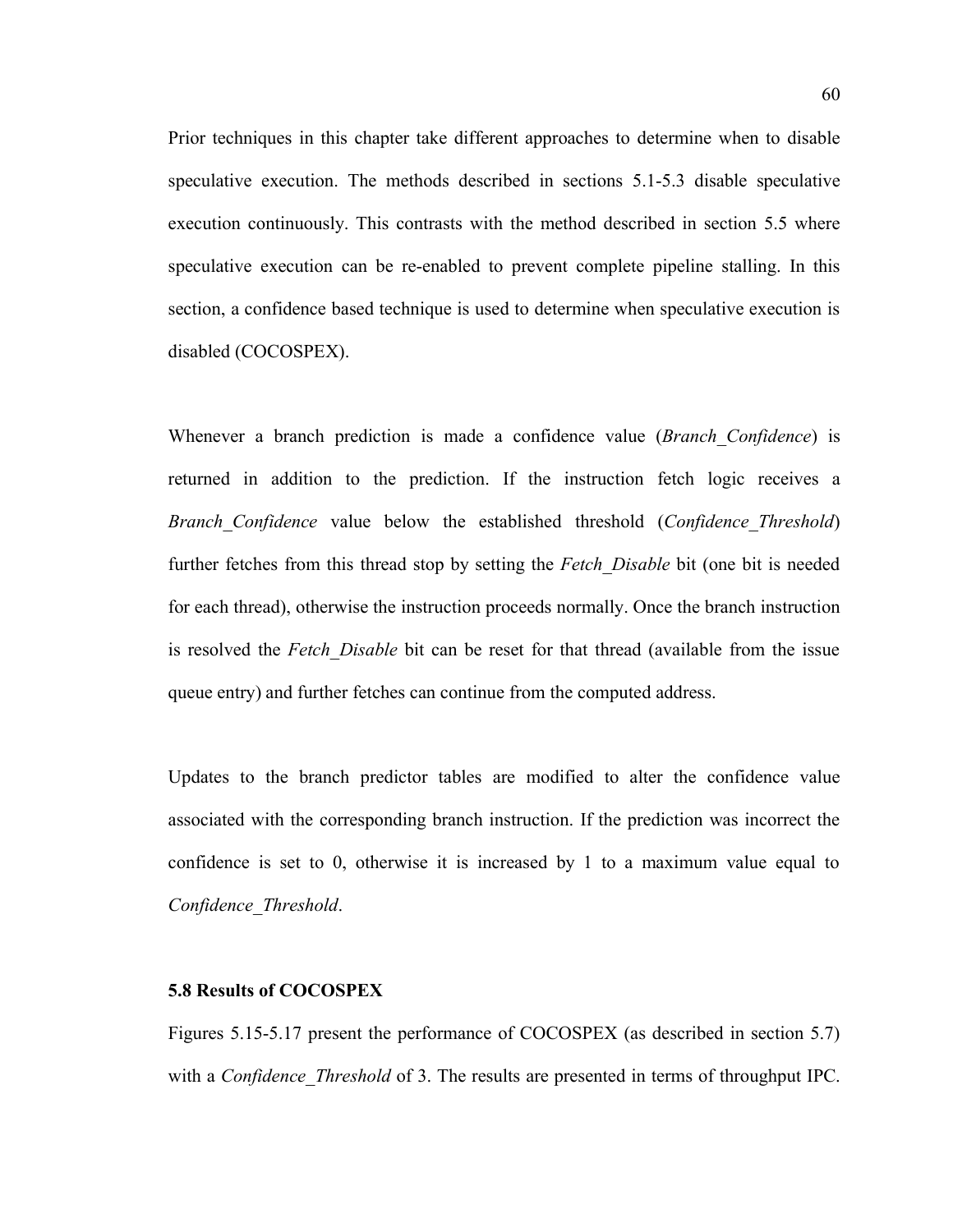For 2-threaded workloads (Figure 5.15) there is an average performance loss of 4.75% ranging from -24.30% for Mix 2-5 to 20.75% for Mix 2-2. For 3-threaded workloads (Figure 5.16) there is an average performance loss of 8.49% ranging from -0.06% for Mix 3-10 to 17.33% for Mix 3-5. For 4-threaded workloads (Figure 5.17) there is an average performance loss of 2.94% ranging from -7.74% for Mix 4-1 to 11.04% for Mix 4-7.



### Throughput IPC 2-Thread

**Figure 5.15: Throughput IPC for 2-threaded Workloads with COCOSPEX**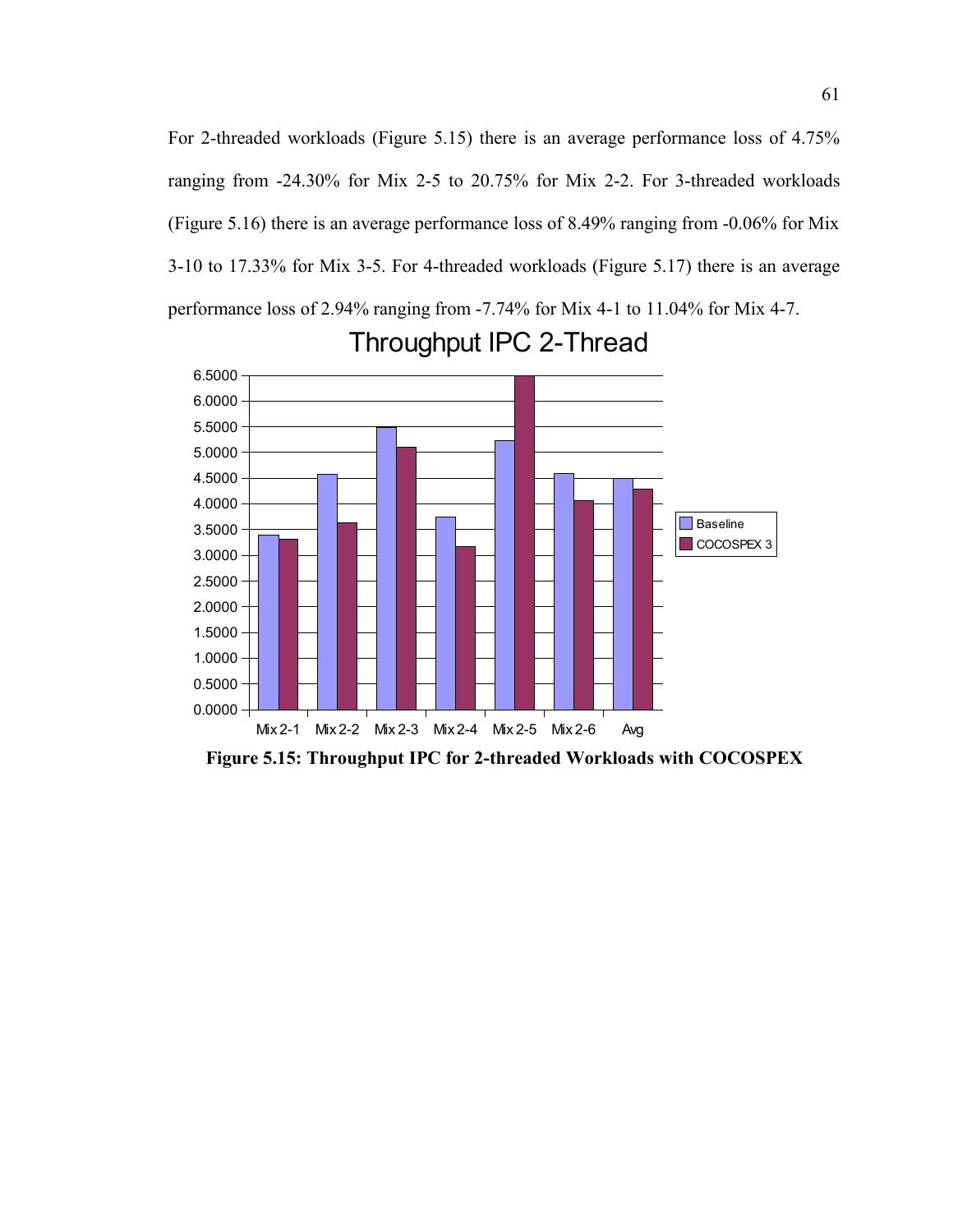

**Figure 5.16: Throughput IPC for 3-threaded Workloads with COCOSPEX** Throughput IPC 4-Thread



**Figure 5.17: Throughput IPC for 4-threaded Workloads with COCOSPEX**

Figures 5.18-5.20 present the performance of COCOSPEX (as described in section 5.7)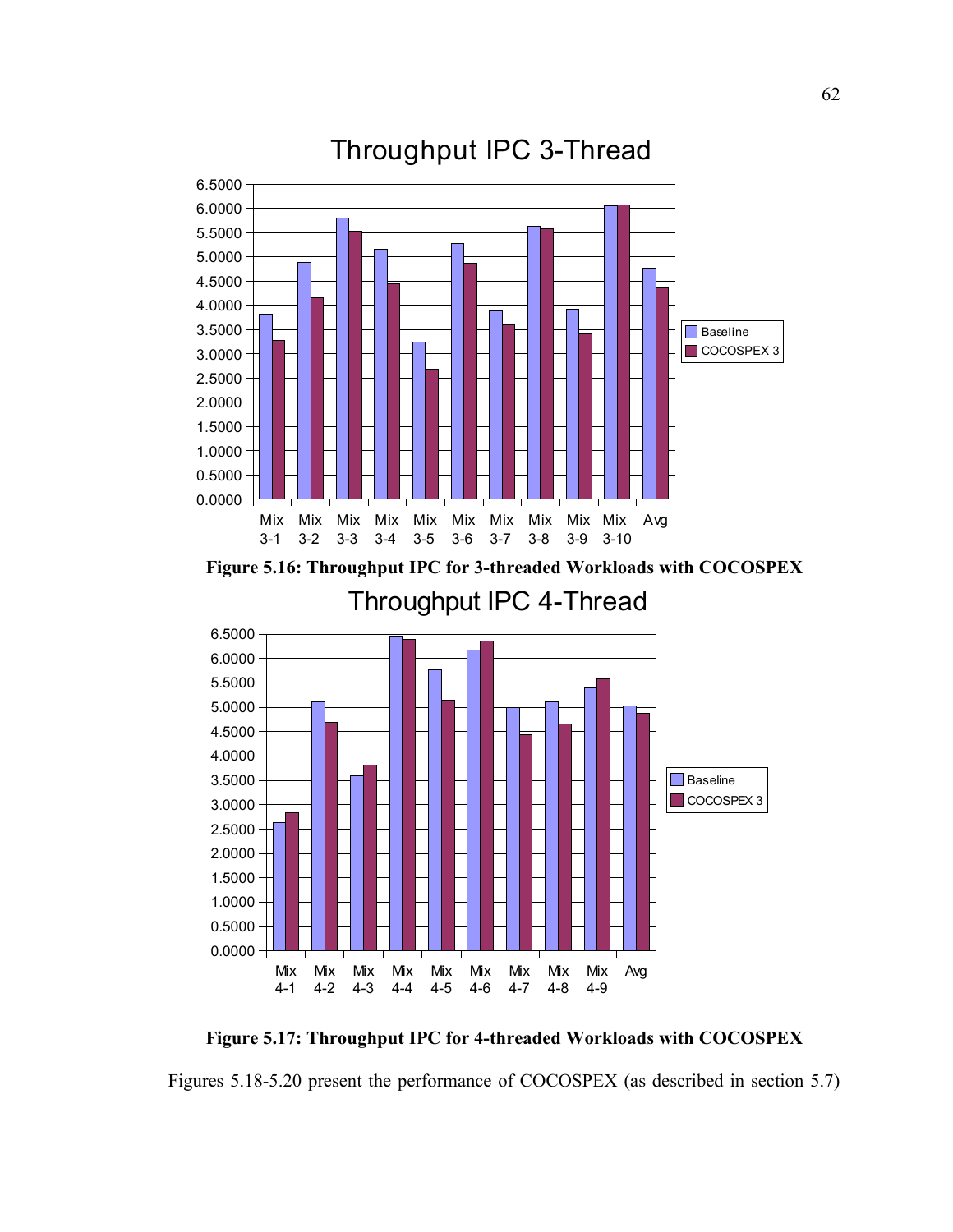with a *Confidence Threshold* of 3. The results are presented in terms of fairness. For 2threaded workloads (Figure 5.18) there is an average fairness loss of 8.83% ranging from -10.06% for Mix 2-5 to 21.45% for Mix 2-2. For 3-threaded workloads (Figure 5.19) there is an average fairness loss of 11.28% ranging from -0.02% for Mix 3-10 to 15.34% for Mix 3-1. For 4-threaded workloads (Figure 5.20) there is an average fairness loss of 2.88% ranging from -9.74% for Mix 4-1 to 11.06% for Mix 4-5.



Fairness 2-Thread

**Figure 5.18: Fairness for 2-threaded Workloads with COCOSPEX**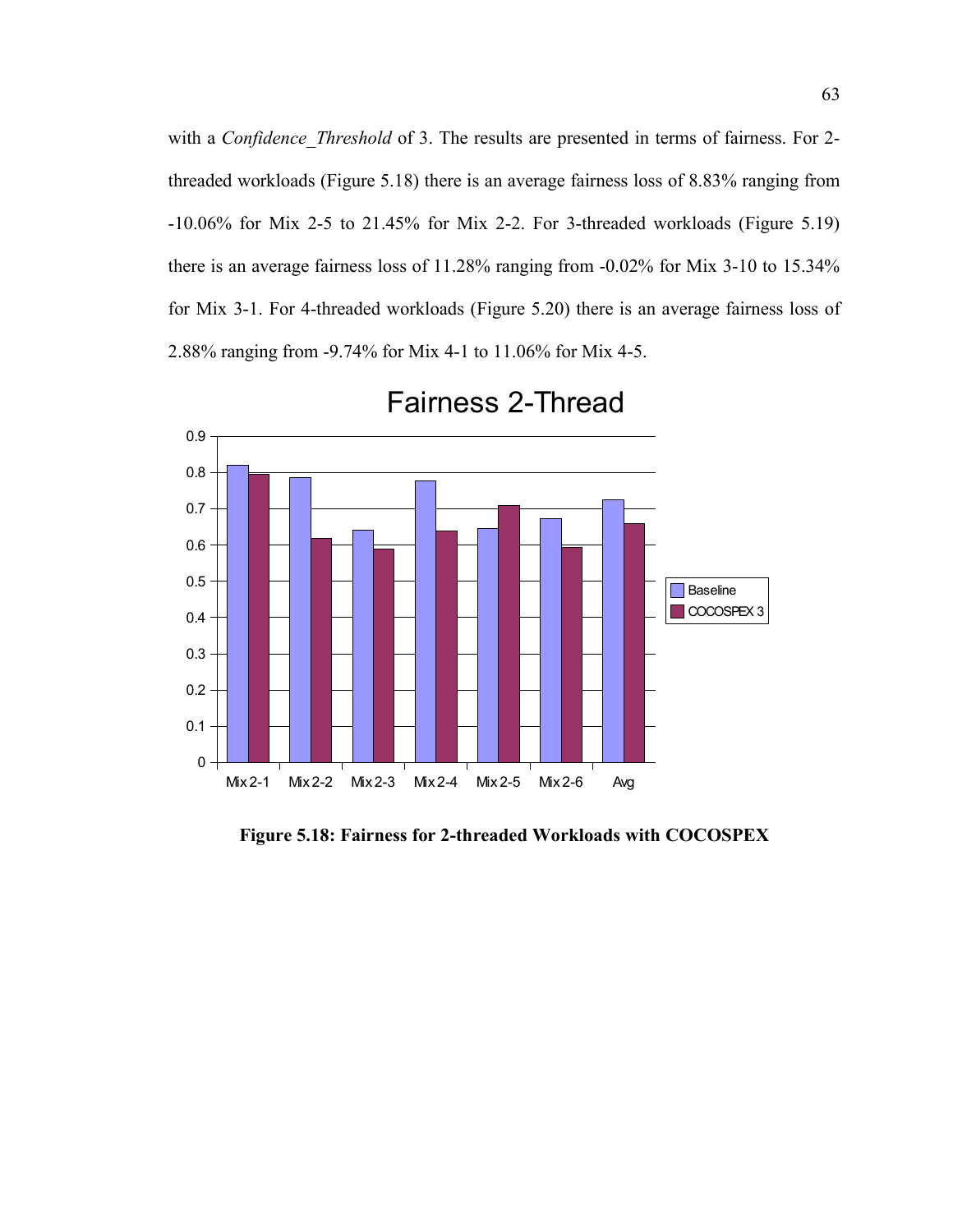

**Figure 5.19: Fairness for 3-threaded Workloads with COCOSPEX**

Fairness 4-Thread



**Figure 5.20: Fairness for 4-threaded Workloads with COCOSPEX**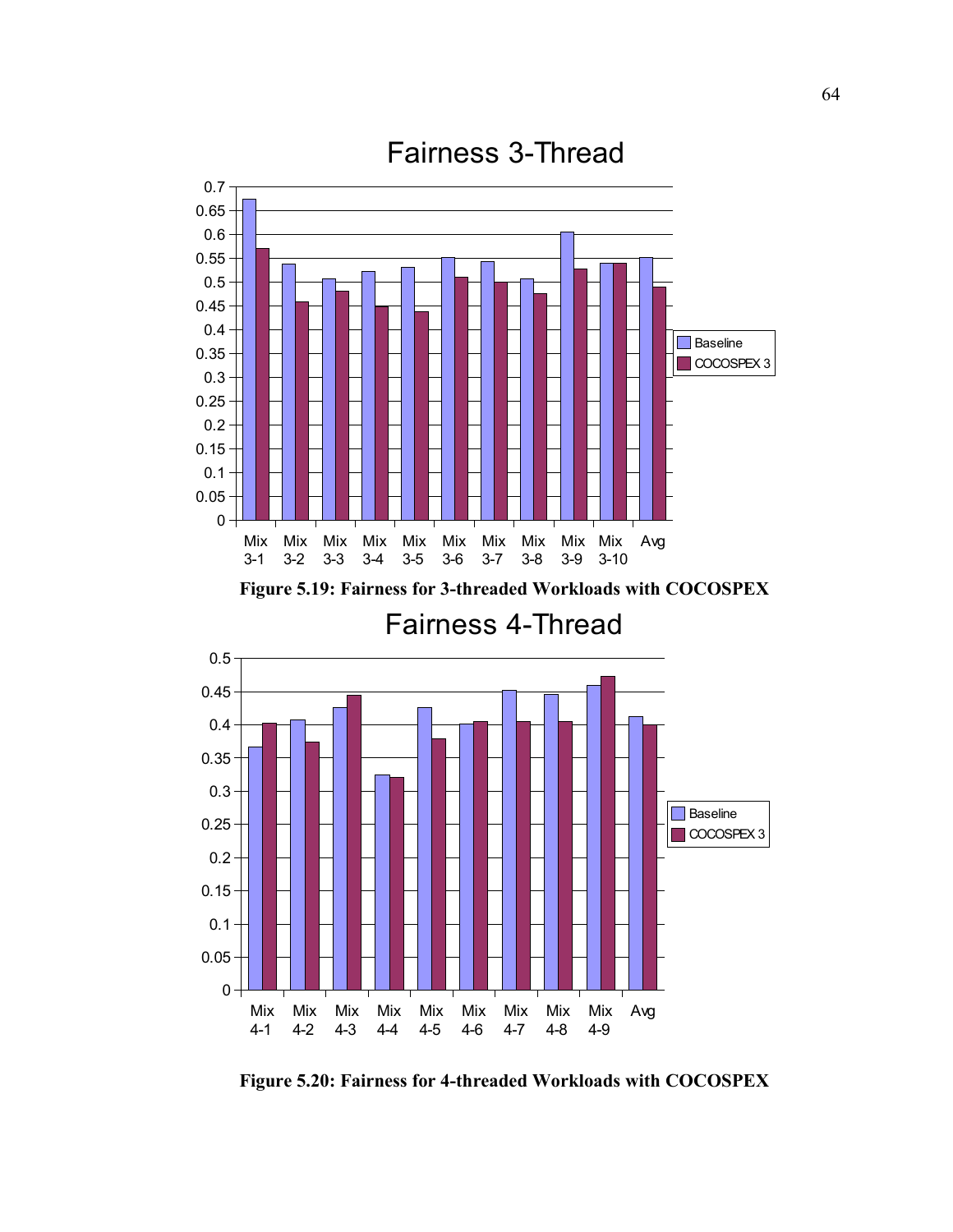This method performs better than DISPEX and even in some mixes improves performance. Regardless, the overall performance is still worse than the baseline case. Since COCOSPEX imposes an additional hardware burden on an already tight branch predictor hardware budget and provides no overall benefit it is not suggested except for specialized use or perhaps with known program phases.

|                 | # Threads | Average IPC<br>Performance<br>Loss | Min. IPC<br>Performance<br>Loss | Max. IPC<br>Performance<br>Loss | Average<br>Fairness Loss | Min.<br>Fairness Loss | Max. Fairness<br>Loss |
|-----------------|-----------|------------------------------------|---------------------------------|---------------------------------|--------------------------|-----------------------|-----------------------|
| <b>DISPEX</b>   | 2         | 61.31%                             | 37.50%                          | 75.27%                          | 62.23%                   | 38.05%                | 75.30%                |
|                 | 3         | 54.78%                             | 30.13%                          | 68.21%                          | 59.37%                   | 31.22%                | 68.29%                |
|                 | 4         | 46.70%                             | 23.44%                          | 63.74%                          | 46.02%                   | 23.51%                | 64.15%                |
|                 | 8         | 34.55%                             | 32.06%                          | 38.39%                          | 36.05%                   | 28.82%                | 43.18%                |
| DISPEX+SF       | 2         | 45.38%                             | 15.74%                          | 63.14%                          | 46.55%                   | 17.19%                | 63.16%                |
|                 | 3         | 35.41%                             | 8.78%                           | 51.66%                          | 40.89%                   | 10.33%                | 51.59%                |
|                 | 4         | 28.57%                             | 12.76%                          | 48.27%                          | 29.61%                   | 13.61%                | 48.94%                |
| ADISPEX+SF      | 2         | 43.13%                             | 14.39%                          | 62.78%                          | 44.00%                   | 15.16%                | 62.79%                |
|                 | 3         | 33.91%                             | 5.85%                           | 50.80%                          | 40.48%                   | 8.38%                 | 50.78%                |
|                 | 4         | 24.61%                             | 5.36%                           | 49.32%                          | 25.93%                   | 5.96%                 | 50.33%                |
| <b>DYCOSPEX</b> | 2         | 7.64%                              | $-22.16%$                       | 24.82%                          | 13.02%                   | $-3.73%$              | 5.30%                 |
|                 | 3         | 21.12%                             | 4.96%                           | 28.97%                          | 26.04%                   | 6.57%                 | 50.27%                |
|                 | 4         | 17.19%                             | 1.53%                           | 39.72%                          | 23.15%                   | 4.12%                 | 39.62%                |
| <b>COCOSPEX</b> | 2         | 4.75%                              | $-24.30%$                       | 20.75%                          | 8.83%                    | $-10.06%$             | 21.45%                |
|                 | 3         | 8.49%                              | $-0.06%$                        | 17.33%                          | 11.28%                   | $-0.02%$              | 17.60%                |
|                 | 4         | 2.94%                              | $-7.74%$                        | 11.04%                          | 2.88%                    | $-9.74%$              | 11.06%                |

#### **5.9 Summary**

#### **Table 5.2: Summary of Disabling Speculative Execution Techniques**

The failings of each of the techniques presented in this chapter show the significance of speculative execution even with the TLP that can be extracted from an SMT machine. None of these techniques are able to hide enough latency even with support for 4 thread contexts and do not appear to be able to do so within an extremely aggressive SMT design.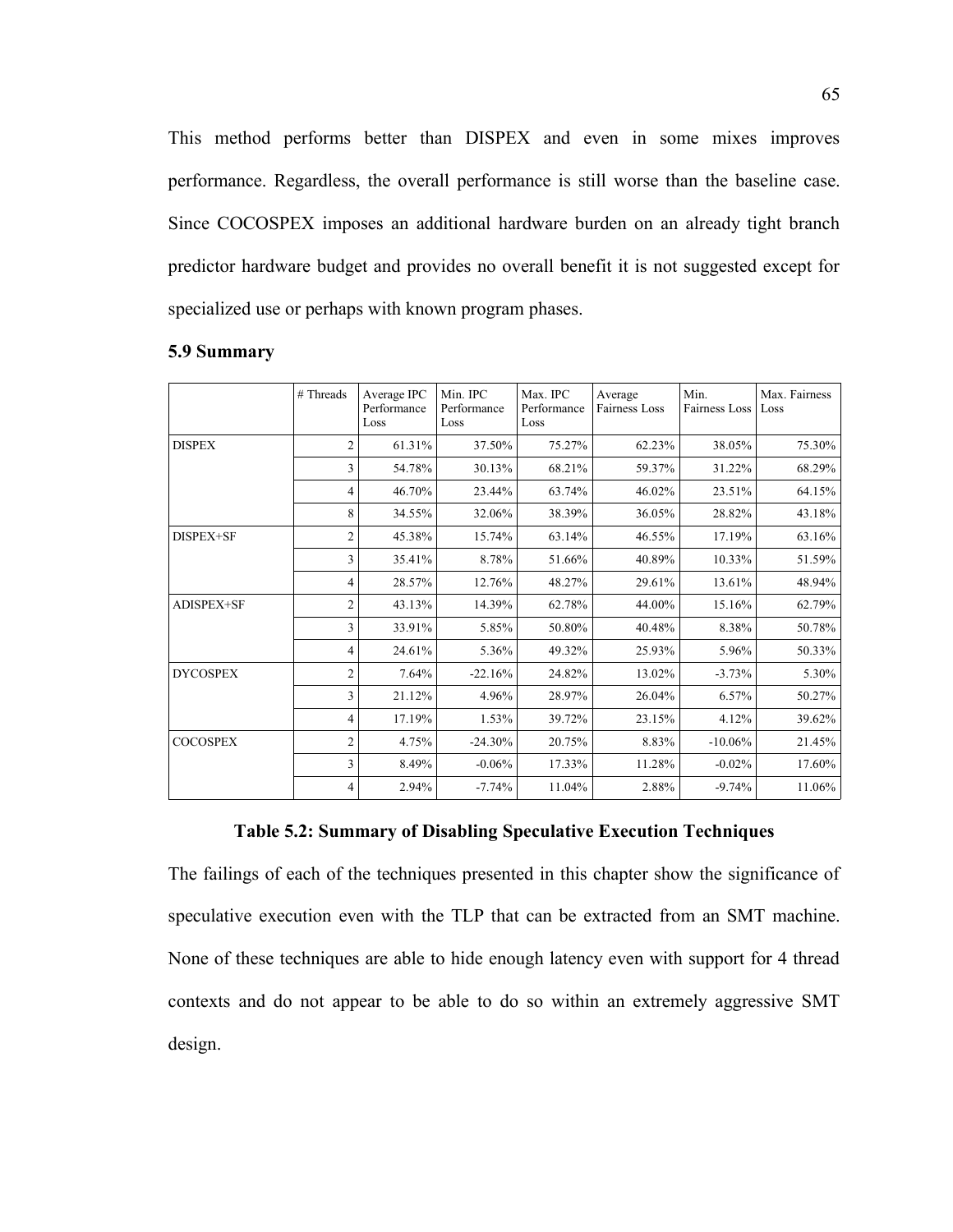Making the techniques more aggressive improved performance but did not make any of these methods better than the baseline. For some mixes improvements could be shown but it still remains unsuitable for a general purpose processor. Clearly, the ILP exploited by speculative execution is extremely important regardless of the amount of TLP that can be extracted among a reasonable SMT design. Future exploration can consider aggressive SMT designs as well as more intelligent instruction fetching logic to find ways to relax the requirement of speculative execution.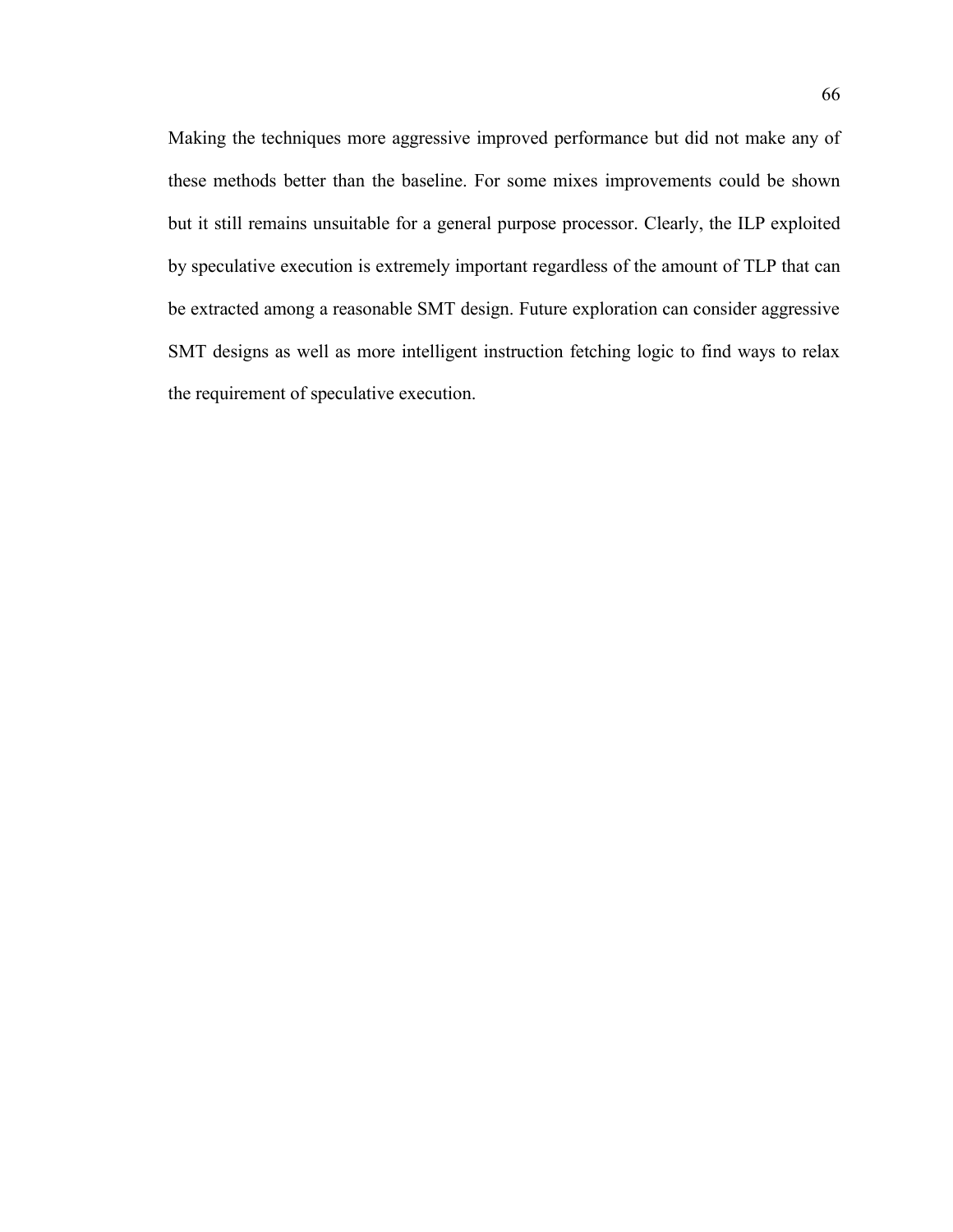# **Chapter 6 Load-Hit Speculation**

Another method to improve processor performance is speculation of a load hitting into the L1 cache. Because of the variable latency of load instructions this exploits the fact that most loads hit into the L1 cache [TB 01] and can be handled quickly and effectively. However, guarantees can not be made on the performance of the L1 cache. The size of the L1 cache determines the potential for cache misses and increasing the size of the cache is exponential in terms of hardware real estate.

Instead, a predictor (generally a branch predictor will do) is applied that uses prior cache history and prior load hit/miss history to speculate if the load will hit or miss. When the prediction is incorrect logic to replay the affected instructions and fix the pipeline is required. The costs of not using load-hit speculation can be seen in Figure 6.1.

Figure 6.1 shows the performance of disabling speculative scheduling with various issueto-execute latencies (from 1 to 3 cycles) on a single-threaded machine. Performances are shown in Table 6.1 for the results shown in Figure 6.1. 3 cycle issue-to-execute is considered the default pipeline depth.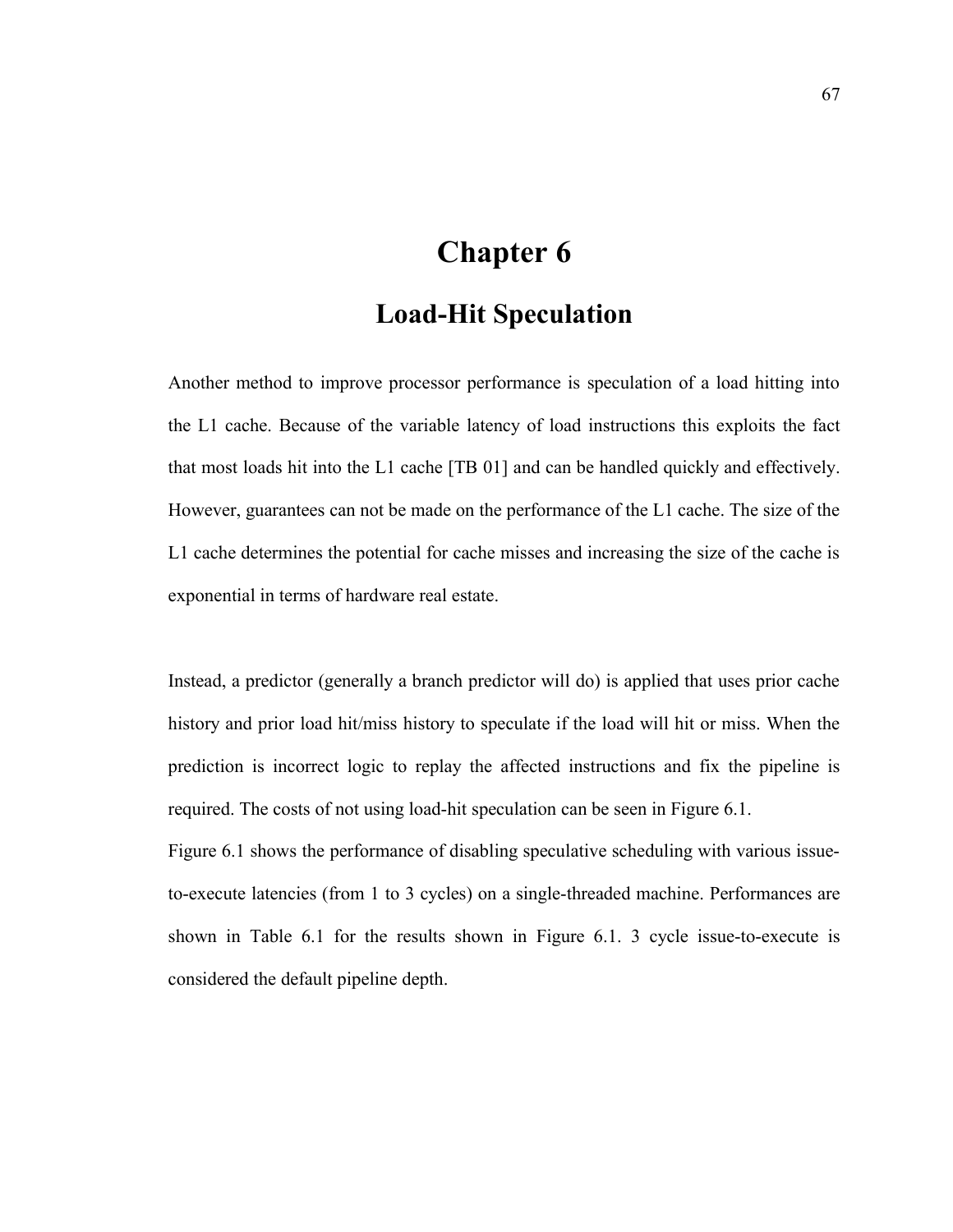

# Impact of Disabling Speculative Scheduling

**Figure 6.1: Single Thread Results for Disabled Speculative Scheduling**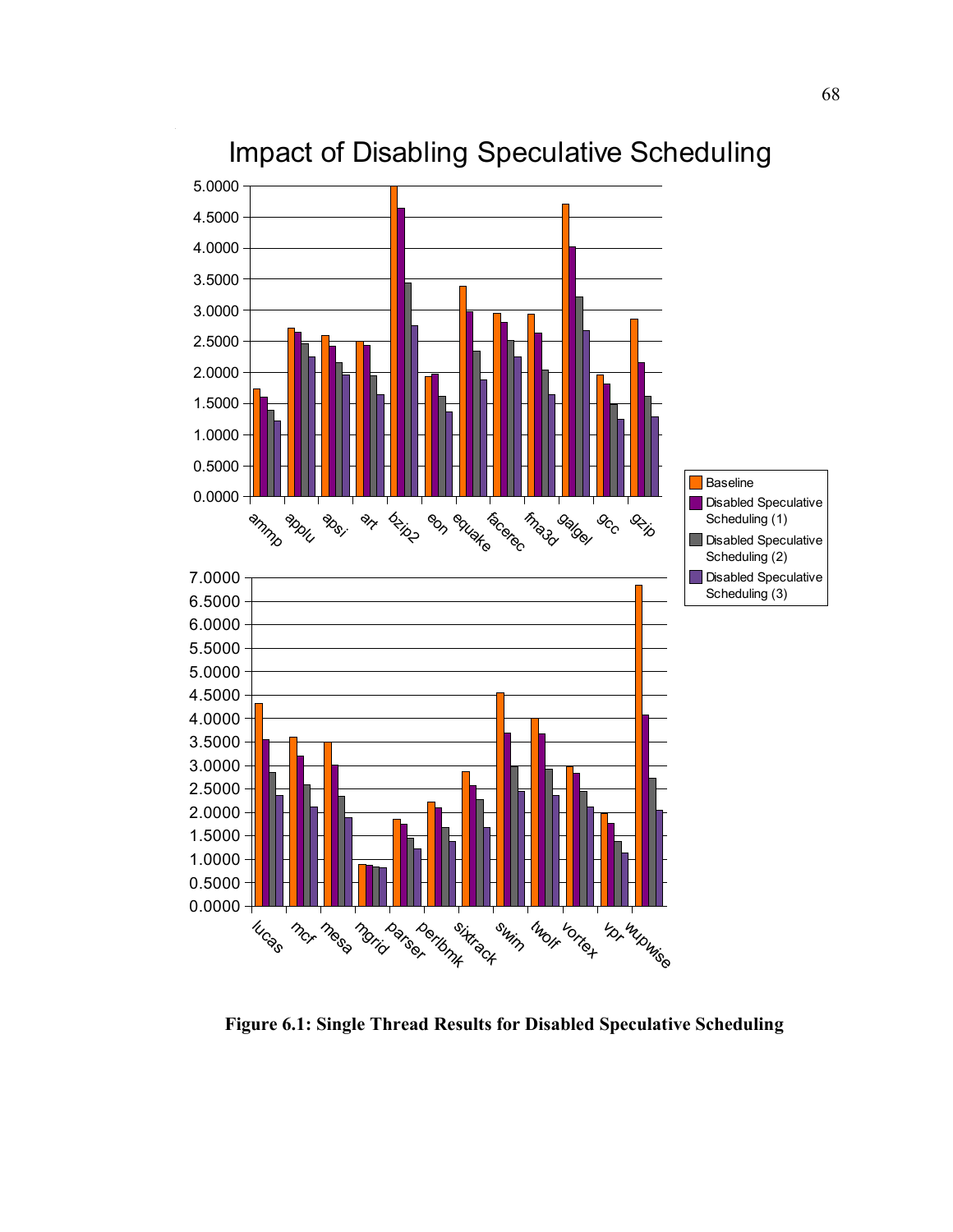| Issue-to-execute latency | Average Performance Loss | Min. Performance Loss   Max. Performance Loss |                    |
|--------------------------|--------------------------|-----------------------------------------------|--------------------|
| $\vert$ 1 Cycle          | $10.30\%$                | eon, $-1.94\%$                                | wupwise, $40.28\%$ |
| $ 2 \text{ Cycles}$      | $26.22\%$                | mgrid, $5.24\%$                               | wupwise, $60.18\%$ |
| 3 Cycles                 | 37.90%                   | mgrid, $8.63\%$                               | wupwise, $70.14\%$ |

**Table 6.1: Summary of Disabled Speculative Scheduling on Superscalar**

Load-hit speculation allows speculative scheduling which permits bypassing of the bubbles created by issue-to-execute delay. Reduced delay obviously makes the impact of load-hit speculation less profound. Upon reaching execution the readiness of a load instruction is verified and unless there is a cache miss everything runs smoothly as shown in Figure 6.2. A cache miss requires that the load and all dependent instructions be rescheduled (Figure 6.3) with an unspecified pipeline bubble represented as N cycles. Removing load-hit speculation prevents loads from entering the execute stage until their resources are ready; eliminating the need for rescheduling (Figure 6.4) but forcing all dependent instructions to wait for the resolution of their respective load instruction.

| <b>Load Inst.</b> | W/S | RF  | EХ  | WB  |           |
|-------------------|-----|-----|-----|-----|-----------|
| Dependent Inst.   |     | W/S | RF  |     | <b>WB</b> |
| Cycle:            |     | t+1 | t+2 | t+3 | $t + 4$   |

**Figure 6.2: Pipeline Diagram for Correct Load-Hit Prediction**

| Load Inst.      | W/S | RF    | EХ    | Miss        | Waiting | W/S         | RF      | ЕX      |
|-----------------|-----|-------|-------|-------------|---------|-------------|---------|---------|
| Dependent Inst. |     | W/S   | RF    | Rescheduled |         |             | W/S     | RF      |
| Cycle:          |     | $t+1$ | $t+2$ | $t + 3$     | $t + N$ | $t + N + 1$ | $t+N+2$ | $t+N+3$ |

|  | Figure 6.3: Pipeline Diagram for Incorrect Load-Hit Prediction |  |
|--|----------------------------------------------------------------|--|
|  |                                                                |  |

| Load Inst.      | W/S | RF    | EХ  | WВ      |         |     |
|-----------------|-----|-------|-----|---------|---------|-----|
| Dependent Inst. |     |       |     | W/S     | RF      | ĽЛ  |
| Cycle:          |     | $t+1$ | t+2 | $t + 3$ | $t + 4$ | t+5 |

|  |  |  | <b>Figure 6.4: Execution Schedule Without Load-Hit Speculation</b> |  |
|--|--|--|--------------------------------------------------------------------|--|
|  |  |  |                                                                    |  |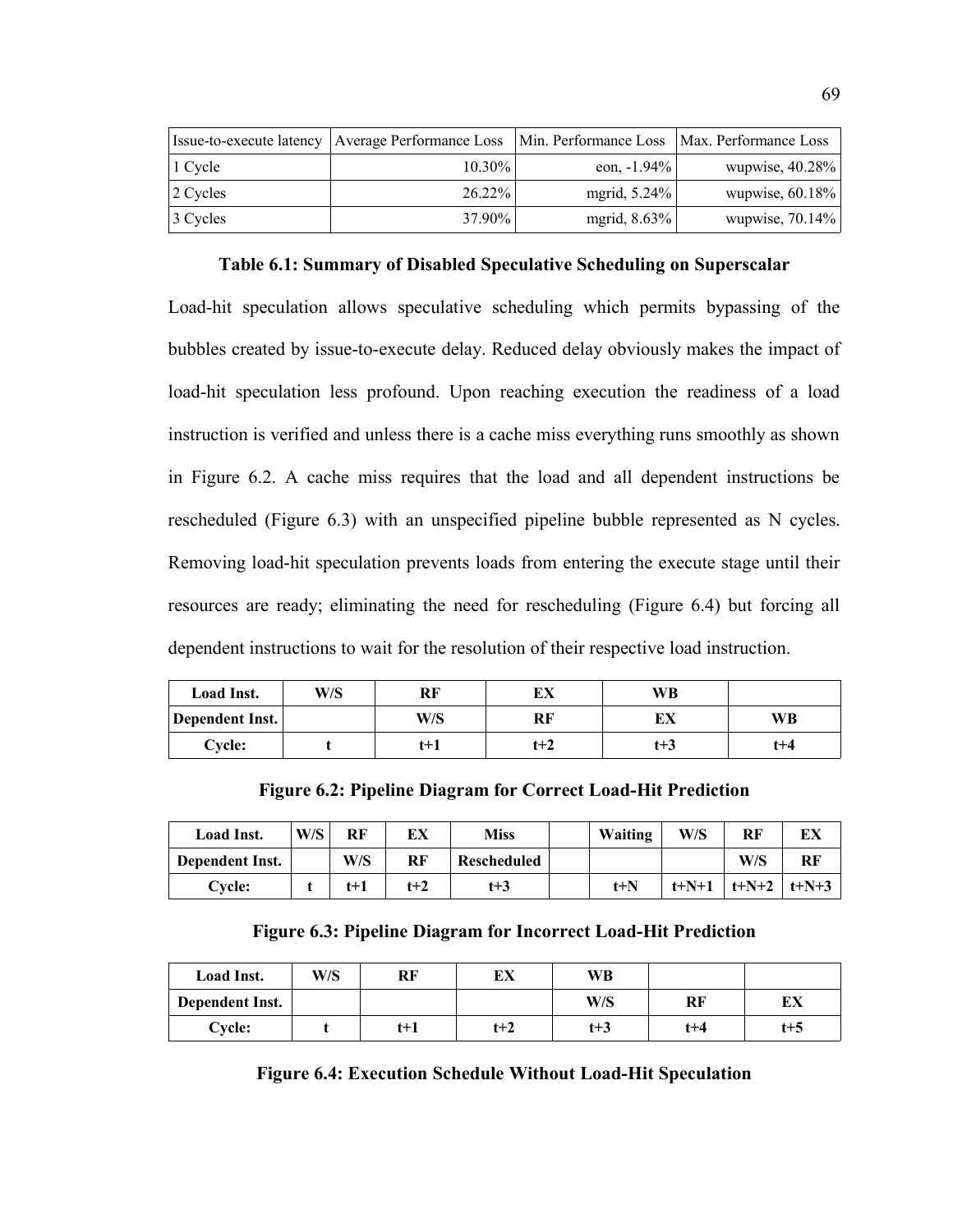Load-hit speculation permits increased pipeline depth/complexity with reduced penalties on the datapath. Reduced issue-to-execute delay indicates a less complex pipeline and demonstrates that load-hit speculation is less valuable in this case. Increased issue-toexecute delay creates pipeline bubbles that are detrimental to the performance of the datapath, these are the situations that load-hit speculation proves to be valuable to exploiting instruction-level parallelism. A simpler pipeline may be able to sacrifice loadhit speculation in order to recover rescheduling and prediction hardware.

#### **6.1 Disabling Speculative Scheduling: The Implementation**

Disabling the load-hit predictor is accomplished by removing it from the pipeline. When a load instruction checks if its source registers are ready it does not use the load-hit predictor and instead checks the valid bit of the physical register file. No replays occur in this case, but the back-to-back execution of loads and load-dependent instructions is not possible as shown in Figure 6.4. This method will be examined for various issue-toexecute delays (1-3 cycles, 3 is the baseline delay).

#### **6.2 Results of Disabling Speculative Scheduling on SMT**

The results demonstrate that thread-level parallelism cannot cover up the pipeline bubbles created by a lack of speculative scheduling in a deep-schedule-to-execute pipeline. However, a simple pipeline (1 cycle issue-to-execute delay) small penalties over the baseline case (3 cycle issue-to-execute delay) that decrease with increased thread-level parallelism.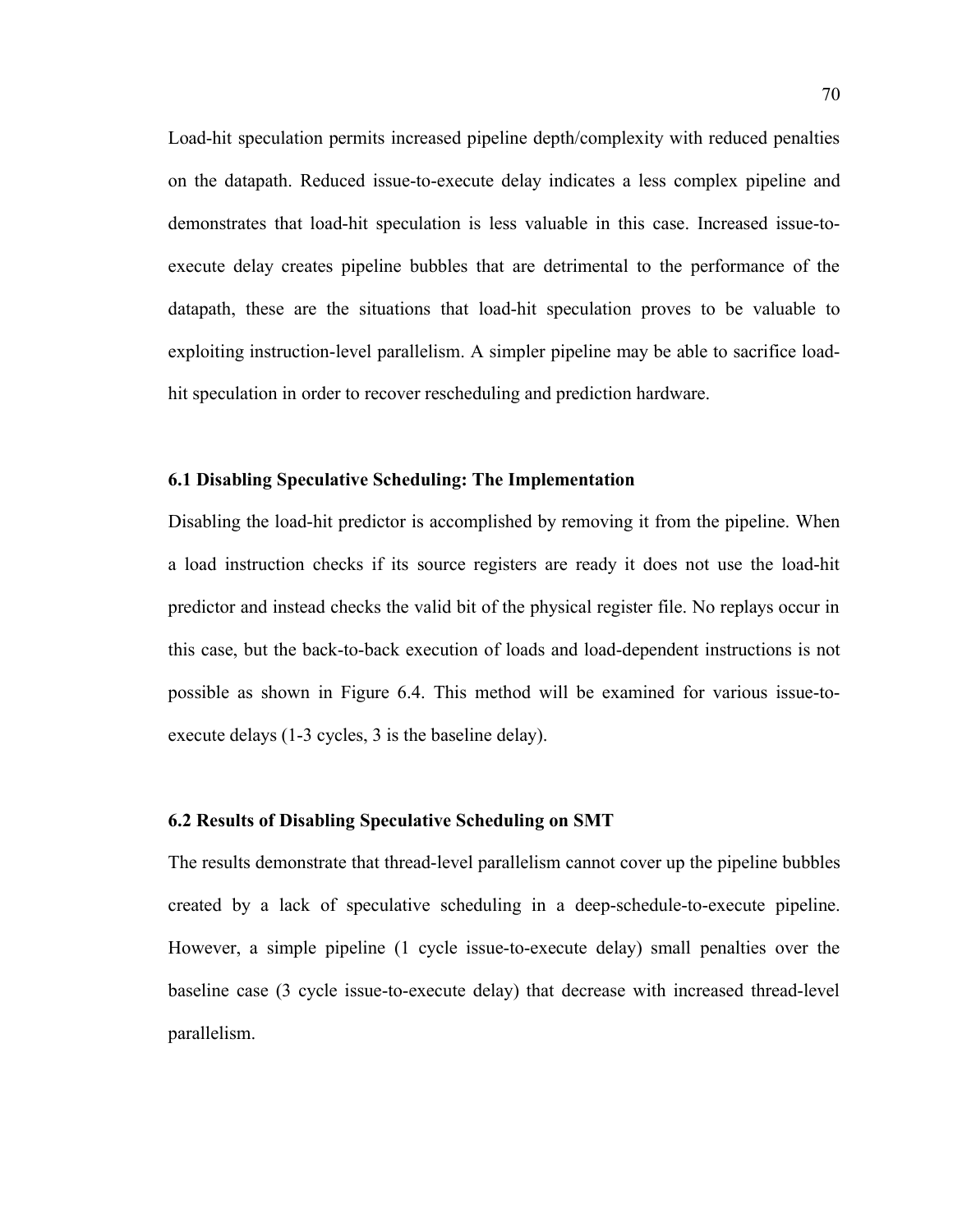Figure 6.5 presents the performance of disabling speculative scheduling for issue-toexecute delays of 1, 2 and 3 cycles as throughput IPC for 2-threaded workloads. Without load-hit speculation the performance losses average 5.73%, 20.74% and 33.68% for issue-to-execute delays of 1, 2 and 3 respectively. For an issue-to-execute delay of 1 cycle performance loss ranges from -1.64% for Mix 2-1 to 10.71% for Mix 2.2. For an issue-toexecute delay of 2 cycle performance loss ranges from 11.67% for Mix 2-1 to 26.15% for Mix 2.6. For an issue-to-execute delay of 3 cycle performance loss ranges from 24.76% for Mix 2-1 to 40.87% for Mix 2.5.



Throughput IPC 2-Thread

**Figure 6.5: Throughput IPC for 2-threaded Workloads of Disabled Speculative Scheduling with Various Issue-to-Execute Delays**

Figure 6.6 presents the performance of disabling speculative scheduling for issue-toexecute delays of 1, 2 and 3 cycles as throughput IPC for 3-threaded workloads. Without load-hit speculation the performance losses average 1.8%, 13.17% and 25.5% for issueto-execute delays of 1, 2 and 3 respectively. For an issue-to-execute delay of 1 cycle performance loss ranges from -0.46% for Mix 3-5 to 5.06% for Mix 3.10. For an issue-to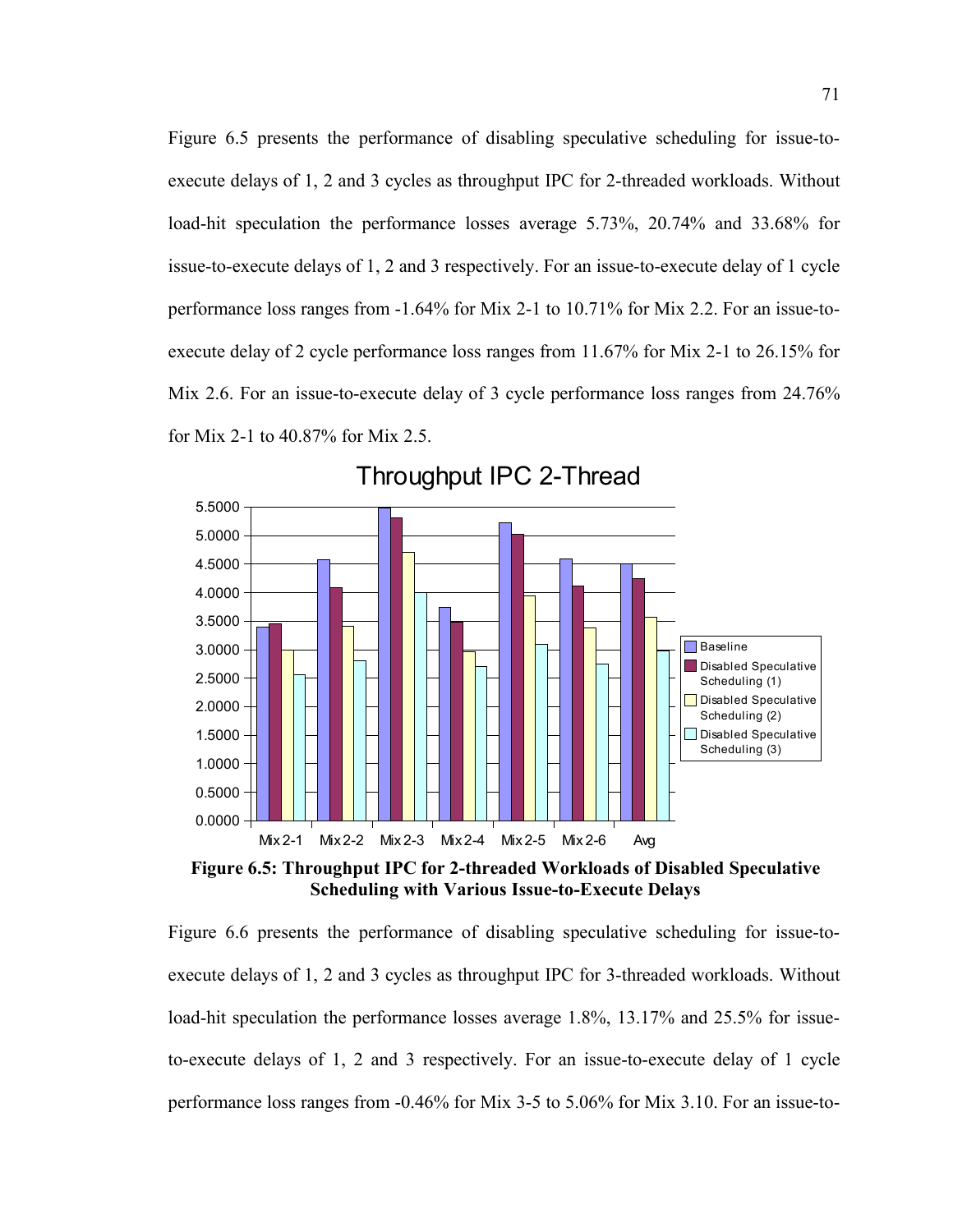execute delay of 2 cycle performance loss ranges from 6.11% for Mix 3-6 to 19.88% for Mix 3.10. For an issue-to-execute delay of 3 cycle performance loss ranges from 16.13% for Mix 3-6 to 33.78% for Mix 3.10.



Throughput IPC 3-Thread

**Figure 6.6: Throughput IPC for 3-threaded Workloads of Disabled Speculative Scheduling with Various Issue-to-Execute Delays**

Figure 6.7 presents the performance of disabling speculative scheduling for issue-toexecute delays of 1, 2 and 3 cycles as throughput IPC for 4-threaded workloads. Without load-hit speculation the performance losses average 0.42%, 9.61% and 22.21% for issueto-execute delays of 1, 2 and 3 respectively. For an issue-to-execute delay of 1 cycle performance loss ranges from -0.84% for Mix 4-9 to 1.44% for Mix 4.1. For an issue-toexecute delay of 2 cycle performance loss ranges from 4.49% for Mix 4-4 to 19.64% for Mix 4.1. For an issue-to-execute delay of 3 cycle performance loss ranges from 15.52% for Mix 4-3 to 29.89% for Mix 4.7.

These results show how exploiting thread-level parallelism hides pipeline bubbles generated by a lack of load-hit speculation. It also demonstrates the effect of pipeline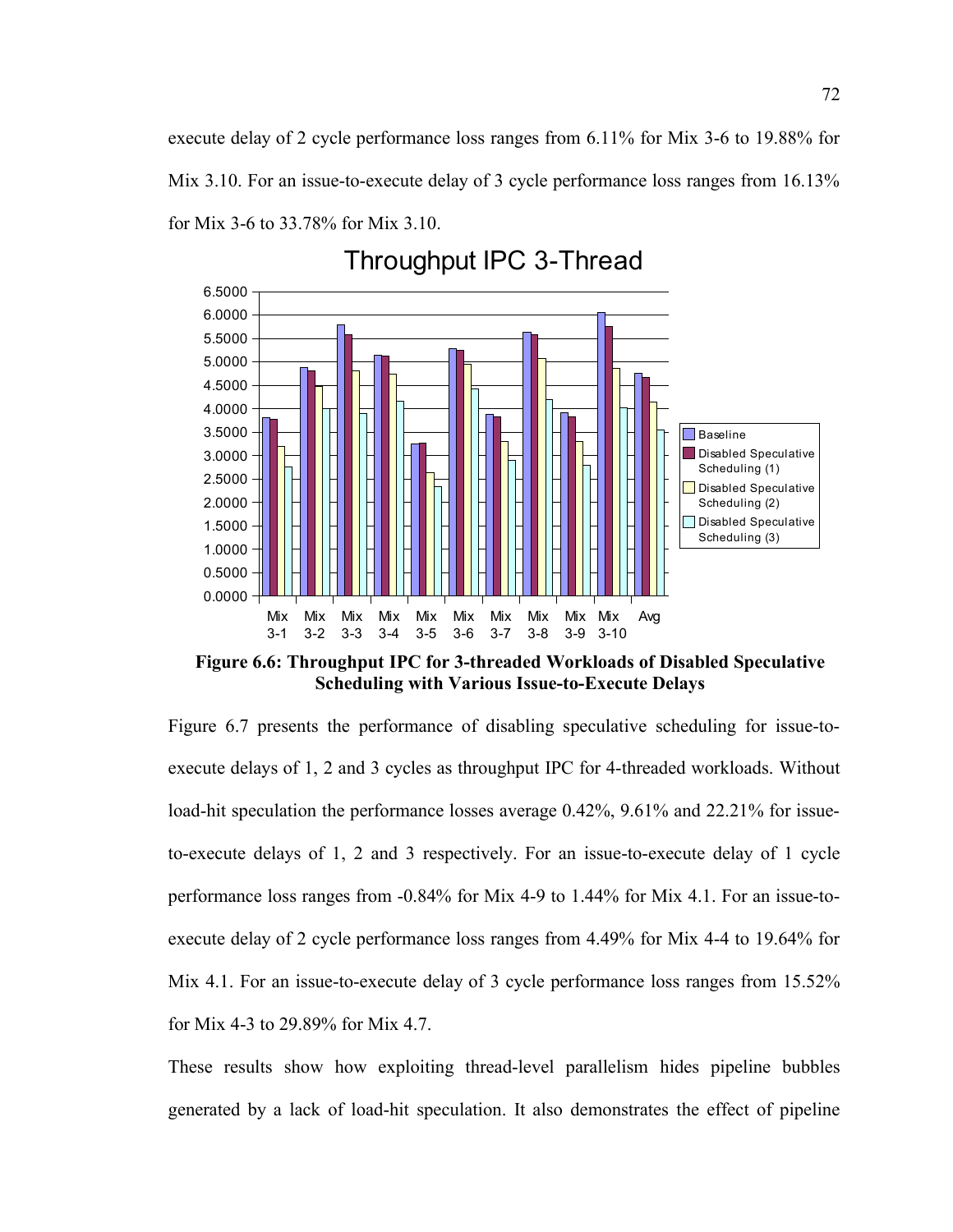depth on the performance of the datapath.



**Figure 6.7: Throughput IPC for 4-threaded Workloads of Disabled Speculative Scheduling with Various Issue-to-Execute Delays**

Figure 6.8 presents the performance of disabling speculative scheduling for issue-toexecute delays of 1, 2 and 3 cycles as fairness for 2-threaded workloads. Without load-hit speculation the fairness losses average 5.46%, 20.28% and 32.93% for issue-to-execute delays of 1, 2 and 3 respectively. For an issue-to-execute delay of 1 cycle fairness loss ranges from -1.63% for Mix 2-1 to 10.55% for Mix 2.2. For an issue-to-execute delay of 2 cycle fairness loss ranges from 11.67% for Mix 2-1 to 26.46% for Mix 2.6. For an issue-to-execute delay of 3 cycle fairness loss ranges from 24.77% for Mix 2-1 to 40.22% for Mix 2.5 and Mix 2.6.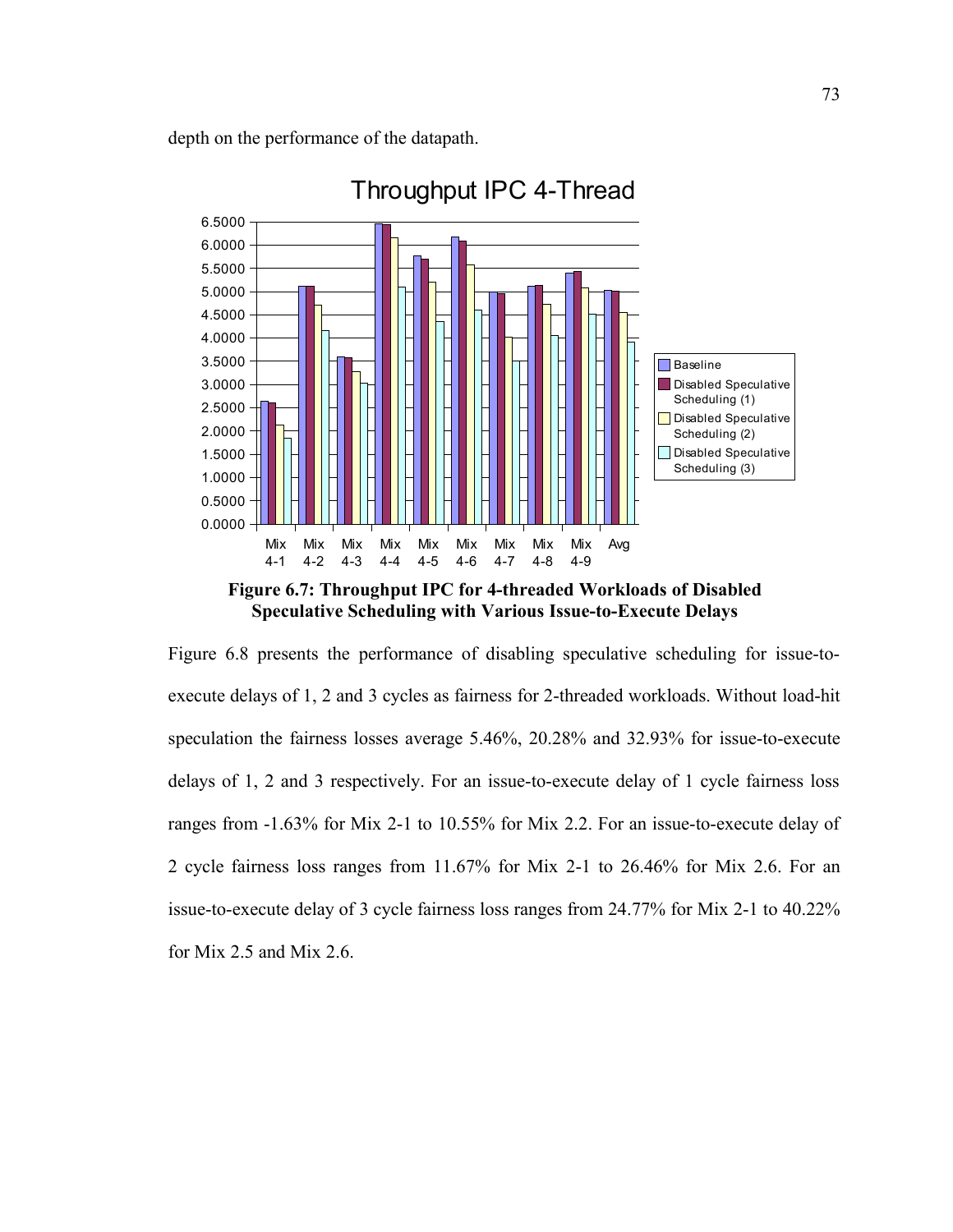

**Speculative Scheduling with Various Issue-to-Execute Delays**

Figure 6.9 presents the performance of disabling speculative scheduling for issue-toexecute delays of 1, 2 and 3 cycles as fairness for 3-threaded workloads. Without load-hit speculation the fairness losses average 1.68%, 13.73% and 26.08% for issue-to-execute delays of 1, 2 and 3 respectively. For an issue-to-execute delay of 1 cycle fairness loss ranges from -0.94% for Mix 3-5 to 5.45% for Mix 3.10. For an issue-to-execute delay of 2 cycle fairness loss ranges from 5.91% for Mix 3-6 to 20.81% for Mix 3.10. For an issue-to-execute delay of 3 cycle fairness loss ranges from 16.17% for Mix 3-6 to 34.61% for Mix 3.10.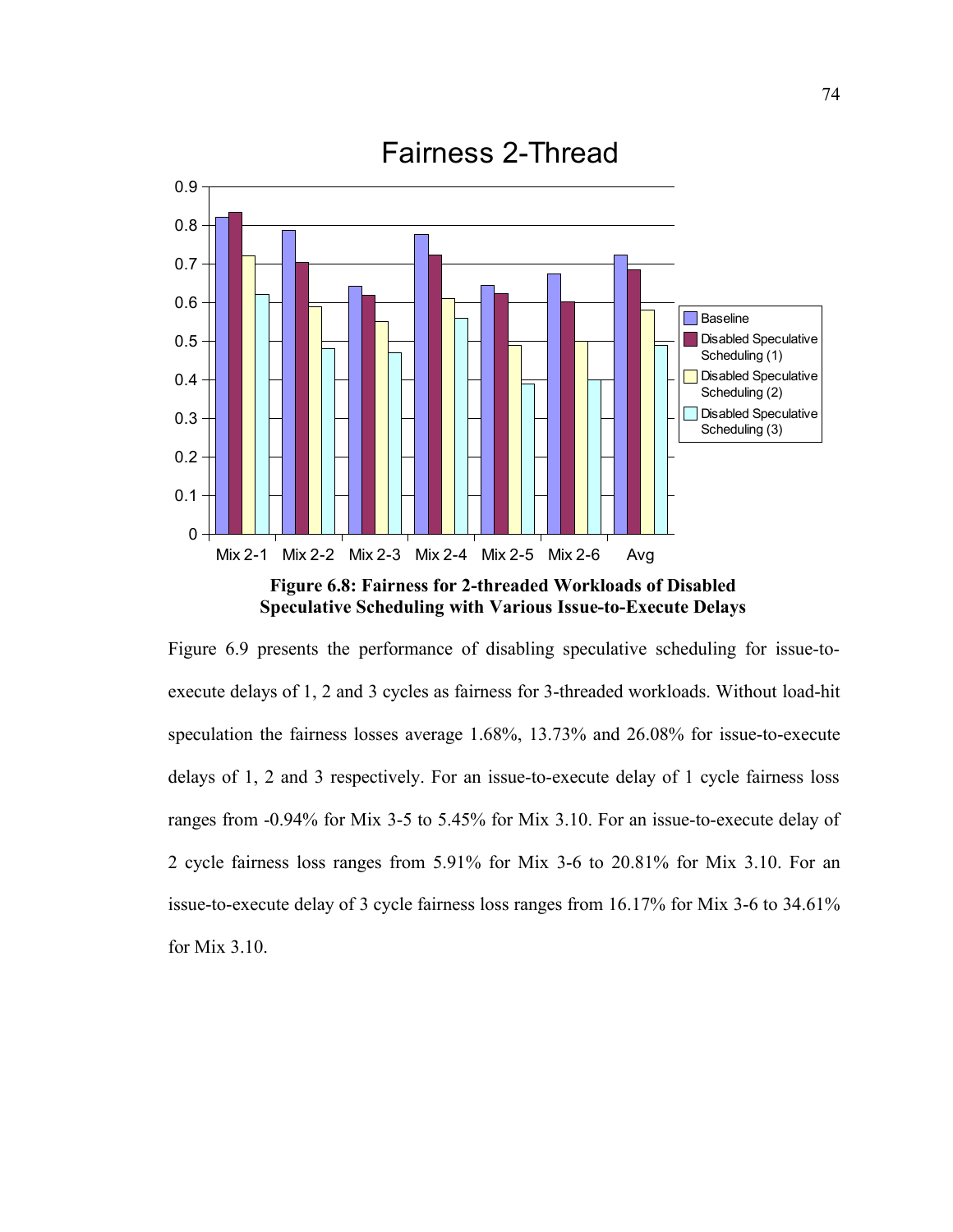

**Figure 6.9: Fairness for 3-threaded Workloads of Disabled Speculative Scheduling with Various Issue-to-Execute Delays**

Figure 6.10 presents the performance of disabling speculative scheduling for issue-toexecute delays of 1, 2 and 3 cycles as fairness for 4-threaded workloads. Without load-hit speculation the fairness losses average 0.34%, 10.51% and 22.64% for issue-to-execute delays of 1, 2 and 3 respectively. For an issue-to-execute delay of 1 cycle fairness loss ranges from -1.11% for Mix 4-9 to 1.42% for Mix 4.6. For an issue-to-execute delay of 2 cycle fairness loss ranges from 4.62% for Mix 4-4 to 20.91% for Mix 4.7. For an issue-toexecute delay of 3 cycle fairness loss ranges from 15.6% for Mix 4-2 to 31.46% for Mix

4.7.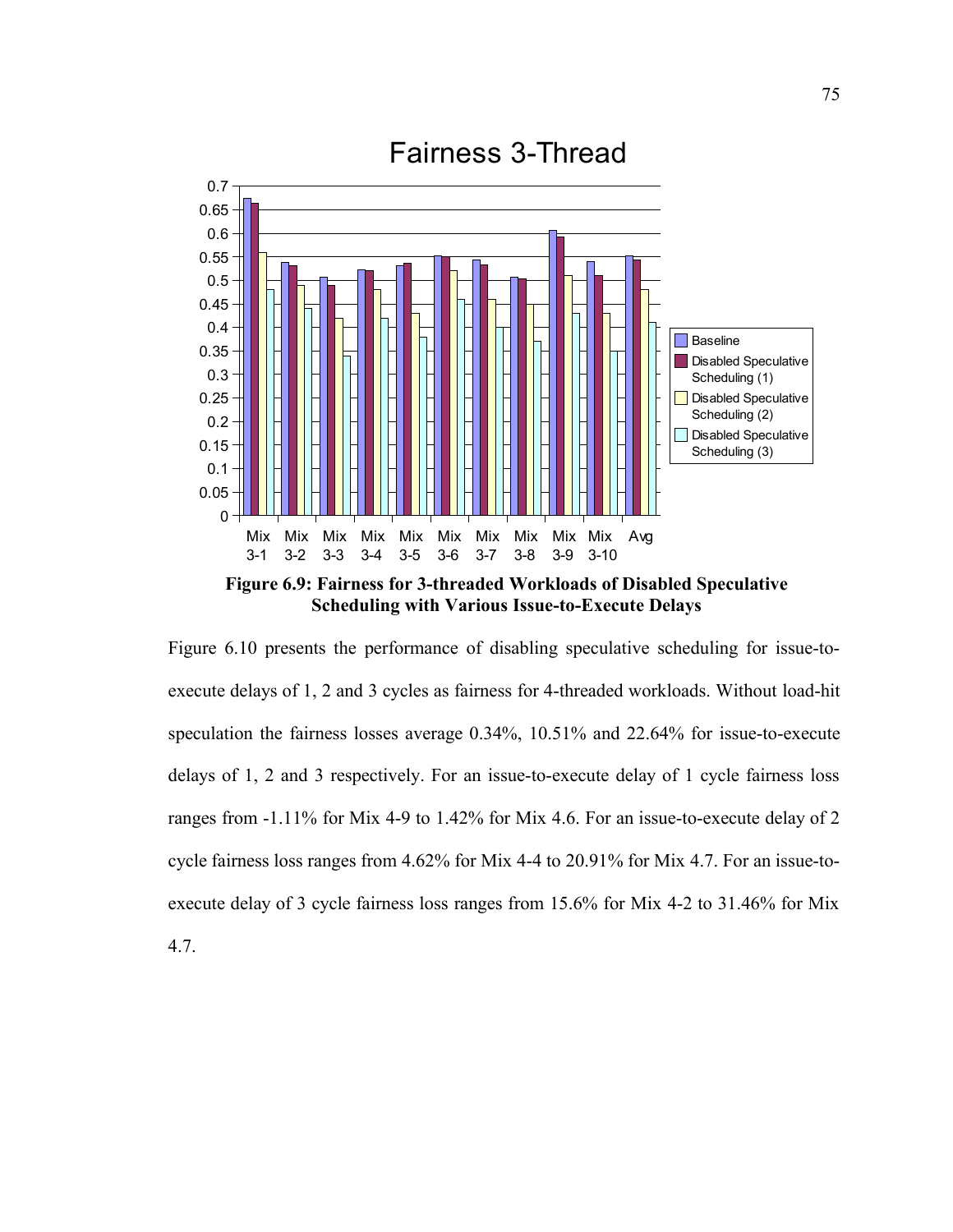

**Figure 6.10: Fairness for 4-threaded Workloads of Disabled Speculative Scheduling with Various Issue-to-Execute Delays**

| Disabled Load-Hit<br>Speculation with           | # Threads      | Average IPC<br>Performance<br>Loss | Min. IPC<br>Performance<br>Loss | Max. IPC<br>Performance<br>Loss | Average<br>Fairness<br>Loss | Min. Fairness<br>Loss | Max. Fairness<br>Loss |
|-------------------------------------------------|----------------|------------------------------------|---------------------------------|---------------------------------|-----------------------------|-----------------------|-----------------------|
| Issue-to-execute delay                          | $\overline{c}$ | 5.73%                              | $-1.64%$                        | 10.71%                          | 5.46%                       | $-1.63%$              | 10.55%                |
| of 1 cycle                                      | 3              | 1.80%                              | $-0.46%$                        | $5.06\%$                        | 1.68%                       | $-0.94%$              | 5.45%                 |
|                                                 | 4              | 0.42%                              | $-0.84%$                        | 1.44%                           | 0.34%                       | $-1.11%$              | 1.42%                 |
| Issue-to-execute delay                          | $\overline{c}$ | 20.74%                             | 11.67%                          | 26.15%                          | 20.28%                      | 11.67%                | 26.46%                |
| of 2 cycle                                      | 3              | 13.17%                             | 6.11%                           | 19.88%                          | 13.73%                      | 5.91%                 | 20.81%                |
|                                                 | 4              | 9.61%                              | 4.49%                           | 19.64%                          | 10.51%                      | 4.62%                 | 20.91%                |
| Issue-to-execute delay<br>of 3 cycle (Baseline) | $\overline{c}$ | 33.68%                             | 24.76%                          | 40.87%                          | 32.93%                      | 24.77%                | 40.22%                |
|                                                 | 3              | 25.50%                             | 16.13%                          | 33.78%                          | 26.08%                      | 16.17%                | 34.61%                |
|                                                 | 4              | 22.21%                             | 15.52%                          | 29.89%                          | 22.64%                      | 15.60%                | 31.46%                |

**6.3 Summary of Disabling Speculative Scheduling on SMT**

#### **Table 6.2: Summary of Disabled Speculative Scheduling on SMT**

The results indicate that removing load-hit speculation can be done at a reasonable cost if the pipeline depth can be reduced as well. Thread-level parallelism is effective at hiding latency generated by a lack of load-hit speculation but even with a 4-way SMT machine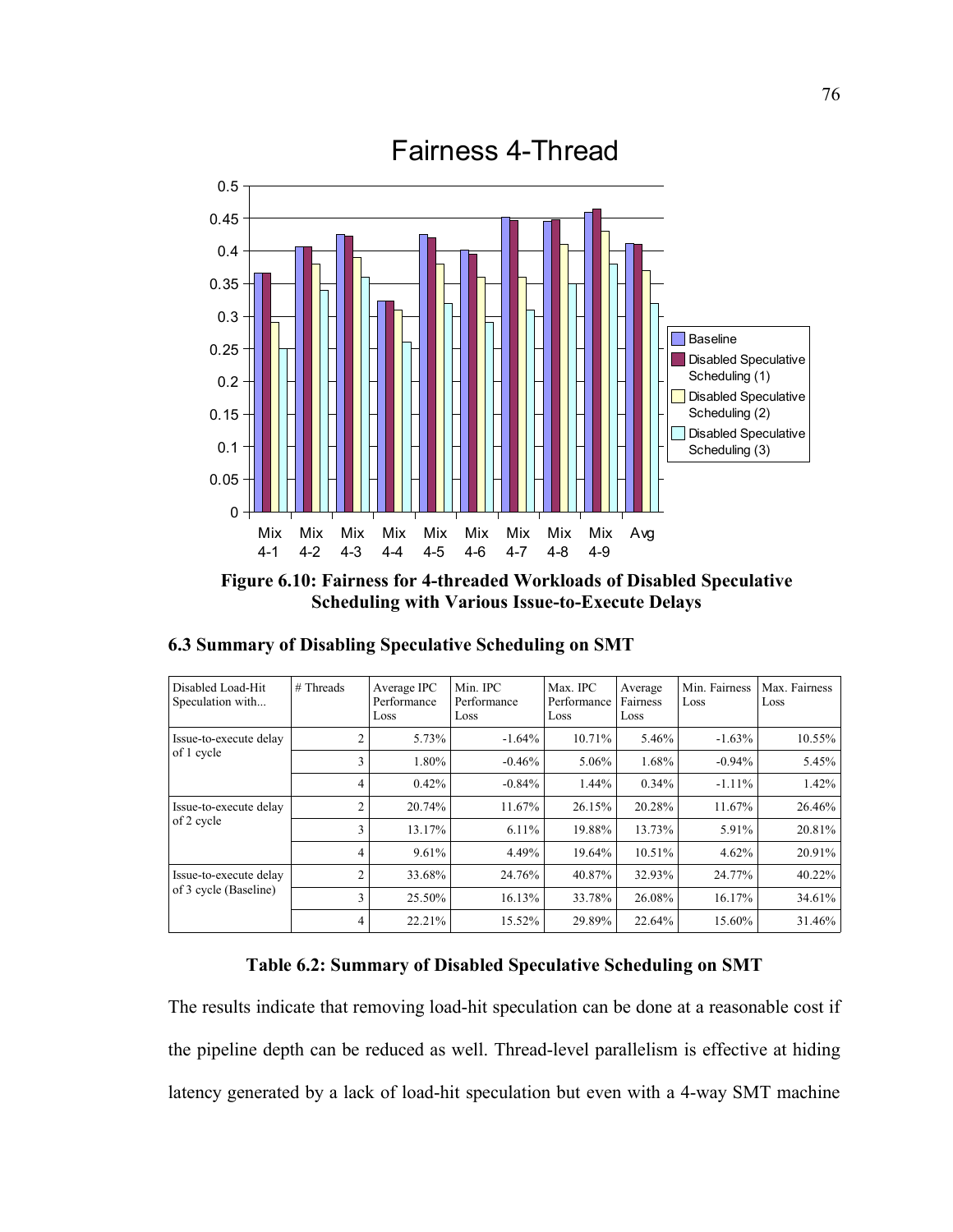reducing the need for load-hit speculation but need to be examined more completely.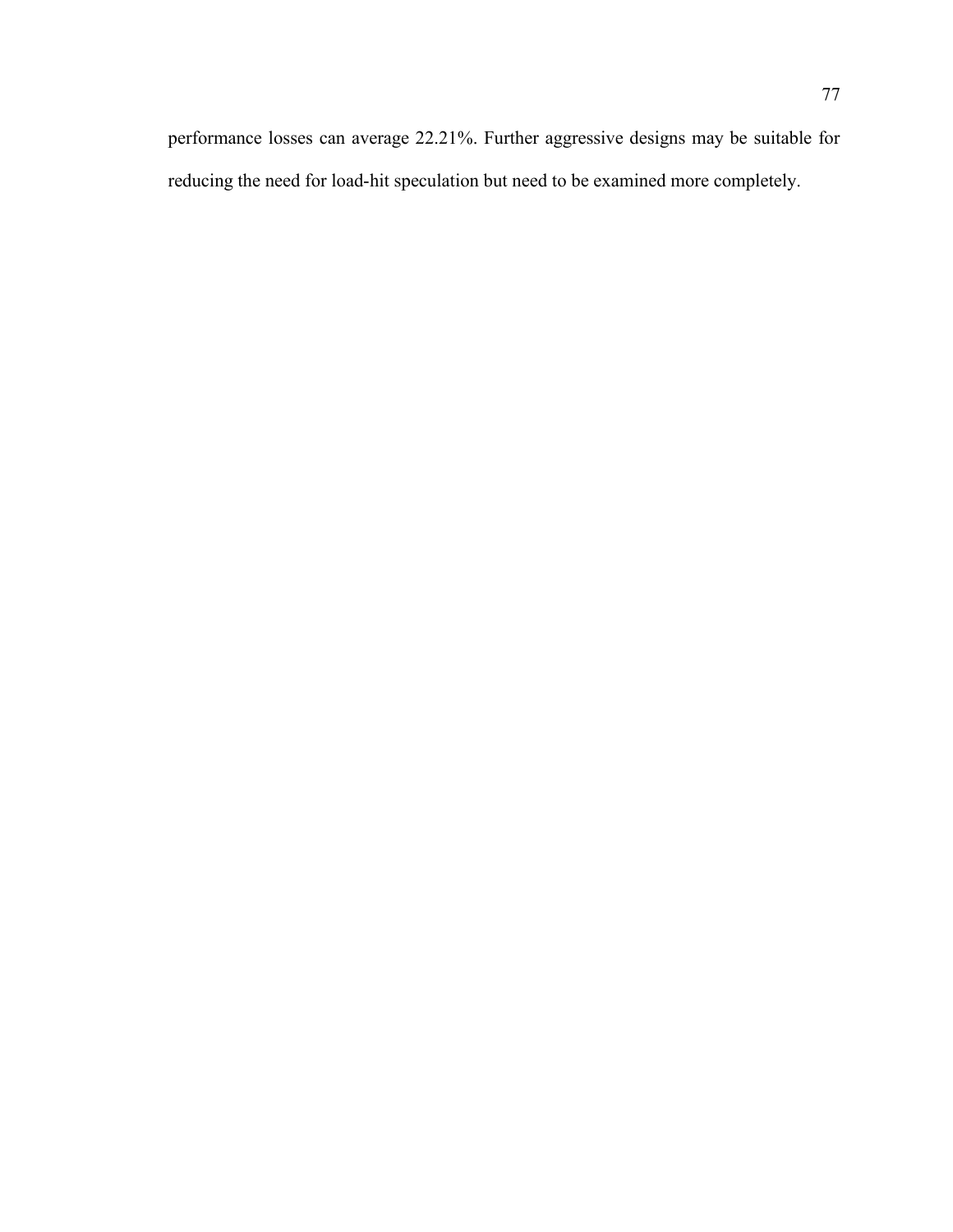# **Chapter 7**

# **Relaxing Scheduling Loops on SMT Pipelined Selection Logic**

Back-to-Back execution allows a processor to exploit instruction-level parallelism by allowing dependent instructions to execute immediately after the instruction they are depending on executes. When an instruction is selected it can immediately broadcast its instruction tags to wakeup all appropriate waiting instructions to be issued for just-intime access via the result bypass network; allowing these registers to be read before writeback. However, Back-to-Back execution is becoming difficult to maintain with current microprocessing trends increasing the burden on, an already tight, pipeline loop.

Figure 7.1 represents a pipeline diagram with Back-to-Back execution with three dependent, single-cycle, instructions in-flight. As additional stresses force the pipelining of the Wakeup/Select logic the performance result and penalty is shown in Figure 7.2.

|               | W/S | RF    | EX    | <b>WB</b> |       |         |
|---------------|-----|-------|-------|-----------|-------|---------|
| 12            |     | W/S   | RF    | EX        | WB    |         |
| 13            |     |       | W/S   | RF        | ЕX    | WB      |
| <b>Cycle:</b> |     | $t+1$ | $t+2$ | $t+3$     | $t+4$ | $t + 5$ |

**Figure 7.1: Pipeline Diagram with Back-to-Back Execution**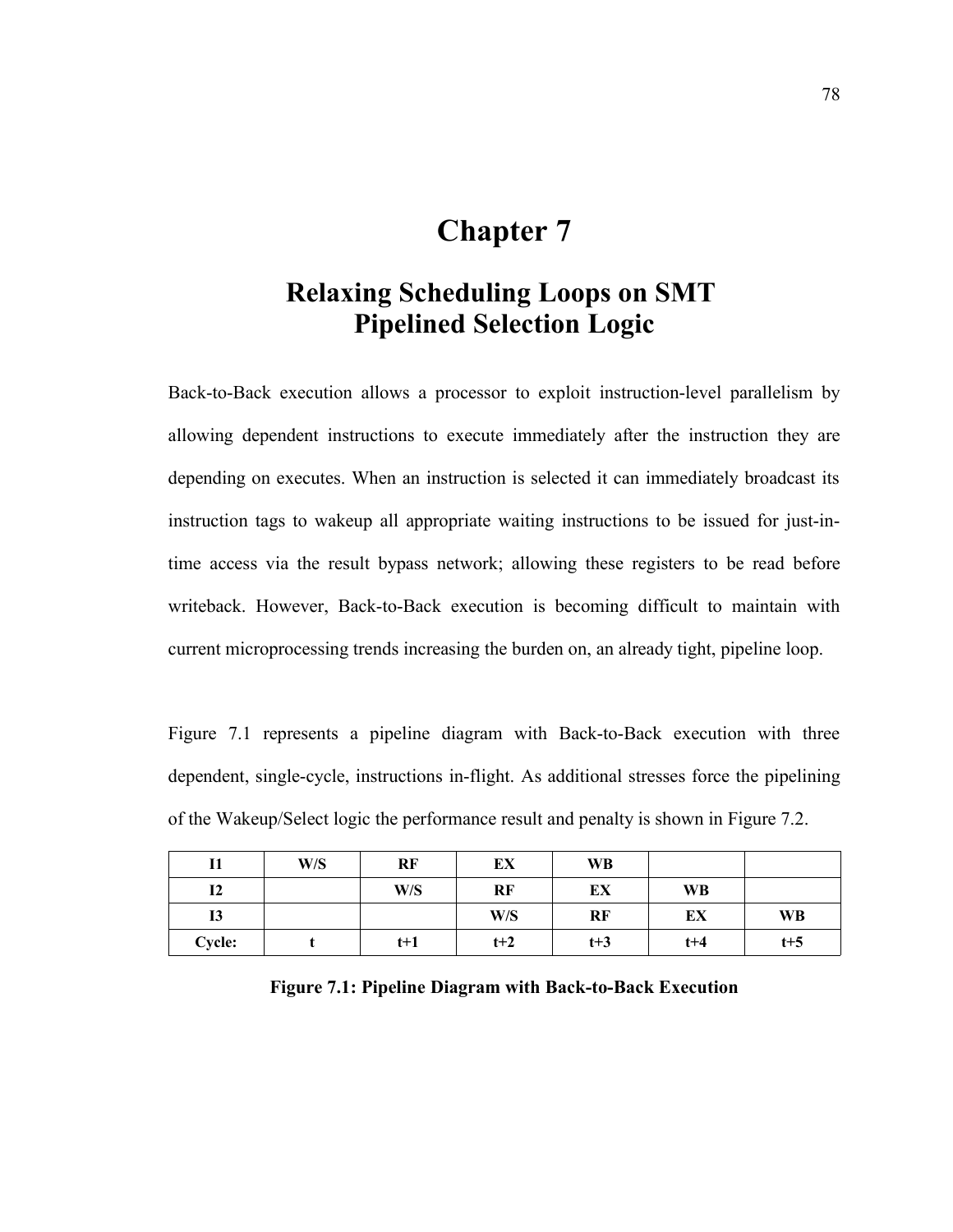| 11             | W | IJ    | RF    | EX    | <b>WB</b> |         |           |       |       |
|----------------|---|-------|-------|-------|-----------|---------|-----------|-------|-------|
| I <sub>2</sub> |   |       | W     |       | RF        | EX      | <b>WB</b> |       |       |
| 13             |   |       |       |       | W         | P       | RF        | EX    | WB    |
| Cycle:         |   | $t+1$ | $t+2$ | $t+3$ | $t + 4$   | $t + 5$ | $t+6$     | $t+7$ | $t+8$ |

**Figure 7.2: Pipeline Diagram with No Back-to-Back Execution**

Pipelining Wakeup/Select is an obvious performance problem. Figure 7.2 clearly shows that each instruction is delayed by one cycle more than the previous instruction was delayed. A modern general purpose processor can potentially execute billions of instructions each cycle and incremental delays like these are undesirable.

These penalties can be offset by applying thread-level parallelism to fill in these pipeline bubbles, shown in Figure 7.3. With a conservative design, 2-way SMT, a second thread can fill in the pipeline bubble generated by pipelining Wakeup/Select. The first thread doesn't complete its three instruction as fast as in Figure 7.1 but cycles are not wasted doing nothing, instead performing work for a different thread during the same time period.

| 11           | W | S     | RF    | EX    | WB      |       |       |           |           |
|--------------|---|-------|-------|-------|---------|-------|-------|-----------|-----------|
| Thread 2: I1 |   | W     | S     | RF    | EX      | WB    |       |           |           |
| 12           |   |       | W     | S     | RF      | EX    | WB    |           |           |
| Thread 2: I2 |   |       |       | W     | S       | RF    | EX    | <b>WB</b> |           |
| 13           |   |       |       |       | W       | S     | RF    | EX        | <b>WB</b> |
| Cycle:       |   | $t+1$ | $t+2$ | $t+3$ | $t + 4$ | $t+5$ | $t+6$ | $t+7$     | $t + 8$   |

**Figure 7.3: Pipeline Diagram (2-way SMT) with No Back-to-Back Execution** For a single-threaded machine pipelining Wakeup/Select into two cycles causes an average performance loss of 9.93% ranging from 1.52% for mgrid and 31.88% for wupwise (see Figure 7.4).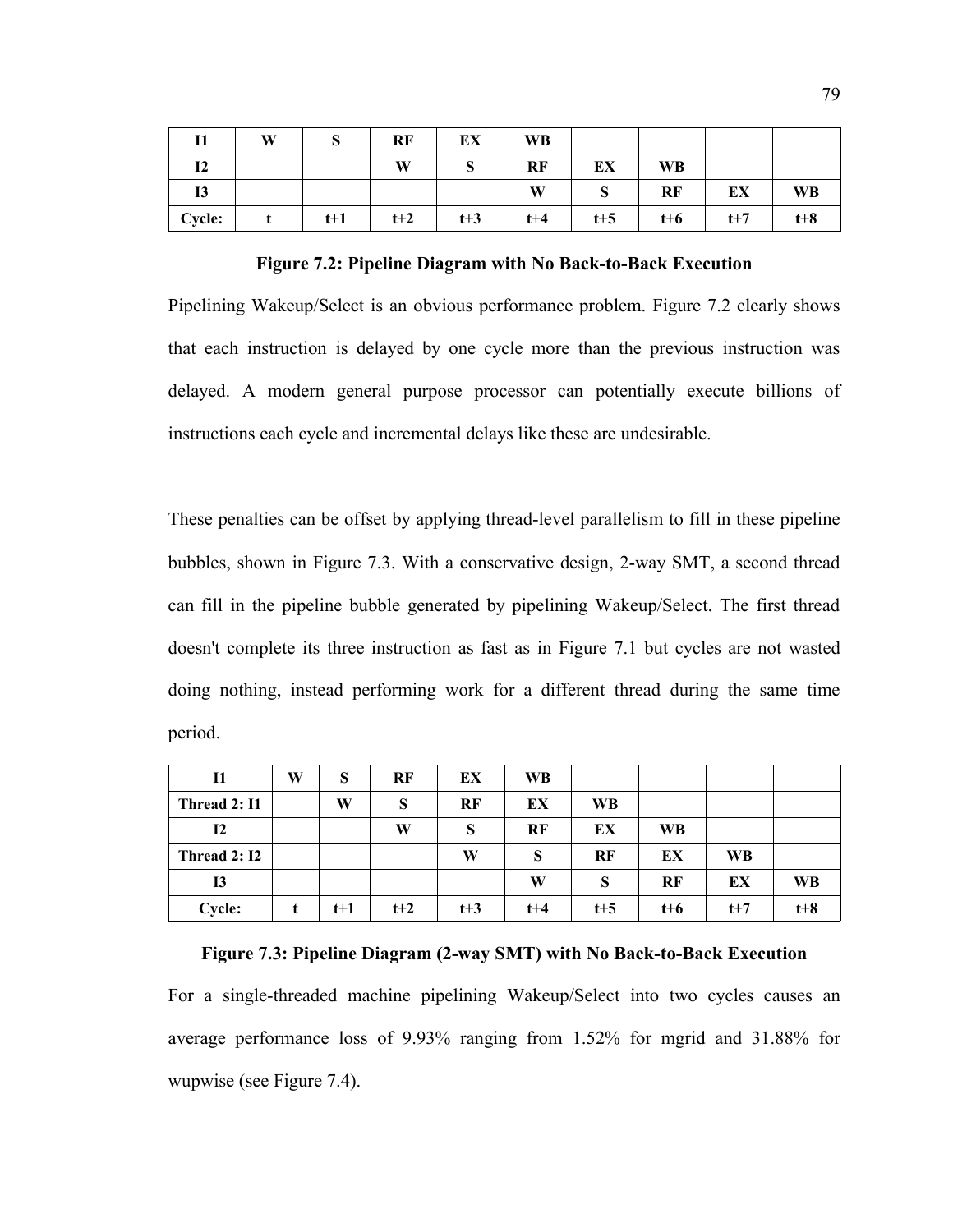

Impact of Pipelining Scheduling Logic Over 2 Cycles

**Figure 7.4: Disabling Back-to-Back Execution on a Single Threaded Processor**

#### **7.1 Pipelining the Scheduling Logic Over 2 Cycles: The Implementation**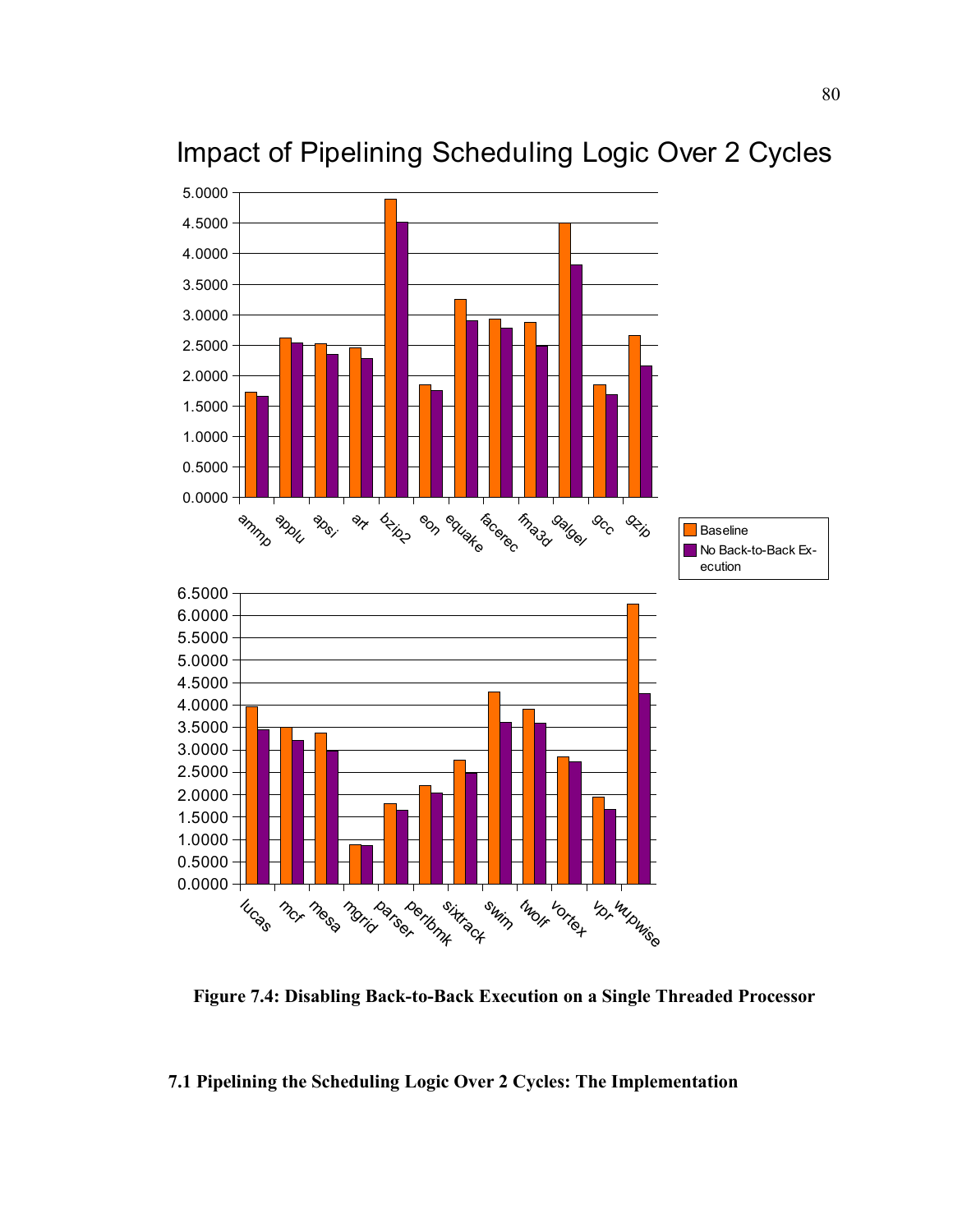Disabling Back-to-Back execution is achieved by not allowing instructions to broadcast their tags when they are selected for execution. These broadcasts normally allow the scheduler to issue dependent instructions that would be able to pick up their source operands just-in-time. Without the broadcasts back-to-back execution is not possible and dependent instructions cannot be issued is successive cycles. Relaxing of this pipeline loop allows the implementation of more advanced selection logic to further improve performance.

#### **7.2 Results of Pipelining the Scheduling Logic Over 2 Cycles**

For this implementation the effect of pipelining scheduling logic on SMT is examined. Later in this chapter this will be examined in tandem with various selection policies. Position Based is selected as the representative baseline model because it is the simplest to implement and represents a reasonable single-cycle selection policy (all implementations in previous chapters used oldest first as their selection policy).

Removing Back-to-Back execution (the equivalent of pipelining Wakeup/Select over two cycles), impacts throughput IPC as well as fairness. The following results demonstrate that thread-level parallelism can hide the pipeline bubbles generated by a lack of Back-to-Back execution.

Figures 7.5-7.7 present the performance of disabling back-to-back execution (as described in section 7.1). The results are presented in terms of throughput IPC. For 2 threaded workloads (Figure 7.5) there is an average performance loss of 5.65% ranging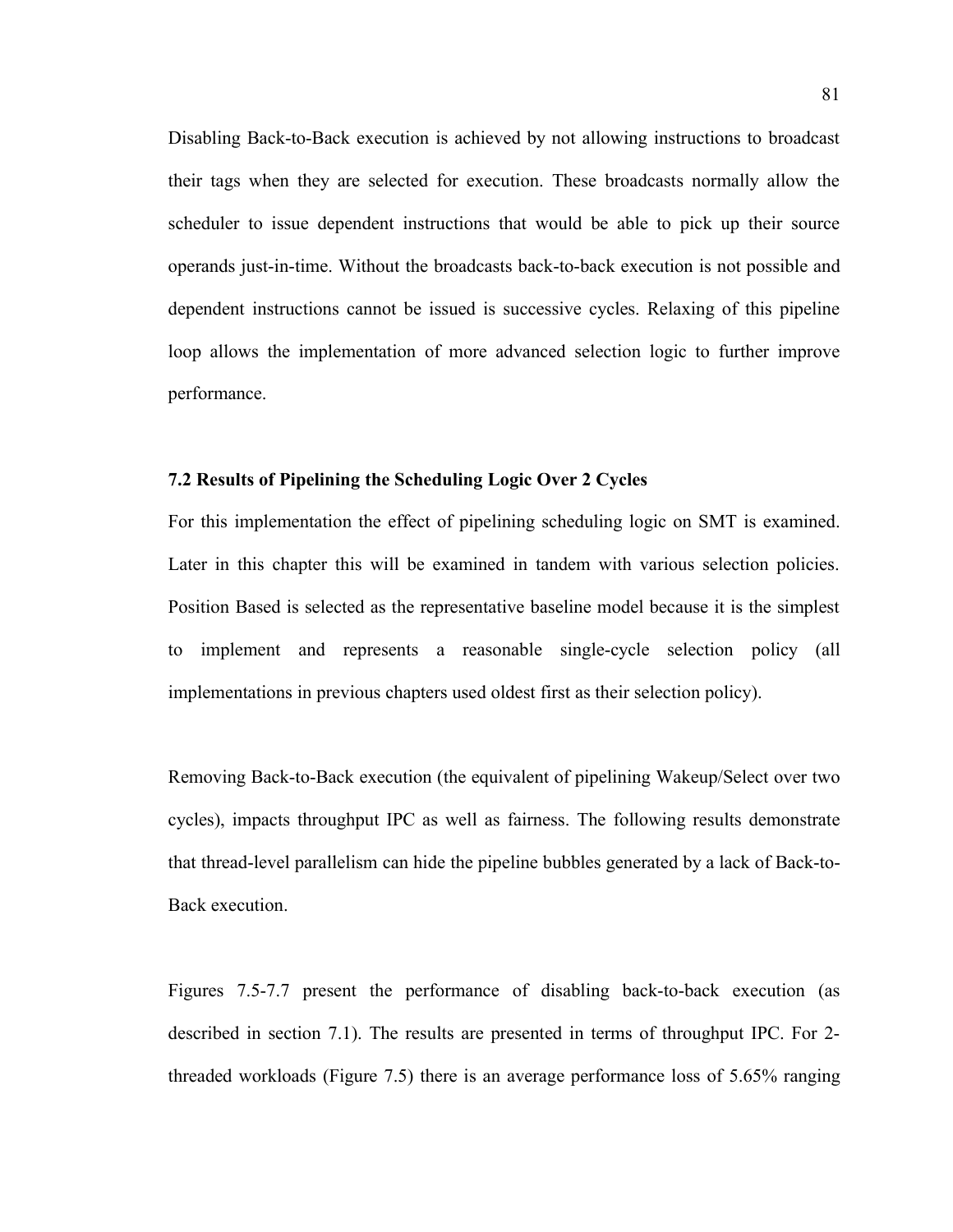from 2.53% for Mix 2-3 to 7.81% for Mix 2-6. For 3-threaded workloads (Figure 7.6) there is an average performance loss of 4.71% ranging from 1.21% for Mix 3-6 to 11.95% for Mix 3-5. For 4-threaded workloads (Figure 7.7) there is an average performance loss of 3.47% ranging from 0.78% for Mix 4-4 to 6.86% for Mix 4-7.



Throughput IPC 2-Thread

**with Disabled Back-to-Back Execution**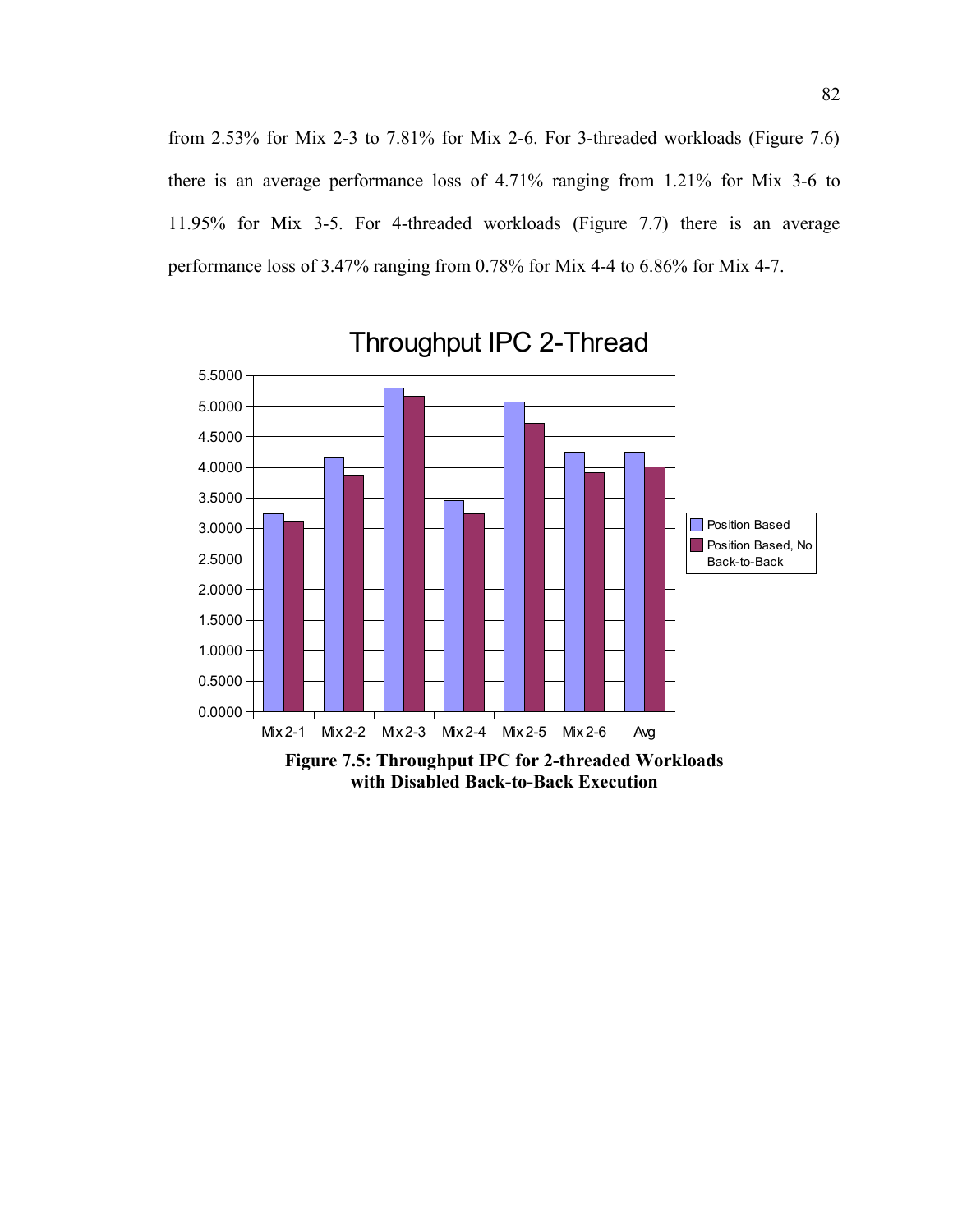

**Figure 7.6: Throughput IPC for 3-threaded Workloads with Disabled Back-to-Back Execution**



**Figure 7.7: Throughput IPC for 4-threaded Workloads with Disabled Back-to-Back Execution**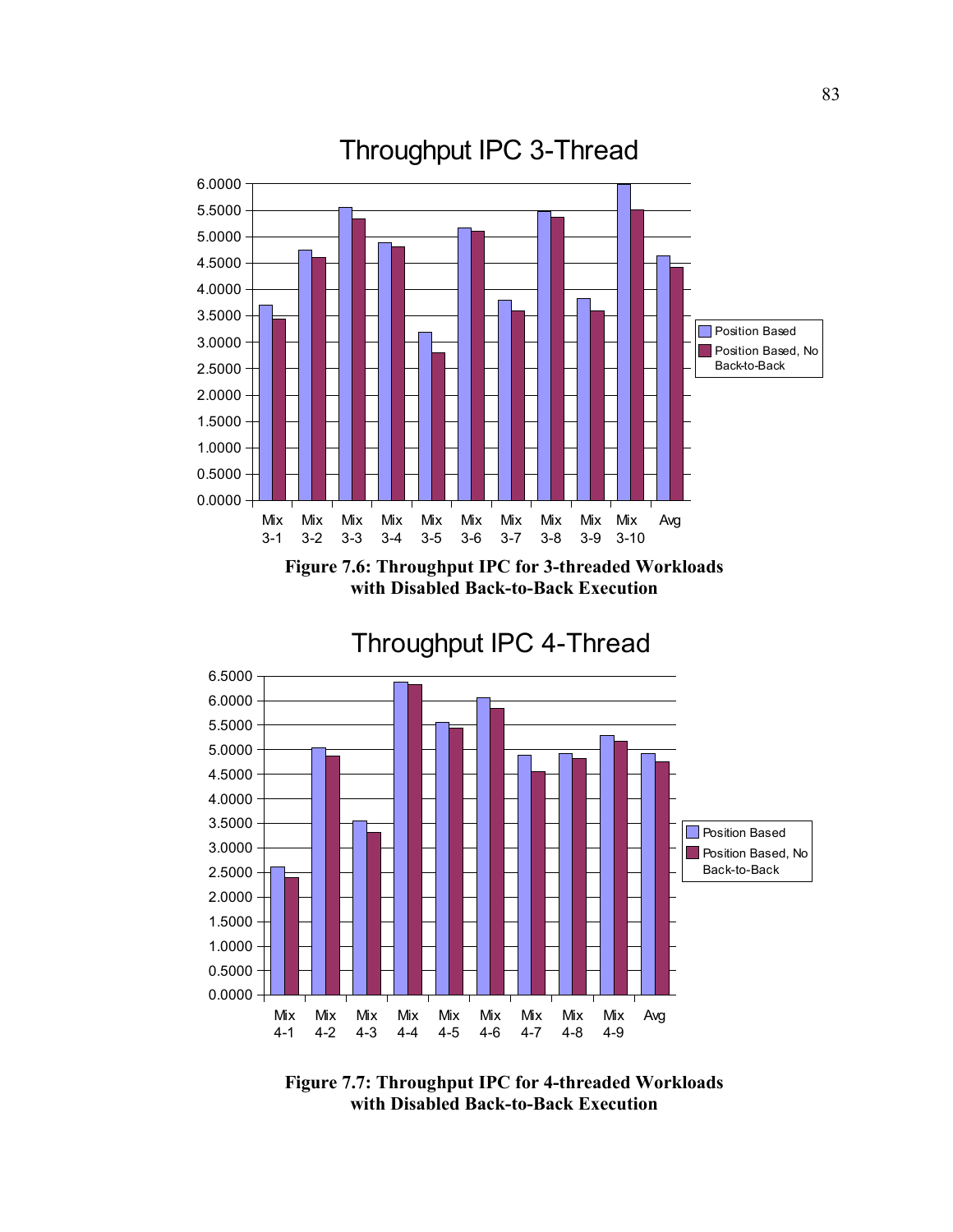Figures 7.8-7.10 present the performance of disabling back-to-back execution (as described in section 7.1). The results are presented in terms of fairness. For 2-threaded workloads (Figure 7.8) there is an average fairness loss of 5.63% ranging from 2.41% for Mix 2-3 to 7.88% for Mix 2-6. For 3-threaded workloads (Figure 7.9) there is an average fairness loss of 5.23% ranging from 1.18% for Mix 3-6 to 11.57% for Mix 3-5. For 4 threaded workloads (Figure 7.10) there is an average fairness loss of 3.85% ranging from 0.78% for Mix 4-4 to 8.17% for Mix 4-1.



Fairness 2-Thread

**with Disabled Back-to-Back Execution**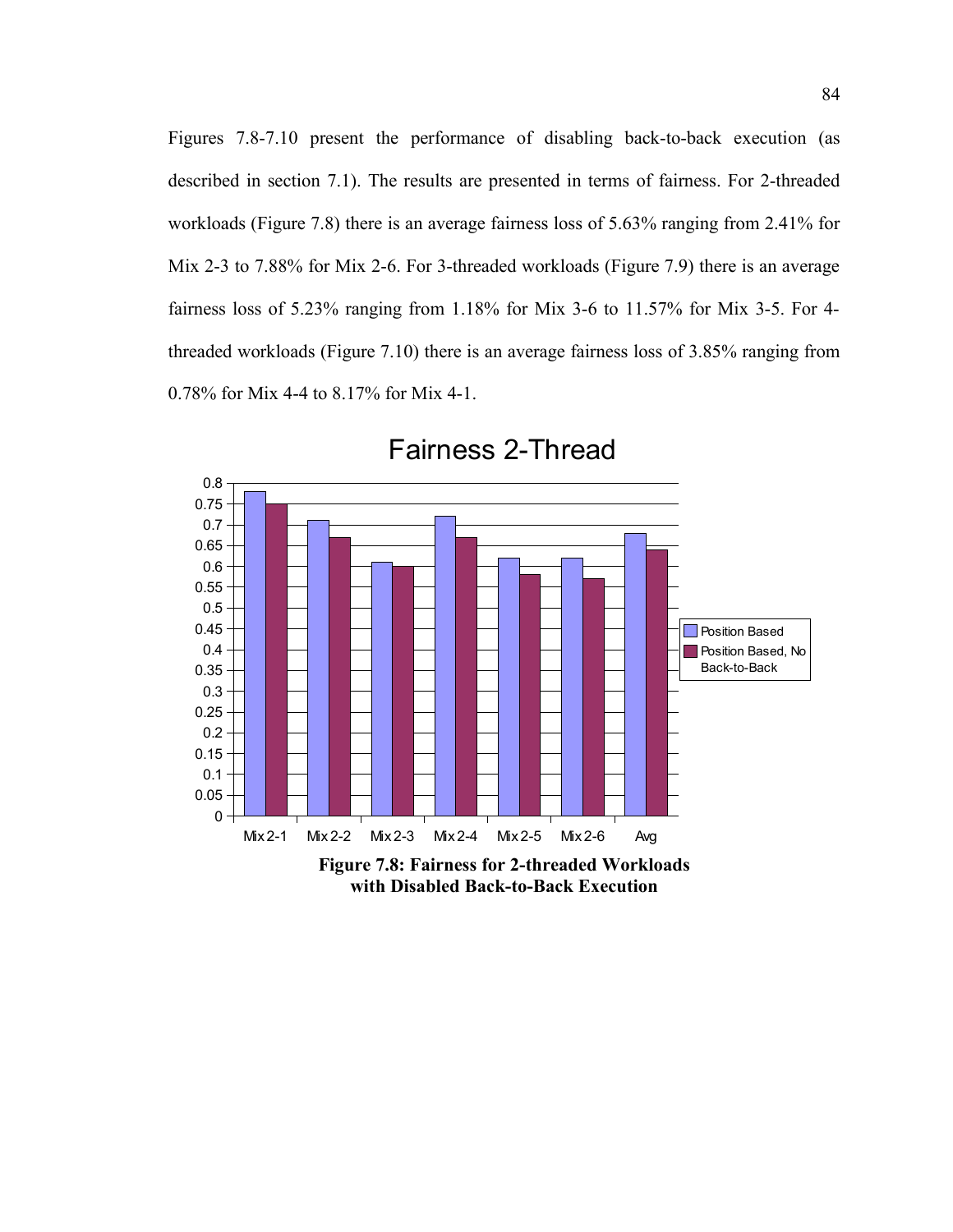

Fairness 3-Thread

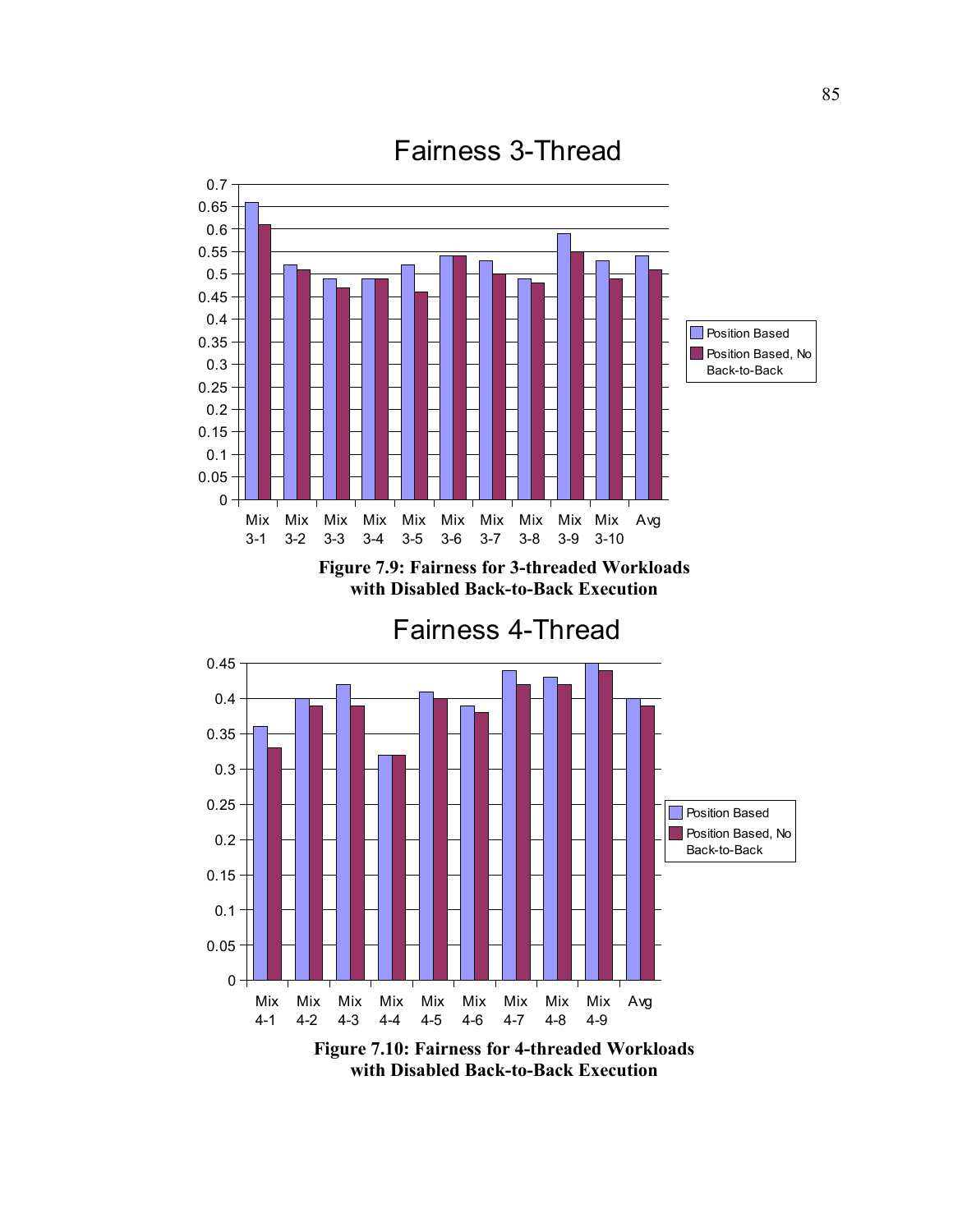|                 | # Threads | Average IPC<br>Performance<br>Loss | Min. IPC<br>Performance<br>Loss | Max. IPC<br>Performance Fairness<br>Loss | Average<br>Loss | Loss     | Min. Fairness   Max. Fairness<br>Loss |
|-----------------|-----------|------------------------------------|---------------------------------|------------------------------------------|-----------------|----------|---------------------------------------|
| No Back-to-Back |           | 5.65%                              | 2.53%                           | $7.81\%$                                 | $5.63\%$        | 2.41%    | 7.88%                                 |
| Execution       |           | 4.71%                              | 1.45%                           | 11.95%                                   | $5.23\%$        | 1.18%    | 11.57%                                |
|                 | 4         | 3.47%                              | 0.78%                           | 8.21%                                    | $3.85\%$        | $0.78\%$ | 8.17%                                 |

#### **7.3 Summary of Pipelining Scheduling Loops Over 2 Cycles**

**Table 7.1: Summary of Pipelining Scheduling Loops Over 2 Cycles on SMT**

These results indicate that back-to-back execution is desirable but only provides a small benefit. More aggressive SMT designs reduce the benefit exploited by back-to-back execution and improved selection techniques with an aggressive SMT design may completely overcome losses incurred by removing back-to-back execution.

#### **7.4 Selection Methods**

Prior work by Butler and Patt [BP 92] indicated that performance was largely independent from the selection method that is implemented. However, this work applies only to superscalar and should be considered on an SMT machine. On SMT, improved selection methods may provide better performance and can more effectively utilize a pipelined Wakeup/Select mechanism. The following sections will examine three different selection methods, with pipelined and non-pipelined selection logic, in comparison to the Position Based method.

#### **7.5 Implementation of Various Selection Methods**

The baseline implementation, Position Based, causes instructions to be executed based on when they enter the issue queue. To do this, instructions that are dispatched are placed at the back of the queue and extracted from the front of the queue.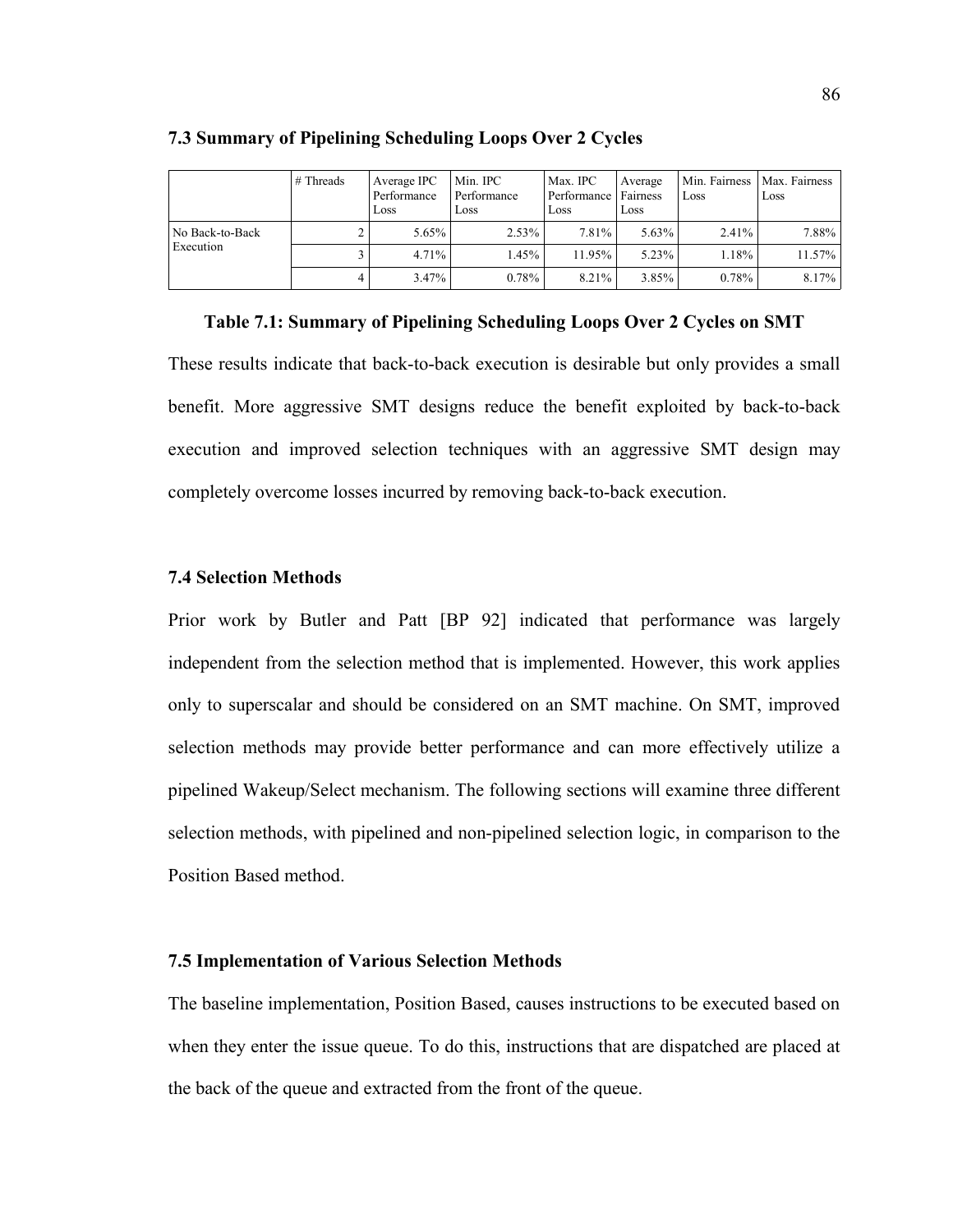An Oldest First policy inserts dispatched instructions into the issue queue in program order. This is accomplished by scanning through the issue queue each time an instruction is dispatched and inserting it before a newer instruction from the same thread. The issue queue can then be read from front to back when extracting instructions for execution.

Distributed and One Thread Bias techniques are different from the first two methods due to additional logic requirements. Each thread maintains a *Ready\_IQ\_Count* counter that keeps track of the number of instructions from that thread that reside in the issue queue. *Ready IQ\_Count* is incremented each time an instruction is dispatched and decremented each time an instruction is selected for execution. A *Round\_Robin* counter is used to determine which thread to begin selection from (this can also be implemented using modular arithmetic on an existing cycle counter). Finally, gatekeeper logic is implemented to perform the actual selection. The gatekeeper maintains a counter for each thread that indicates how many instructions it can select from a given thread, decrementing it each time selection is made as well as counter to indicate how many more instructions can be issued this cycle (*Issue\_Capacity*). The gatekeeper scans through the issue queue selecting the appropriate number of instructions for execution.

One Thread Bias gives a bias to a particular thread each cycle determined using a round robin technique (accomplished using the *Round\_Robin* counter). If the *Ready\_IQ\_Count* for that thread is greater, or equal, than the issue-width the gatekeeper is set to select a number instructions equal to the issue-width from that thread. Otherwise, it selects all the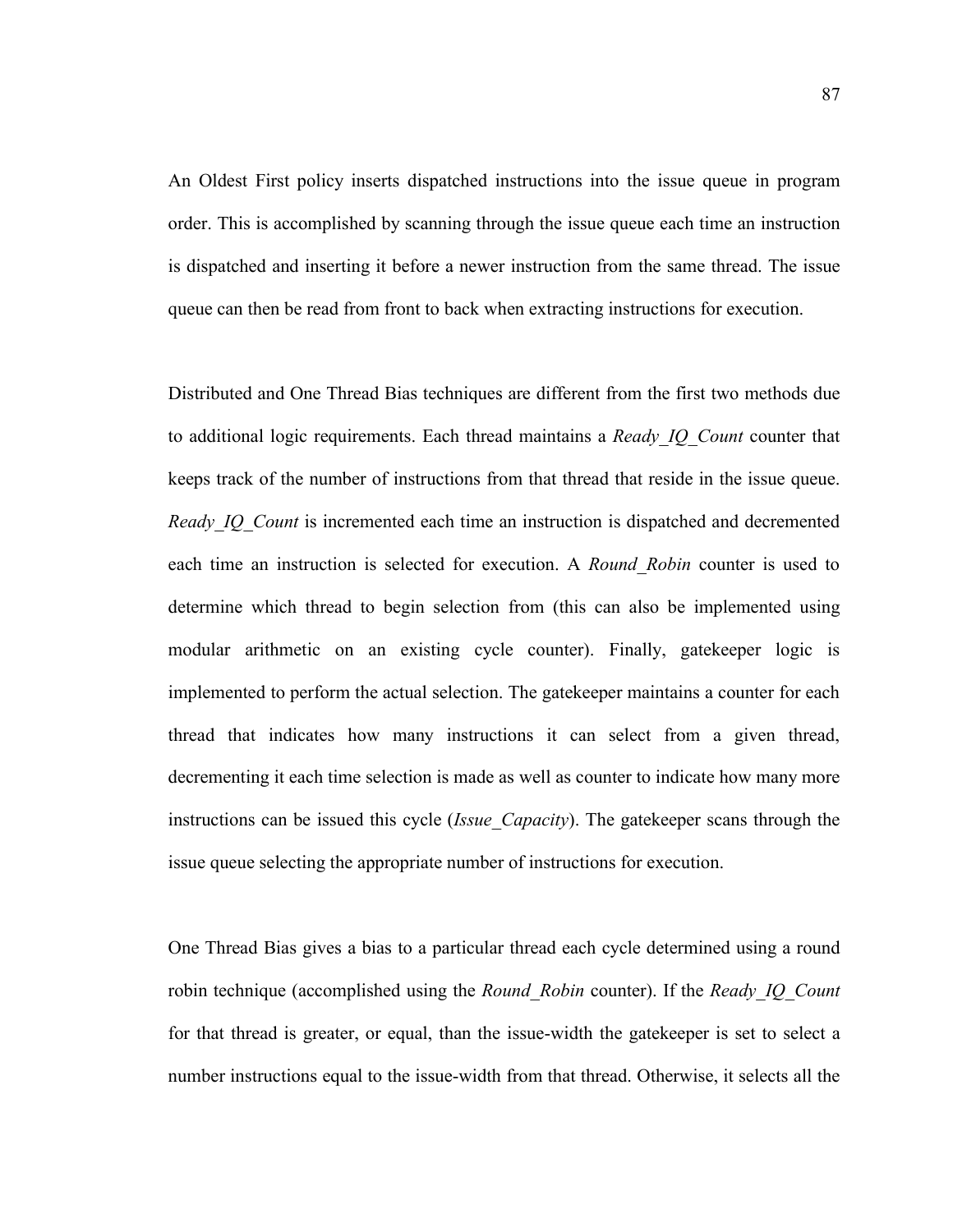available instructions for that thread, adjusts *Issue\_Capacity* to represent the amount of issue-width remaining and moves to the next thread, repeating this until either no issuewidth or no ready instructions remain.

A Distributed method attempts to evenly select from each of the threads while using all of the available issue-width. As long as some *Issue\_Capacity* remains the gatekeeper is told to issue an instruction from each thread that has an instruction remaining. When more threads have an instruction available than the available *Issue\_Capacity* threads are selected by using the *Round\_Robin* counter; starting from the thread indicated by the counter and moving to the next thread until *Issue\_Capacity* is zero.

Each of these selection methods is also examined in parallel with disabling Back-to-Back execution in order to represent the cost of pipelining each of these selection methods. The implementation of removing Back-to-Back execution is described in section 7.1.

#### **7.6 Results of Various Selection Methods**

The results will compare the different selection methods to the baseline method, (Position Based) including the combination of each method with disabled back-to-back execution.

Figure 7.11 presents the performance of each selection method (as described in section 7.5) for 2-threaded workloads. The results are presented as throughput IPC. Pipelined Position Based has an average performance loss of 5.65% ranging from 2.53% for Mix 2- 3 to 7.81% for Mix 2-6. Distributed has an average performance loss of -5.56% ranging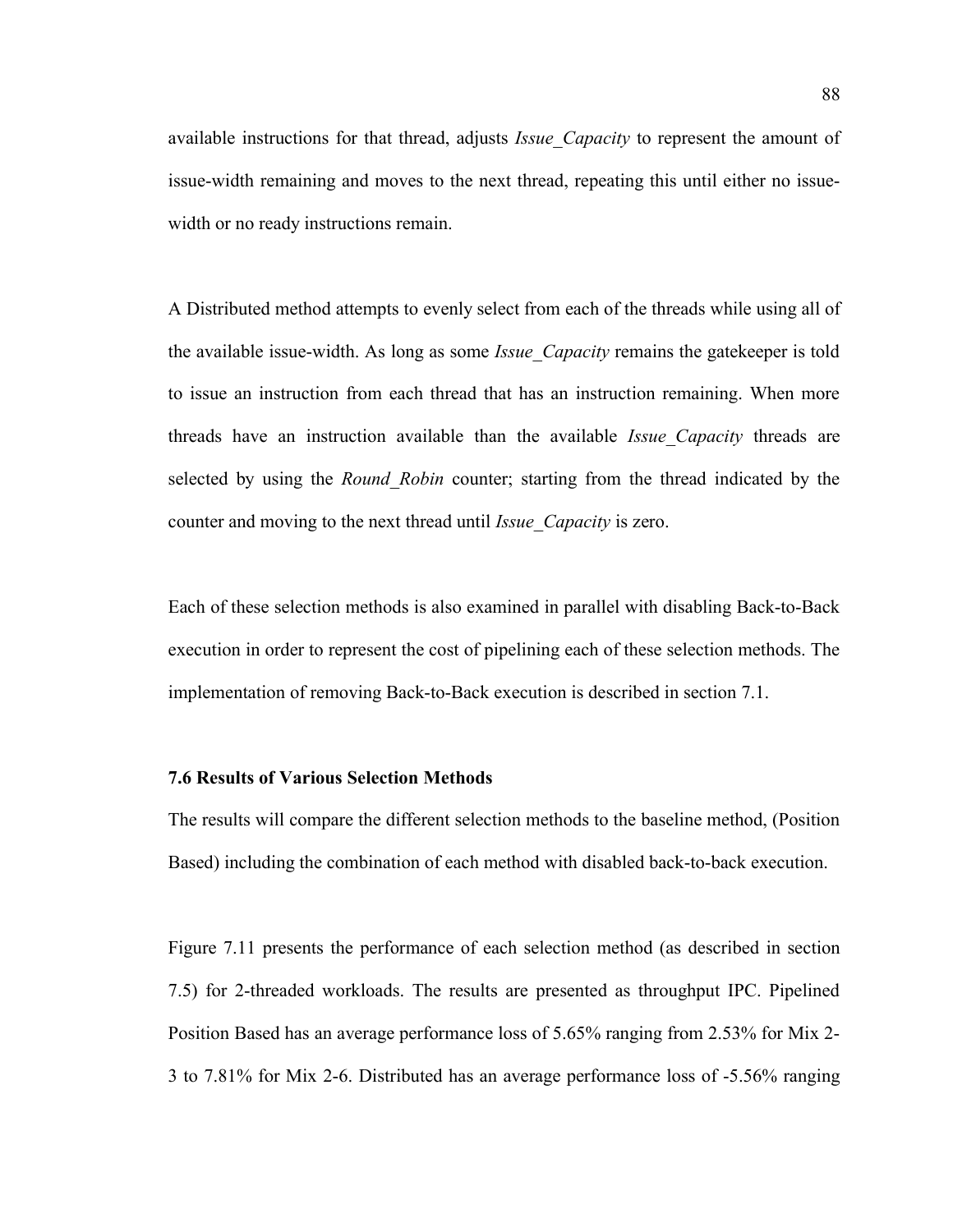from -8.38% for Mix 2-4 to -3.46 for Mix 2-5. Pipelined Distributed has an average performance loss of 2.4% ranging from -0.08% for Mix 2-1 to 4.3% for Mix 2-5. One Thread Bias has an average performance loss of -4.01% ranging from -6.43 for Mix 2-6 to -2.32 for Mix 2-5. Pipelined One Thread Bias has an average performance loss of 3.18% ranging from 1.01% for Mix 2-3 to 5.12% for Mix 2-2. Oldest First has an average performance loss of -6.13% ranging from -10.38% for Mix 2-2 to -3.07% for Mix 2-5. Pipelined Oldest First has an average performance loss of 1.61% ranging from -1.3% for Mix 2-2 to 4.64% for Mix 2-5.



**Workloads for Various Selection Methods**

Figure 7.12 presents the performance of each selection method (as described in section 7.5) for 3-threaded workloads. The results are presented as throughput IPC. Pipelined Position Based has an average performance loss of 4.71% ranging from 1.21% for Mix 3-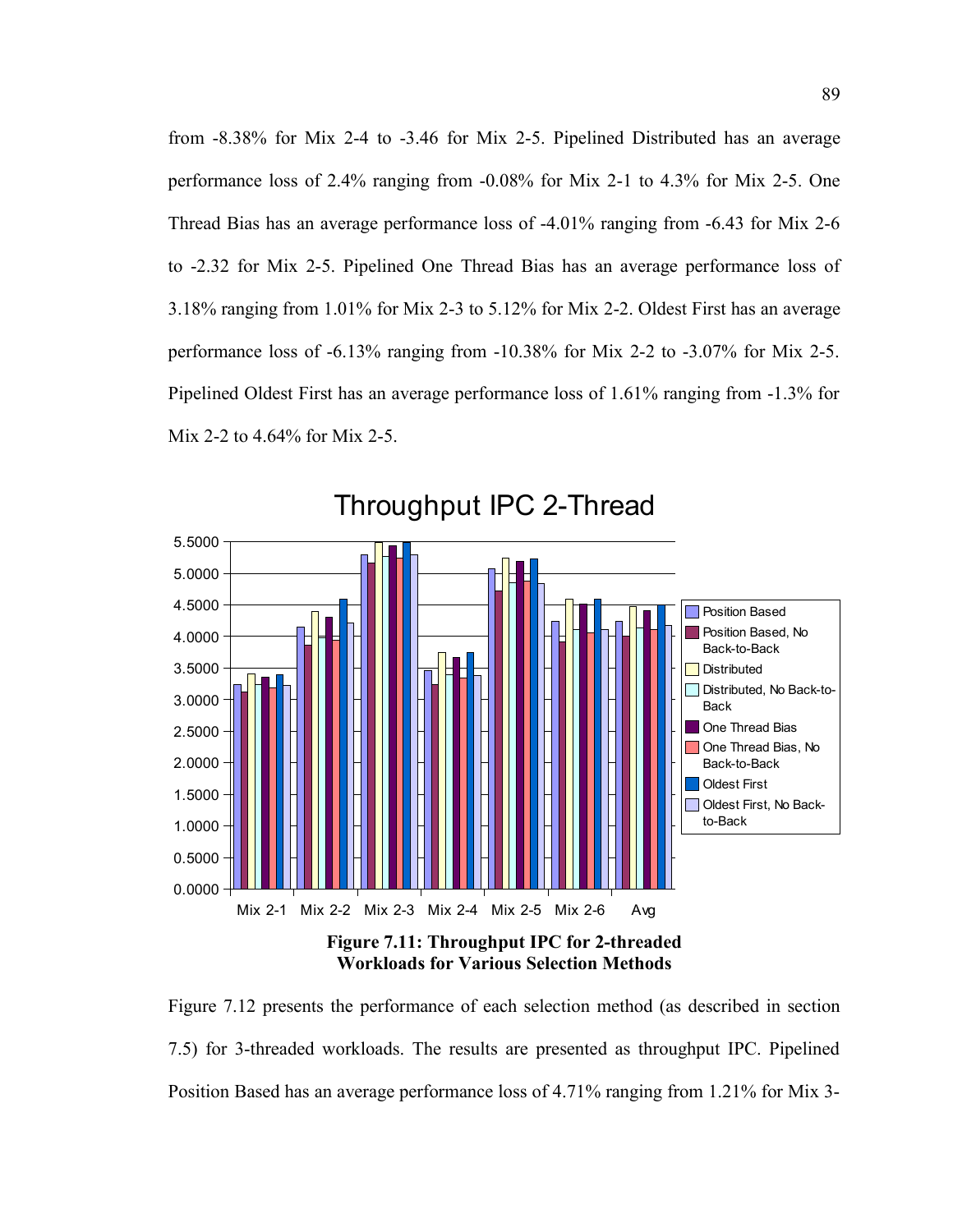6 to 11.95% for Mix 3-5. Distributed has an average performance loss of -2.96% ranging from -6.15% for Mix 3-4 to -0.38 for Mix 3-10. Pipelined Distributed has an average performance loss of 2.81% ranging from -2.84% for Mix 3-4 to 9.71% for Mix 3-5. One Thread Bias has an average performance loss of -1.32% ranging from -3.18 for Mix 3-4 to -0.38% for Mix 3-10. Pipelined One Thread Bias has an average performance loss of 4.16% ranging from -0.53% for Mix 3-4 to 11.36% for Mix 3-5. Oldest First has an average performance loss of -2.83% ranging from -5.48% for Mix 3-4 to -1.12% for Mix 3-10. Pipelined Oldest First has an average performance loss of 2.86% ranging from -2.34% for Mix 3-4 to 10.33% for Mix 3-5.



**Figure 7.12: Throughput IPC for 3-threaded Workloads for Various Selection Methods**

Figure 7.13 presents the performance of each selection method (as described in section 7.5) for 4-threaded workloads. The results are presented as throughput IPC. Pipelined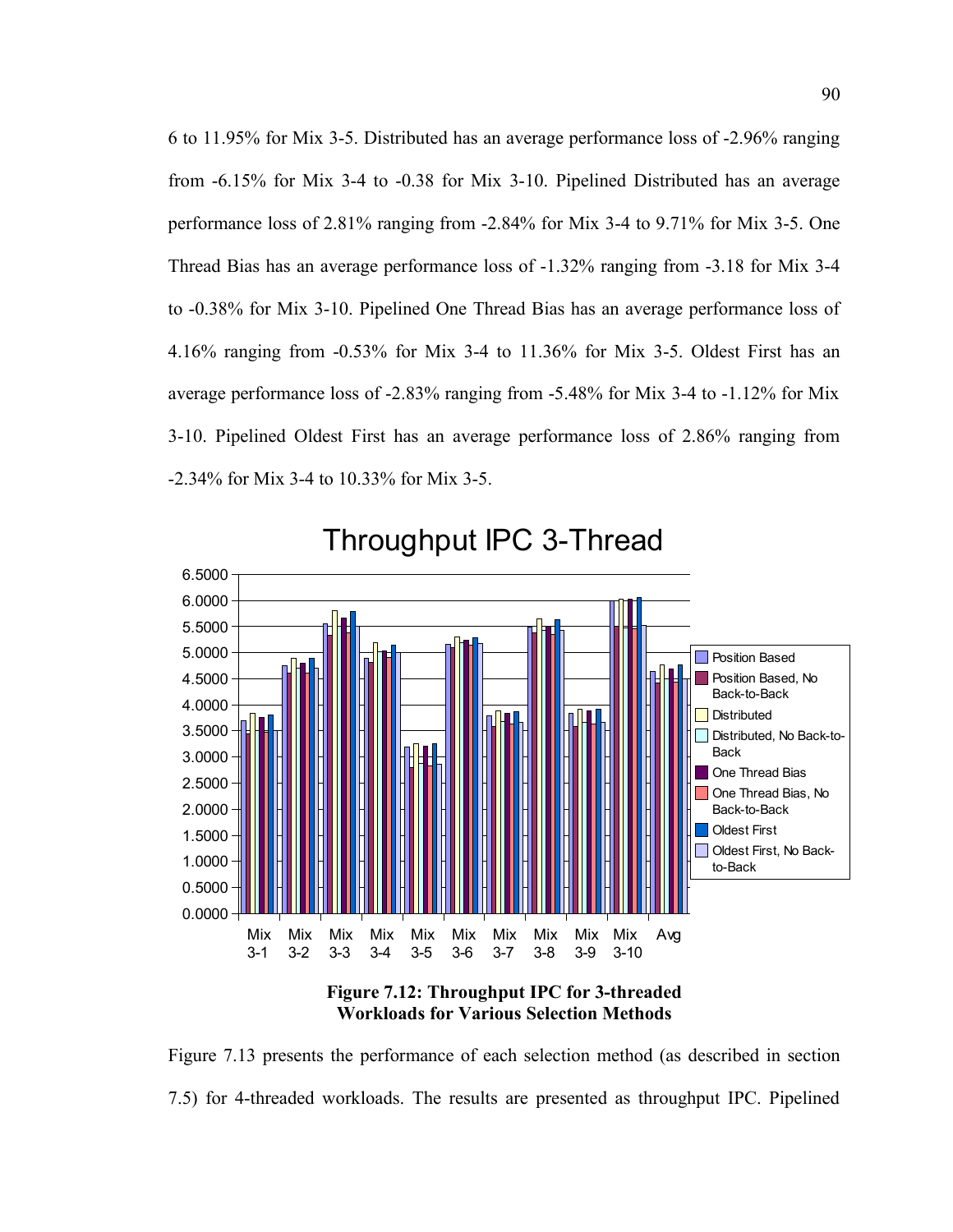Position Based has an average performance loss of 3.74% ranging from 0.78% for Mix 4- 4 to 8.21% for Mix 4-1. Distributed has an average performance loss of -2.6% ranging from -5.14% for Mix 4-8 to -1.45 for Mix 4-2. Pipelined Distributed has an average performance loss of 1.54% ranging from -1.71% for Mix 4-8 to 5.93% for Mix 4-1. One Thread Bias has an average performance loss of -1.59% ranging from -3.29 for Mix 4-8 to -0.29% for Mix 4-2. Pipelined One Thread Bias has an average performance loss of 2.84% ranging from 0.52% for Mix 4-8 to 6.46% for Mix 4-1. Oldest First has an average performance loss of -2.15% ranging from -3.85% for Mix 4-8 to -1.18% for Mix 4-1. Pipelined Oldest First has an average performance loss of 1.76% ranging from -1% for Mix 4-8 to 5.91% for Mix 4-1.



Throughput IPC 4-Thread

Figure 7.14 presents the performance of each selection method (as described in section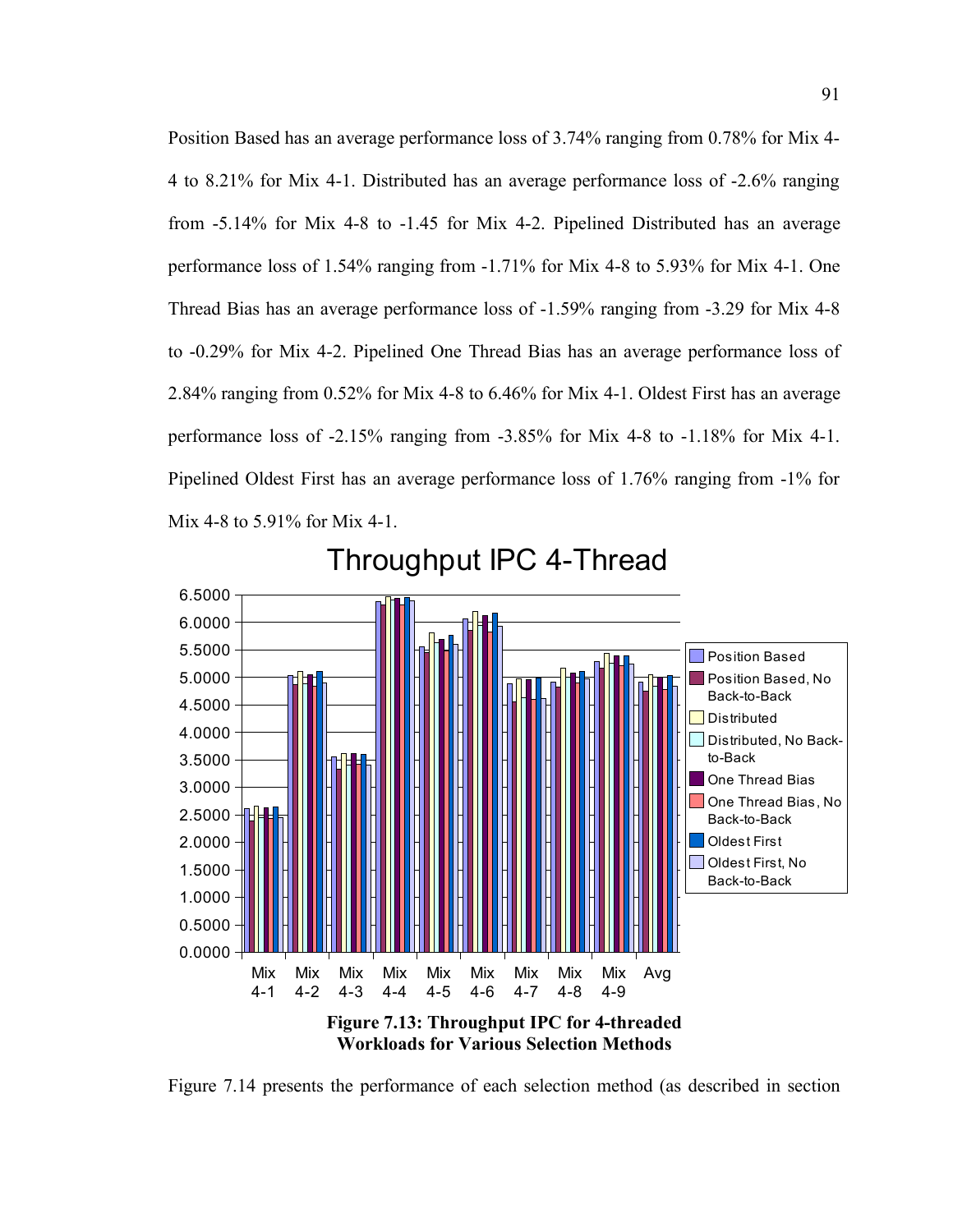7.5) for 2-threaded workloads. The results are presented as fairness. Pipelined Position Based has an average fairness loss of 5.63% ranging from 2.41% for Mix 2-3 to 7.88% for Mix 2-6. Distributed has an average fairness loss of -5.99% ranging from -8.54% for Mix 2-6 to -3.39 for Mix 2-5. Pipelined Distributed has an average fairness loss of 2.14% ranging from -0.13% for Mix 2-3 to 4.32% for Mix 2-5. One Thread Bias has an average fairness loss of -4.34% ranging from -6.54 for Mix 2-6 to -3.65 for Mix 2-1. Pipelined One Thread Bias has an average fairness loss of 3.12% ranging from 0.47% for Mix 2-3 to 5.14% for Mix 2-2. Oldest First has an average fairness loss of -6.6% ranging from -10.16% for Mix 2-2 to -3.15% for Mix 2-5. Pipelined Oldest First has an average fairness loss of 1.33% ranging from -1.13% for Mix 2-2 to 4.55% for Mix 2-5.



Fairness 2-Thread

**Figure 7.14: Fairness for 2-threaded Workloads for Various Selection Methods**

Figure 7.15 presents the performance of each selection method (as described in section 7.5) for 3-threaded workloads. The results are presented as fairness. Pipelined Position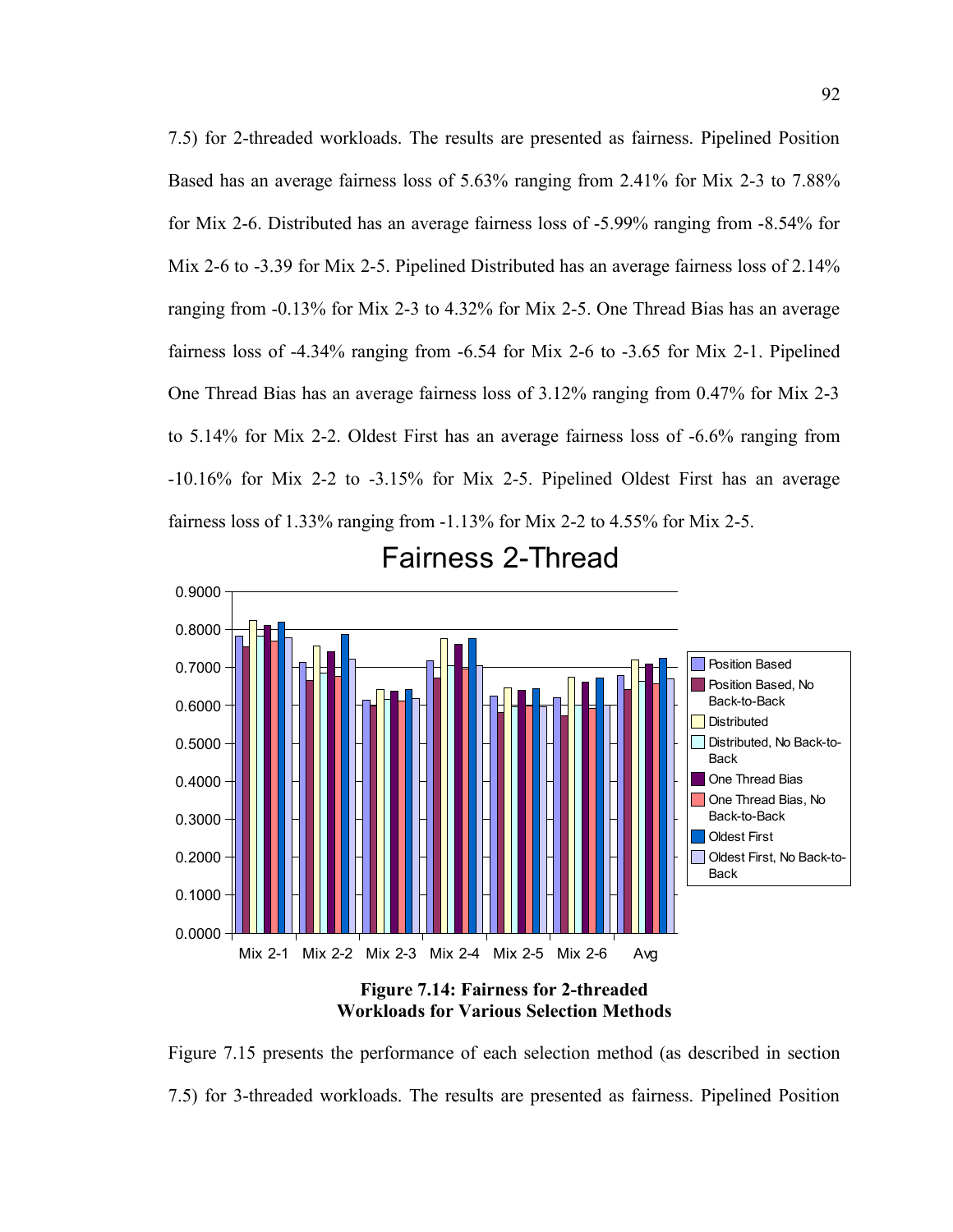Based has an average fairness loss of 5.23% ranging from 1.18% for Mix 3-6 to 11.57% for Mix 3-5. Distributed has an average fairness loss of -3.02% ranging from -6.25% for Mix 3-4 to -0.28 for Mix 3-10. Pipelined Distributed has an average fairness loss of 3.24% ranging from -2.98% for Mix 3-4 to 9.38% for Mix 3-10. One Thread Bias has an average fairness loss of -1.34% ranging from -3.18 for Mix 3-4 to -0.37% for Mix 3-10. Pipelined One Thread Bias has an average fairness loss of 4.63% ranging from -0.61% for Mix 3-4 to 10.73% for Mix 3-5. Oldest First has an average fairness loss of -2.79% ranging from -5.65% for Mix 3-4 to -1.05% for Mix 3-10. Pipelined Oldest First has an average fairness loss of 3.41% ranging from -2.49% for Mix 3-4 to 9.59% for Mix 3-5.



### Fairness 3-Thread

Figure 7.16 presents the performance of each selection method (as described in section 7.5) for 4-threaded workloads. The results are presented as fairness. Pipelined Position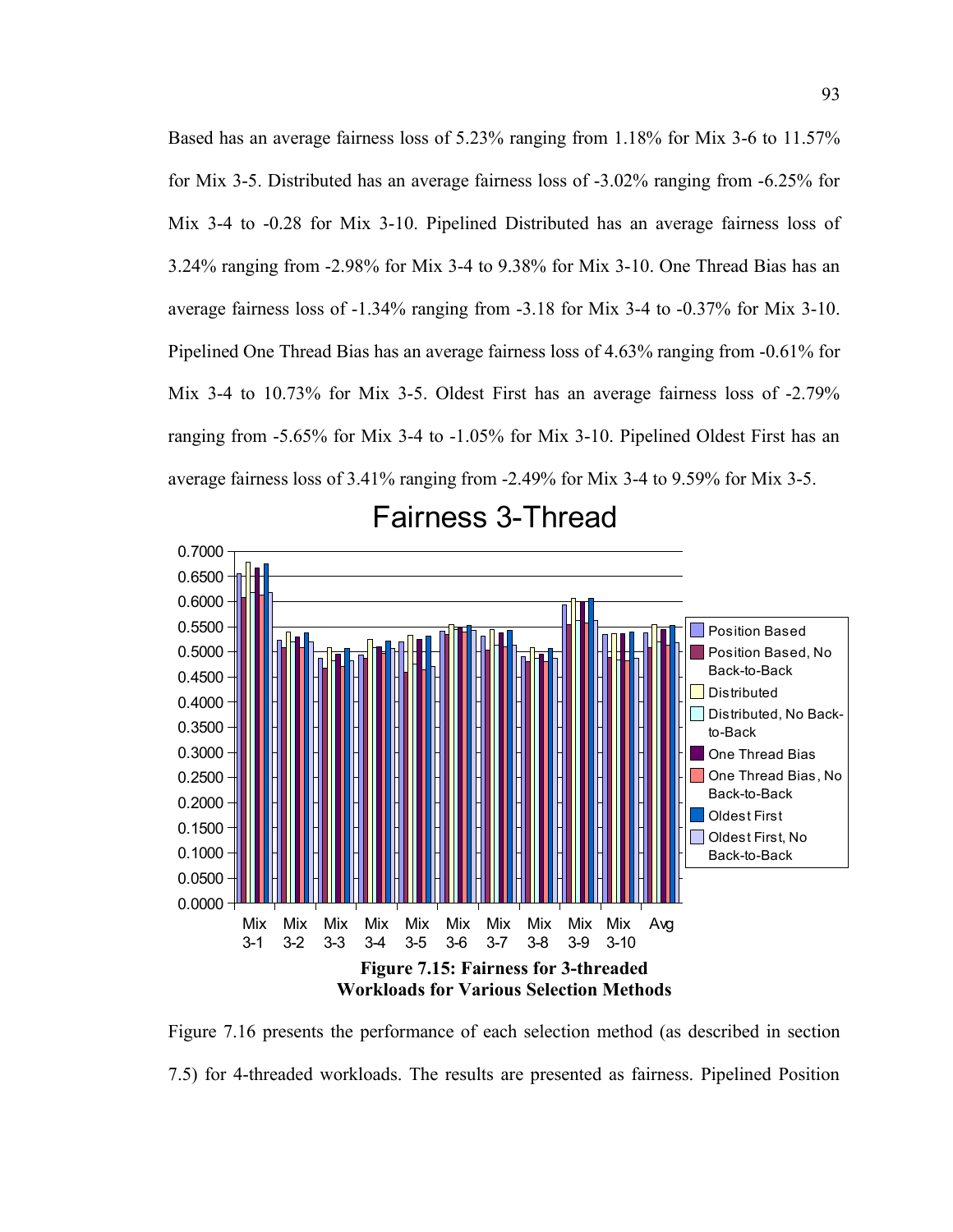Based has an average fairness loss of 3.85% ranging from 0.78% for Mix 4-4 to 8.17% for Mix 4-1. Distributed has an average fairness loss of -2.51% ranging from -4.93% for Mix 4-8 to -1.13 for Mix 4-7. Pipelined Distributed has an average fairness loss of 1.89% ranging from -1.58% for Mix 4-8 to 6.74% for Mix 4-1. One Thread Bias has an average fairness loss of -1.61% ranging from -3.21 for Mix 4-8 to -0.40% for Mix 4-2. Pipelined One Thread Bias has an average fairness loss of 3.08% ranging from 0.54% for Mix 4-8 to 6.88% for Mix 4-1. Oldest First has an average fairness loss of -2.16% ranging from -3.75% for Mix 4-8 to -0.85% for Mix 4-1. Pipelined Oldest First has an average fairness loss of 2.01% ranging from -0.93% for Mix 4-8 to 6.27% for Mix 4-1.



Fairness 4-Thread

**Figure 7.16: Fairness for 4-threaded Workloads for Various Selection Methods**

**7.7 Summary of Various Selection Methods**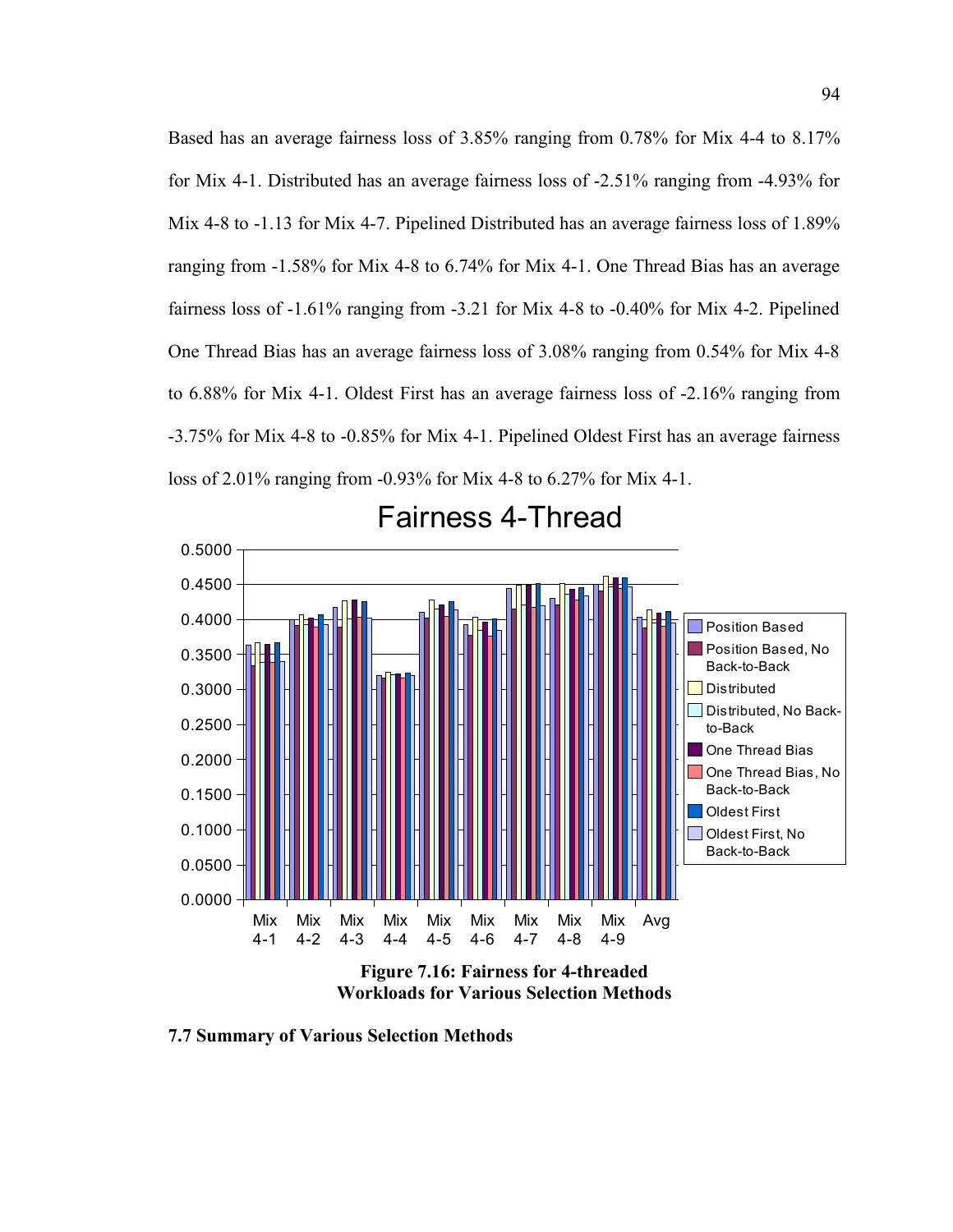| Selection Method      | Back-<br>$to$ -<br>Back | $\#$<br>Threads         | Average IPC<br>Performance<br>Loss | Min. IPC<br>Performance<br>Loss | Max. IPC<br>Performa<br>nce Loss | Average<br>Fairness<br>Loss | Min.<br>Fairness<br>Loss | Max.<br>Fairness<br>Loss |
|-----------------------|-------------------------|-------------------------|------------------------------------|---------------------------------|----------------------------------|-----------------------------|--------------------------|--------------------------|
| <b>Position Based</b> | Yes                     | 2, 3, 4                 | <b>Baseline</b>                    |                                 |                                  |                             |                          |                          |
|                       | No                      | 1                       | 9.93%                              | 1.52%                           | 31.88%                           |                             |                          |                          |
|                       |                         | $\overline{c}$          | 5.65%                              | 2.53%                           | 7.81%                            | 5.63%                       | 2.41%                    | 7.88%                    |
|                       |                         | $\mathfrak{Z}$          | 4.71%                              | 1.21%                           | 11.95%                           | 5.23%                       | 1.18%                    | 11.57%                   |
|                       |                         | $\overline{4}$          | 3.74%                              | 0.78%                           | 8.21%                            | 3.85%                       | 0.78%                    | 8.17%                    |
| Distributed           | Yes                     | $\overline{2}$          | $-5.56%$                           | $-8.38%$                        | $-3.46%$                         | $-5.99%$                    | $-8.54%$                 | $-3.39%$                 |
|                       |                         | $\overline{\mathbf{3}}$ | $-2.96%$                           | $-6.15%$                        | $-0.38%$                         | $-3.02%$                    | $-6.25%$                 | $-0.28%$                 |
|                       |                         | $\overline{4}$          | $-2.60%$                           | $-5.14%$                        | $-1.45%$                         | $-2.51%$                    | $-4.93%$                 | $-1.13%$                 |
|                       | N <sub>0</sub>          | $\overline{c}$          | 2.40%                              | 0.08%                           | 4.30%                            | 2.14%                       | $-0.13%$                 | 4.32%                    |
|                       |                         | $\mathfrak{Z}$          | 2.81%                              | $-2.84%$                        | 9.71%                            | 3.24%                       | $-2.98%$                 | 9.38%                    |
|                       |                         | $\overline{4}$          | 1.54%                              | $-1.71%$                        | 5.93%                            | 1.89%                       | $-1.58%$                 | 6.74%                    |
| One Thread Bias       | Yes                     | $\overline{c}$          | $-4.01%$                           | $-6.43%$                        | $-2.32%$                         | $-4.34%$                    | $-6.54%$                 | $-3.65%$                 |
|                       |                         | $\mathfrak{Z}$          | $-1.32%$                           | $-3.18%$                        | $-0.38%$                         | $-1.34%$                    | $-3.18%$                 | $-0.37%$                 |
|                       |                         | $\overline{4}$          | $-1.59%$                           | $-3.29%$                        | $-0.29%$                         | $-1.61%$                    | $-3.21%$                 | $-0.40%$                 |
|                       | N <sub>0</sub>          | $\overline{c}$          | 3.18%                              | 1.01%                           | 5.12%                            | 3.12%                       | 0.47%                    | 5.14%                    |
|                       |                         | $\overline{3}$          | 4.16%                              | $-0.53%$                        | 11.36%                           | 4.63%                       | $-0.61%$                 | 10.73%                   |
|                       |                         | $\overline{4}$          | 2.84%                              | 0.52%                           | 6.46%                            | 3.08%                       | 0.54%                    | 6.88%                    |
| <b>Oldest First</b>   | Yes                     | $\overline{2}$          | $-6.13%$                           | $-10.38%$                       | $-3.07\%$                        | $-6.60%$                    | $-10.16%$                | $-3.15%$                 |
|                       |                         | $\overline{3}$          | $-2.83%$                           | $-5.48%$                        | $-1.12%$                         | $-2.79%$                    | $-5.65%$                 | $-1.05%$                 |
|                       |                         | $\overline{4}$          | $-2.15%$                           | $-3.85%$                        | $-1.18%$                         | $-2.16%$                    | $-3.75%$                 | $-0.85%$                 |
|                       | N <sub>0</sub>          | $\overline{c}$          | 1.61%                              | $-1.30%$                        | 4.64%                            | 1.33%                       | $-1.13%$                 | 4.55%                    |
|                       |                         | $\overline{\mathbf{3}}$ | 2.86%                              | $-2.34%$                        | 10.33%                           | 3.41%                       | $-2.49%$                 | 9.59%                    |
|                       |                         | $\overline{4}$          | 1.76%                              | $-1.00\%$                       | 5.91%                            | 2.01%                       | $-0.93%$                 | 6.27%                    |

#### **Table 7.2: Summary of Various Selection Methods on SMT**

The results clearly show that the Position Based scheme is the worst of the four techniques when the wakeup/select logic is atomic. However, the results for atomic wakeup/select logic indicate that increased support for thread contexts reduces the performance gain achieved by the other selection techniques. This is likely a result of back-to-back execution allowing additional dependents of load instructions to be issued; increasing the average replay penalty.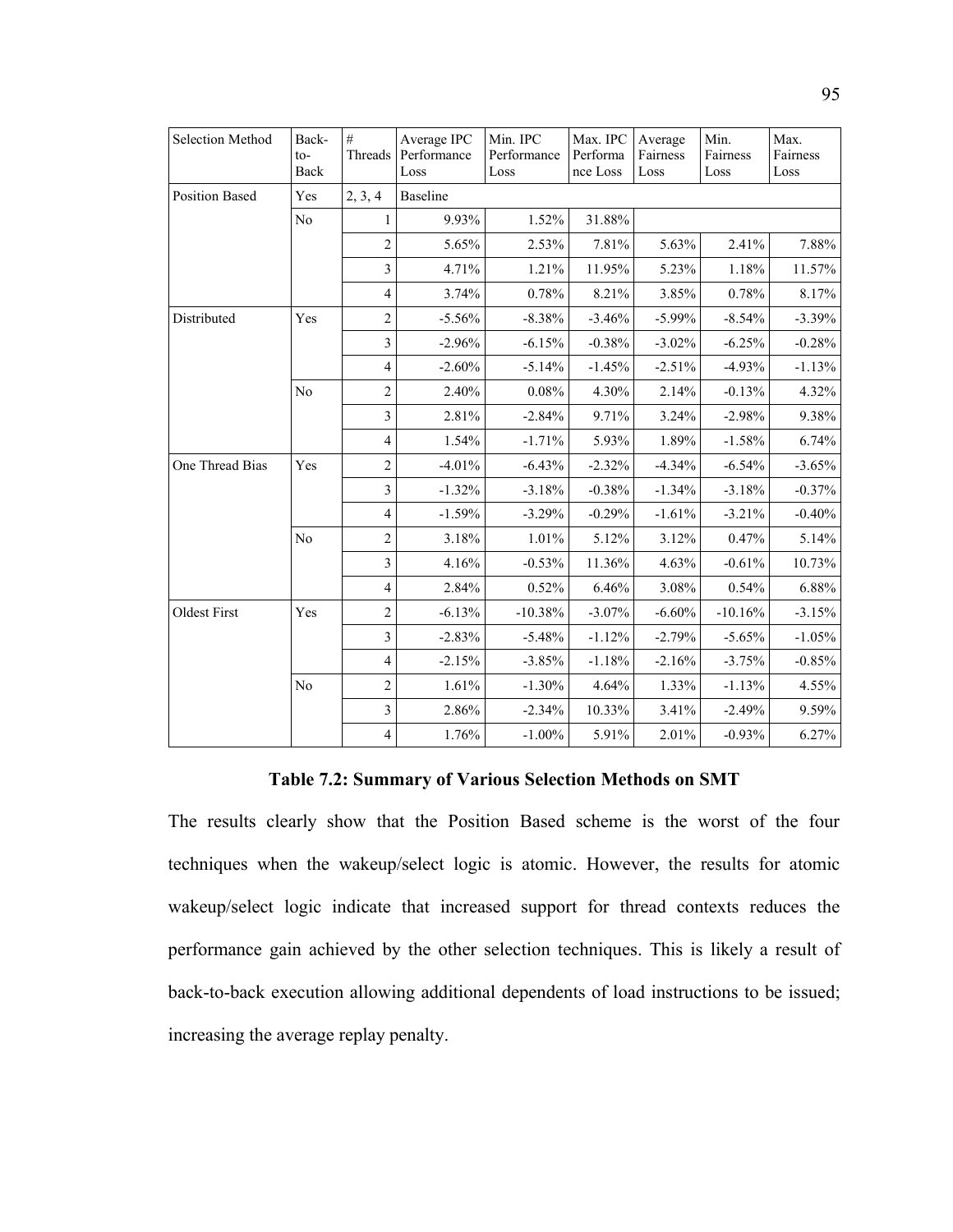Increasing processor frequencies will lead to a pipelining of the scheduling logic as cycle times decrease. The Position Based scheme is simplest of the four selection policies examined and can reasonably be considered atomic. The remaining schemes involve various complexities, such as sorting and counting, which may lead them to be pipelined as cycle times decrease. Obviously, when pipelined all of the selection methods perform worse than atomic Position Based but performance losses do not exceed 5.65%.

Of the techniques examined Position Based and One Thread Bias are not recommended. The Oldest First policy works well for small amounts of TLP and had the best pipelined performance for support of 2 threaded contexts. The Distributed policy showed the best pipelined performance with more aggressive SMT designs.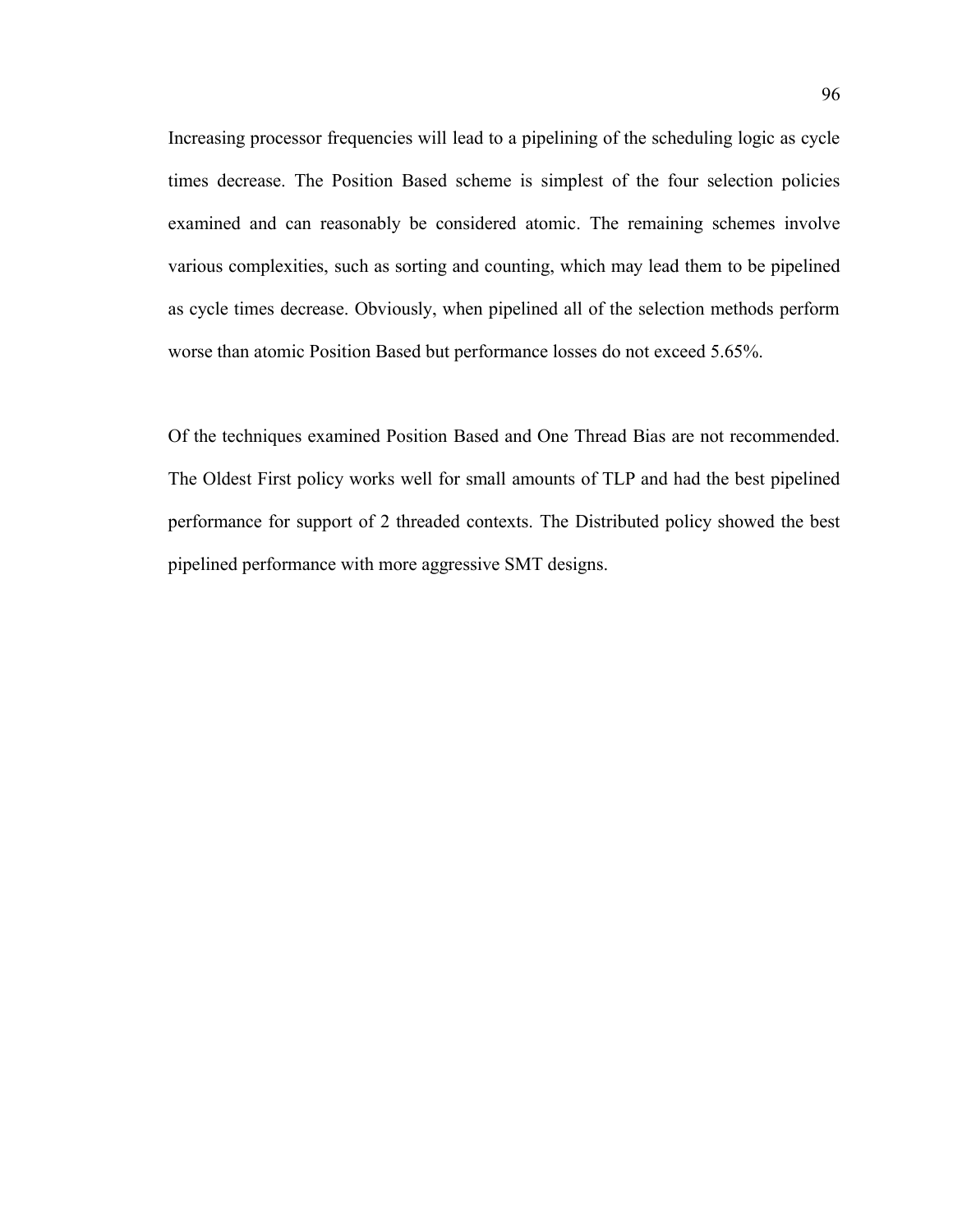### **Chapter 8**

### **Conclusions and Future Work**

The main contribution of this thesis is that TLP is not sufficient enough to replace the ILP extracted from speculative scheduling and speculative execution. This validates that single-threaded ILP techniques are still important components in deriving performance from SMT machines. TLP, even with an aggressive 4 threaded SMT, is not sufficient to cover up latency generated by removing the speculative techniques examined within the scope of this work. TLP is unable to cover up the pipeline bubbles that occur due to a lack of speculation, however, TLP clearly improves performance compared to the superscalar machine.

This thesis also shows that a pipelined scheduler is feasible with low performance loss. TLP is effective at reducing the penalties associated with losing back-to-back execution.

The results demonstrate that speculative execution is required to extract performance resulting in significant degradation when it is disabled. Speculative fetch was able to reduce the penalty and may warrant additional consideration in tandem with other fetching and resource allocation policies that may be able to benefit from being able to speculatively fill the instruction fetch queue when fetching would normally be denied to a particular thread. A confidence based technique may perform better with sufficient TLP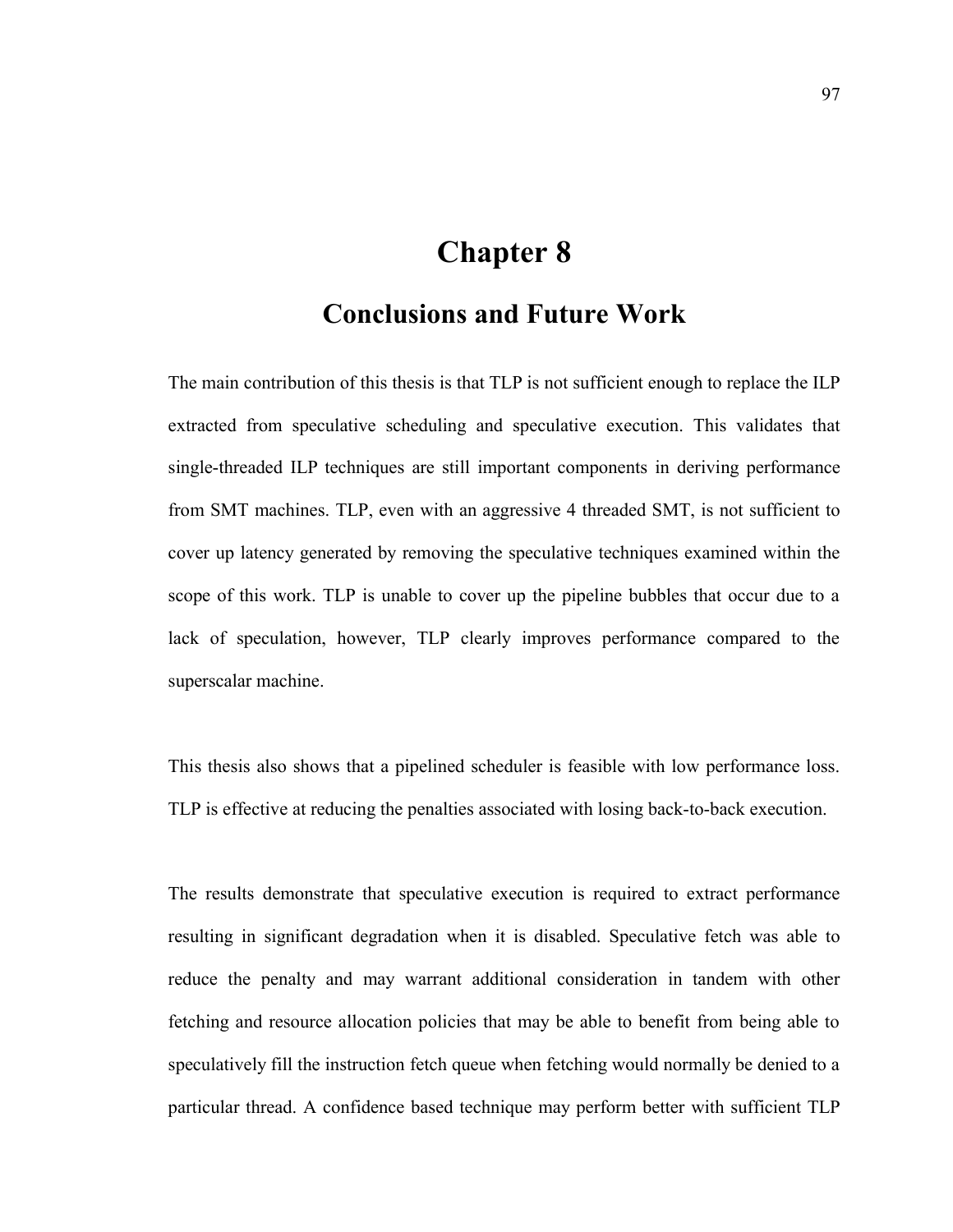to exploit, however, it appears unlikely that avoiding speculative execution can come with any benefit considering the losses shown in Table 8.1.

|                 | # Threads      | Average IPC<br>Performance<br>Loss | Min. IPC<br>Performance<br>Loss | Max. IPC<br>Performance<br>Loss | Average<br>Fairness Loss | Min.<br>Fairness Loss | Max. Fairness<br>Loss |
|-----------------|----------------|------------------------------------|---------------------------------|---------------------------------|--------------------------|-----------------------|-----------------------|
| <b>DISPEX</b>   | 1              | 64.58%                             | 2.05%                           | 84.56%                          |                          |                       |                       |
|                 | $\overline{c}$ | 61.31%                             | 37.50%                          | 75.27%                          | 62.23%                   | 38.05%                | 75.30%                |
|                 | 3              | 54.78%                             | 30.13%                          | 68.21%                          | 59.37%                   | 31.22%                | 68.29%                |
|                 | 4              | 46.70%                             | 23.44%                          | 63.74%                          | 46.02%                   | 23.51%                | 64.15%                |
|                 | 8              | 34.55%                             | 32.06%                          | 38.39%                          | 36.05%                   | 28.82%                | 43.18%                |
| DISPEX+SF       | $\overline{c}$ | 45.38%                             | 15.74%                          | 63.14%                          | 46.55%                   | 17.19%                | 63.16%                |
|                 | 3              | 35.41%                             | 8.78%                           | 51.66%                          | 40.89%                   | 10.33%                | 51.59%                |
|                 | 4              | 28.57%                             | 12.76%                          | 48.27%                          | 29.61%                   | 13.61%                | 48.94%                |
| ADISPEX+SF      | $\overline{c}$ | 43.13%                             | 14.39%                          | 62.78%                          | 44.00%                   | 15.16%                | 62.79%                |
|                 | 3              | 33.91%                             | 5.85%                           | 50.80%                          | 40.48%                   | 8.38%                 | 50.78%                |
|                 | 4              | 24.61%                             | 5.36%                           | 49.32%                          | 25.93%                   | 5.96%                 | 50.33%                |
| <b>DYCOSPEX</b> | $\overline{c}$ | 7.64%                              | $-22.16%$                       | 24.82%                          | 13.02%                   | $-3.73%$              | 5.30%                 |
|                 | 3              | 21.12%                             | 4.96%                           | 28.97%                          | 26.04%                   | 6.57%                 | 50.27%                |
|                 | 4              | 17.19%                             | 1.53%                           | 39.72%                          | 23.15%                   | 4.12%                 | 39.62%                |
| <b>COCOSPEX</b> | $\overline{c}$ | 4.75%                              | $-24.30%$                       | 20.75%                          | 8.83%                    | $-10.06%$             | 21.45%                |
|                 | 3              | 8.49%                              | $-0.06\%$                       | 17.33%                          | 11.28%                   | $-0.02%$              | 17.60%                |
|                 | 4              | 2.94%                              | $-7.74%$                        | 11.04%                          | 2.88%                    | $-9.74%$              | 11.06%                |

## **Table 8.1: Summary of Disabling Speculative Execution**

Load-hit prediction leaves much potential discussion. Long issue-to-execute delays increase the need for load-hit prediction but reducing this delay may not be feasible. Clearly, with reduced issue-to-execute delay performance increases and if combined with disabled speculative scheduling with sufficient TLP this can minimized performance losses (0.42% for 1 cycle issue-to-execute delay and 4 threaded SMT). It is expected that additional thread context support will result in performance improvements in this case.

Instruction replay must still be handled and the only way to truly improve the situation is to increase cache sizes or ensure that cache misses do not occur. Without speculative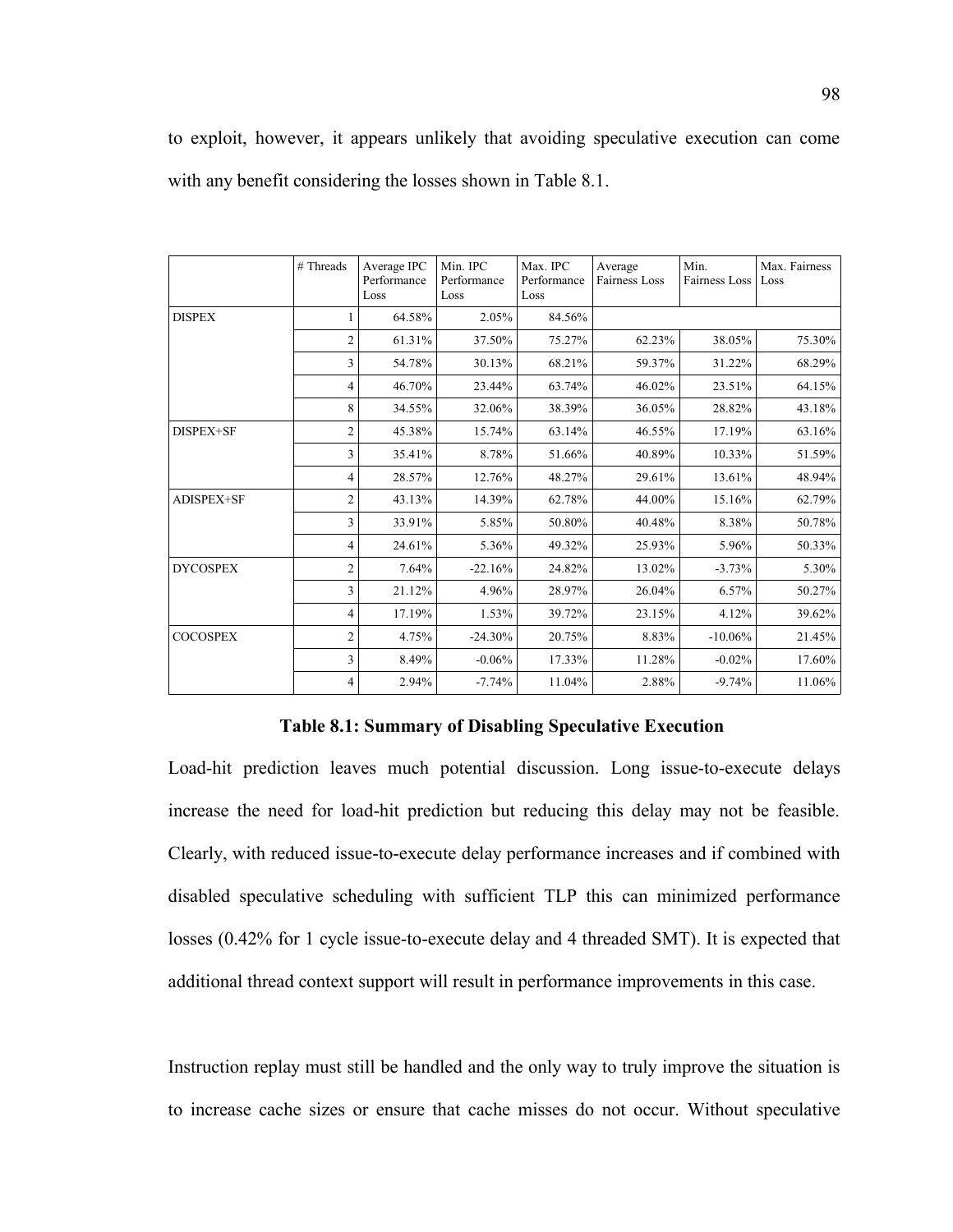scheduling the number of replays is reduced but this appears to come at the expense of overall performance shown in Table 8.2.

| Disabled Load-Hit<br>Speculation with           | $#$ Threads    | Average IPC<br>Performance<br>Loss | Min. IPC<br>Performance<br>Loss | Max. IPC<br>Performance<br>Loss | Average<br>Fairness<br>Loss | Min. Fairness<br>Loss | Max. Fairness<br>Loss |
|-------------------------------------------------|----------------|------------------------------------|---------------------------------|---------------------------------|-----------------------------|-----------------------|-----------------------|
| Issue-to-execute delay<br>of 1 cycle            |                | 10.30%                             | $-1.94%$                        | 40.28%                          |                             |                       |                       |
|                                                 | $\overline{c}$ | 5.73%                              | $-1.64%$                        | 10.71%                          | 5.46%                       | $-1.63%$              | 10.55%                |
|                                                 | 3              | 1.80%                              | $-0.46%$                        | 5.06%                           | 1.68%                       | $-0.94%$              | 5.45%                 |
|                                                 | 4              | 0.42%                              | $-0.84%$                        | 1.44%                           | $0.34\%$                    | $-1.11\%$             | 1.42%                 |
| Issue-to-execute delay<br>of 2 cycle            |                | 26.22%                             | 5.24%                           | 60.18%                          |                             |                       |                       |
|                                                 | $\overline{c}$ | 20.74%                             | 11.67%                          | 26.15%                          | 20.28%                      | 11.67%                | 26.46%                |
|                                                 | 3              | 13.17%                             | 6.11%                           | 19.88%                          | 13.73%                      | 5.91%                 | 20.81%                |
|                                                 | 4              | 9.61%                              | 4.49%                           | 19.64%                          | 10.51%                      | 4.62%                 | 20.91%                |
| Issue-to-execute delay<br>of 3 cycle (Baseline) |                | 37.90%                             | 8.63%                           | 70.14%                          |                             |                       |                       |
|                                                 | $\overline{2}$ | 33.68%                             | 24.76%                          | 40.87%                          | 32.93%                      | 24.77%                | 40.22%                |
|                                                 | 3              | 25.50%                             | 16.13%                          | 33.78%                          | 26.08%                      | 16.17%                | 34.61%                |
|                                                 | 4              | 22.21%                             | 15.52%                          | 29.89%                          | 22.64%                      | 15.60%                | 31.46%                |

## **Table 8.2: Summary of Disabled Speculative Scheduling on SMT**

Various 2-cycle pipelined scheduler implementations demonstrate that Oldest First performs best for 2 threaded SMT machines and Distributed performs best for 3 and 4 threaded SMT. As cycle times decrease, it will be difficult to have a complex scheme used for an atomic scheduler and pipelined schedulers will have to be considered. This work indicates that Oldest First and Distributed are potentially good methods for a pipelined scheduler but further investigation into multi-cycle scheduling logic should be considered.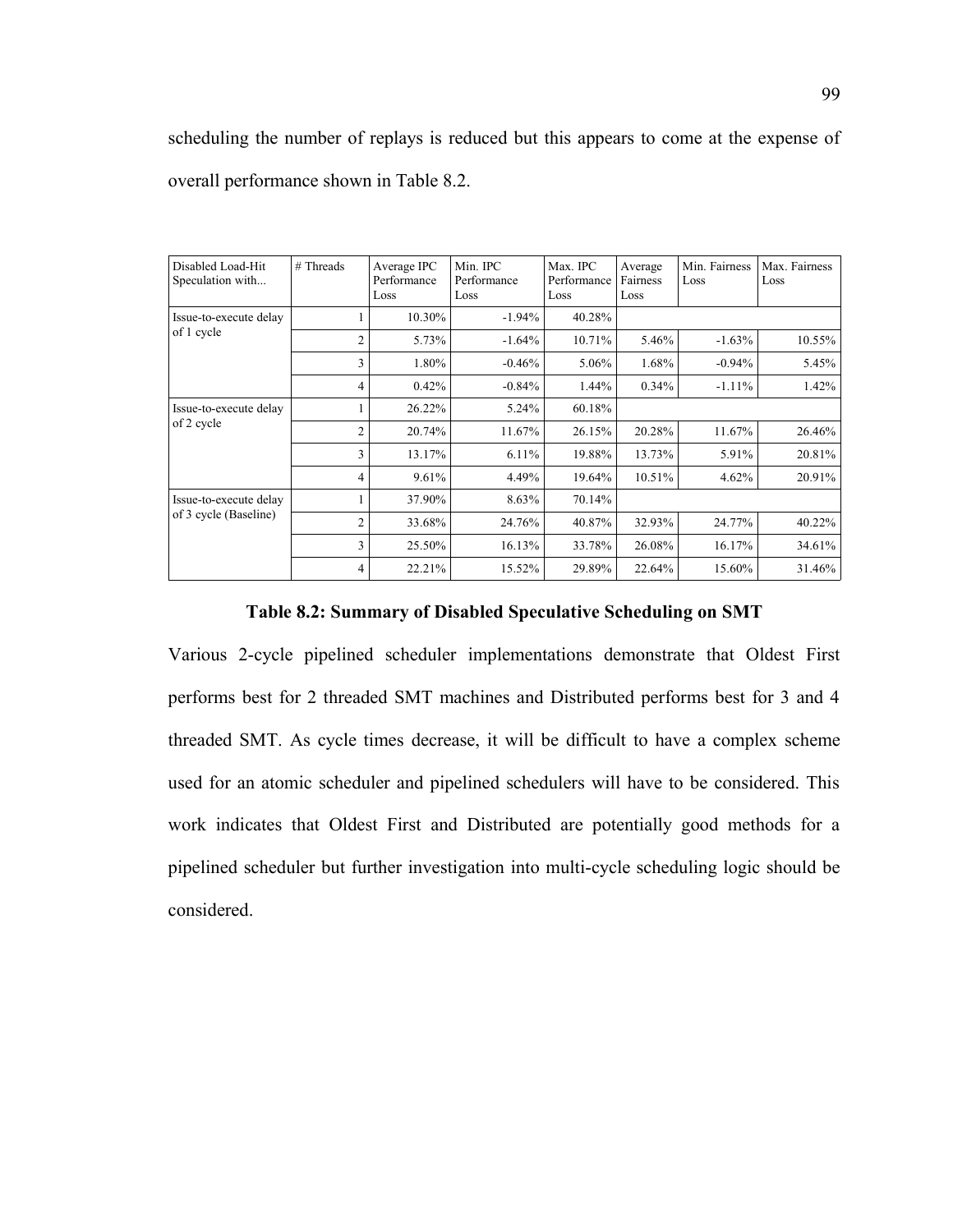| Selection Method      | Back-<br>$to-$<br>Back | $\#$<br>Threads         | Average IPC<br>Performance<br>Loss | Min. IPC<br>Performance<br>Loss | Max. IPC<br>Performa<br>nce Loss | Average<br>Fairness<br>Loss | Min.<br>Fairness<br>Loss | Max.<br>Fairness<br>Loss |
|-----------------------|------------------------|-------------------------|------------------------------------|---------------------------------|----------------------------------|-----------------------------|--------------------------|--------------------------|
| <b>Position Based</b> | Yes                    | 1,2,3,4                 |                                    |                                 |                                  |                             |                          |                          |
|                       | No                     | 1                       | 9.93%                              | 1.52%                           | 31.88%                           |                             |                          |                          |
|                       |                        | $\overline{2}$          | 5.65%                              | 2.53%                           | 7.81%                            | 5.63%                       | 2.41%                    | 7.88%                    |
|                       |                        | $\mathfrak{Z}$          | 4.71%                              | 1.21%                           | 11.95%                           | 5.23%                       | 1.18%                    | 11.57%                   |
|                       |                        | $\overline{4}$          | 3.74%                              | 0.78%                           | 8.21%                            | 3.85%                       | 0.78%                    | 8.17%                    |
| Distributed           | Yes                    | $\overline{c}$          | $-5.56%$                           | $-8.38%$                        | $-3.46%$                         | $-5.99%$                    | $-8.54%$                 | $-3.39%$                 |
|                       |                        | $\overline{\mathbf{3}}$ | $-2.96%$                           | $-6.15%$                        | $-0.38%$                         | $-3.02%$                    | $-6.25%$                 | $-0.28%$                 |
|                       |                        | $\overline{4}$          | $-2.60%$                           | $-5.14%$                        | $-1.45%$                         | $-2.51%$                    | $-4.93%$                 | $-1.13%$                 |
|                       | N <sub>0</sub>         | $\overline{2}$          | 2.40%                              | 0.08%                           | 4.30%                            | 2.14%                       | $-0.13%$                 | 4.32%                    |
|                       |                        | $\overline{\mathbf{3}}$ | 2.81%                              | $-2.84%$                        | 9.71%                            | 3.24%                       | $-2.98%$                 | 9.38%                    |
|                       |                        | $\overline{4}$          | 1.54%                              | $-1.71%$                        | 5.93%                            | 1.89%                       | $-1.58%$                 | 6.74%                    |
| One Thread Bias       | Yes                    | $\overline{c}$          | $-4.01%$                           | $-6.43%$                        | $-2.32%$                         | $-4.34%$                    | $-6.54%$                 | $-3.65%$                 |
|                       |                        | $\overline{3}$          | $-1.32%$                           | $-3.18%$                        | $-0.38%$                         | $-1.34%$                    | $-3.18%$                 | $-0.37%$                 |
|                       |                        | $\overline{4}$          | $-1.59%$                           | $-3.29%$                        | $-0.29%$                         | $-1.61%$                    | $-3.21%$                 | $-0.40%$                 |
|                       | No                     | $\overline{2}$          | 3.18%                              | 1.01%                           | 5.12%                            | 3.12%                       | 0.47%                    | 5.14%                    |
|                       |                        | $\mathfrak{Z}$          | 4.16%                              | $-0.53%$                        | 11.36%                           | 4.63%                       | $-0.61%$                 | 10.73%                   |
|                       |                        | $\overline{4}$          | 2.84%                              | 0.52%                           | 6.46%                            | 3.08%                       | 0.54%                    | 6.88%                    |
| <b>Oldest First</b>   | Yes                    | $\sqrt{2}$              | $-6.13%$                           | $-10.38%$                       | $-3.07\%$                        | $-6.60%$                    | $-10.16%$                | $-3.15%$                 |
|                       |                        | $\overline{3}$          | $-2.83%$                           | $-5.48%$                        | $-1.12%$                         | $-2.79%$                    | $-5.65%$                 | $-1.05%$                 |
|                       |                        | $\overline{4}$          | $-2.15%$                           | $-3.85%$                        | $-1.18%$                         | $-2.16%$                    | $-3.75%$                 | $-0.85%$                 |
|                       | N <sub>0</sub>         | $\overline{c}$          | 1.61%                              | $-1.30%$                        | 4.64%                            | 1.33%                       | $-1.13%$                 | 4.55%                    |
|                       |                        | $\overline{\mathbf{3}}$ | 2.86%                              | $-2.34%$                        | 10.33%                           | 3.41%                       | $-2.49%$                 | 9.59%                    |
|                       |                        | $\overline{4}$          | 1.76%                              | $-1.00\%$                       | 5.91%                            | 2.01%                       | $-0.93%$                 | 6.27%                    |

## **Table 8.3: Summary of Various Selection Methods on SMT**

A particularly notable concern was that the fetching policy, ICOUNT, may not be suitable for optimizing TLP with the presented techniques. ICOUNT works because it relies on issue, decode and rename queue occupancy that is well established using a baseline set of ILP exploiting techniques. However, there are problems using ICOUNT while disabling speculative execution. A fetch-stalled thread would appear to have very few instructions in the issue queue and giving it priority with ICOUNT that cannot be realized. Modifications were made to ICOUNT to overcome this problem but were not fully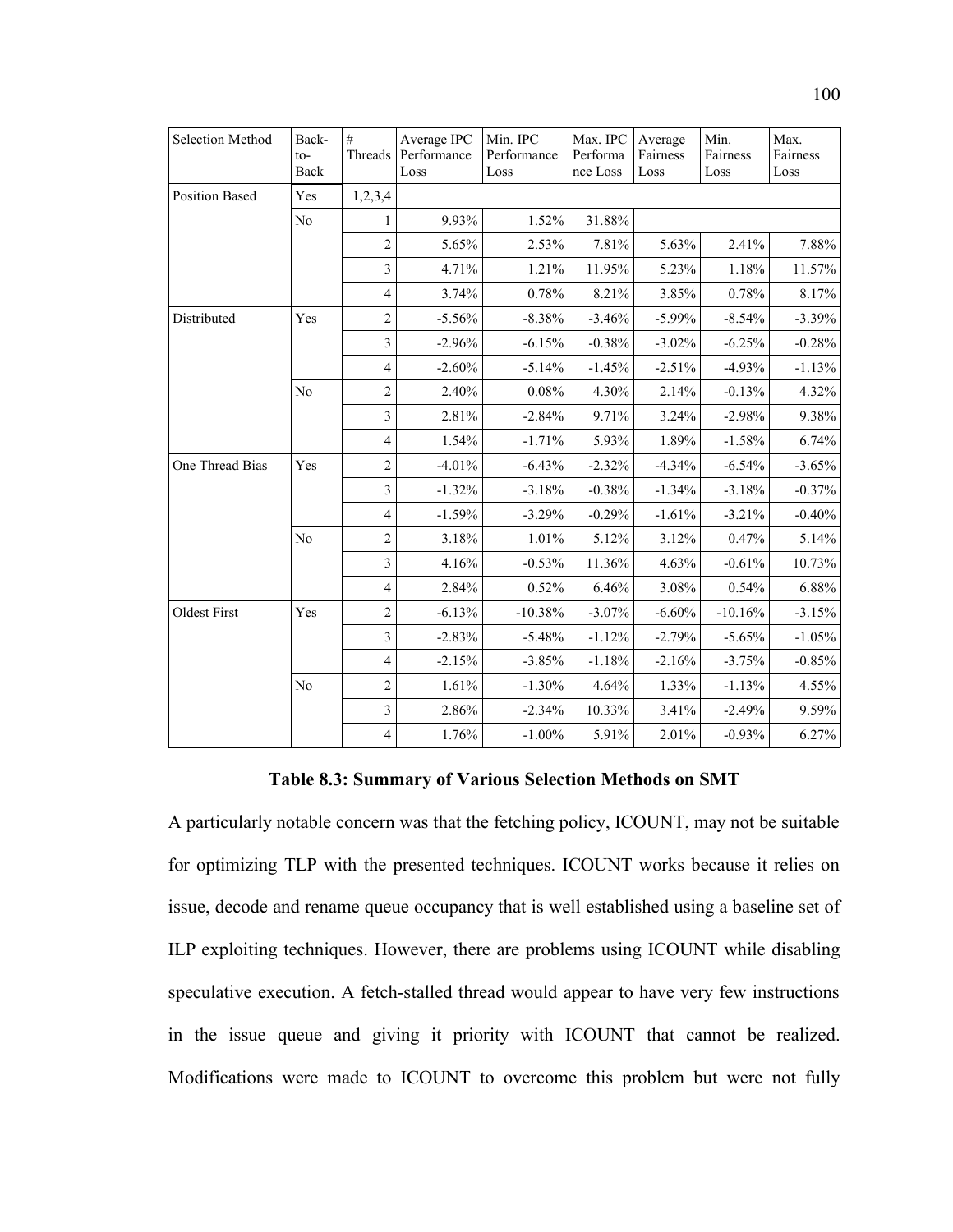investigated as it is not expected to improve performance enough to justify disabling speculative execution. It is important to realize that properties of ICOUNT may not be conducive to future work and to consider various different fetching policies.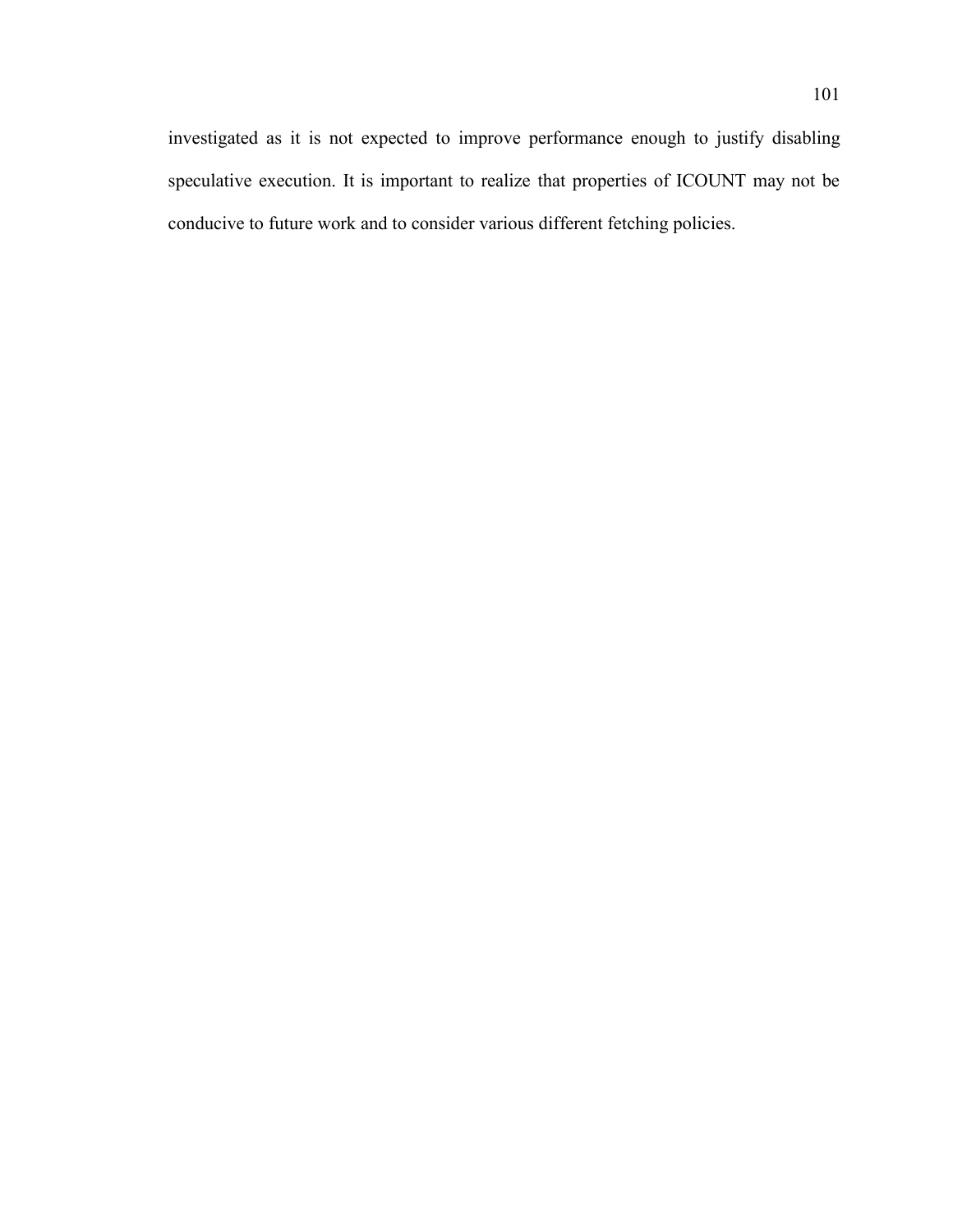## **References**

[BA 97] Berger, D., Austin, T. "The SimpleScalar tool set: Version 2.0", Technical Report, Department of Computer Science , University of Wisconsin-Madison, June 1997.

[BSP 01] Brown, M., Stark, J., Patt, Y. "Select-Free Instruction Scheduling Logic", 34<sup>th</sup> International Symposium on Microarchitecture, December 2001.

[BP 92] Butler, M., Patt, Y. "An Investigation of the Performance of Various Dynamic Scheduling Techniques", 25<sup>th</sup> International Symposium on Microarchitecture, 1992, p.1-9.

[CE 98] Chrysos, G.Z., Emer, J.S. "Memory Dependence Prediction using Store Sets", 25th International Symposium on Computer Architecture, June 1998.

[CF+ 03] Cazorla, F.J., Fernandez, E., Ramírez, A., Valero, M. "Improving Memory Latency Aware Fetch Policies for SMT Processors", 5<sup>th</sup> International Symposium on High-Performance Computing, 2003, p. 70-85.

[CR 00] Calder, B., Reinman, G. "A Comparative Survey of Load Speculation Architectures", Journal of Instruction-Level Parallelism, May 2000.

[CR+ 04] Cazorla, F.J., Ramírez, A., Valero, M., Fernandez, E. "Dynamically Controlled Resource Allocation in SMT Processors", 37<sup>th</sup> International Symposium on Microarchitecture, 2004.

[CY 06] Choi, S., Yeung, D. "Learning-Based SMT Processor Resource Distribution via Hill-Climbing", 33<sup>rd</sup> International Symposium on Computer Architecture, 2006.

[EA 03] El-Moursy, A., Albonesi, D.H. "Front-End Policies for Improved Issue Efficiency in SMT Processors", 9<sup>th</sup> International Symposium on High-Performance Computer Architecture, February 2003.

[EP+ 98] Evers, M., Patel, S.J., Chappell, R.S., Patt, Y.N. "An Analysis of Correlation and Predictability: What Makes Two-Level Branch Predictors Work", 25<sup>th</sup> International Symposium on Computer Architecture, 1998, p. 52-61.

[FR+ 02] Martínez, J.F., Renau, J., Huang, M.C., Prvulovic, M., Torrellas, J. "Cherry: Checkpointed Early Resource Recycling in Out-of-order Microprocessors", 35<sup>th</sup> International Symposium on Microarchitecture, 2002.

[GA+ 05] Gandhi, A., Akkary, H., Rajwar, R., Srinivasan, S.T., Lai, K. "Scalable Load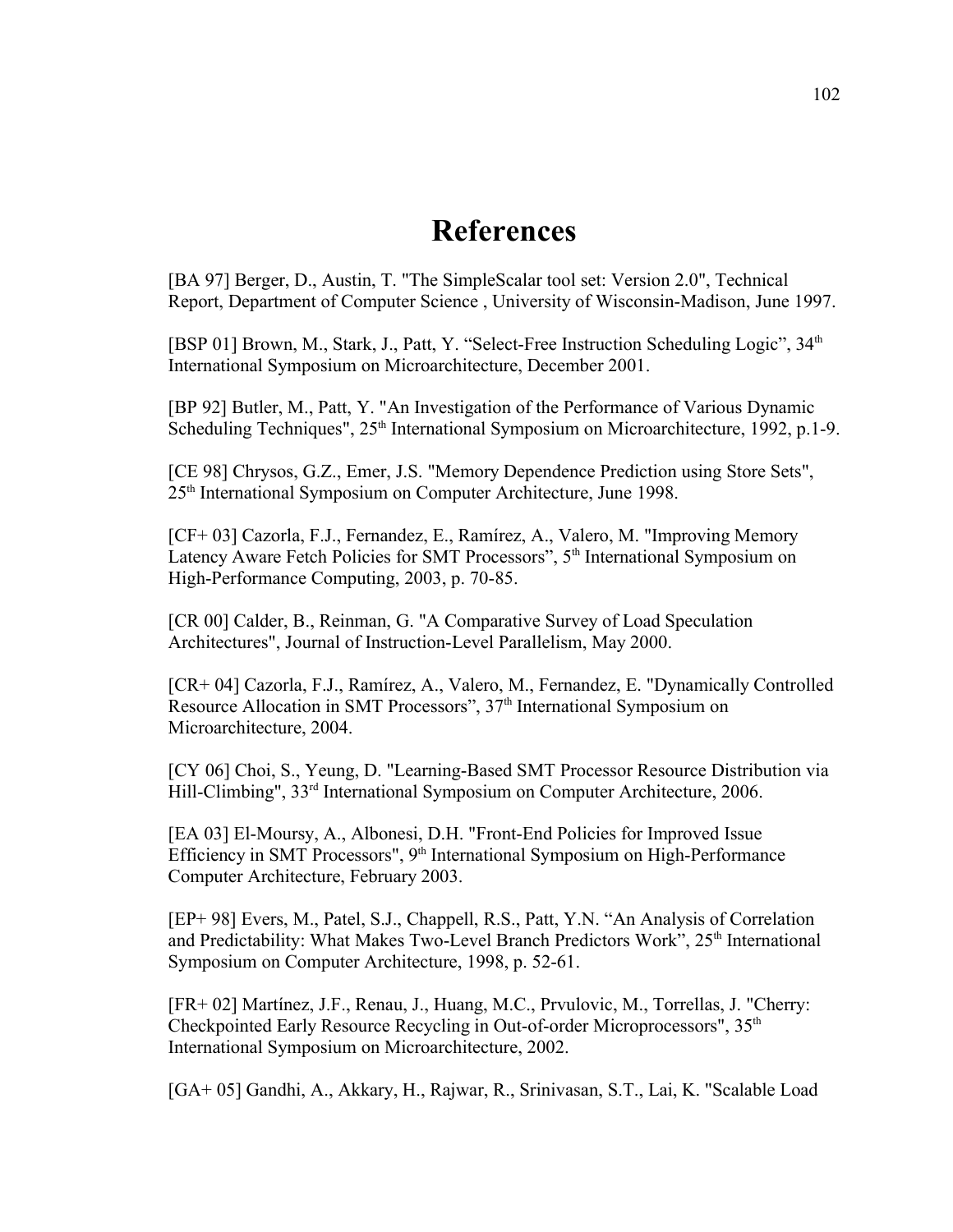and Store Processing in Latency Tolerant Processors", 32<sup>nd</sup> International Symposium on Computer Architecture, 2005.

[H 00] Henning, J.L. "SPEC CPU2000: Measuring CPU Performance in the New Millennium", IEEE Computer, July 2000, p. 28-35.

[HP 97] Hennessy, J.L., Patterson, D.A. "Computer Organization and Design", 2nd Edition, 1997.

[J 03] Jiménez, D.A. "Reconsidering Complex Branch Predictors", 9<sup>th</sup> International Symposium on High Performance Computer Architecture, 2003.

[KL 04] Kim, Ilhyun., Lipasti, M.H. "Understanding Scheduling Replay Schemes",  $10^{th}$ International Symposium on High Performance Computer Architecture, 2004, p. 198.

[LGF 01] Luo, K., Gummaraju, J., Franklin, M. "Balancing Throughput and Fairness in SMT Processors", International Symposium on Performance Analysis of Systems and Software, January 2001, p. 161-171.

[LWS 96] Lipasti, M.H., Wilkerson, C.B., Shen, J.P. "Value Locality and Load Value Prediction", Architectural Support for Programming Languages and Operating Systems, 1996.

[M 93] McFarling, S. "Combining Branch Predictors", DEC Western Research Laboratory Technical Note TN-36, June 1993.

[MB 02] Moreshet, T., Bahar, R.I. "Complexity-Effective Issue Queue Design Under Load-Hit Speculation", Workshop on Complexity-Effective Design, May 2002.

[MLO 01] Morancho, E., Llabería J.M., Olivé, À. "Recovery Mechanism for Latency Misprediction", 2001 International Conference on Parallel Architectures and Compilation Techniques, 2001.

[MKP 06] Mutlu, O., Kim, H., Patt, Y.N. "Efficient Runahead Execution: Power-Efficient Memory Latency Tolerance", IEEE Micro 26, 2006, p. 10-20.

[ON+ 96] Olukotun, K., Nayfeh, B.A., Hammond, L., Wilson, K., Chang, K. "The Case for a Single-Chip Multiprocessor", 7<sup>th</sup> International Symposium Architectural Support for Programming Languages and Operating Systems, October 1996.

[PJS 97] Palacharla, S., Jouppi, N.P., Smith, J.E. "Complexity-Effective Superscalar Processors", 24<sup>th</sup> International Symposium on Computer Architecture, 1997, p. 206-218.

[PSR 92] Pan, S., So, K., Rahmeh, J.T. "Improving the Accuracy of Dynamic Branch Prediction Using Branch Correlation", 5<sup>th</sup> International Conference on Architectural Support for Programming Languages and Operating Systems, October 1992, p. 76- 84.